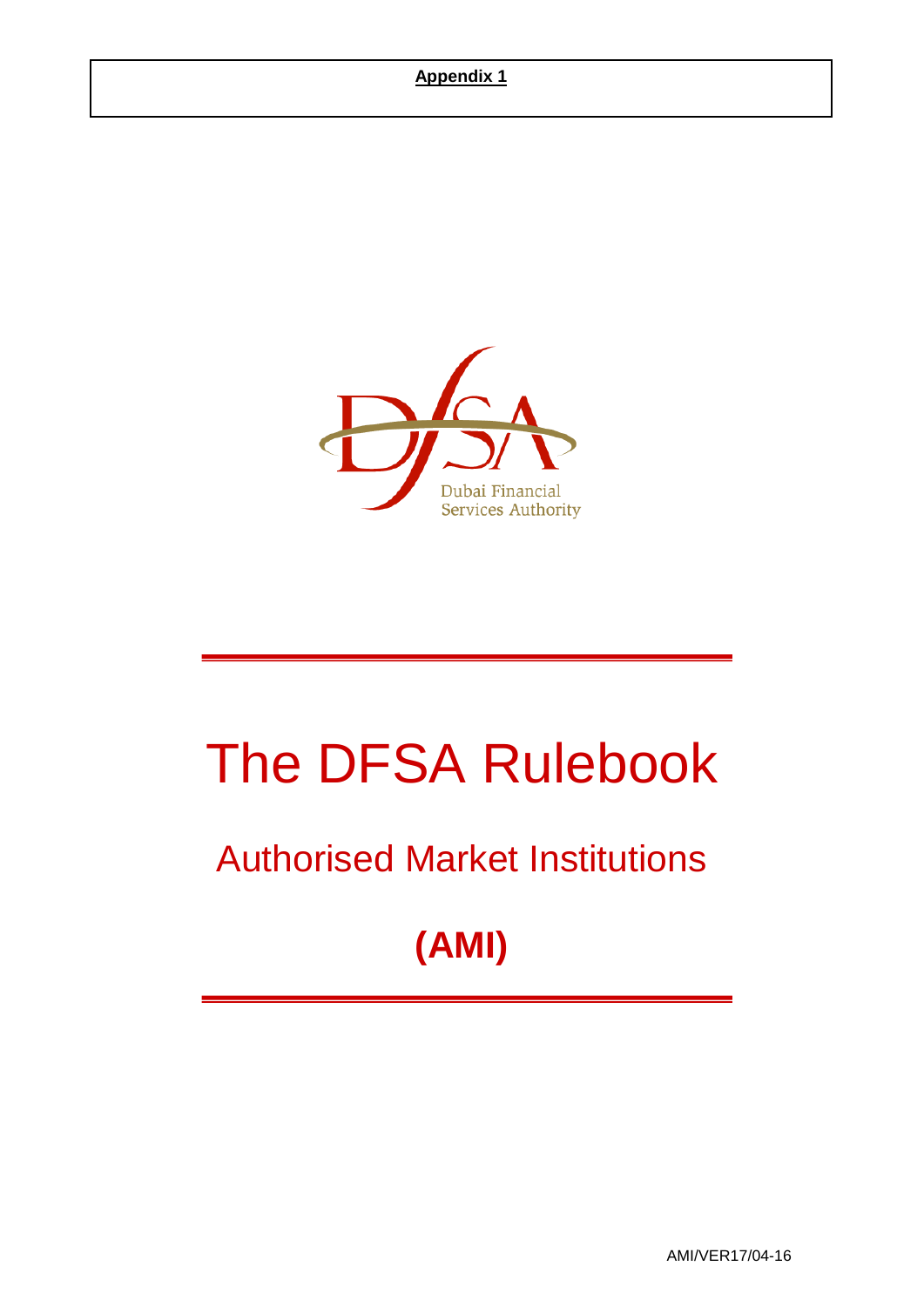| 1.                                                                                  | APPLICATION, INTERPRETATION AND OVERVIEW 1                       |  |
|-------------------------------------------------------------------------------------|------------------------------------------------------------------|--|
| 1.1                                                                                 |                                                                  |  |
|                                                                                     |                                                                  |  |
| 2.                                                                                  | <b>APPLICATION FOR A LICENCE OR ENDORSEMENT  3</b>               |  |
| 2.1<br>2.2<br>2.3<br>2.4                                                            |                                                                  |  |
| 3.                                                                                  |                                                                  |  |
| 3.1<br>3.2<br>3.3                                                                   |                                                                  |  |
|                                                                                     |                                                                  |  |
| 4.                                                                                  |                                                                  |  |
| 4.1<br>4.2<br>4.3<br>4.4                                                            |                                                                  |  |
| 5.                                                                                  | <b>GENERAL LICENSING REQUIREMENTS APPLICABLE TO ALL</b>          |  |
| 5.1<br>5.2<br>5.3<br>5.4<br>5.5<br>5.6<br>5.7<br>5.8<br>5.9<br>5.10<br>5.11<br>5.12 |                                                                  |  |
| 6.                                                                                  | <b>ADDITIONAL LICENSING REQUIREMENTS FOR OPERATING</b>           |  |
| 6.1<br>6.2<br>6.3<br>6.4                                                            | Specifications relating to design and trading of Derivatives  45 |  |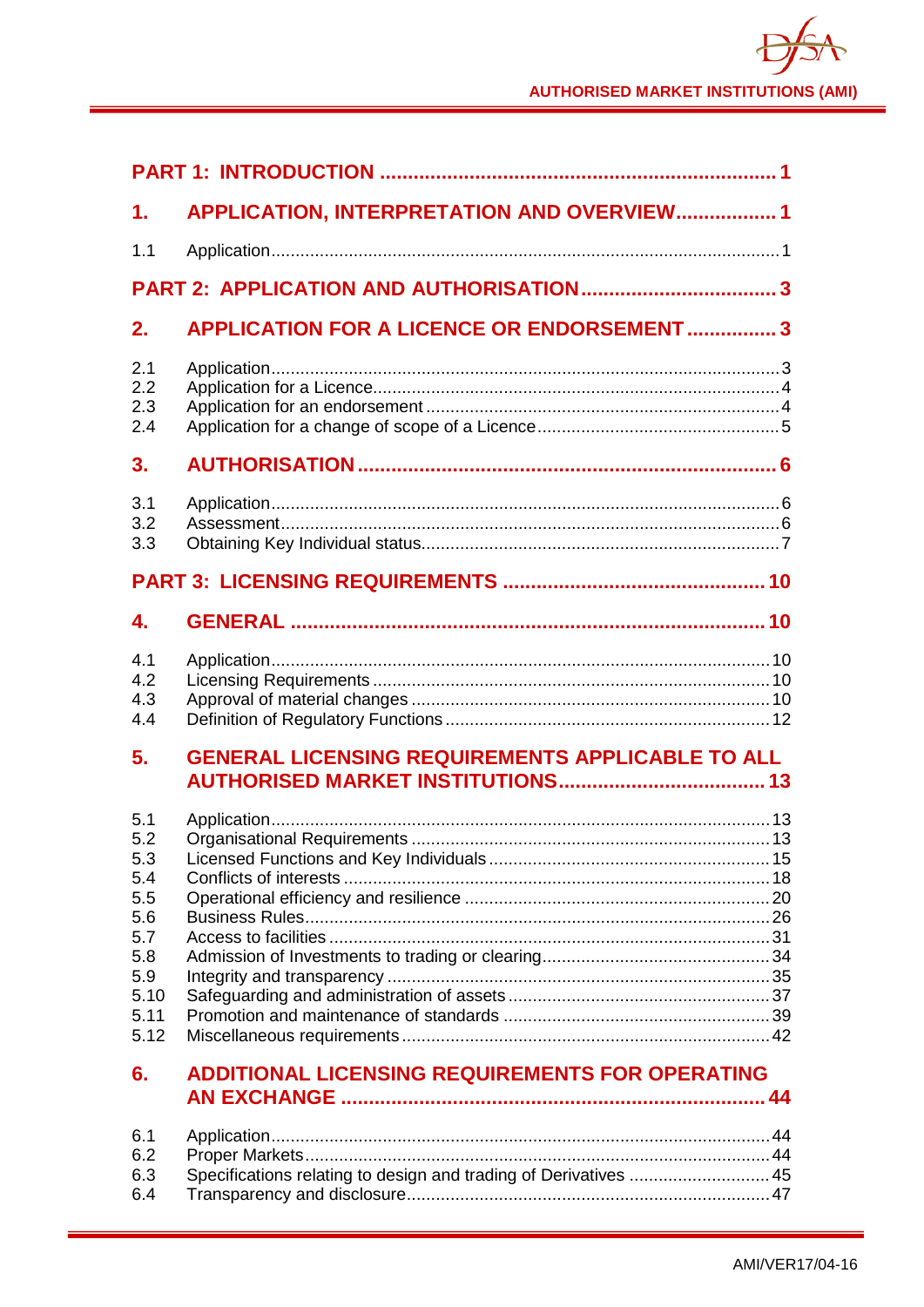| 6.5<br>6.6<br>6.7<br>6.8<br>6.9<br>6.10<br>6.11                                                     |                                                                                     |  |
|-----------------------------------------------------------------------------------------------------|-------------------------------------------------------------------------------------|--|
| 7.                                                                                                  | <b>ADDITIONAL LICENSING REQUIREMENTS FOR OPERATING A</b>                            |  |
| 7.1<br>7.2<br>7.3<br>7.4                                                                            |                                                                                     |  |
|                                                                                                     |                                                                                     |  |
| 8                                                                                                   |                                                                                     |  |
| 8.1<br>8.2                                                                                          |                                                                                     |  |
| 9                                                                                                   | <b>SUPERVISION OF AUTHORISED MARKET INSTITUTIONS 81</b>                             |  |
| 9.1<br>9.2<br>9.3<br>9.4<br>9.5<br>9.6<br>9.7<br>9.8<br>9.9<br>9.10<br>9.11<br>9.12<br>9.13<br>9.14 | Public disclosures of decisions in relation to an Official List of Securities of an |  |
| 10                                                                                                  |                                                                                     |  |
| 10.1<br>10.2<br>10.3                                                                                | Withdrawal of a licence at an Authorised Market Institution's request 91            |  |
| 11                                                                                                  | <b>APPEALS FROM AUTHORISED MARKET INSTITUTION</b>                                   |  |
| 11.1                                                                                                |                                                                                     |  |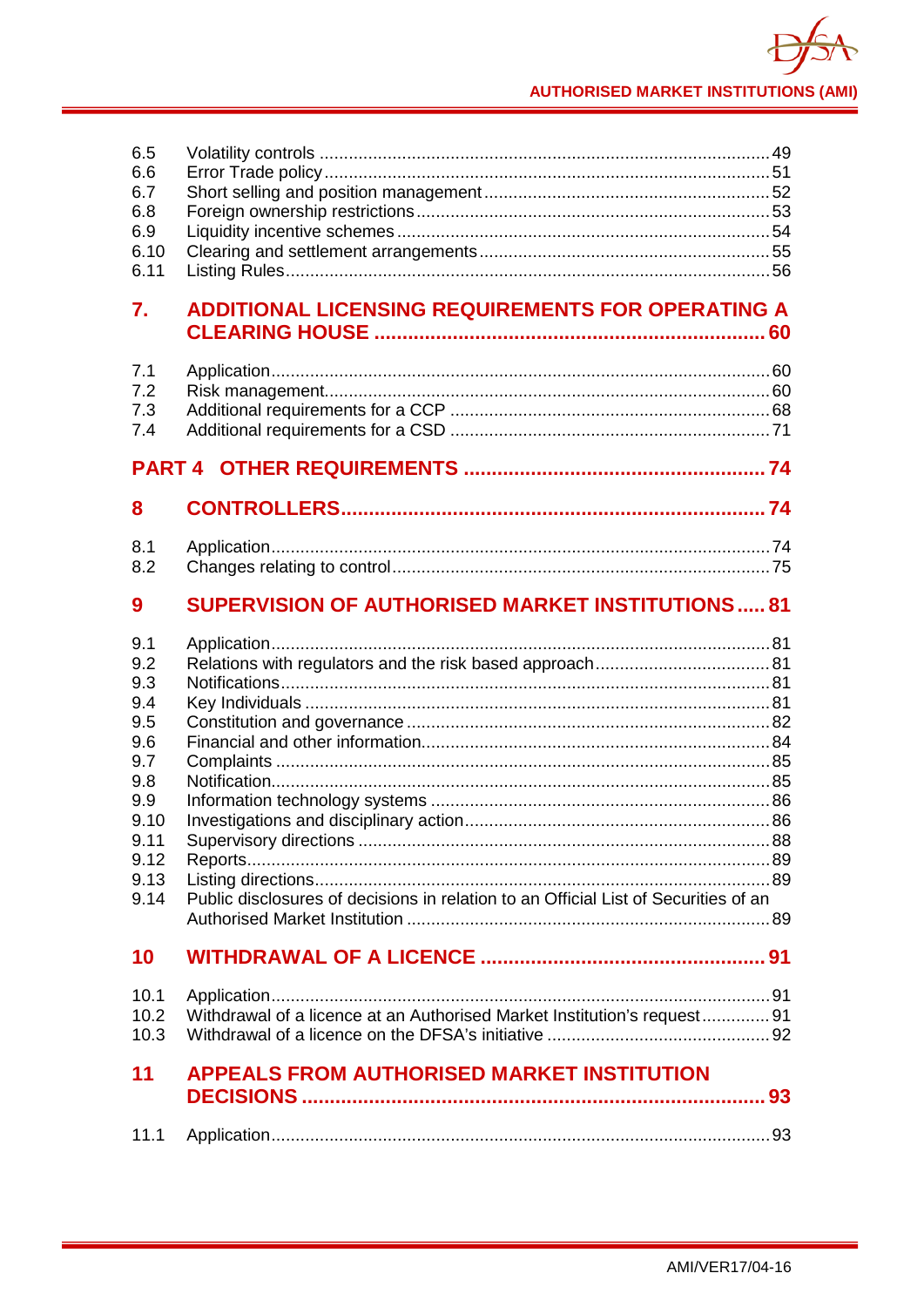| 12.1<br>12.2<br>12.3 |  |
|----------------------|--|
|                      |  |
| A1.1                 |  |
|                      |  |
|                      |  |
|                      |  |
| A3.1<br>A3.2         |  |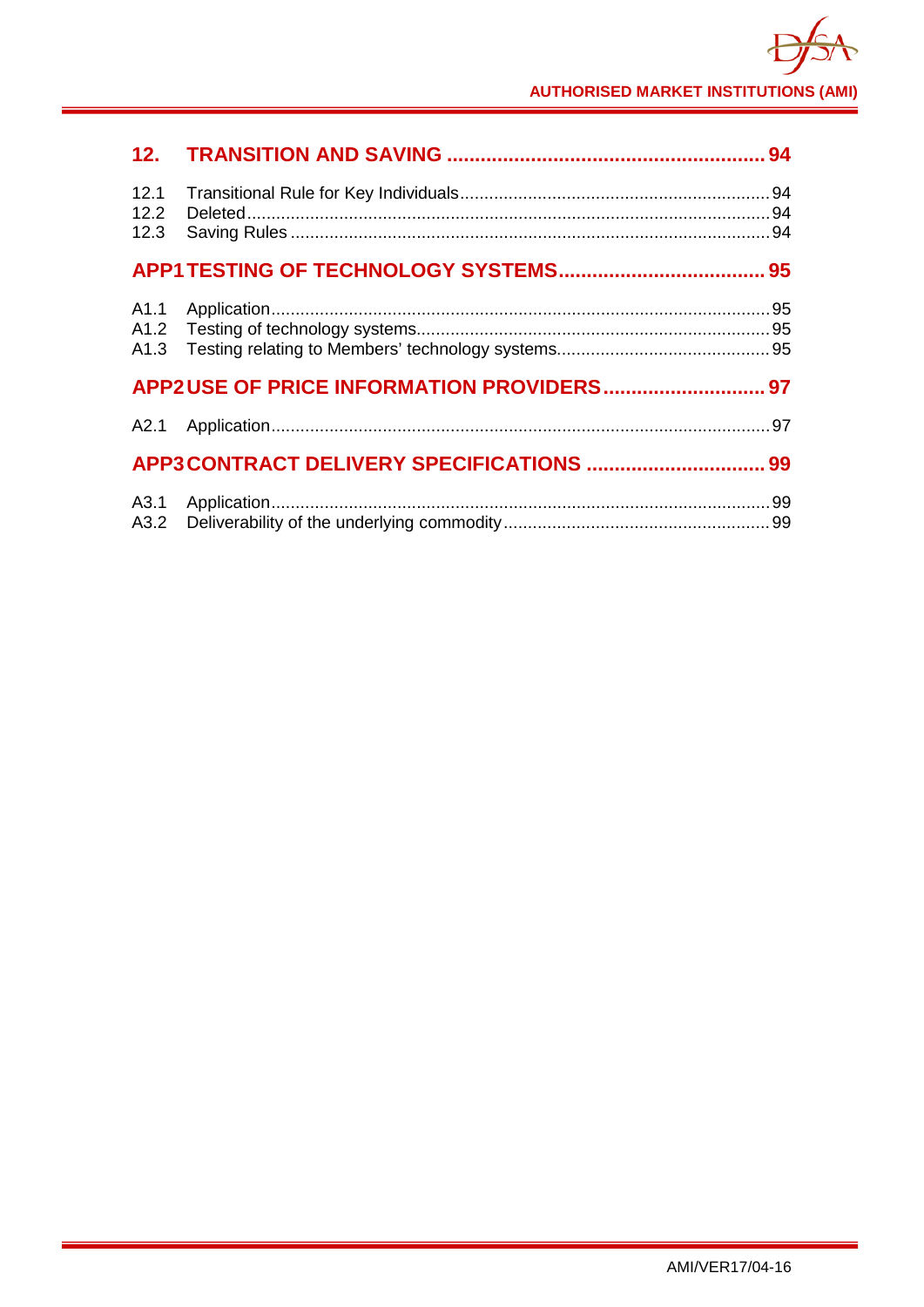## <span id="page-4-0"></span>**PART 1: INTRODUCTION**

## <span id="page-4-1"></span>**1. APPLICATION, INTERPRETATION AND OVERVIEW**

## <span id="page-4-2"></span>**1.1 Application**

- **1.1.1** (1) This module applies to:
	- (a) every Person who carries on, or intends to carry on, either or both of the Financial Services of Operating an Exchange or Operating a Clearing House in or from the DIFC;
	- (b) a Key Individual, or a Person intending to be a Key Individual, of a Person referred to in (a); and
	- (c) a Controller, or a Person intending to be a Controller, of a Person referred to in (a).
	- (2) This module also applies to an Authorised Market Institution where it:
		- (a) carries on, or intends to carry on, the Financial Service of Operating an Alternative Trading System to the extent that such activities constitute operating a Multilateral Trading Facility; or
		- (b) acts as a Trade Repository.
	- (3) This module does not apply to a Recognised Body.

## **1.2 Overview of the module**

#### **Guidance**

#### **The regulatory framework**

- 1. The Regulatory Law 2004 ("the Regulatory Law") and the Markets Law 2012 ("the Markets Law ") provide the framework for the licensing and supervision of Authorised Market Institutions and for taking regulatory action against those licensed institutions.
- 2. In particular, while Article 41 of the Regulatory Law prohibits a Person from carrying on Financial Services in or from the DIFC, Article 42 of that Law permits Persons duly authorised and Licensed to conduct Financial Services in providing their services.
- 3. The Markets Law establishes a framework in relation to how an Official List of Securities is maintained and administered by the Listing Authority. Either the DFSA, or an Authorised Market Institution where it has been granted an endorsement on its Licence to do so, may maintain an Official List of Securities.
- 4. The GEN module prescribes the Financial Services which may be carried on by an Authorised Firm or Authorised Market Institution and the detailed requirements that must be met by such firms. In addition, the GEN module also sets out the circumstances under which an Authorised Market Institution may be authorised to carry out certain functions by way of an endorsement on its Licence.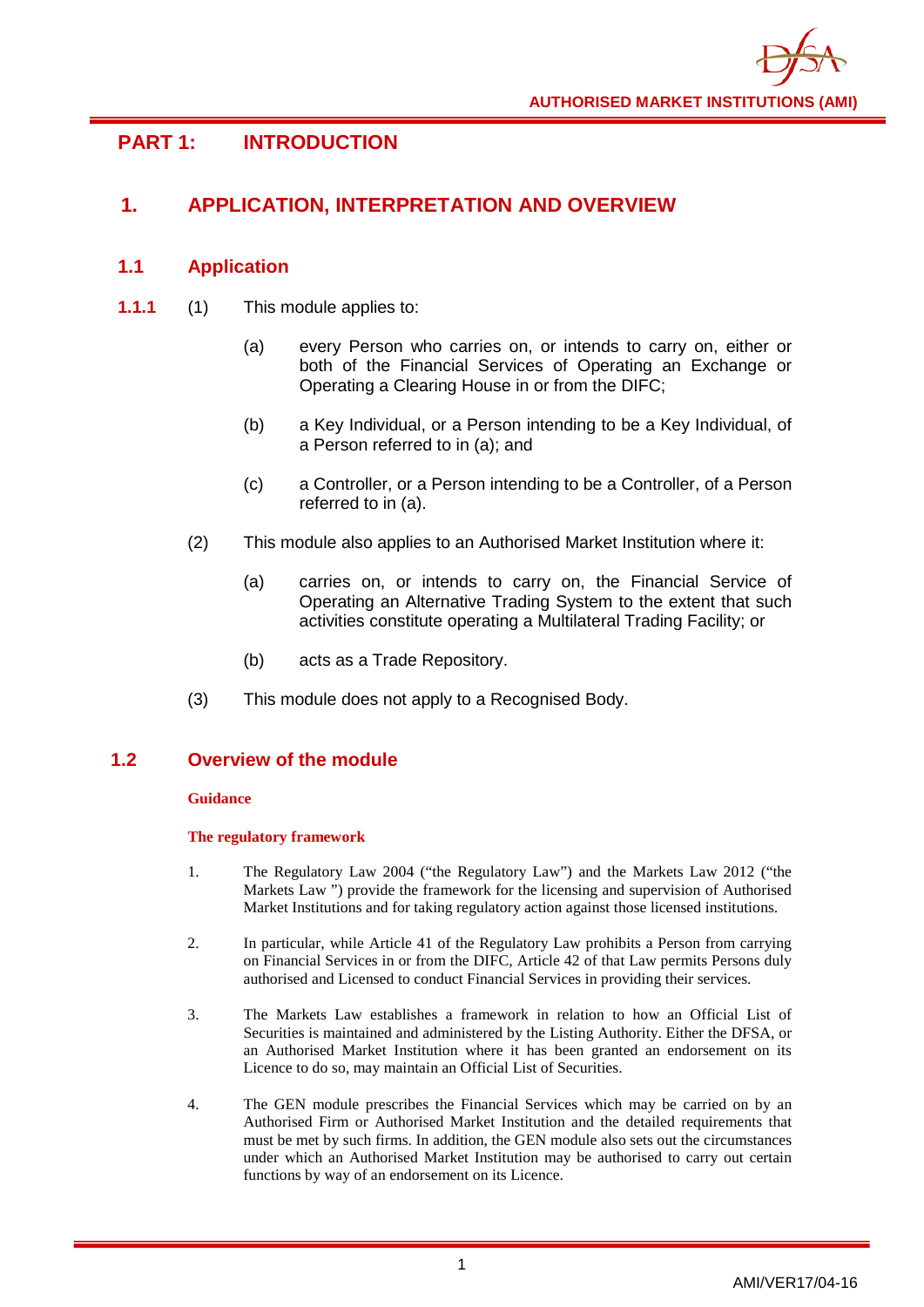

5. The RPP Sourcebook contains, amongst other things, the detailed policies and procedures relating to how the DFSA exercises its licensing and supervisory functions relating to Authorised Market Institutions.

#### **The AMI module**

- 6. The AMI Module is comprised of four Parts containing 12 chapters and three Appendices.
- 7. Part 1 contains chapter 1, which sets out the application provisions and the overview of the AMI module.
- 8. Part 2 contains chapters 2 and 3. Chapter 2 sets out the requirements relating to application for a Licence to Operate an Exchange or Clearing House (or both) and an endorsement to operate a Multilateral Trading Facility or to maintain an Official List of Securities. Chapter 3 sets out the assessment of application related requirements, including application to obtain Key Individual status of an Authorised Market Institution.
- 9. Part 3 contains chapters 4, 5, 6 and 7. These chapters set out the substantive requirements (called the "Licensing Requirements") that must be met by a Person at the point of grant of a Licence to be an Authorised Market Institution and thereafter on an on-going basis. Chapter 4 contains the provisions which prescribe what the Licensing Requirements are, and the procedures an Authorised Market Institution must follow in order to make any material changes to the arrangements it has in place to meet the Licensing Requirements. Chapter 5 contains the Licensing Requirements that are common to both Exchanges and Clearing Houses. Chapter 6 contains the additional Licensing Requirements that are specific to Exchanges and chapter 7 contains the additional Licensing Requirements that are specific to Clearing Houses.
- 10. Part 4 contains chapters 8, 9, 10, 11 and 12. These chapters set out a range of miscellaneous provisions covering the requirements relating to the approval of Controllers of Authorised Market Institutions (chapter 8), the provisions governing the supervision of Authorised Market Institutions (chapter 9), the procedures for withdrawal of a Licence or endorsement (chapter 10), appeal procedures from the decisions of the DFSA (chapter 11) and the transitional provisions (chapter 12).
- 11. There are three Appendices, Appendix 1 contains the requirements relevant to testing of technology systems, Appendix 2 contains the requirements relating to the use of price information providers and Appendix 3 contains the contract delivery specifications applicable to Derivative contracts which require physical delivery.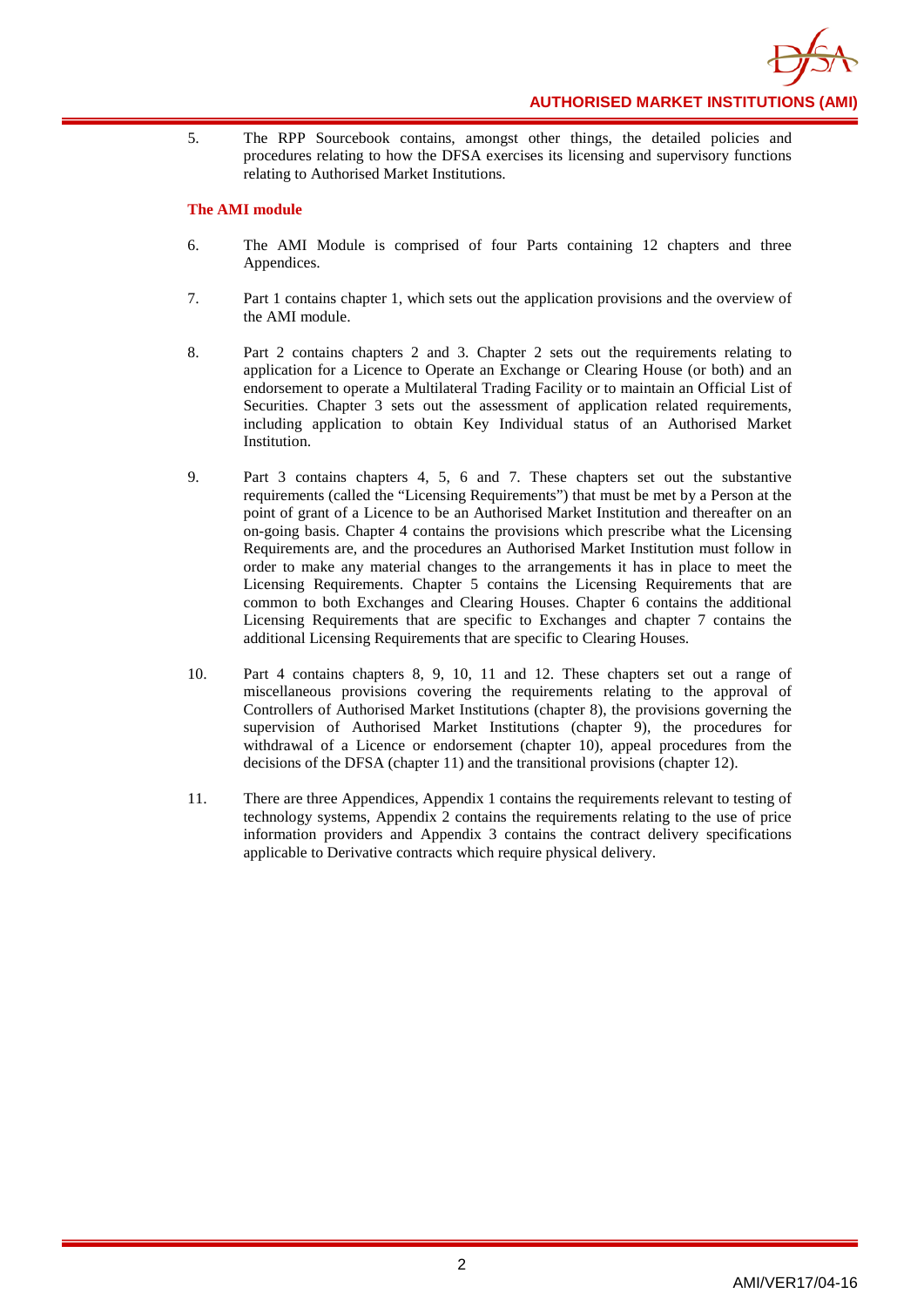

## <span id="page-6-0"></span>**PART 2: APPLICATION AND AUTHORISATION**

## <span id="page-6-1"></span>**2. APPLICATION FOR A LICENCE OR ENDORSEMENT**

## <span id="page-6-2"></span>**2.1 Application**

- **2.1.1** (1) This chapter applies to a Person who intends to carry on either or both of the Financial Services of Operating an Exchange or Operating a Clearing House in or from the DIFC.
	- (2) This chapter also applies to a Person referred to in (1), who intends to obtain an endorsement on its Licence to:
		- (a) carry on the Financial Service of Operating an Alternative Trading System to the extent that such activities constitute operating a Multilateral Trading Facility; or
		- (b) act as a Trade Repository.
	- (3) A Person who intends to carry on the Financial Services and activities referred to in (1) and (2) is referred to in this chapter as an "applicant" unless the context otherwise provides.
	- (4) This chapter also applies to an Authorised Market Institution applying to change the scope of its Licence, or where a condition or restriction has previously been imposed on its Licence, to have such a condition or restriction varied or withdrawn. Such an Authorised Market Institution may be referred to as an "applicant" in this chapter.

- 1. The activity of operating a Multilateral Trading Facility ("MTF") is an activity that falls within the definition of the Financial Service of Operating an Alternative Trading System (see GEN Rule 2.22.1). A Person needs to be Licensed as an Authorised Firm to carry on that Financial Service. However, pursuant to GEN Rule 2.2.12, a holder of a Licence to Operate an Exchange may also operate an MTF if it has obtained an endorsement on its Licence permitting it to do so.
- 2. Acting as a Trade Repository is not a Financial Service, and may be carried on by an Authorised Firm or Authorised Market Institution with an endorsement on its Licence permitting it to do so (see GEN Rule 2.2.13).
- 3. A new applicant for a Licence or an existing holder of a Licence may apply to have an endorsement on its Licence to operate a Multilateral Trading Facility or to maintain a Trade Repository.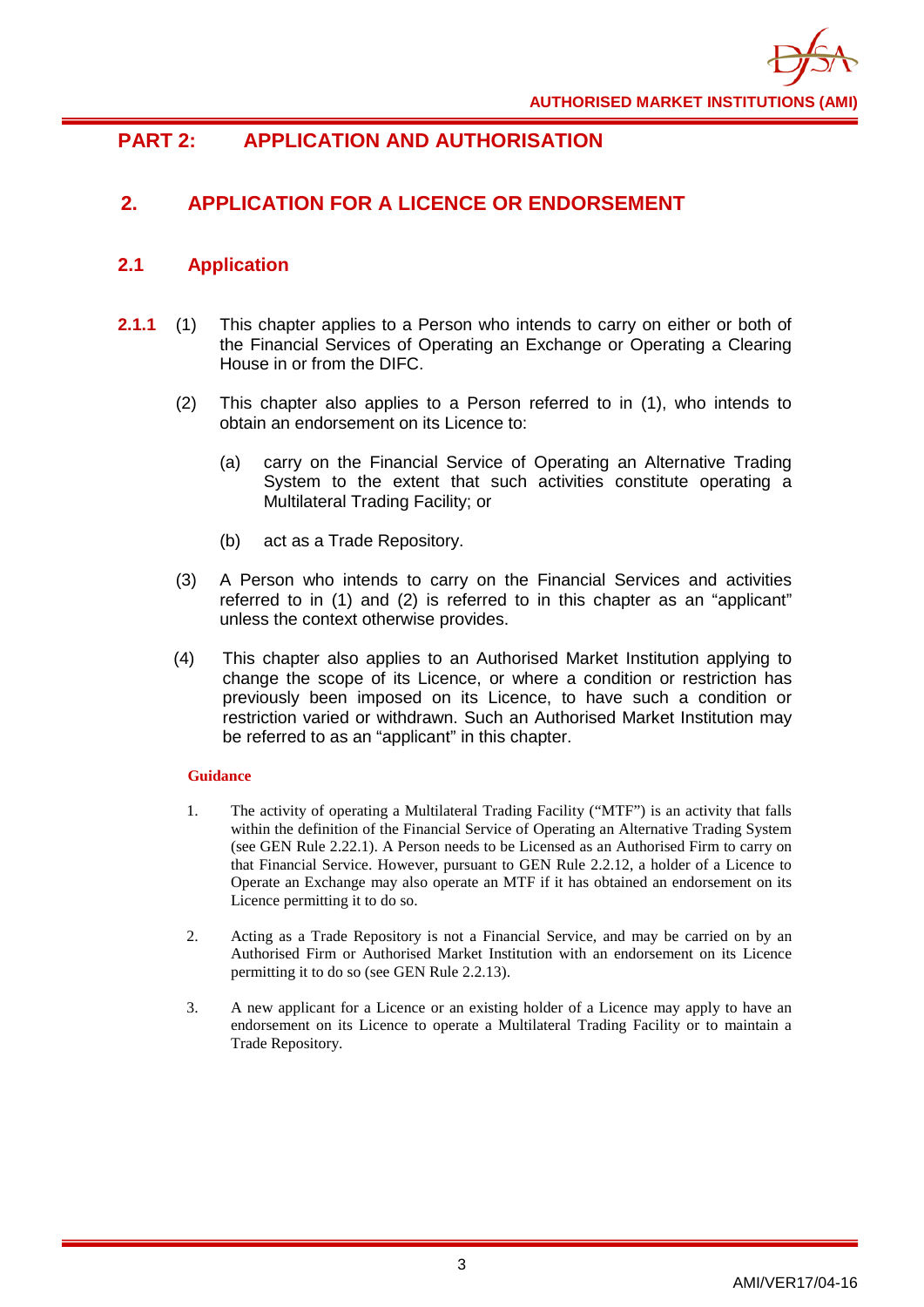## <span id="page-7-0"></span>**2.2 Application for a Licence**

- **2.2.1** An applicant who intends to carry on either or both of the Financial Services of Operating an Exchange or Operating a Clearing House must apply to the DFSA for a Licence in accordance with the Rules in this section and chapter 3.
- **2.2.2** The DFSA will only consider an application for a Licence to Operate an Exchange or Operate a Clearing House from a Person:
	- (a) who is a Body Corporate; and
	- (b) who is not an Authorised Firm or an applicant to be an Authorised Firm.
- **2.2.3** A Person applying for a Licence must submit a written application to the DFSA:
	- (a) demonstrating how the applicant intends to satisfy the Licensing Requirements specified in Part 3 and any other applicable requirements; and
	- (b) with copies of any relevant agreements or other information in relation to the application.

## <span id="page-7-1"></span>**2.3 Application for an endorsement**

- **2.3.1** The following requirements must be met by an applicant for the grant of an endorsement to operate a Multilateral Trading Facility:
	- (a) it must hold a Licence with an authorisation to Operate an Exchange; and
	- (b) it must be able to demonstrate that it can satisfy the requirement in Rule 4.2.1(3).

- 1. Under GEN Rule 2.2.11(c) and Rule 2.2.12, an Authorised Market Institution Licensed to Operate an Exchange may obtain an endorsement to carry on the activity of operating a Multilateral Trading Facility.
- 2. An Exchange with an endorsement to operate an MTF needs to meet, on an on-going basis, the applicable Licensing Requirements under Rule 4.2.1(3). Accordingly, when an Exchange wishes to obtain such an endorsement, it needs to be able to demonstrate to the DFSA that it can meet each of the Licensing Requirements with respect to the proposed MTF. For example, it should demonstrate how the IT systems and human resources available to it would be utilised for the purposes of operating the MTF.
- **2.3.2** The requirements in App 5 to GEN must be met by an Authorised Market Institution for the grant of an endorsement to act as a Trade Repository.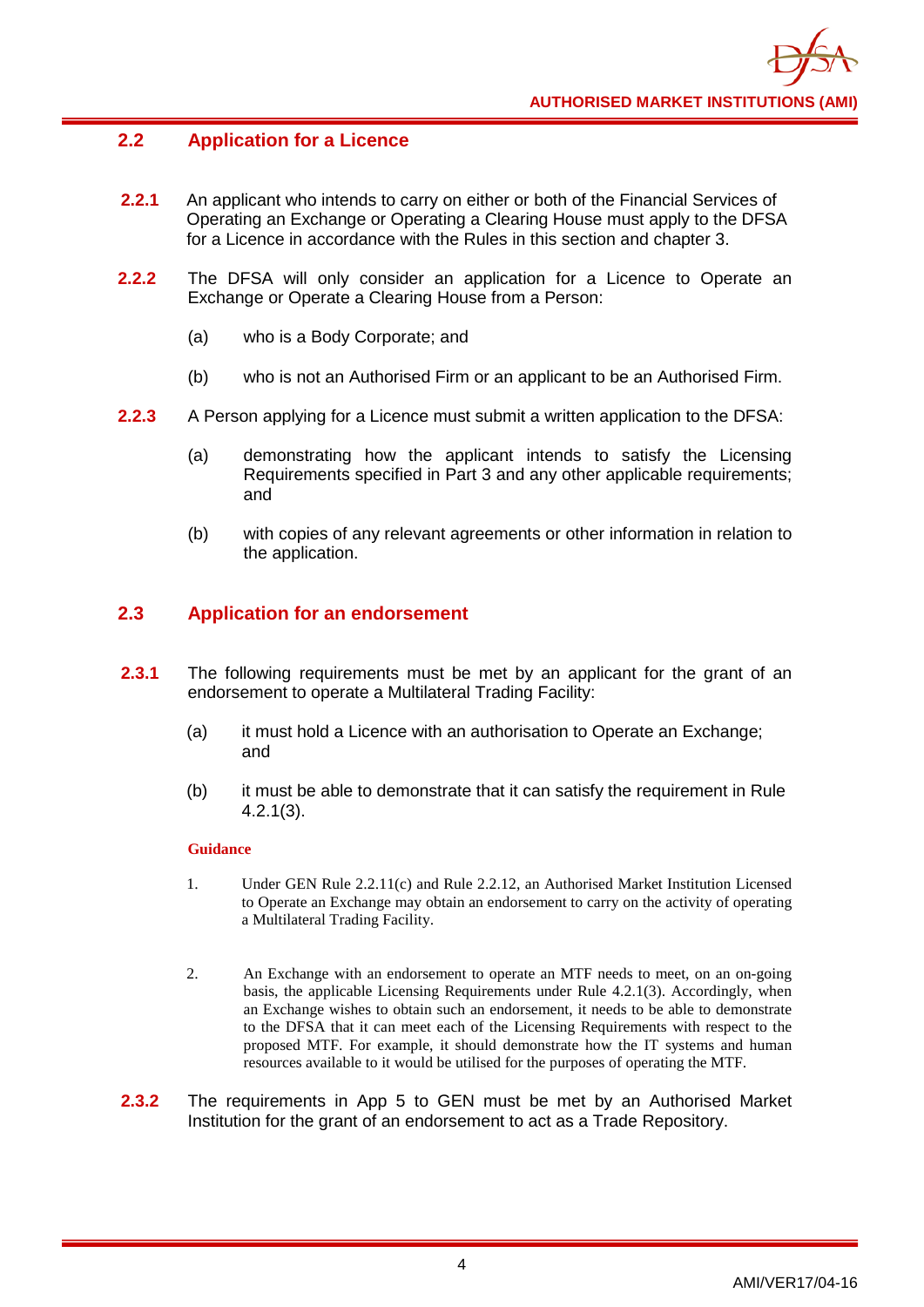## <span id="page-8-0"></span>**2.4 Application for a change of scope of a Licence**

**2.4.1** An Authorised Market Institution applying to change the scope of its Licence, or to have a condition or restriction varied or withdrawn, must provide the DFSA with written details of the proposed changes including an assessment of how it intends to satisfy the Licensing Requirements in relation to the new Licence scope.

- 1. Where an Authorised Market Institution applies to change the scope of its Licence, it should provide at least the following information:
	- a. particulars of the new activities requiring a variation to the scope of Licence, and the date of the proposed commencement of such activities;
	- b. a revised business plan as appropriate, describing the basis of, and rationale for, the proposed change;
	- c. details of the extent to which existing documentation, procedures, systems and controls will be amended to take into account any additional activities, and how the Authorised Market Institution will be able to comply with any additional regulatory requirements including the applicable Licensing Requirements; and
	- d. if the Authorised Market Institution is reducing its activities and it has existing Members who may be affected by the cessation of a Financial Service, details of any transitional arrangements.
- 2. If an application for a change of scope of Licence involves carrying on a new Financial Service, the application will be assessed against all the requirements applicable to the relevant Financial Service.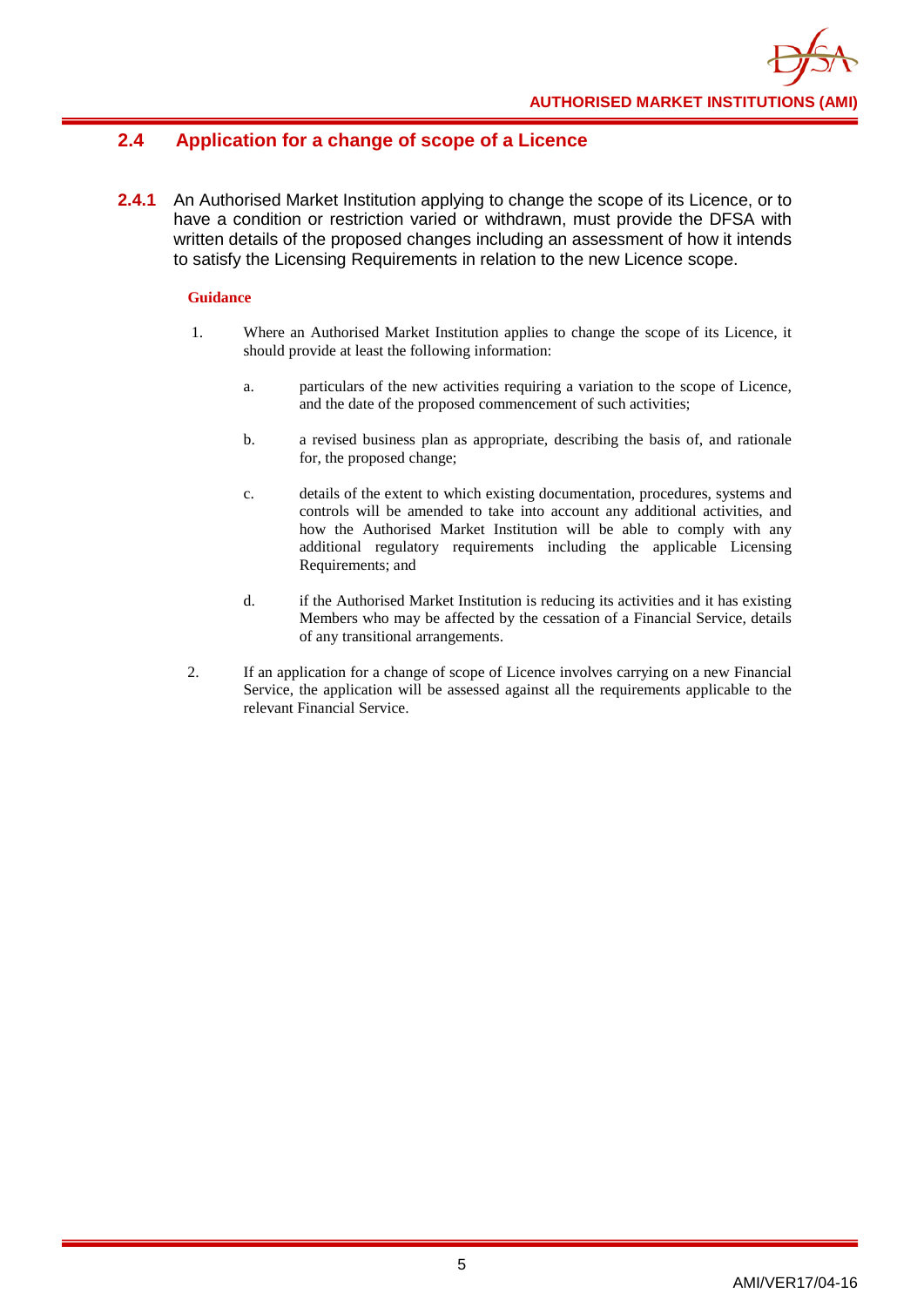## <span id="page-9-0"></span>**3. AUTHORISATION**

## <span id="page-9-1"></span>**3.1 Application**

- **3.1.1** This chapter applies to every Person who is an applicant for:
	- (a) a Licence to be an Authorised Market Institution;
	- (b) an endorsement to:
		- (i) maintain an Official List of Securities;
		- (ii) operate a Multilateral Trading Facility; or
		- (iii) act as a Trade Repository; or
	- (c) Key Individual status.

## **Guidance**

- 1. This chapter outlines the DFSA's authorisation requirements for an Authorised Market Institution and its Key Individuals, as well as the process for an Authorised Market Institution to obtain an endorsement on its Licence to maintain an Official List of Securities, operate a Multilateral Trading Facility or act as a Trade Repository.
- 2. This chapter should be read in conjunction with the RPP Sourcebook, which sets out the DFSA's general regulatory policy and processes. See chapter 2 of the RPP sourcebook.

## <span id="page-9-2"></span>**3.2 Assessment**

- **3.2.1** (1) In order to become authorised to carry on one or both of the Financial Services of Operating an Exchange or Operating a Clearing House, the applicant must demonstrate to the satisfaction of the DFSA that it can meet the relevant Licensing Requirements specified in chapters 5, 6 and 7, as appropriate to the Financial Services it proposes to carry on, both at the point of the grant of the Licence and thereafter on an on-going basis.
	- (2) In order to obtain an endorsement on its Licence to:
		- (a) maintain an Official List of Securities;
		- (b) operate a Multilateral Trading Facility; or
		- (c) act as a Trade Repository,

the applicant must demonstrate to the satisfaction of the DFSA that it can meet the requirements applicable to Persons undertaking the relevant activities, both at the point of the grant of the endorsement and thereafter on an on-going basis.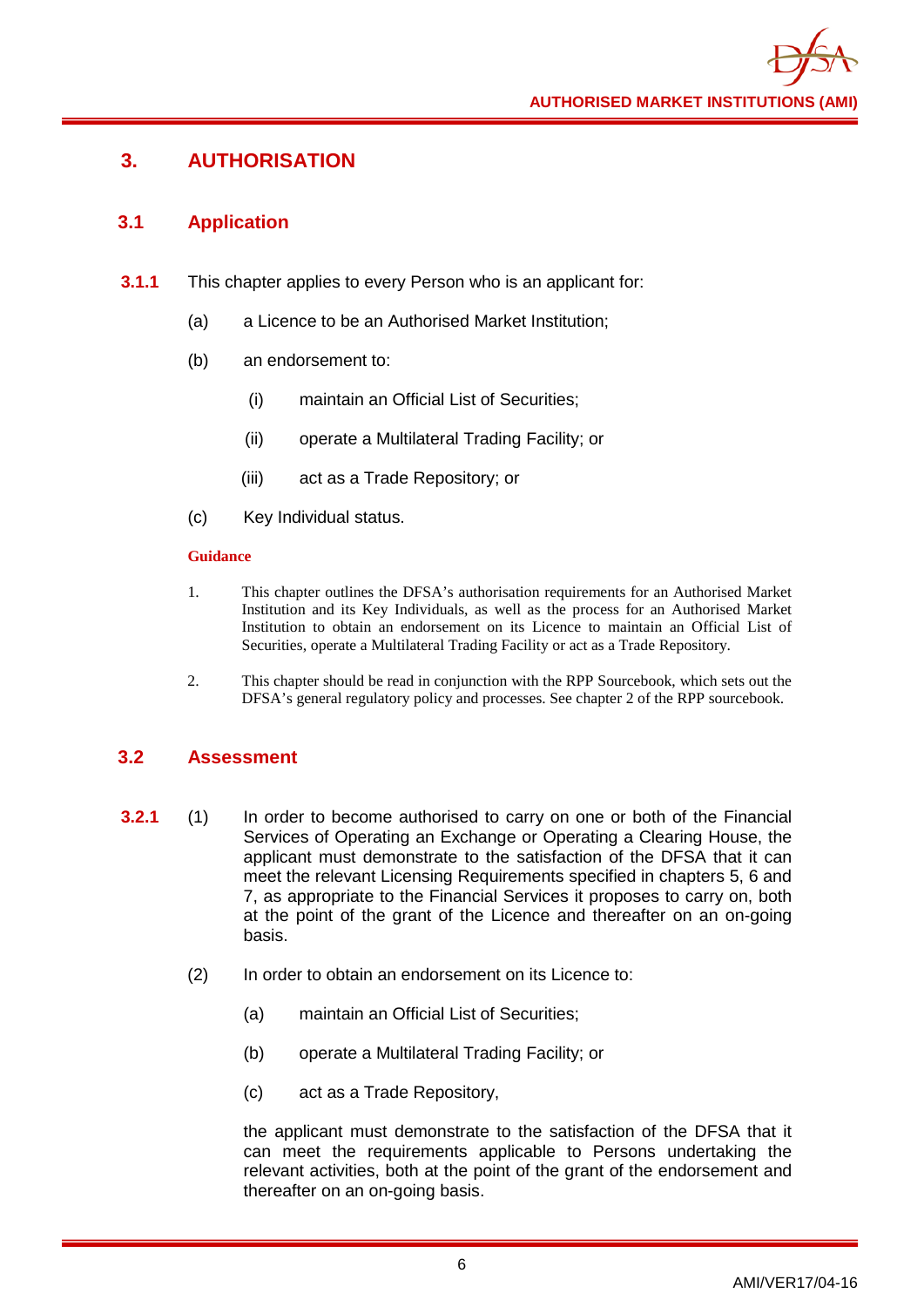- 1. The Licensing Requirements are specified in chapters 5, 6 and 7 of Part 3 of this module. These include the general requirements applicable to all Authorised Market Institutions (chapter 5), and the additional requirements applicable to specific types of activities of Authorised Market Institutions (chapters 6 and 7).
- 2. Where an Authorised Market Institution (or an applicant for a Licence) seeks to obtain an endorsement on its Licence, additional requirements relevant to the type of endorsement need to be satisfied (see, for example, App 5 of GEN for the requirements relating to Trade Repositories).
- 3. Currently, the function of maintaining an Official List of Securities is performed by the DFSA. However, the DFSA has the power, pursuant to Article 29 of the Markets Law, to grant an Authorised Market Institution an endorsement on its Licence permitting it to maintain an Official List of Securities.
- 4. Section 3.6 of the RPP Sourcebook sets out the matters which the DFSA takes into consideration when making an assessment under Rule 3.2.1.

#### **Inquiries and information**

- **3.2.2** In assessing an application for a Licence or an endorsement on a Licence, the DFSA may:
	- (a) make any enquiries which it considers appropriate, including enquiries independent of the applicant;
	- (b) require the applicant to provide additional information;
	- (c) require the applicant to have information on how it intends to ensure compliance with a particular requirement;
	- (d) require any information provided by the applicant to be verified in any way that the DFSA specifies; and
	- (e) take into account any information which it considers relevant.
- **3.2.3** (1) In assessing an application for a Licence, the DFSA may, by means of written notice, indicate the legal form that the applicant may adopt to enable authorisation to be granted.
	- (2) Where the DFSA thinks it appropriate, it may treat an application made by one legal form or Person as having been made by the new legal form or Person.

## <span id="page-10-0"></span>**3.3 Obtaining Key Individual status**

#### **Guidance**

Under Article 43 of the Regulatory Law, every Authorised Market Institution must have Key Individuals appointed to perform Licensed Functions. Key Individuals appointed by an Authorised Market Institution to perform Licensed Functions must be approved by the DFSA before they are permitted to carry on such functions. This section sets out the matters that will be considered by the DFSA in approving such Key Individuals. The list of Licensed Functions for an Authorised Market Institution is in section 5.3 of this module.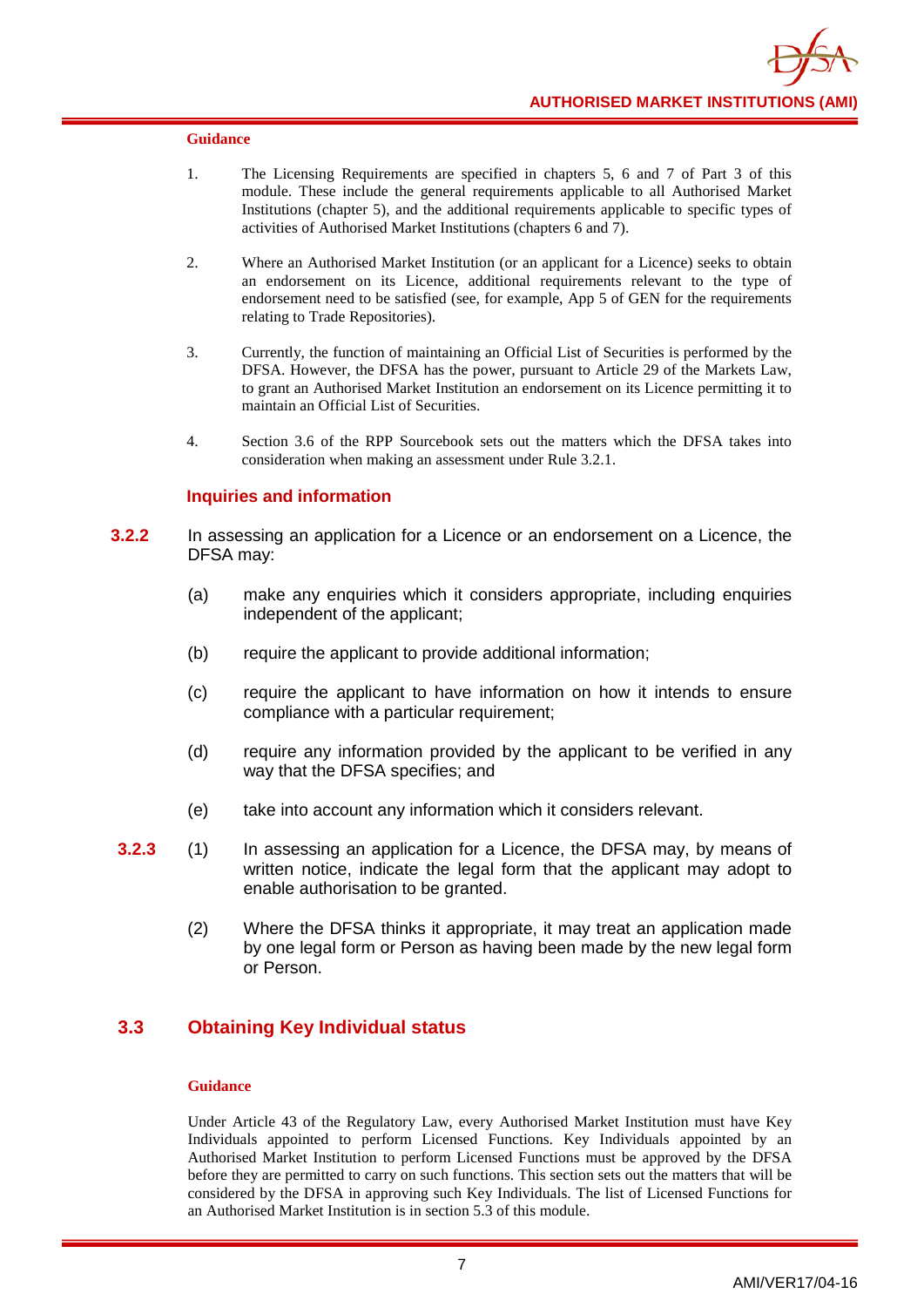- **3.3.1** (1) In regard to an application for approval for an individual to be granted Key Individual status, both the Authorised Market Institution and the individual must complete the appropriate form in AFN.
	- (2) An Authorised Market Institution must be satisfied that the individual with respect to whom an application is submitted:
		- (a) is competent in his proposed role;
		- (b) has kept abreast of relevant market, product, technology, legislative and regulatory developments; and
		- (c) is able to apply his knowledge.

See paragraph 2.2.16(j) and section 2-3 of the RPP sourcebook for the details of the assessment which an Authorised Market Institution is expected to undertake.

## **Requirements for Key Individuals**

- **3.3.2** (1) To be authorised as a Key Individual an individual must demonstrate that he is fit and proper to perform the Licensed Function.
	- (2) In assessing whether an individual is fit and proper to perform a Licensed Function under (1) the DFSA will consider:
		- (a) the individual's integrity;
		- (b) the individual's competence and capability;
		- (c) the individual's financial soundness;
		- (d) the individual's proposed role within the Authorised Market Institution; and
		- (e) any other relevant matters.
- **3.3.3** Without limiting Rule 3.3.2, an individual shall not be considered fit and proper for the the purposes of that Rule if he:
	- (a) is bankrupt;
	- (b) has been convicted of a serious criminal offence; or
	- (c) is incapable, through mental or physical incapacity, of managing his affairs.
- **3.3.4** In assessing whether an individual is fit and proper to be granted Key Individual Status to carry out a Licensed Function, the DFSA may:
	- (a) make any enquiries which it considers appropriate, including enquiries independent of the applicant;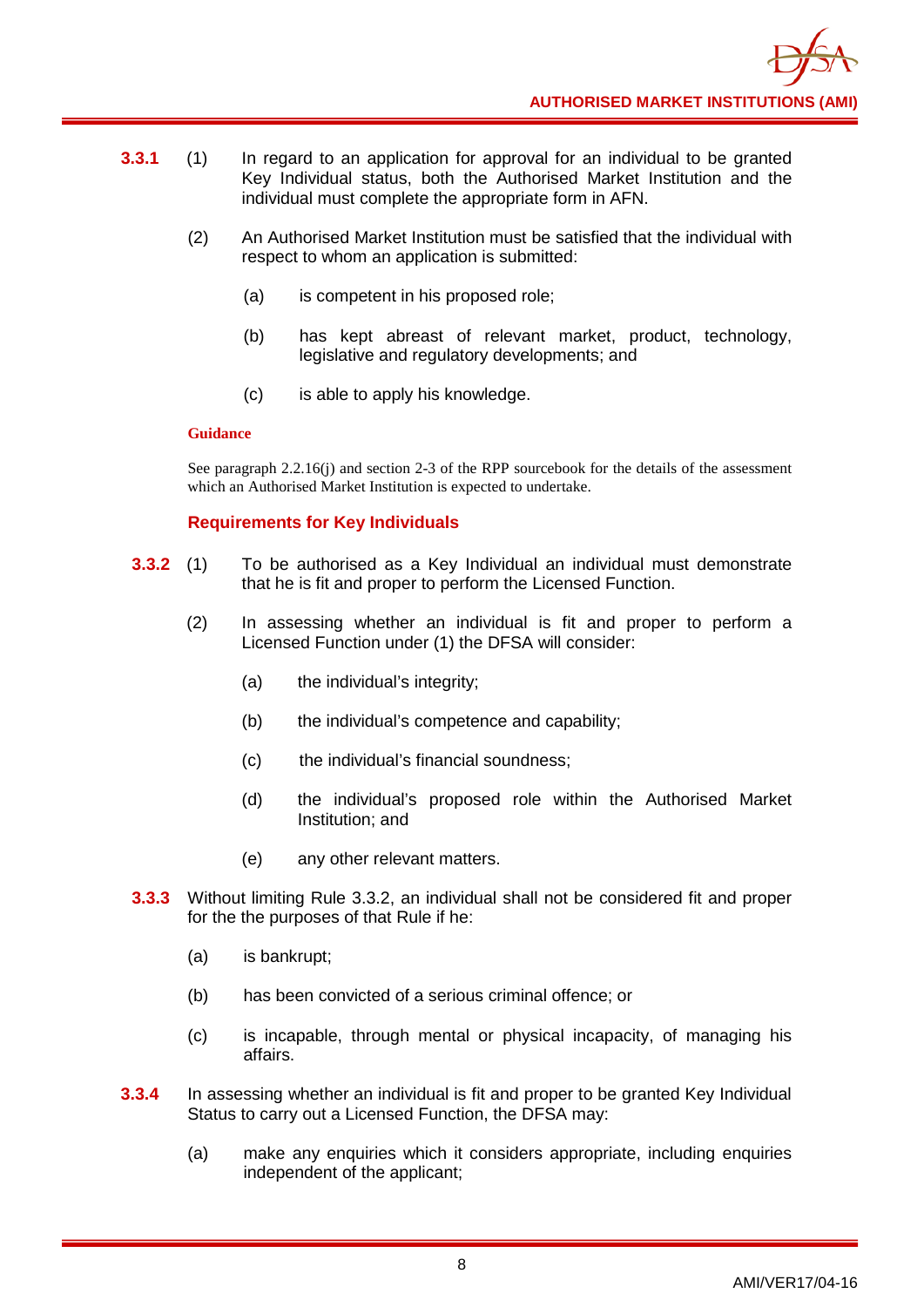- (b) require the Authorised Market Institution or the individual to provide additional information;
- (c) require any information provided by the Authorised Market Institution or the individual to be verified in any way specified by the DFSA; and
- (d) take into account any information which it considers appropriate.

Section 2.3 of the RPP Sourcebook sets out the matters which the DFSA takes into consideration when making an assessment referred to in this section.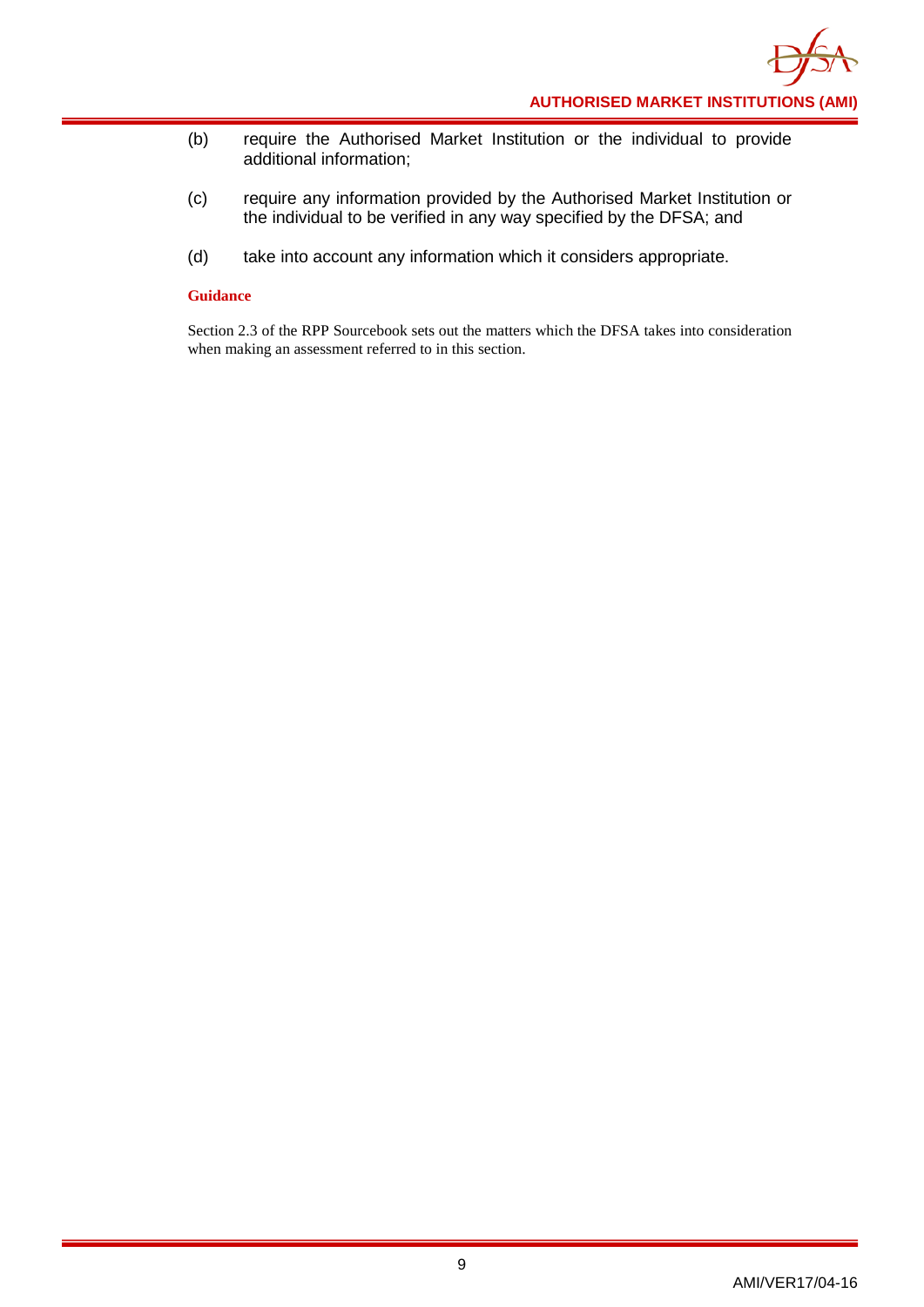

## <span id="page-13-0"></span>**PART 3: LICENSING REQUIREMENTS**

## <span id="page-13-1"></span>**4. GENERAL**

## <span id="page-13-2"></span>**4.1 Application**

**4.1.1** This chapter applies to a Person who is an Authorised Market Institution or an applicant for such a Licence.

## <span id="page-13-3"></span>**4.2 Licensing Requirements**

- **4.2.1** (1) An Authorised Market Institution must have adequate arrangements both at the time a Licence is granted and at all times thereafter to meet the applicable Licensing Requirements as specified in (2).
	- (2) The Licensing Requirements are:
		- (a) the general requirements specified in chapter 5, which are applicable to all Authorised Market Institutions;
		- (b) the additional requirements specified in chapter 6, which are applicable to an Authorised Market Institution Operating an Exchange; and
		- (c) the additional requirements specified in chapter 7, which are applicable to an Authorised Market Institution Operating a Clearing House.
	- (3) Where an Authorised Market Institution operates a Multilateral Trading Facility pursuant to an endorsement on its Licence, the Licensing Requirements specified in (2)(a) and (b) apply with respect to the operation of such a facility as if that facility is an Exchange.

## <span id="page-13-4"></span>**4.3 Approval of material changes**

- **4.3.1** (1) An Authorised Market Institution may, subject to (2), only make material changes to its existing arrangements to meet the Licensing Requirements where it has obtained the DFSA's prior approval to do so in accordance with the requirements in this section.
	- (2) In the case of any changes to the Business Rules of an Authorised Market Institution, such changes must be made in accordance with the requirements in section 5.6.

- 1. Existing arrangements to meet the Licensing Requirements are those arrangements which an Authorised Market Institution has in place at the time it is initially granted a Licence, and includes any subsequent changes made to such arrangements in accordance with the requirements in this Rule.
- 2. If an Authorised Market Institution is unsure, it may seek the DFSA views on whether a proposed change to its existing arrangements constitutes a material change. Such clarification should be sought as soon as possible when it becomes reasonably apparent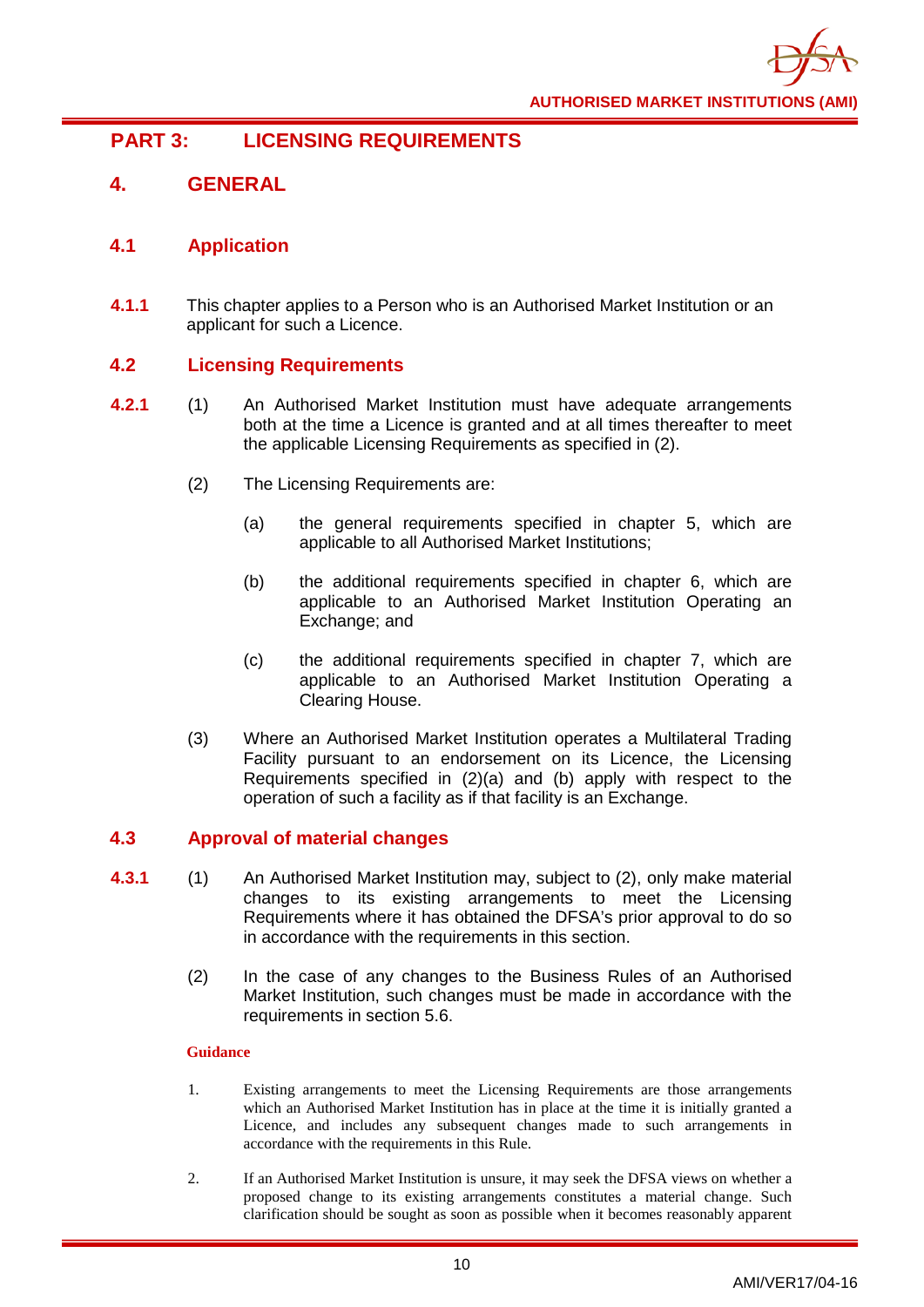to the Authorised Market Institution that some changes to its existing arrangements are needed.

- **4.3.2** (1) An Authorised Market Institution proposing to make material changes to its existing arrangements to meet the Licensing Requirements must provide to the DFSA a notice setting out:
	- (a) the proposed change;
	- (b) the reasons for the proposed change; and
	- (c) what impact the proposed change might have on its ability to discharge its Regulatory Functions.
	- (2) The notice referred to in (1) must, subject to (3), be submitted to the DFSA at least 30 days before the proposed change is expected to come into effect.
	- (3) The DFSA may, in circumstances where a material change to existing arrangements is shown on reasonable grounds to be urgently needed, accept an application for approval of such a change on shorter notice than the 30 days referred to in (2).
- **4.3.3** The DFSA must, upon receipt of a notice referred to in Rule 4.3.2, approve or reject the proposed change as soon as practicable and in any event within 30 days of the receipt of the notice, unless that period has been extended by notification to the applicant.
- **4.3.4** (1) The procedures in Schedule 3 to the Regulatory Law apply to a decision of the DFSA under Rule 4.3.3 to reject a proposed change.
	- (2) If the DFSA decides to exercise its power under Rule 4.3.3 to reject a proposed change, the Authorised Market Institution may refer the matter to the FMT for review.

- 1. The period of 30 days will commence from the time the DFSA has received all the relevant information to assess the application.
- 2. An Authorised Market Institution should consider submitting its application for DFSA approval well in advance of the date on which the proposed change is expected to come into effect, especially in the case of significant material changes to its existing arrangements, to allow the DFSA sufficient time to consider the application. Such timely submission would generally tend to avoid any extension of time being sought by the DFSA to assess properly the impact of a proposed change, due to its nature, scale and complexity. Such an extension would be made in consultation with the applicant.
- 3. If a proposed material change is not approved by the DFSA within the 30 day period and the DFSA has not expressly extended the period beyond 30 days, an Authorised Market Institution may treat the proposed change as being rejected by the DFSA, and on that basis, may refer the decision to the FMT.
- 4. An Authorised Market Institution may use the results of consultation with its user committees to identify the impact the proposed change would have on its ability to meet the Licensing Requirements, including any impact such a change would have on its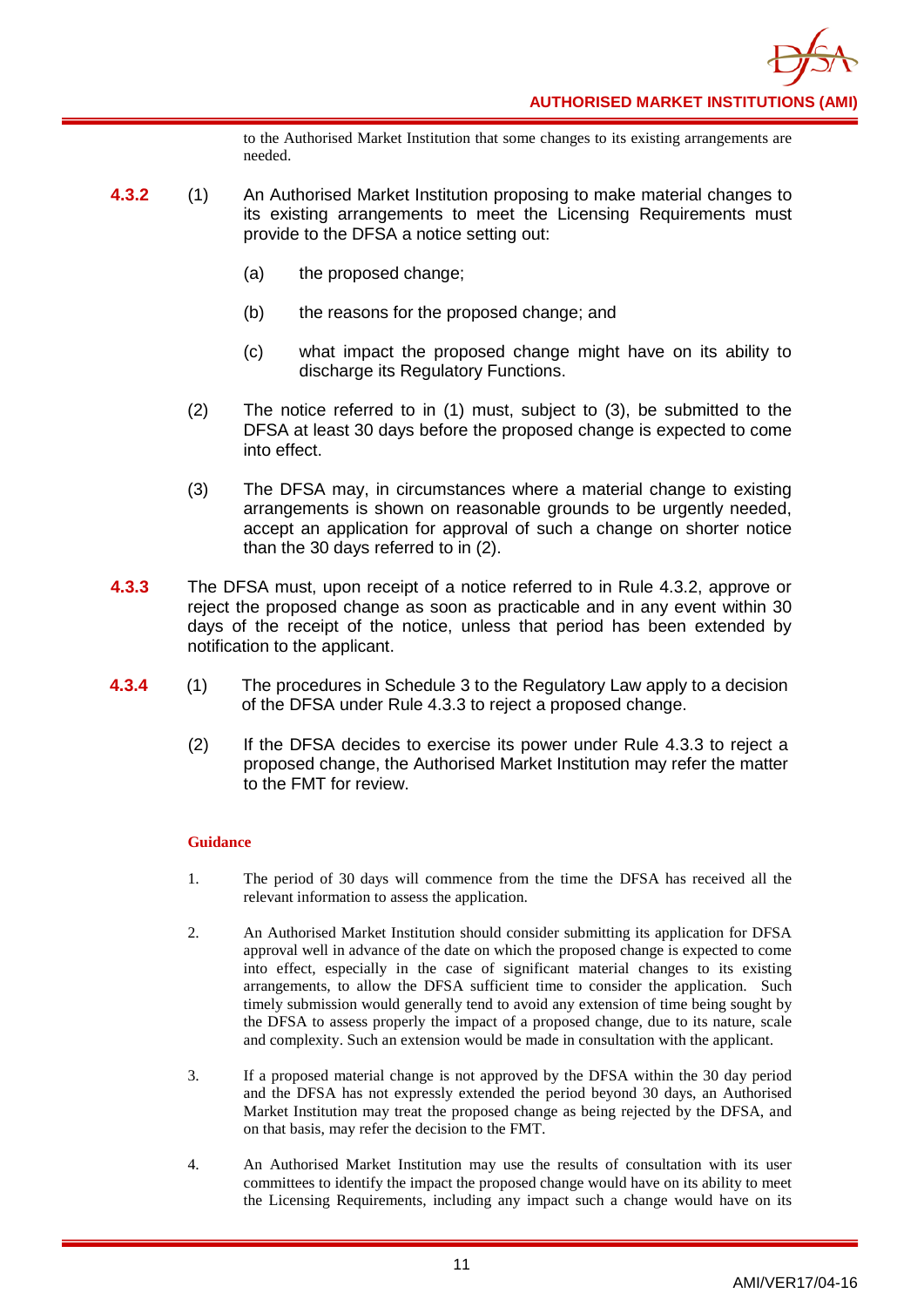

Members and other stakeholders. See GEN App 3 – Guidance No. 9 – 12 for best practice relating to user committees.

## <span id="page-15-0"></span>**4.4 Definition of Regulatory Functions**

**4.4.1.** Pursuant to Article 23(2)(f)(ii) and (iii) of the Regulatory Law, the DFSA prescribes the Regulatory Functions of an Authorised Market Institution as those functions which directly contribute to the satisfaction by the Authorised Market Institution of its Licensing Requirements.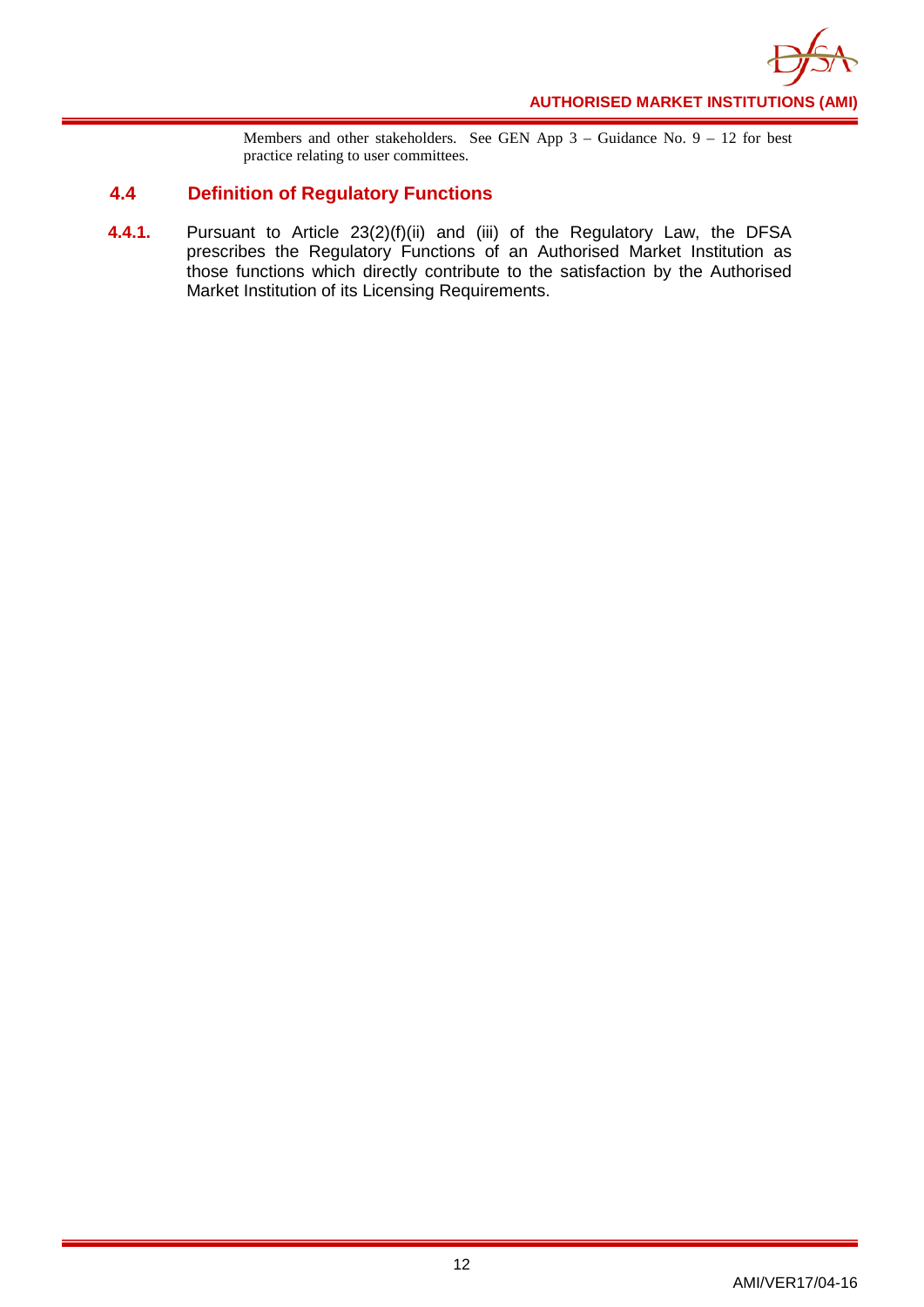

## <span id="page-16-0"></span>**5. GENERAL LICENSING REQUIREMENTS APPLICABLE TO ALL AUTHORISED MARKET INSTITUTIONS**

## <span id="page-16-1"></span>**5.1 Application**

**5.1.1** This chapter applies to an Authorised Market Institution and its Key Individuals.

## <span id="page-16-2"></span>**5.2 Organisational Requirements**

## **Guidance**

Every Authorised Market Institution must comply with the requirements in GEN chapter 5, which relate to the management and systems and controls, which form an essential part of the organisational requirements of an Authorised Market Institution. The requirements set out below augment the organisational requirements applicable to an Authorised Market Institution set out in GEN chapter 5.

## **Fitness and propriety**

- **5.2.1** An Authorised Market Institution must:
	- (a) be fit and proper;
	- (b) be appropriately constituted; and
	- (c) take appropriate measures to:
		- (i) satisfy the Licensing Requirements; and
		- (ii) perform its Regulatory Functions.

## **Guidance**

See Chapter 5 of GEN and paragraphs 2-2-16 to 2-2-18 of the RPP Sourcebook which set out matters which the DFSA takes into consideration when making an assessment under Rule 5.2.1.

## **Human resources**

- **5.2.2** (1) An Authorised Market Institution must have and maintain sufficient human resources to operate and supervise its facilities.
	- (2) An Authorised Market Institution must ensure, as far as reasonably practicable, that its Employees are:
		- (a) fit and proper;
		- (b) appropriately trained for the duties they perform; and
		- (c) trained in the requirements of the legislation applicable in the DIFC.
	- (3) An Authorised Market Institution must: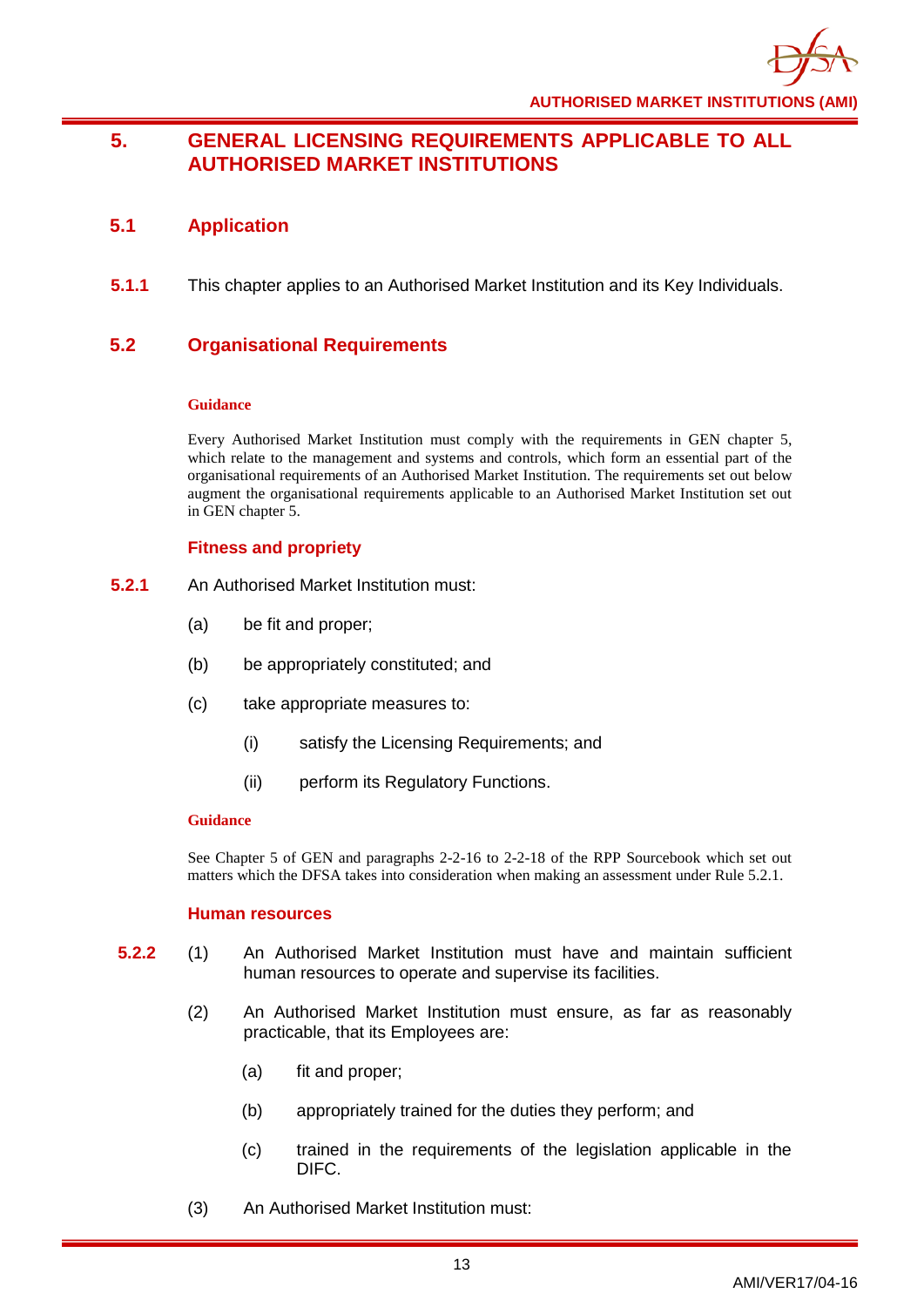- (a) have appropriate arrangements in place to ensure that its Employees maintain their fitness and propriety; and
- (b) keep records of the assessment process undertaken for each Employee for a minimum of six years from the date on which an individual ceases to be an Employee.

- 1. In assessing whether an Authorised Market Institution's systems and controls are adequate to ensure the on-going maintenance of fitness and propriety of its Employees, the DFSA will take into account:
	- a. the distribution of duties and responsibilities among its Key Individuals and the departments of the Authorised Market Institution responsible for performing its Regulatory Functions;
	- b. the staffing and resources of the departments of the Authorised Market Institution responsible for performing its Regulatory Functions;
	- c. the arrangements made to enable Key Individuals to supervise the departments for which they are responsible;
	- d. the arrangements for supervising the performance of Key Individuals and their departments; and
	- e. the arrangements by which the Governing Body is able to keep the allocation of responsibilities between, and the appointment, supervision and remuneration of, Key Individuals under review.
- 2. See also GEN Rule 5.3.18 which sets out the requirements relating to the suitability of Employees and section 2.3 of the RPP Sourcebook which sets out in more detail the matters which the DFSA takes into consideration when making its assessment under GEN Rule 5.3.18 and Rule 5.2.2 above.

#### **Governance**

- **5.2.3** (1) An Authorised Market Institution must have:
	- (a) a corporate governance framework appropriate to the nature, scale and complexity of its business and structure, which is adequate to promote the sound and prudent management and oversight of the Authorised Market Institution's business and to protect the interests of its stakeholders; and
	- (b) a remuneration structure and strategies which are well aligned with the long term interests of the Authorised Market Institution, and appropriate to the nature, scale and complexity of its business.
	- (2) Without limiting the generality of the requirements in GEN chapter 5, an Authorised Market Institution must ensure that its Governing Body has a sufficient number of independent members at all times.

#### **Guidance**

1. Detailed corporate governance and remuneration related requirements applicable to an Authorised Market Institution are contained in GEN Rules 5.3.30 and 5.3.31. See the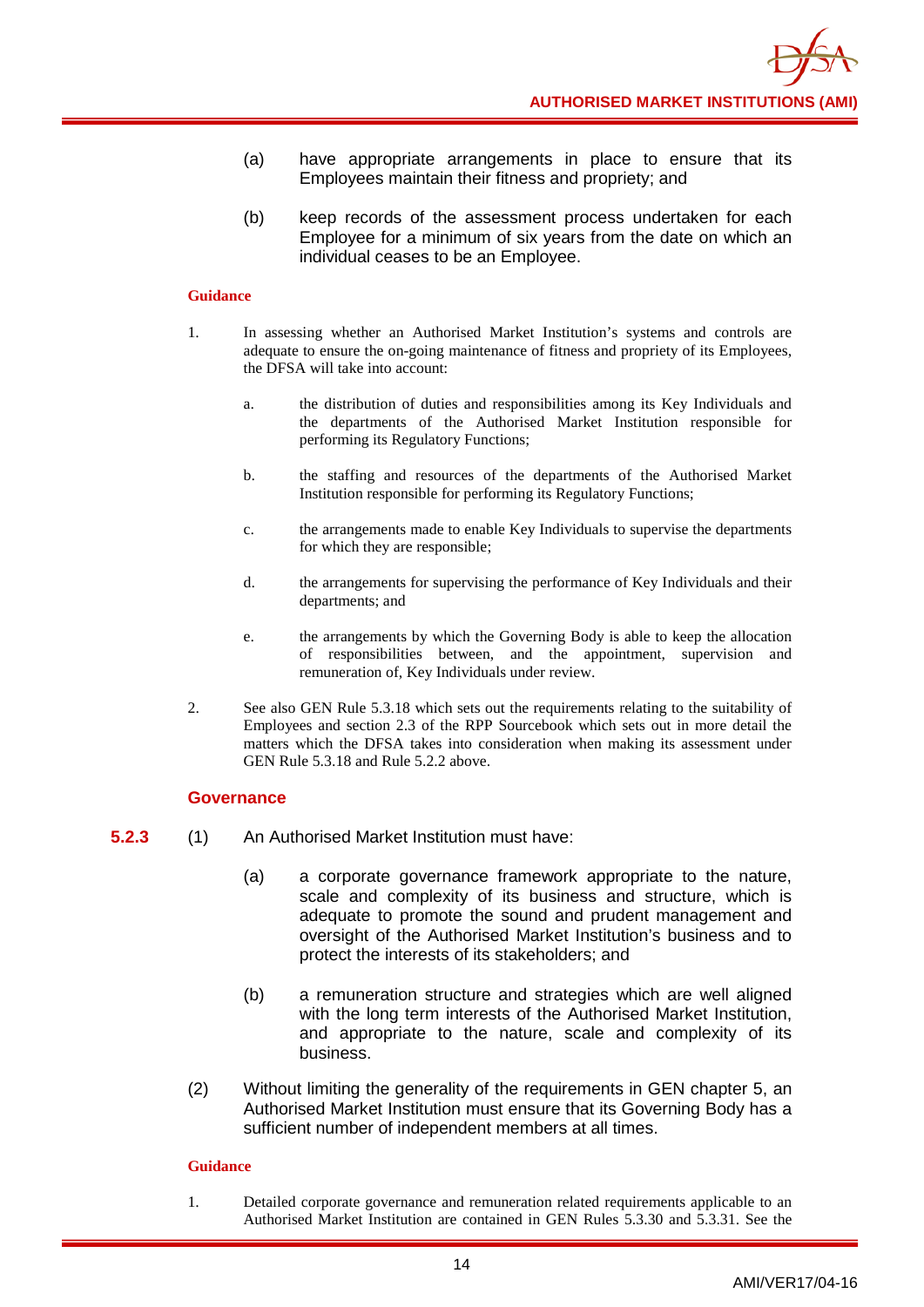

best practice standards relating to corporate governance and remuneration set out under those Rules and App 3 of GEN. These are designed to promote sound governance and remuneration practices whilst providing flexibility for application taking into account the nature, scale and complexity of operations of an Authorised Market Institution.

2. The independence criteria for the members of the Governing Body are set out in paragraphs 2.2.16 to 2.2.18 of the RPP sourcebook.

## <span id="page-18-0"></span>**5.3 Licensed Functions and Key Individuals**

## **Licensed Functions and Key Individuals**

- **5.3.1** (1) An Authorised Market Institution must, for the purpose of proper discharge of its Regulatory Functions, have at all times individuals appointed to carry out the functions of the:
	- (a) Governing Body;
	- (b) Senior Executive Officer;
	- (c) Finance Officer;
	- (d) Compliance Officer;
	- (e) Risk Officer;
	- (f) Money Laundering Reporting Officer; and
	- (g) Internal Auditor.
	- (2) Each of the functions of an Authorised Market Institution specified in (1)(a) to (g) are Licensed Functions for the purposes of Article 43(1) of the Regulatory Law.
- **5.3.2** (1) An Authorised Market Institution must not permit a Key Individual to carry on any Licensed Function for or on behalf of the Authorised Market Institution unless the particular individual has been assessed by the Authorised Market Institution to be competent to perform the relevant Licensed Function.
	- (2) The Licensed Functions specified in Rule 5.3.1 do not include a function performed by a registered insolvency practitioner (subject to the restrictions in Article 88 of the Insolvency Law 2009) if the practitioner is:
		- (a) acting as a nominee in relation to a company voluntary arrangement within the meaning of Article 8 of the Insolvency Law 2009;
		- (b) appointed as a receiver or administrative receiver within the meaning of Article 14 of the Insolvency Law 2009;
		- (c) appointed as a liquidator in relation to a members' voluntary winding up within the meaning of Article 32 of the Insolvency Law 2009;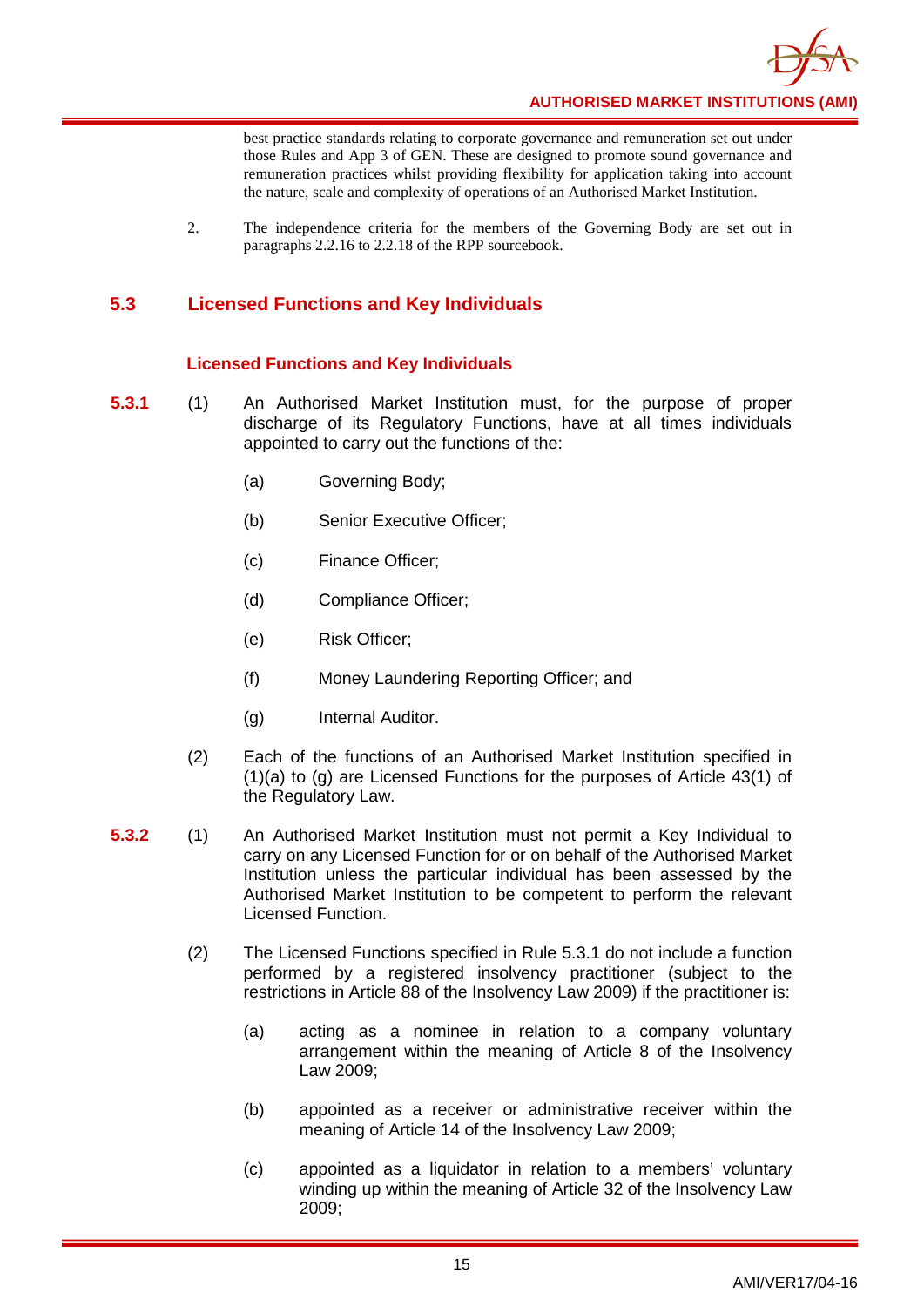- (d) appointed as a liquidator in relation to a creditors' voluntary winding up within the meaning of Article 32 of the Insolvency Law 2009; or
- (e) appointed as a liquidator or provisional liquidator in relation to a compulsory winding up within the meanings of Articles 58 and 59 of the Insolvency Law 2009.
- (3) The Licensed Functions specified in Rule 5.3.1 do not include a function performed by an insolvency practitioner in accordance with the applicable requirements equivalent to those specified in  $(2)(a) - (e)$  in another jurisdiction.
- (4) The Licensed Functions specified in Rule 5.3.1 do not include a function of an individual appointed to act as a manager of the business of an Authorised Market Institution as directed by the DFSA under Article 88 of the Regulatory Law.

- 1. See section 2.3 of the RPP sourcebook for details of the assessment that the Authorised Market Institution and the DFSA undertake to assess whether an individual is fit and proper to undertake Key Individual functions.
- 2. An Authorised Market Institution may apply for the DFSA's in-principle approval of an individual as soon as the individual is identified as a potential appointee to avoid any delays in formalising the appointment. However, an Authorised Market Institution should submit to the DFSA, as far as reasonably practicable, all the relevant information, including the results of its own assessment, when seeking such in-principle approval.

## **Members of the Governing Body**

**5.3.3** Every member of the Governing Body of an Authorised Market Institution carries on the function of a Key Individual.

## **Senior Executive Officer**

- **5.3.4** The Senior Executive Officer function is carried out by an individual who:
	- (a) has, either alone or jointly with the other Key Individuals, the ultimate responsibility for the day-to-day management, supervision and control of one or more (or all) parts of an Authorised Market Institution's Financial Services carried on in or from the DIFC; and
	- (b) is either a member of the Governing Body or a Senior Manager of the Authorised Market Institution.

## **Finance Officer**

- **5.3.5** The Finance Officer function is carried out by an individual who:
	- (a) has the overall responsibility for the Authorised Market Institution's compliance with the financial resources requirements in Rule 5.5.4; and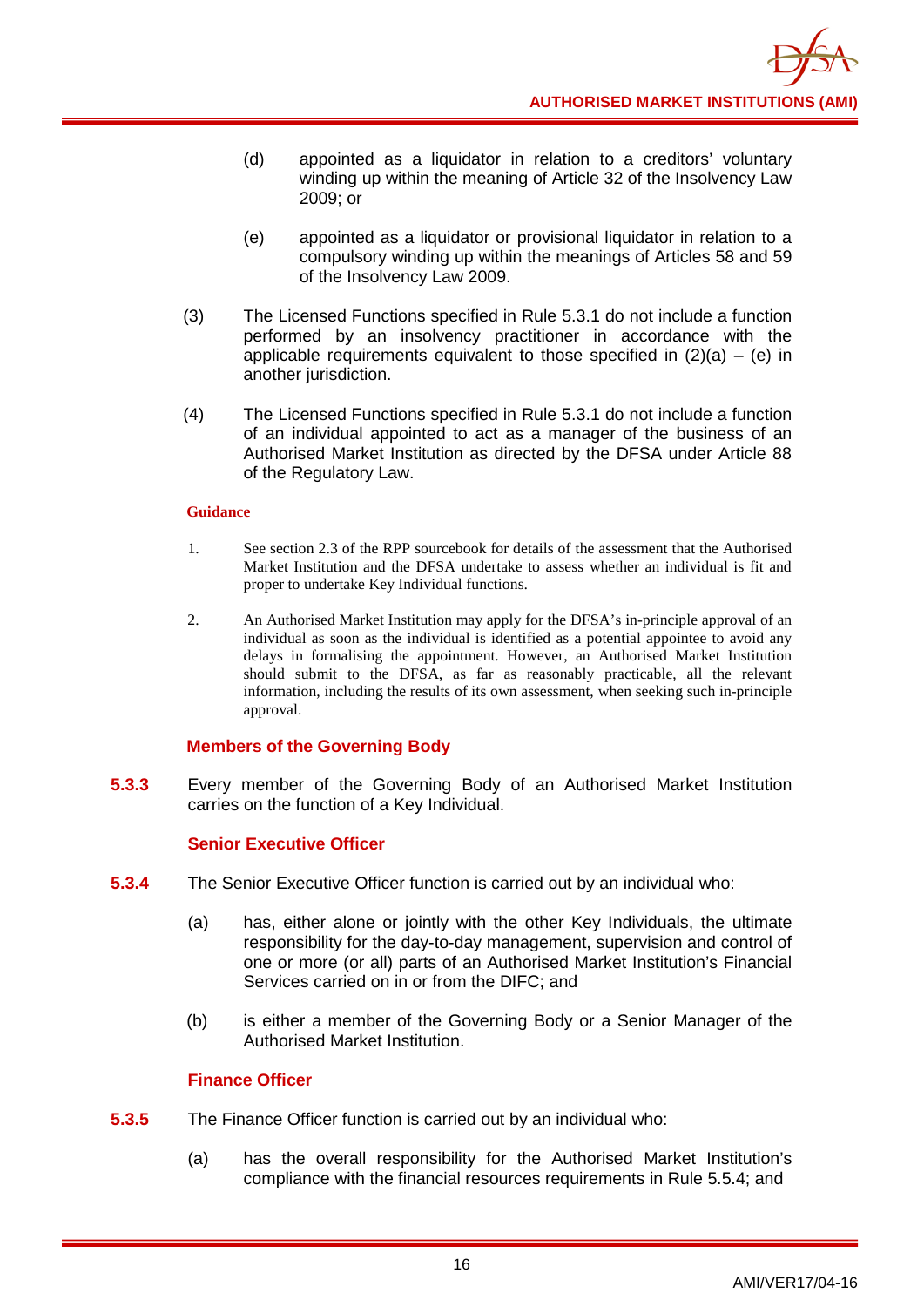(b) is either a Member of the Governing Body or a Senior Manager of the Authorised Market Institution.

## **Compliance Officer**

- **5.3.6** The Compliance Officer function is carried out by an individual who:
	- (a) has the overall responsibility for the Authorised Market Institution's compliance with the Licensing Requirements and other applicable requirements in carrying out Financial Services; and
	- (b) is either a Member of the Governing Body or a Senior Manager of the Authorised Market Institution.

## **Risk Officer**

- **5.3.7** The Risk Officer function is carried out by an individual who:
	- (a) has the overall responsibility for the risk management function in relation to the Financial Services carried on by the Authorised Market Institution; and
	- (b) is a member of the Governing Body or a Senior Manager of the Authorised Market Institution.

## **Money Laundering Reporting Officer**

- **5.3.8** The Money Laundering Reporting Officer function is carried out by an individual who:
	- (a) has the overall responsibility for the Authorised Market Institution's compliance with the requirements in Rule 5.11.2, AML and any other relevant anti money laundering legislation applicable in the DIFC; and
	- (b) is either a member of the Governing Body or a Senior Manager of the Authorised Market Institution.

## **Internal Auditor**

**5.3.9** The Internal Auditor function is carried out by an individual who is responsible for the internal audit matters in relation to the Financial Services carried on by the Authorised Market Institution.

## **Residency of Key Individuals**

**5.3.10** The Key Individual functions of a Senior Executive Officer, Compliance Officer and Money Laundering Reporting Officer must be carried out by an individual resident in the U.A.E.

## **Combining roles**

**5.3.11** (1) To the extent practicable, an Authorised Market Institution must not assign to its Key Individuals any commercial functions which conflict with their Key Individual functions or which impair, or are likely to impair, their ability to perform the relevant functions.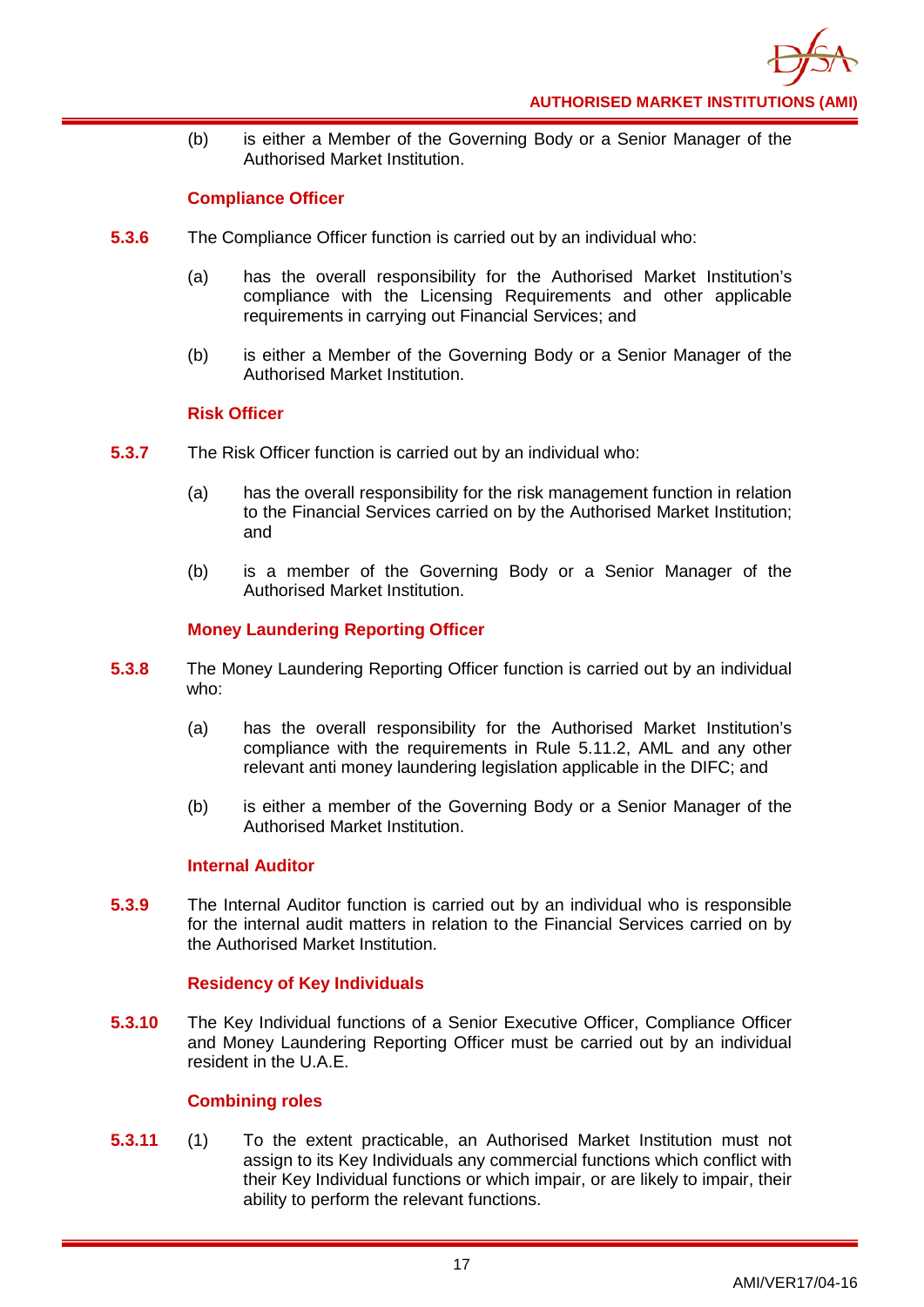- (2) Before an Authorised Market Institution assigns to a Key Individual any commercial functions, the Authorised Market Institution must:
	- (a) form a view on a reasonable basis that the commercial functions to be assigned to any Key Individual do not, as far as reasonably practicable, conflict with the relevant Key Individual functions or impair his ability to discharge those functions effectively; and
	- (b) to the extent there are such conflicts inherent in the relevant functions, there are adequate procedures and controls to mitigate such conflicts.
- (3) The Authorised Market Institution must maintain records of its decisions and procedures as applicable under (2) above.

The DFSA does not expect Key Individuals who are Persons undertaking control functions such as those relating to risk, compliance and audit to be assigned any functions or roles which are to further the Authorised Market Institution's commercial interests or objectives (such as business promotional activities) .

## <span id="page-21-0"></span>**5.4 Conflicts of interests**

- **5.4.1** Without limiting the generality of the obligations under section 5.2 of GEN, an Authorised Market Institution must take all reasonable steps to ensure that any conflicts of interest, including those:
	- (a) between itself and its shareholders, Members or other users of its facilities; and
	- (b) between its Members and other users of its facilities, and, among themselves,

are promptly identified and then prevented or managed, or disclosed, in a manner that does not adversely affect the sound functioning and operation of the Authorised Market Institution.

- **5.4.2** Without limiting the generality of the requirement in Rule 5.4.1, an Authorised Market Institution must establish and maintain adequate policies and procedures to ensure that its Employees do not undertake personal account transactions in Investments in a manner that creates or has the potential to create conflicts of interest.
- **5.4.3** An Authorised Market Institution must establish a code of conduct that sets out the expected standards of behaviour for its Employees, including clear procedures for addressing conflicts of interest. Such a code must be:
	- (a) binding on Employees; and
	- (b) to the extent appropriate and practicable, made publicly available.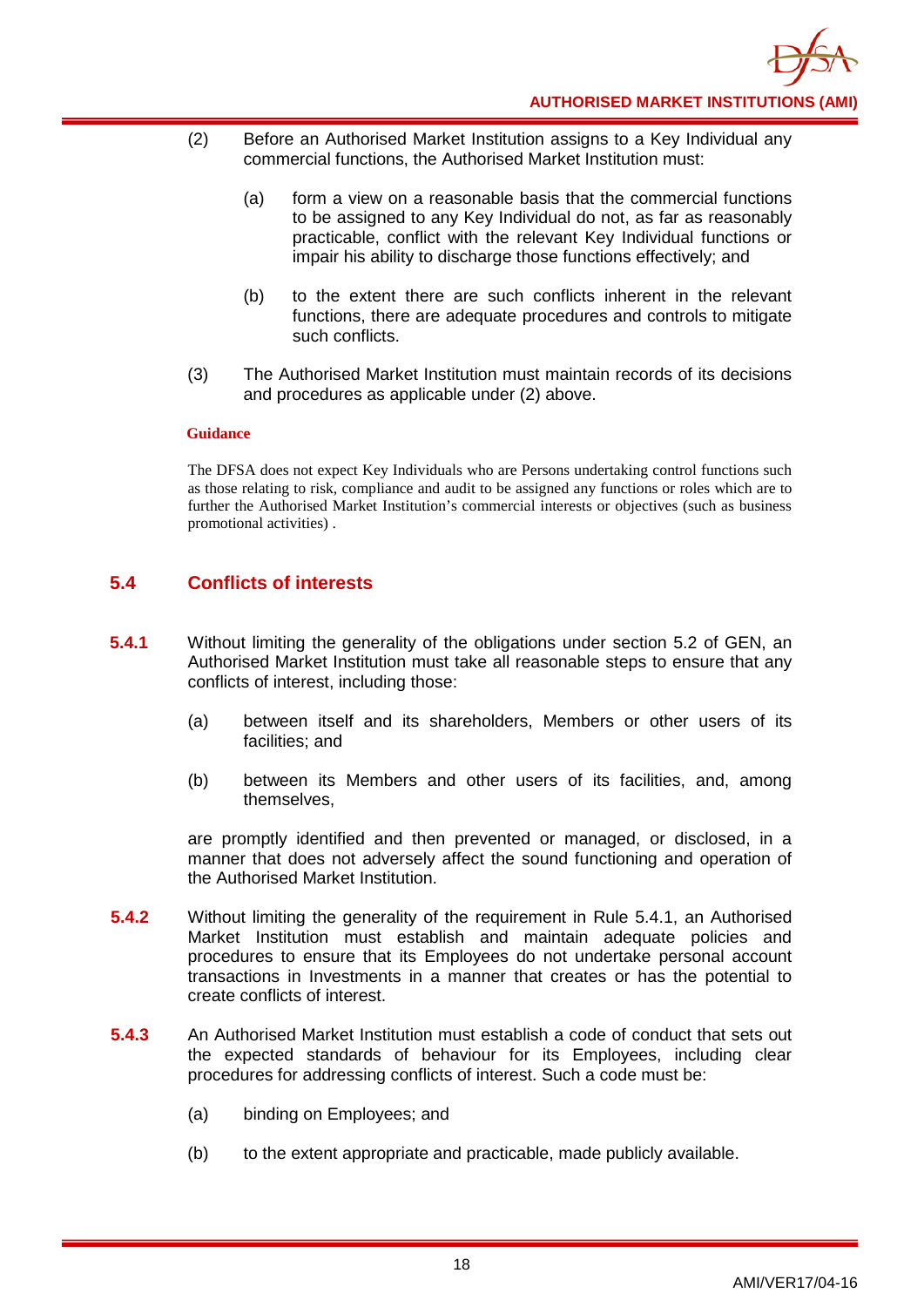- 1. In assessing whether an Authorised Market Institution's policies and procedures are adequate to address conflicts of interests, the DFSA will consider whether those include:
	- a. policies on the use of confidential information received in carrying out its Regulatory Functions to ensure it is only used for proper purposes;
	- b. arrangements for transferring decisions or responsibilities to alternates in individual cases;
	- c. arrangements made to ensure that individuals who may have a permanent conflict of interest in certain circumstances are excluded from the process of taking decisions (or receiving information) about matters to which the conflict is relevant; and
	- d. requirements and procedures included in contracts of employment, staff rules, letters of appointment for members of the Governing Body and other Key Individuals and other guidance given to individuals on handling conflicts of interest relating to:
		- i. the need for prompt disclosure of a conflict of interest to enable others who are not affected by the conflict to assist in deciding how it may need to be addressed;
		- ii. the circumstances in which a general disclosure of a conflict of interest in advance may be sufficient;
		- iii. the circumstances in which a general advance disclosure may not be adequate;
		- iv. the circumstances in which it would be appropriate for a conflicted individual to withdraw from any involvement in the matter concerned, without disclosing the interests; and
		- v. the circumstances in which safeguards in addition to disclosure would be required, such as the withdrawal of the individual from the decision-making process or from access to relevant information.
- 2. See also the best practice standards relating to corporate governance and remuneration standards set out under in GEN Rules 5.3.30 and 5.3.31 and GEN App 3, which cover conflicts of interest issues that need to be addressed in order to promote sound governance and remuneration practices within an Authorised Market Institution.

## **Performance of Regulatory Functions**

- **5.4.4** An Authorised Market Institution must take all reasonable steps to ensure that the performance of its Regulatory Functions is not adversely affected by its commercial interests.
- **5.4.5** For the purposes of the requirement in Rule 5.4.4, an Authorised Market Institution must have adequate systems and controls, including policies and procedures, to ensure that the pursuit of its commercial interests (including its profitability) does not adversely impact on the performance of its Regulatory Functions.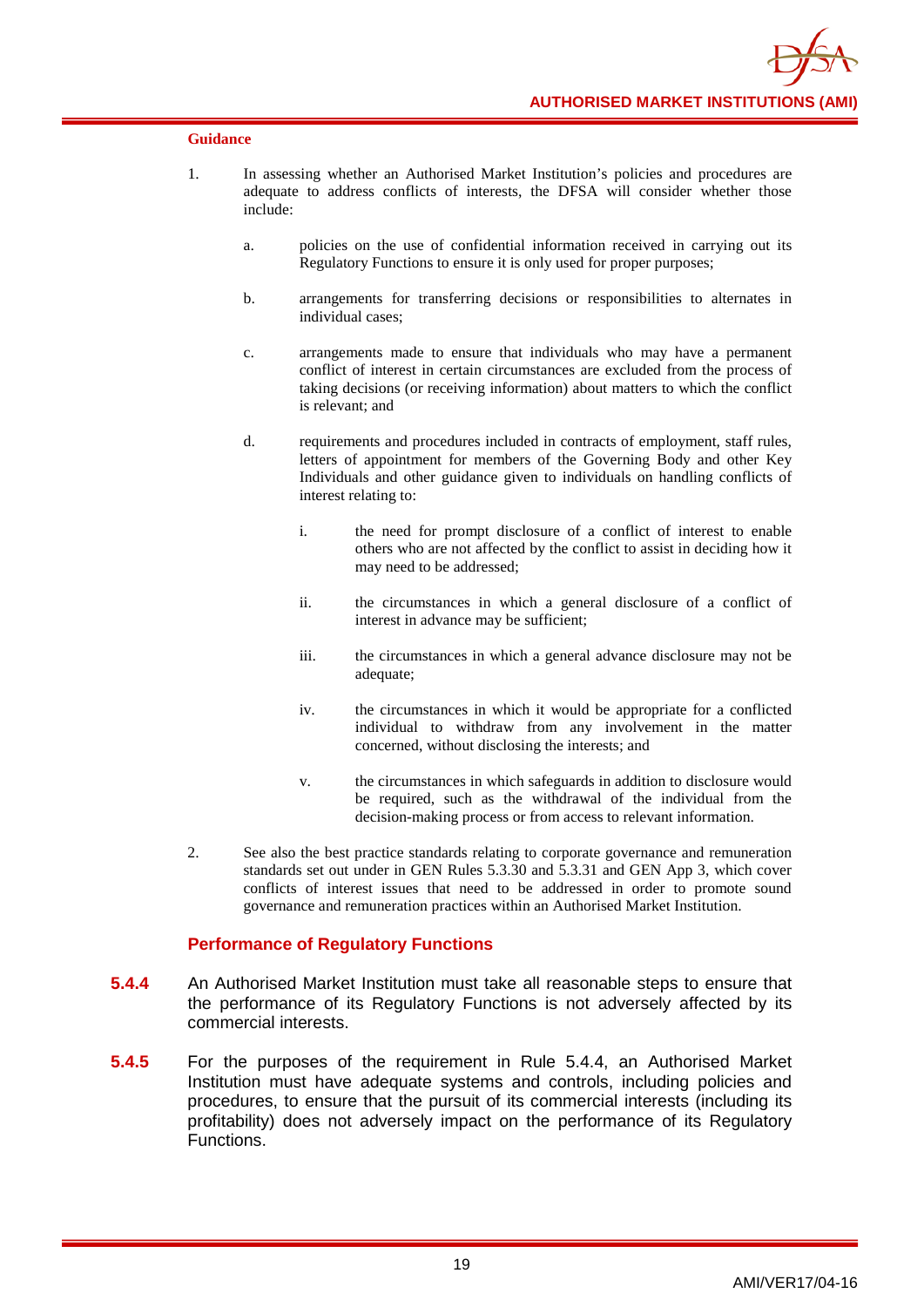An Authorised Market Institution should have systems for identifying, and drawing to the attention of its senior management, situations where its commercial interests conflict, or may potentially conflict, with the proper performance of its Regulatory Functions. This would enable its senior management to take appropriate steps to ensure that such conflicts do not adversely affect the proper performance by the Authorised Market Institution of its Regulatory Functions. In particular, senior management should ensure that adequate human, financial and other resources (both in quantity and quality) are provided for risk management, regulatory, compliance and other similar functions.

## <span id="page-23-0"></span>**5.5 Operational efficiency and resilience**

## **Systems and controls**

- **5.5.1** (1) Without limiting the generality of the obligations relating to systems and controls in section 5.3 of GEN, an Authorised Market Institution must ensure that its systems and controls are:
	- (a) adequate to ensure that its operations are conducted at all times in accordance with the applicable requirements, including legislation;
	- (b) sufficiently flexible and robust to ensure continuity and regularity in the performance of its functions relating to the operation of its facilities; and
	- (c) appropriate to the nature, scale and complexity of its operations.
	- (2) For the purposes of (1), the systems and controls of an Authorised Market Institution must be adequate to enable it to meet the Licensing Requirements on an on-going basis. In particular, they must include adequate arrangements in relation to:
		- (a) the assessment and management of all risks;
		- (b) financial and technology resources;
		- (c) the fitness and propriety of its Employees;
		- (d) the operation of its functions;
		- (e) outsourcing;
		- (f) the safeguarding and administration of assets belonging to its Members and other participants on its facilities;
		- (g) the transmission of information to Members and other participants on its facilities; and
		- (h) the supervision and monitoring of transactions on its facilities.
	- (3) An Authorised Market Institution must undertake regular reviews of its systems and controls to ensure that they remain adequate and operate as intended.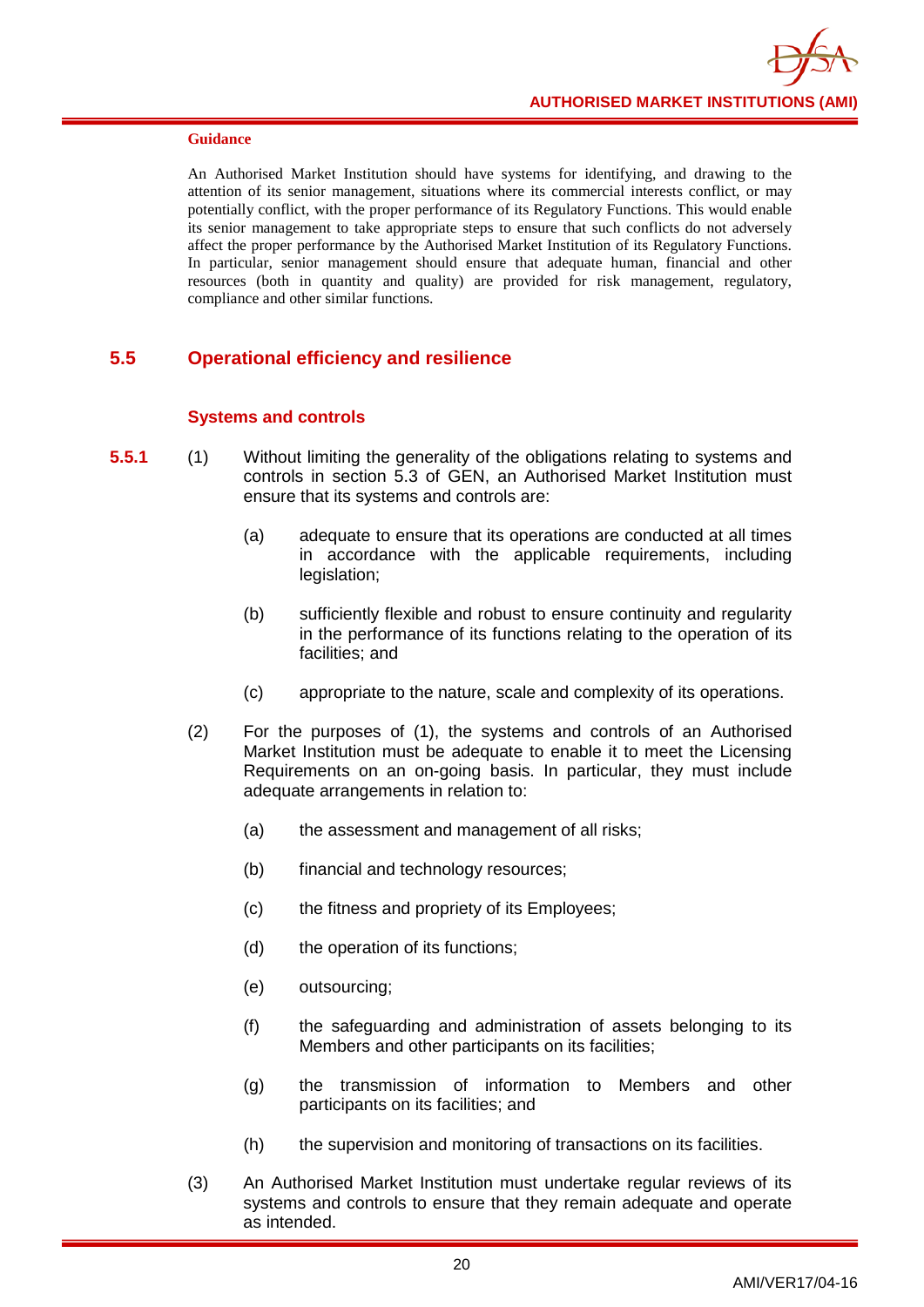The systems and controls requirements in Rule 5.5.1 augment the systems and controls requirements in GEN chapter 5.

#### **5.5.2 Risk management**

- 1. An Authorised Market Institution is subject to the risk management requirements in GEN Rules 5.3.5 – 5.3.7. Additional risk management requirements are prescribed for Authorised Market Institutions Operating a Clearing House in sections 7.2 and 7.3.
- 2. The individual appointed pursuant to GEN Rule 5.3.7(1) to advise the Governing Body and the senior management of the Authorised Market Institution relating to risks and management of such risks is the Key Individual performing the function of the Risk Officer pursuant to Rule 5.3.7; Key Individuals.
- 3. In assessing the adequacy of an Authorised Market Institution's systems and controls for identifying, assessing and managing risks, the DFSA may also have regard to the extent to which such systems and controls enable the Authorised Market Institution to:
	- a. identify all the general, operational, legal and market risks wherever they arise in its activities;
	- b. measure and control the different types of risk;
	- c. allocate responsibility for risk management to persons with appropriate levels of knowledge and expertise; and
	- d. provide sufficient and reliable information to Key Individuals and, where relevant, the Governing Body of the Authorised Market Institution.
- 4. As part of assessing the adequacy of risk controls, the DFSA will also consider how internal and external audits operate in the context of systems and controls. In doing so the following factors may be considered:
	- a. the size, composition and terms of reference of any audit committee of the Authorised Market Institution;
	- b. the frequency and scope of external audit;
	- c. the provision and scope of internal audit;
	- d. the staffing and resources of the Authorised Market Institution's internal audit department;
	- e. the internal audit department's access to the Authorised Market Institution's records and other relevant information; and
	- f. the position, responsibilities and reporting lines of the internal audit department and its relationship with other departments of the Authorised Market Institution.
- 5. In addition, the DFSA will also consider the adequacy of the risk management function, in particular:
	- a. the access which the individuals performing risk management function have to the Authorised Market Institution's records and other relevant information; and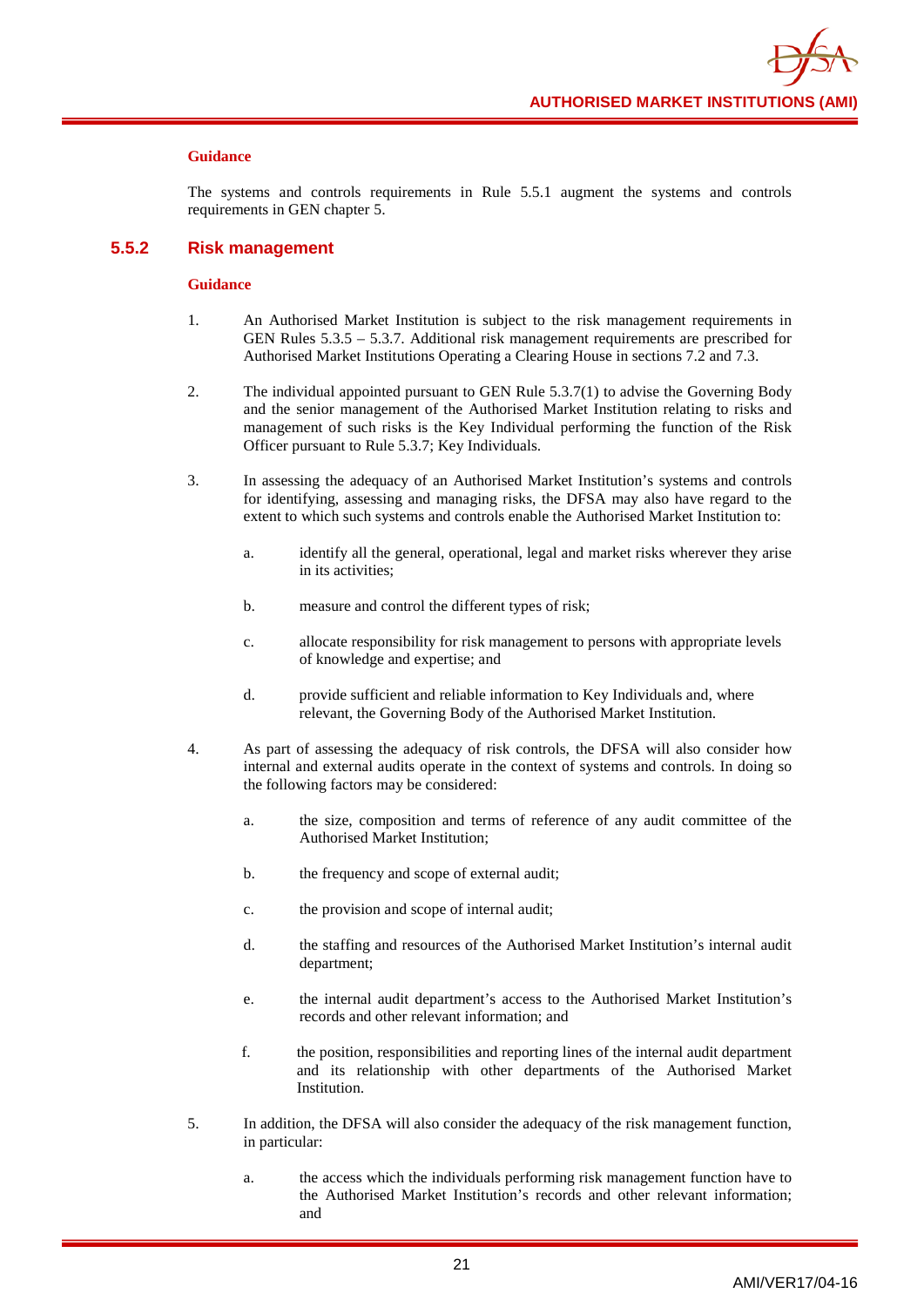b. the position, responsibilities and reporting lines of the risk management department and its relationship with other departments of the Authorised Market Institution.

## **Outsourcing**

- **5.5.3** (1) Without limiting the generality of the requirements in GEN Rules 5.3.21 and 5.3.22, an Authorised Market Institution must, before entering into any material outsourcing arrangements with a service provider, obtain the DFSA's prior approval to do so.
	- (2) For avoidance of doubt, the requirement in (1) applies to any outsourcing arrangements which were not in existence at the time the Authorised Market Institution was granted its Licence.
	- (3) In order to obtain the DFSA's prior approval for outsourcing arrangements referred to in (1), an Authorised Market Institution must follow those procedures for obtaining the DFSA's prior approval for material changes specified in Rule 4.3.1(1).
	- (4) The procedures in Schedule 3 to the Regulatory Law apply to a decision of the DFSA under this Rule to refuse to approve an outsourcing arrangement.
	- (5) If the DFSA decides to exercise its power under this Rule to refuse to approve an outsourcing arrangement, the Authorised Market Institution may refer the matter to the FMT for review.

- 1. The requirements in GEN Rules 5.3.22 and 5.3.23 set out the requirements applicable when an Authorised Market Institution outsources its functions and activities.
- 2. In assessing the adequacy of an Authorised Market Institution's systems and controls for identifying, assessing, and managing risks arising from functions which are outsourced, the DFSA will have regard to:
	- a. due diligence procedures for selecting service providers and monitoring the performance of the relevant functions by them;
	- b. whether the Authorised Market Institution has in place legally binding contracts with its service providers;
	- c. the business continuity and disaster recovery arrangements of the Authorised Market Institution's service provider;
	- d. whether the security and confidentiality of information provided to the service provider of the Authorised Market Institution is guaranteed in accordance with the applicable legislation;
	- e. the concentration of outsourcing functions with one or more service providers;
	- f. the agreed procedures for terminating the outsourcing arrangements; and
	- g. whether the access to books and records of the service providers is granted to the Authorised Market Institution and the DFSA, including rights of inspection.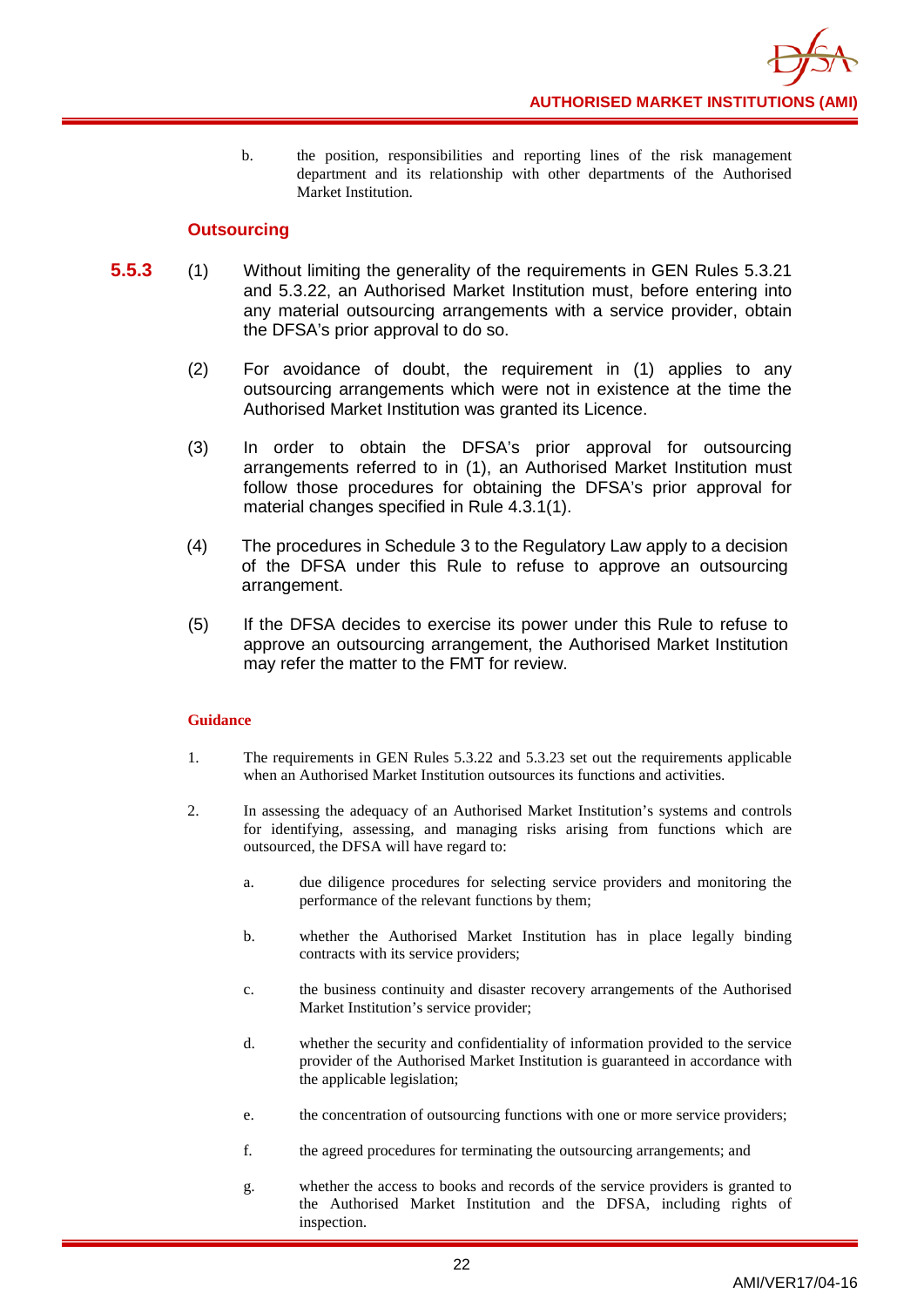3. If an Authorised Market Institution wishes to make any material changes to its outsourcing arrangements which were in existence at the time of the grant of its Licence, or any subsequent outsourcing arrangements made in accordance with the requirements in Rule 5.5.3, such changes require the DFSA's prior written approval pursuant to Rule 4.3.1(1).

## **Financial resources**

- **5.5.4** (1) An Authorised Market Institution must, subject to (3) and (4), have and maintain at all times:
	- (a) the minimum financial resource requirement in (2); and
	- (b) additional financial resources of a type acceptable to the DFSA which are adequate in relation to the nature, size and complexity of its business to ensure that there is no significant risk that liabilities cannot be met as they fall due.
	- (2) The minimum financial resource requirement referred to in (1)(a) is:
		- (a) an amount equal to one half of the estimated gross operating costs of the Authorised Market Institution for the next twelvemonth period; or
		- (b) such other capital amount as may be specified by the DFSA.
	- (3) The assets held by an Authorised Market Institution for the purposes of meeting the financial resources requirements in (1):
		- (a) must be of high quality and sufficiently liquid in order to allow the Authorised Market Institution to meet its current and projected operating expenses under a range of adverse scenarios, including in adverse market conditions; and
		- (b) must be held, where it comprises cash, by an entity which is a Bank, or a financial institution authorised and supervised by a Financial Services Regulator acceptable to the DFSA with respect to the activity of deposit taking.
	- (4) An Authorised Market Institution must have systems and controls to enable it to determine and monitor whether its financial resources are sufficient for the purposes of the requirement in (1). For this purpose, the systems and controls of an Authorised Market Institution must address the following factors, with any other factors that are relevant and appropriate to its operations model:
		- (a) the nature, scale, and complexity of the activities and risks associated with its operations;
		- (b) the operational, counterparty, market and settlement risks to which it is exposed;
		- (c) the amount, composition and legal position of its available financial resources; and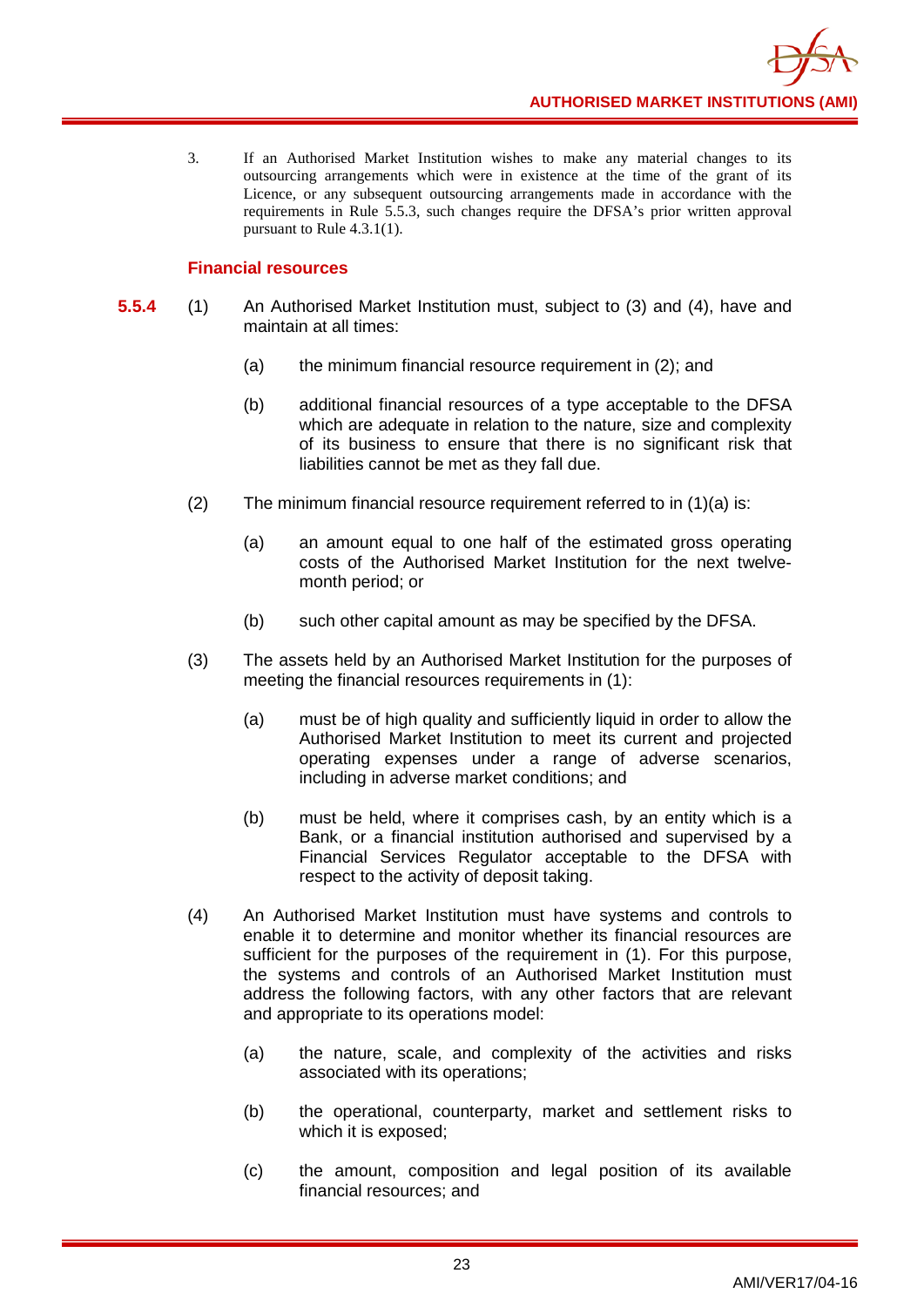- (d) its ability to access additional financial resources if required.
- (5) An Authorised Market Institution must monitor and manage the concentration of credit and liquidity exposures to commercial banks and clearing Members.
- (6) The procedures in Schedule 3 to the Regulatory Law apply to a decision of the DFSA under (2)(b) to specify a capital amount after a Licence has been granted.
- (7) If the DFSA decides to exercise its power under (2)(b) to specify a capital amount after a Licence has been granted, the Authorised Market Institution may refer the matter to the FMT for review.

- 1. The minimum financial resource requirement under Rule 5.5.4(1) is designed to ensure that an Authorised Market Institution not only has sufficient financial resources to meet its liabilities as they fall due, but also to allow, if circumstances require, for the orderly wind-down of the Authorised Market Institution's business, while still allowing the institution to meet the applicable requirements, including conditions on its Licence.
- 2. The systems and controls should enable the Authorised Market Institution to assess whether the financial resources required for it to conduct its affairs are in place at all times. Such assessments should be made periodically or after any significant change or event, whether internal or external, that would have an impact on the operations of the Authorised Market Institution. These assessments are necessary to demonstrate to the DFSA that the Licensing Requirements are being satisfied on an on-going basis.
- 3. In determining whether to set a minimum capital amount pursuant to Rule 5.5.4(2)(b), the DFSA will take into account the risks that the Authorised Market Institution poses to the DIFC market and the products which are, or are intended to be, traded, cleared or settled.

## **Technology resources**

- **5.5.5** (1) An Authorised Market Institution must have sufficient technology resources to operate, maintain and supervise its facilities.
	- (2) The Authorised Market Institution must be able to satisfy the DFSA that its technology resources are established and maintained in such a way as to ensure that they are secure and maintain the confidentiality of the data they contain.
	- (3) An Authorised Market Institution must ensure that its Members and other participants on its facilities have sufficient technology resources which are compatible with its own.
	- (4) For the purposes of meeting the requirement in (1), an Authorised Market Institution must have adequate procedures and arrangements for the evaluation, selection and on-going monitoring of information technology systems. Such procedures and arrangements must, at a minimum, provide for:
		- (a) problem management and system change;
		- (b) testing information technology systems before live operations in accordance with the requirements in Rule 5.5.6;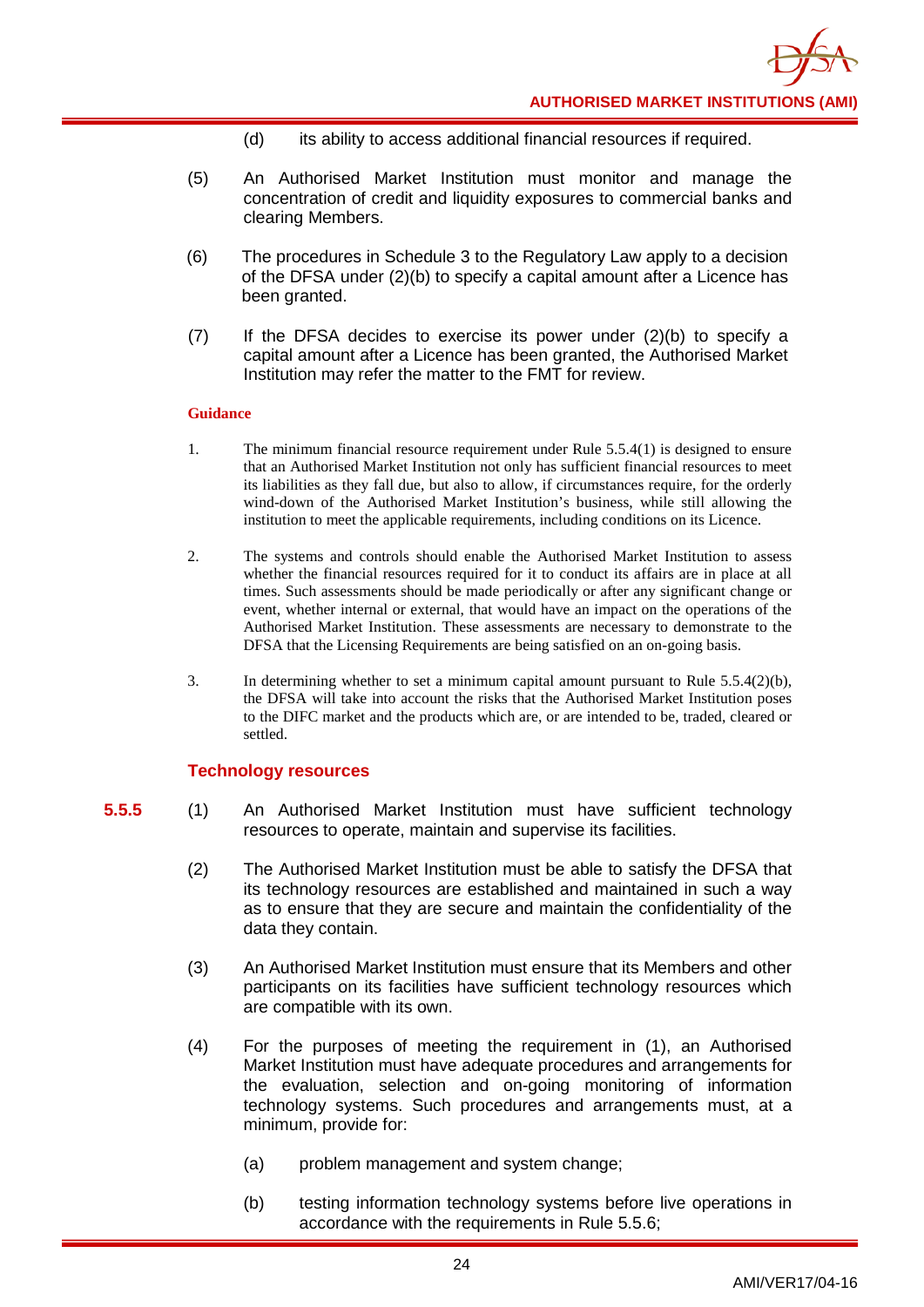- (c) monitoring and reporting on system performance, availability and integrity; and
- (d) adequate measures to ensure:
	- (i) the information technology systems are resilient and not prone to failure;
	- (ii). business continuity in the event that an information technology system fails;
	- (iii) protection of the information technology systems from damage, tampering, misuse or unauthorised access; and
	- (iv) the integrity of data forming part of, or being processed through, information technology systems.
- (5) An Authorised Market Institution must meet the applicable requirements in App 1 for the purposes of:
	- (a) testing the adequacy and effectiveness of its own information technology systems; and
	- (b) assessing the adequacy and effectiveness of information technology systems of its Members.

- 1. In assessing an Authorised Market Institution's systems and controls used to operate and carry on its functions, the DFSA recognises that an Authorised Market Institution is likely to have significant reliance on its information technology systems. In assessing the adequacy of these systems, the DFSA will consider:
	- a. the organisation, management and resources of the information technology department of the Authorised Market Institution;
	- b. the arrangements for controlling and documenting the design, development, implementation and use of technology systems; and
	- c. the performance, capacity and reliability of information technology systems.
- 2. In particular, when assessing whether an Authorised Market Institution has adequate information technology resourcing, the DFSA will consider:
	- a. whether its systems have sufficient electronic capacity to accommodate reasonably foreseeable volumes of messaging and orders, and
	- b. whether such systems are adequately scalable in emergency conditions that might threaten the orderly and proper operations of its facility.

## **Regular review of systems and controls**

**5.5.6** (1) An Authorised Market Institution must undertake regular review and updates of its information technology systems and controls as appropriate to the nature, scale and complexity of its operations.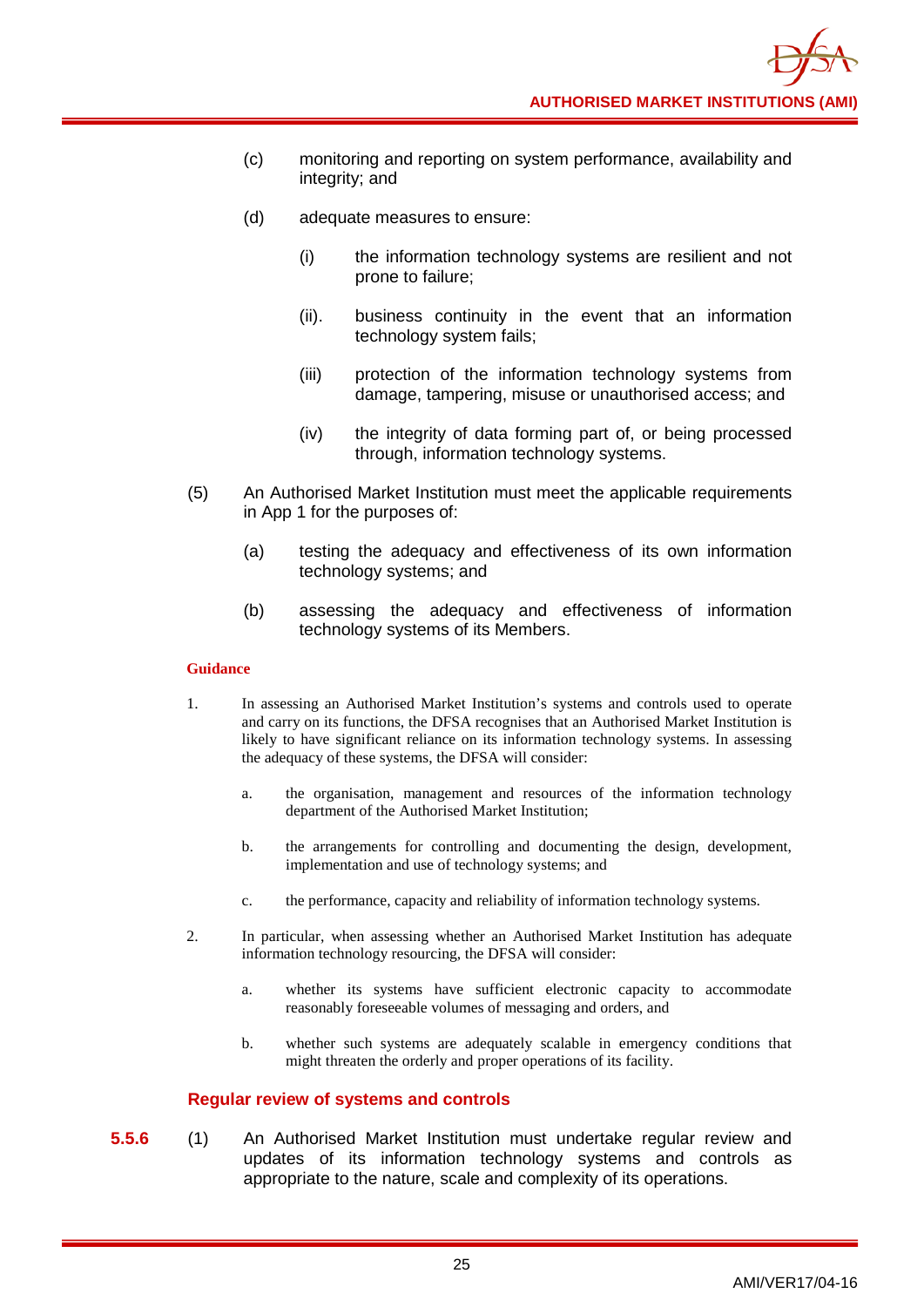

(2) For the purposes of (1), an Authorised Market Institution must adopt well defined and clearly documented development and testing methodologies which are in line with internationally accepted testing standards.

#### **Guidance**

Through the use of such testing methodologies, the Authorised Market Institution should be able to ensure, amongst other things, that:

- a. its systems and controls are compatible with its operations and functions;
- b. compliance and risk management controls embedded in its system operate as intended (for example, by generating error reports automatically); and
- c. it can continue to work effectively in stressed market conditions.

## <span id="page-29-0"></span>**5.6 Business Rules**

## **Content of Business Rules**

- **5.6.1** (1) An Authorised Market Institution must establish and maintain Business Rules in accordance with the requirements in this section. Such rules must include:
	- (a) criteria governing the admission of Members and any other Persons to whom access to its facilities is provided;
	- (b) criteria governing the admission of Investments to trading, or clearing and settlement, as appropriate to its facilities;
	- (c) Default Rules; and
	- (d) any other matters necessary for the proper functioning of the Authorised Market Institution and the facilities operated by it.
	- (2) An Authorised Market Institution's Business Rules must:
		- (a) be based on objective criteria and non-discriminatory;
		- (b) be clear and fair;
		- (c) set out the Members' and other participants' obligations:
			- (i) arising from the Authorised Market Institution's constitution and other administrative arrangements;
			- (ii) when undertaking transactions on its facilities; and
			- (iii) relating to professional standards that must be imposed on staff and agents of the Members and other participants when undertaking transactions on its facilities;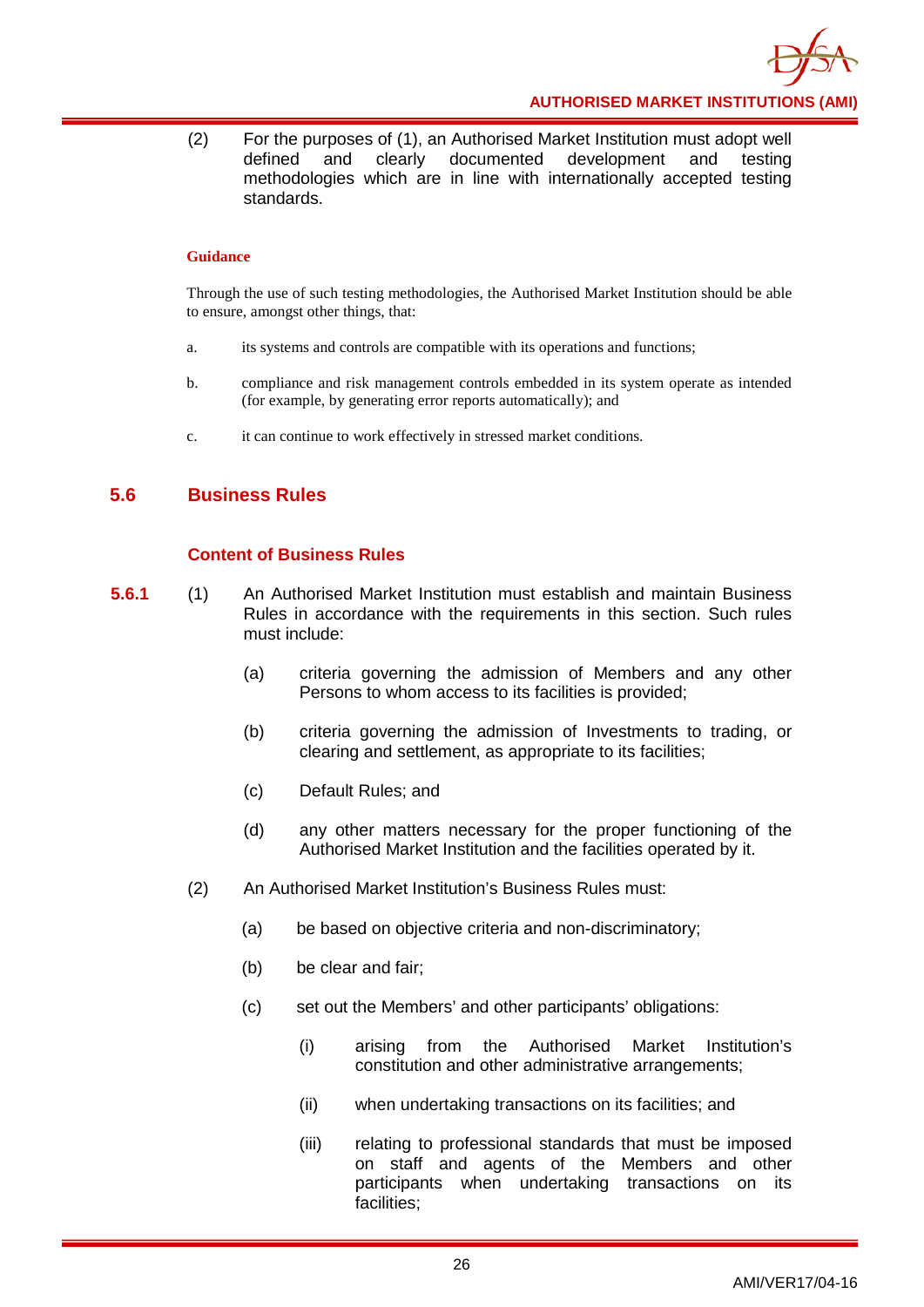- (d) be legally binding and enforceable against the Members and other participants;
- (e) be made publicly available free of charge:
- (f) contain provisions for the resolution of Members' and other participants' disputes and an appeal process from the decisions of the Authorised Market Institution; and
- (g) contain disciplinary proceedings, including any sanctions that may be imposed by the Authorised Market Institution against its Members and other participants.

- 1. The DFSA assesses, at the point of grant of a Licence to an Authorised Market Institution, the adequacy of its Business Rules and its systems and controls to ensure effective monitoring of compliance with such rules. Thereafter, any amendment to the Business Rules can only be made in accordance with the requirements set out in Rules 5.6.4 to 5.6.7 in this section.
- 2. Persons other than Members may have access to an Authorised Market Institution's facilities. See Rule  $6.9.1(1)(a)(ii)$ .

## **Default Rules**

**5.6.2** An Authorised Market Institution must have Default Rules which, in the event of a Member or other participant on its facilities being, or appearing to be, unable to meet its obligations in respect of one or more contracts, enable action to be taken in respect of unsettled market contracts to which the Member or that other participant is a party.

#### **Guidance**

The DFSA requires all Authorised Market Institutions to have Default Rules under Article 28 of the Markets Law. Default Rules allow an Authorised Market Institution to close-out open positions by discharging the appropriate rights and liabilities of transactions which a Member or any other Person granted access to its facilities cannot, or may not be able to, fulfil.

## **Monitoring compliance with Business Rules**

- **5.6.3** An Authorised Market Institution must have adequate compliance procedures in place to ensure that:
	- (a) its Business Rules are monitored and enforced;
	- (b) any complaints relating to its operations or regarding Members and other participants on its facilities are promptly investigated;
	- (c) where appropriate, disciplinary action resulting in financial and other types of penalties can be taken;
	- (d) appeal procedures are in place; and
	- (e) referrals can be made to the DFSA in appropriate circumstances.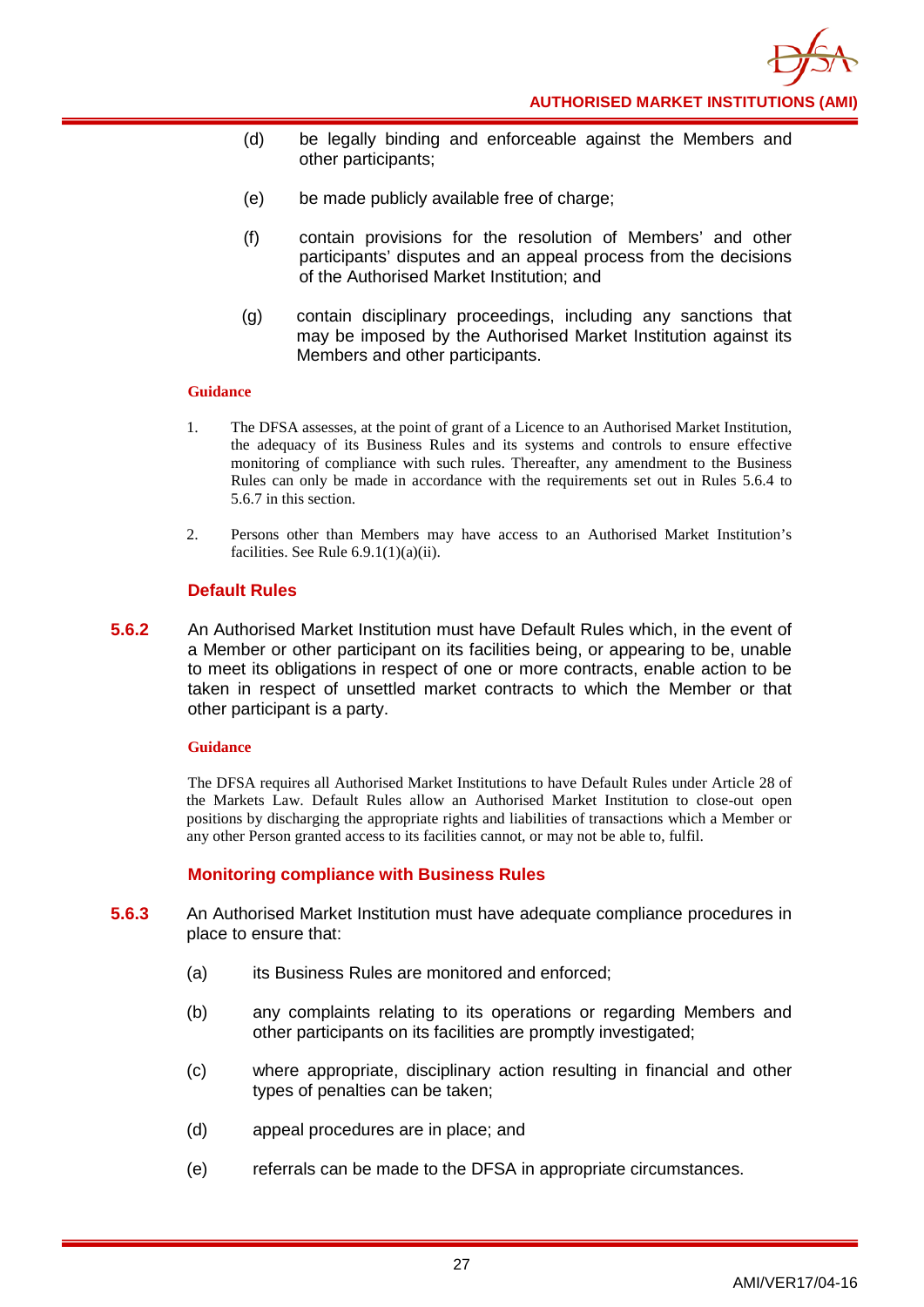

- 1. In determining whether an Authorised Market Institution can effectively monitor its Business Rules, the DFSA will consider:
	- a. the oversight of activity conducted on its facilities;
	- b. the range of powers it retains over Members and other Persons granted access to its facilities, which should include the ability to modify, revoke or suspend access; and
	- c. the disciplinary procedures which have been established to take disciplinary action, including a fair and clear policy on any financial penalties which may be imposed, and the appeal processes.
- 2. In determining whether an Authorised Market Institution can effectively oversee the activities conducted on its facilities, the DFSA will consider how non-compliance is identified and how the significance of any non-compliance is assessed.

## **Amendments to Business Rules**

- **5.6.4** (1) An Authorised Market Institution may only adopt new Business Rules or make any amendments to existing Business Rules in accordance with the requirements in Rules 5.6.5, 5.6.6 and 5.6.7.
	- (2) A reference to an amendment in Rules 5.6.5, 5.6.6 and 5.6.7 includes the introduction of a new Business Rule or a change to an existing Business Rule or a proposal to do so.

## **Public consultation**

- **5.6.5** (1) An Authorised Market Institution must, subject to Rule 5.6.6, before making any amendment to its Business Rules, undertake public consultation on the proposed amendment in accordance with the requirements in this Rule.
	- (2) For the purposes of (1), an Authorised Market Institution must:
		- (a) publish a consultation paper setting out:
			- (i) the text of both the proposed amendment and the Business Rules that are to be amended;
			- (ii) the reasons for proposing the amendment; and
			- (iii) a reasonable consultation period, which must not be less than 30 days from the date of publication, within which Members and other stakeholders may provide comments; and
		- (b) lodge with the DFSA the consultation paper referred to in (a) no later than the time at which it is released for public comment.
	- (3) The DFSA may, where it considers on reasonable grounds that it is appropriate to do so, require the Authorised Market Institution to extend its proposed period of public consultation specified in the consultation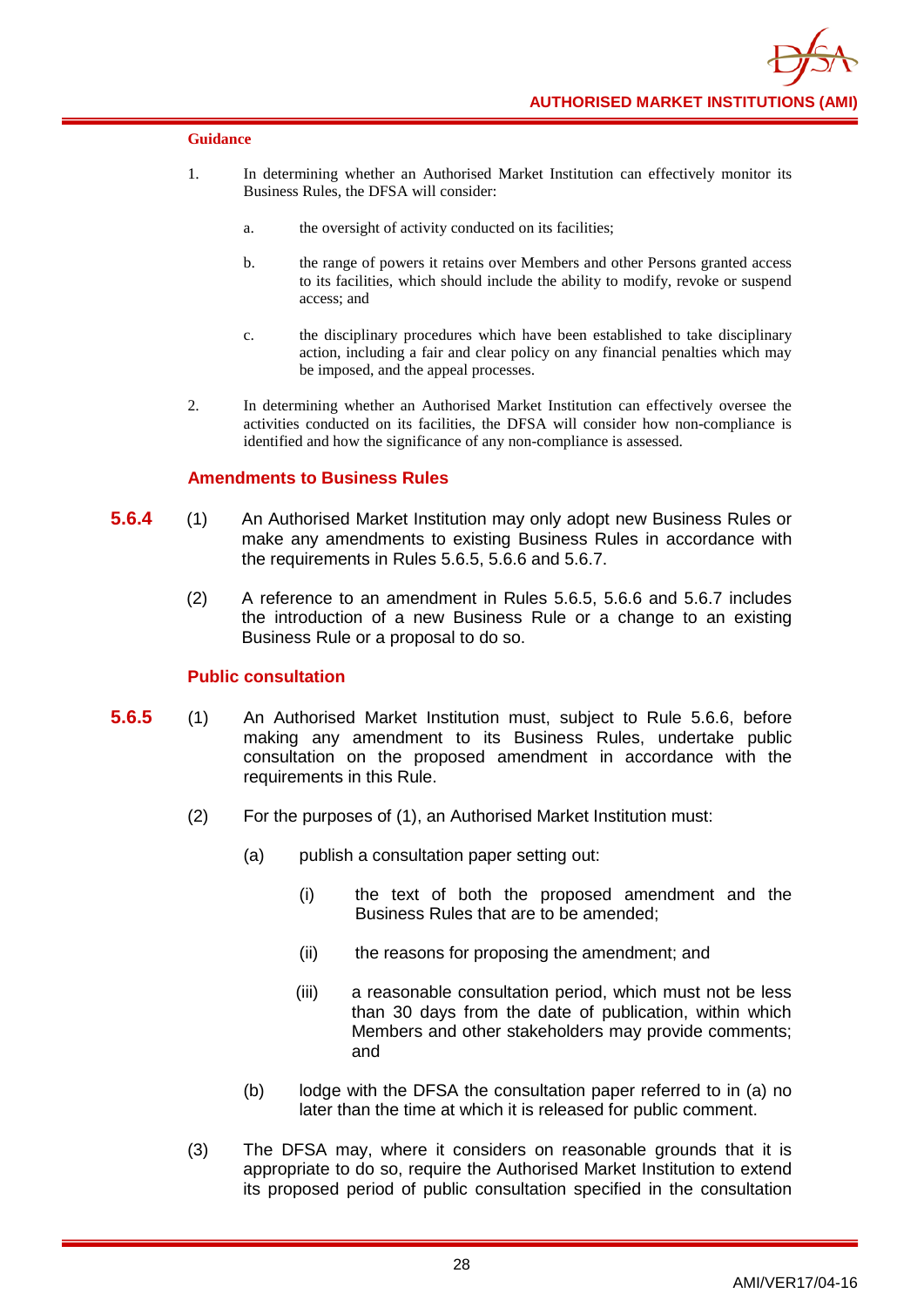paper. An Authorised Market Institution must comply with such a requirement.

- (4) An Authorised Market Institution must:
	- (a) facilitate, as appropriate, informal discussions on the proposed amendment with Members and other stakeholders including any appropriate representative bodies of such Persons;
	- (b) consider the impact the proposed amendment has on the interests of its Members and other stakeholders;
	- (c) have proper regard to any public comments received.
- (5) Following public consultation, an Authorised Market Institution must, before the date on which the proposed amendment comes into effect, lodge with the DFSA:
	- (a) a summary of any public comments received, and how any issues raised by those comments have been addressed; and
	- (b) any changes made to the initial proposals as a result of the public comments, and if no changes have been made, a statement to that effect.

## **Dispensation of public consultation**

- **5.6.6** (1) The DFSA may, on written application by an Authorised Market Institution, dispense with the requirement in Rule 5.6.5 for public consultation where:
	- (a) any delay resulting from public consultation is likely to be detrimental to the interests of the DIFC markets; or
	- (b) either the proposed amendment:
		- (i) is purely administrative or immaterial; or
		- (ii) the Authorised Market Institution can demonstrate to the satisfaction of the DFSA that it had taken into account the views and interests of its Members and other stakeholders as appropriate in developing the proposed amendment; and
	- (c) the Authorised Market Institution complies with the requirements in (2) or (3) as applicable.
	- (2) An Authorised Market Institution which seeks to dispense with public consultation on the ground referred to in (1)(a) must lodge with the DFSA a statement setting out:
		- (a) the text of both the proposed amendment and the Business Rules that are to be amended:
		- (b) the reasons for proposing the amendment;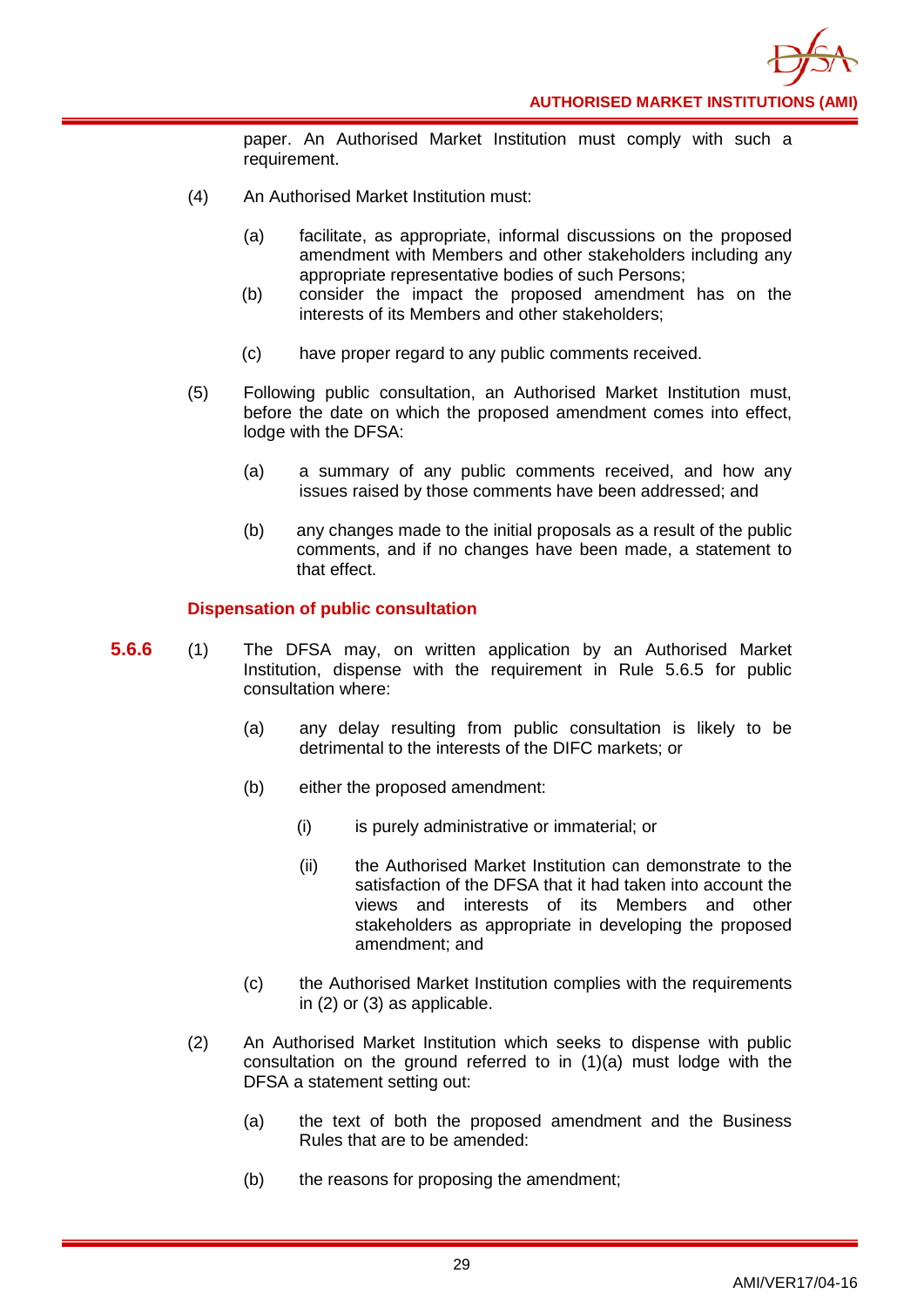

- (c) the grounds on which it believes that a delay resulting from public consultation is likely to be detrimental to the DIFC markets; and
- (d) whether any rights or obligations of any Members of the Authorised Market Institution or other participants on its facilities are to be materially adversely affected by the proposed amendment, and if so, what measures are proposed to address such concerns.
- (3) An Authorised Market Institution which seeks to dispense with public consultation on the ground referred to in (1)(b) must lodge with the DFSA a statement setting out:
	- (a) the text of both the proposed amendment and the Business Rules that are to be amended; and
	- (b) either:
		- (i) the reasons it believes that the proposed amendment is purely administrative or immaterial; or.
		- (ii) that it had taken into account the views and interests of its Members and other stakeholders as appropriate in developing the proposed amendment.

For the purposes of demonstrating to the DFSA that the Authorised Market Institution had taken into account the views and interests of its Members and other relevant stakeholders, an Authorised Market Institution may rely on the input provided by its user committees where the user committees meet best practice set out in GEN App3, Guidance No. 9 – 12.

## **DFSA approval**

- **5.6.7** (1) An Authorised Market Institution must seek the DFSA's approval of any proposed amendment to the Business Rules before the rules are to come into effect.
	- (2) The DFSA will approve the proposed amendment to the Business Rules unless it has reasonable grounds to believe that the proposed amendment is reasonably likely to be detrimental to the interests of the DIFC markets.
	- (3) Where the DFSA has any concerns about the proposed amendment, it may:
		- (a) either reject the proposed amendment or request the Authorised Market Institution to withdraw the proposed amendments; or
		- (b) require the Authorised Market Institution to make appropriate changes to the proposed amendment, with or without public consultation.
	- (4) The DFSA must give to the Authorised Market Institution reasons for its decisions under (3)(a) or (b) as applicable.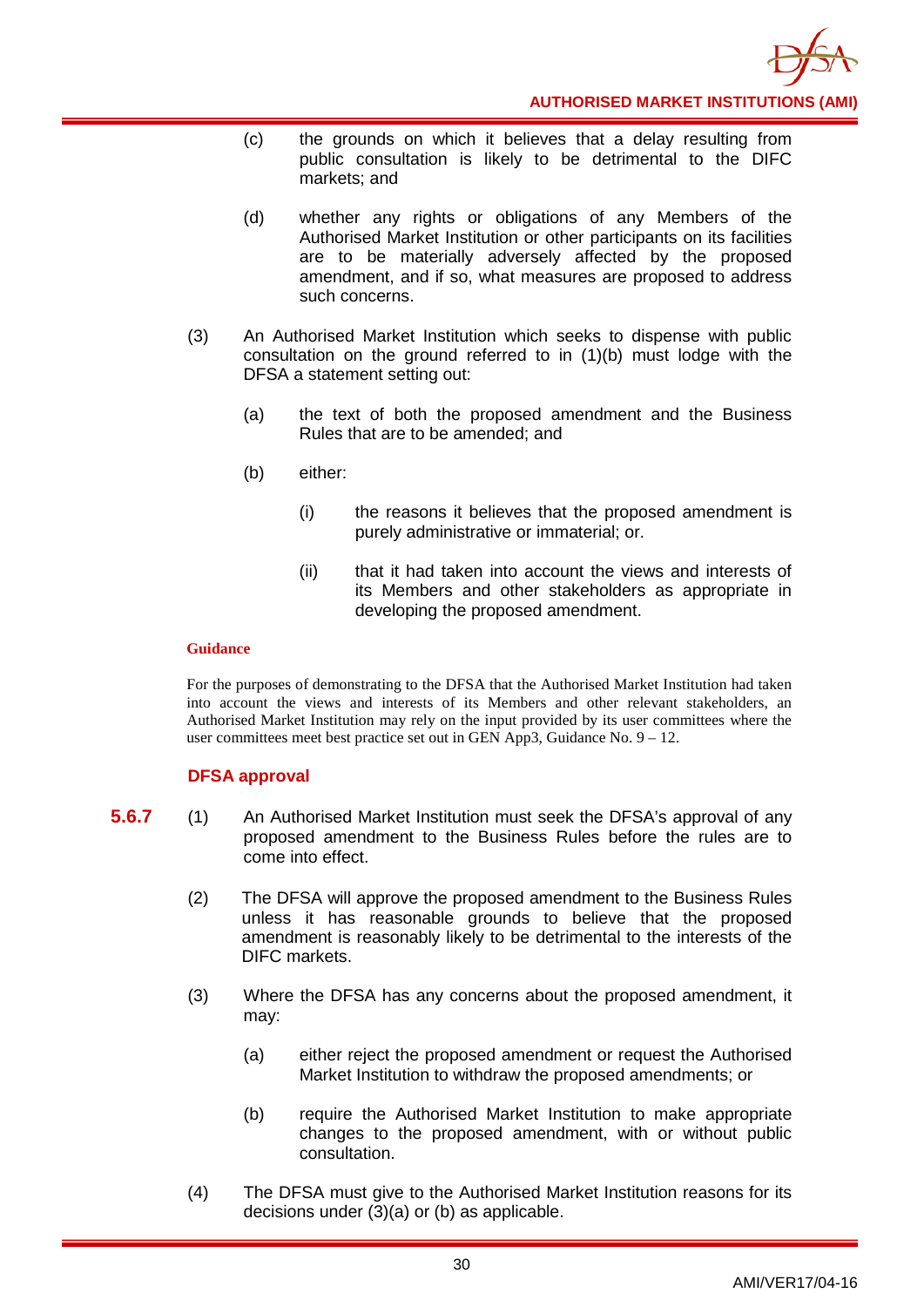- (5) An Authorised Market Institution must, as soon as practicable after receiving the DFSA approval, notify the Members and the public of the amendment to its Business Rules and the date on which the amendment becomes effective.
- (6) If the DFSA decides to exercise its power under (3)(a) or (b), the Authorised Market Institution may refer the matter to the FMT for review.

- 1. The DFSA does not formally approve the proposed amendments at the point of release of the proposed amendment for public consultation; instead that approval occurs at the end of the public consultation period because the DFSA can properly take into account any public comments and changes resulting from public comments only at the end of the public consultation period.
- 2. However, the DFSA may, upon receipt of the proposed amendment, request an extension of the public consultation period if it considers on reasonable grounds that such an extension is appropriate. The circumstances in which the DFSA may require an extended period of public consultation beyond 30 days include where the proposed amendment is likely to have a significant adverse impact on the Members' rights and obligations or the interests of other participants in the DIFC markets. An Authorised Market Institution may rely on the results of soft consultation with Members and other stakeholders, or with any user committees it has established, to demonstrate that the proposed amendment does not warrant public consultation.
- 3. Generally, the DFSA expects to have a quick turnaround time in granting formal approval where no public comments have been received on public consultation or the proposed amendment are not extensive.

## <span id="page-34-0"></span>**5.7 Access to facilities**

## **Member criteria**

- **5.7.1** (1) An Authorised Market Institution must not grant access to its facilities to a Person except in accordance with the requirements in this module and its Business Rules.
	- (2) A Person who has been granted access to the facilities of an Authorised Market Institution pursuant to its Business Rules is a Member of the Authorised Market Institution, except where otherwise provided.

- 1. Generally only Persons admitted as Members in accordance with the Business Rules will have access to the facilities of an Authorised Market Institution.
- 2. However, in certain circumstances, an Authorised Market Institution may permit access to its facilities to Persons other than Members (see Rules 5.7.3). Such access would generally be provided through a Member and subject to adequate controls put into place by the Member.
- **5.7.2** (1) An Authorised Market Institution may only, subject to (2) and (3), admit as a Member a Person which is:
	- (a) an Authorised Person;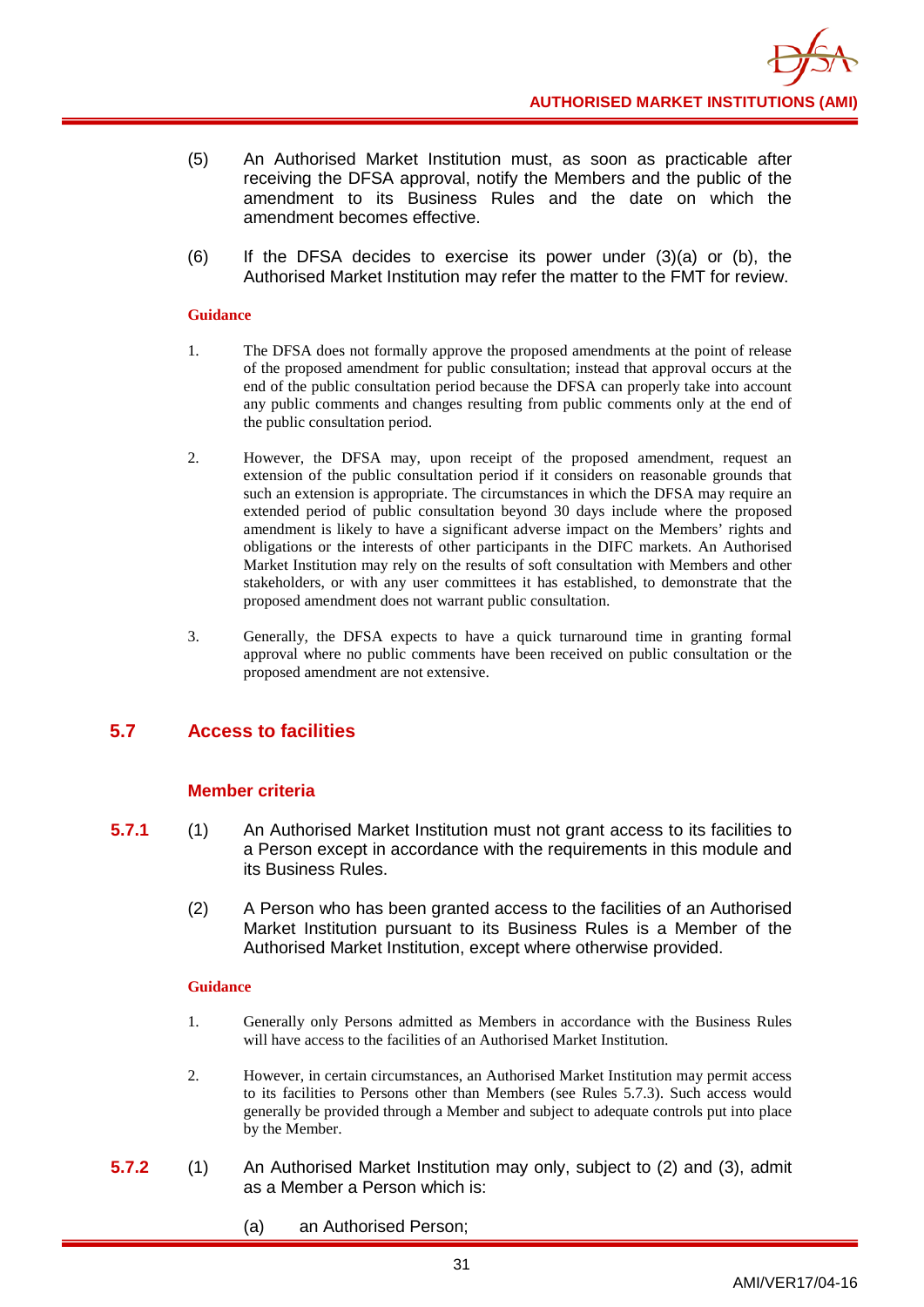- (b) a Person who is admitted to the list of Recognised Persons pursuant to Article 37 of the Markets Law 2012; or
- (c) a Person who meets the criteria in GEN Rule 2.3.2(2).
- (2) An Authorised Market Institution must not admit as a Member a Person referred to in (1)(c) unless such Person:
	- (a) agrees in writing to submit unconditionally to the jurisdiction of the DFSA in relation to any matters which arise out of or which relate to its use of the facilities of the Authorised Market Institution;
	- (b) agrees in writing to submit unconditionally to the jurisdiction of the DIFC Courts in relation to any proceedings in the DIFC, which arise out of or relate to its use of the facilities of the Authorised Market Institution;
	- (c) agrees in writing to subject itself to the DIFC laws and the jurisdiction of the DIFC Courts in relation to its use of the facilities of the Authorised Market Institution; and
	- (d) appoints and maintains at all times, an agent for service of process in the DIFC and requires such agent to accept its appointment for service of process.
- (3) Prior to admitting a Person referred to in (1) as a Member, an Authorised Market Institution must undertake due diligence to ensure that such a Person:
	- (a) is of sufficient good repute;
	- (b) has a sufficient level of competence and experience, including appropriate standards of conduct for its staff who will be permitted to use its order entry system; and
	- (c) has organisational arrangements, including financial and technological resources, which are no less than those of an Authorised Firm carrying out similar Financial Services.

- 1. A Person who can be admitted under the criterion in Rule 5.7.2(1)(c) (i.e. a Person referred to in GEN Rule 2.3.2(2)) is a Person undertaking Commodity Derivative transactions on the relevant Authorised Market Institution only on its own behalf or on behalf of a wholly owned holding company or subsidiary of such company.
- 2. In assessing the membership criteria used by an Authorised Market Institution to permit access to its facilities, the DFSA will consider:
	- a. whether the Business Rules can be enforced contractually against Members;
	- b. whether the criteria are objective and applied in a non-discriminatory manner; and
	- c. the financial resource requirements for those not authorised by the DFSA.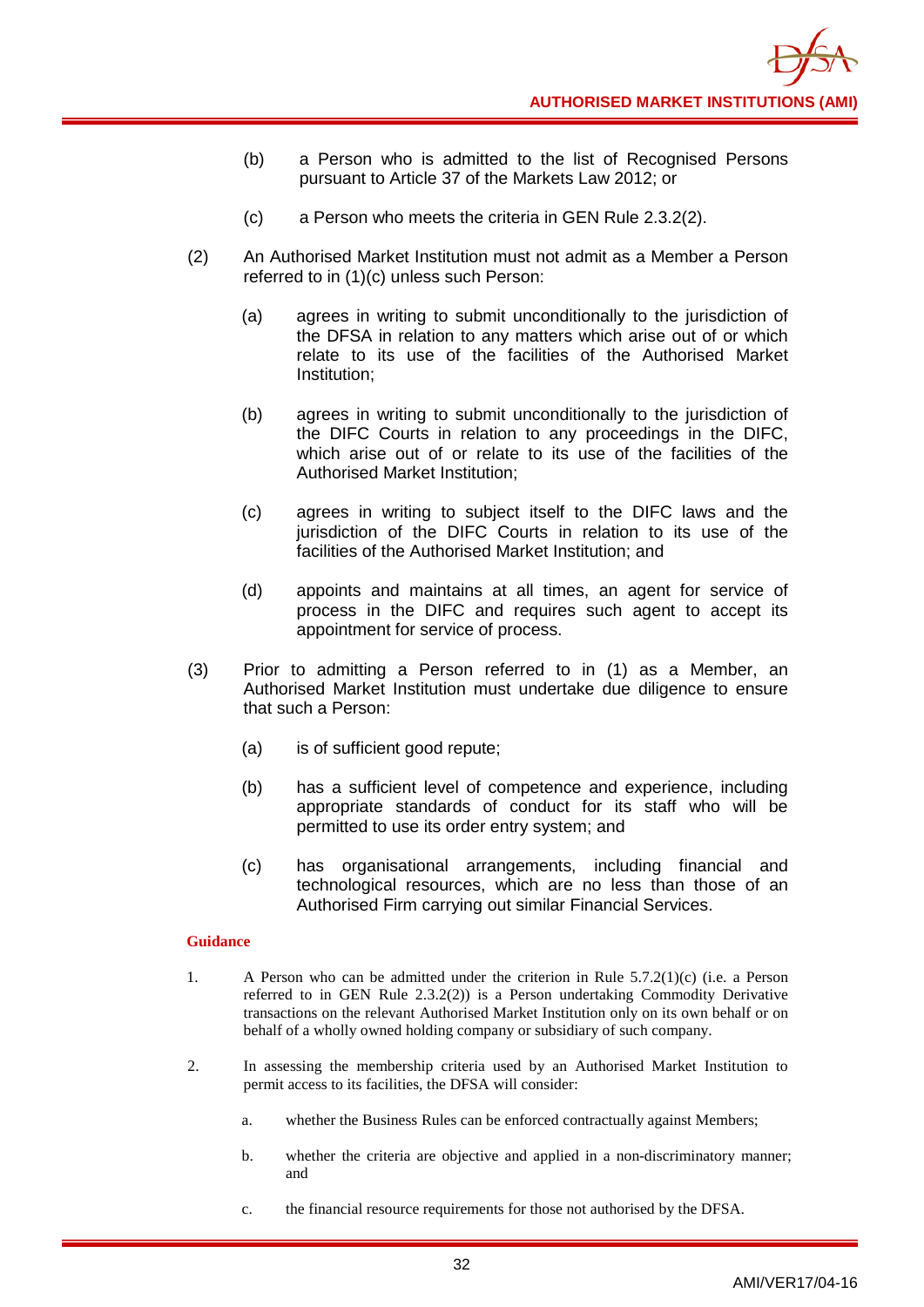

3. Pursuant to Rule 5.7.2(3)(c), an Authorised Market Institution is required to assess the adequacy of the organisational arrangements of a candidate to become a Member, if it is not an Authorised Firm, against the organisational requirements that would apply to such a Person had it been an Authorised Firm undertaking similar activities. For example, a Person which is not an Authorised Firm should have organisational resources that are equivalent to a firm Licensed to carry on the Financial Service of Dealing as Agent and/or Dealing as Principal.

### **Direct electronic access**

- **5.7.3** (1) An Authorised Market Institution may only permit a Member to provide its clients Direct Electronic Access to the Authorised Market Institution's trading facilities where:
	- (a) the clients meet the suitability criteria established by the Member in order to meet the requirements in (2):
	- (b) the Member retains responsibility for the orders and trades executed by the clients who are using Direct Electronic Access; and
	- (c) the Member has adequate mechanisms to prevent the clients placing or executing orders using Direct Electronic Access in a manner that would result in the Member exceeding its position or margin limits.
	- (2) An Authorised Market Institution which permits its Members to allow their clients to have Direct Electronic Access to its trading facilities must:
		- (a) set appropriate standards regarding risk controls and thresholds on trading through Direct Electronic Access;
		- (b) be able to identify orders and trades made through Direct Electronic Access; and
		- (c) if necessary, be able to stop orders or trades made by a client using Direct Electronic Access provided by the Member without affecting the other orders or trades made or executed by that Member.
	- (3) For the purposes of this Rule and elsewhere in the Rulebook, Direct Electronic Access means any arrangement, such as the use of the Member's trading code, through which a Member or the clients of that Member are able to transmit orders relating to Investments directly to the facility provided by the Authorised Market Institution.
	- (4) For avoidance of doubt, a Person who is permitted to have Direct Electronic Access to an Authorised Market Institution's facilities through a Member is not, by virtue of such permission, a Member of the Authorised Market Institution.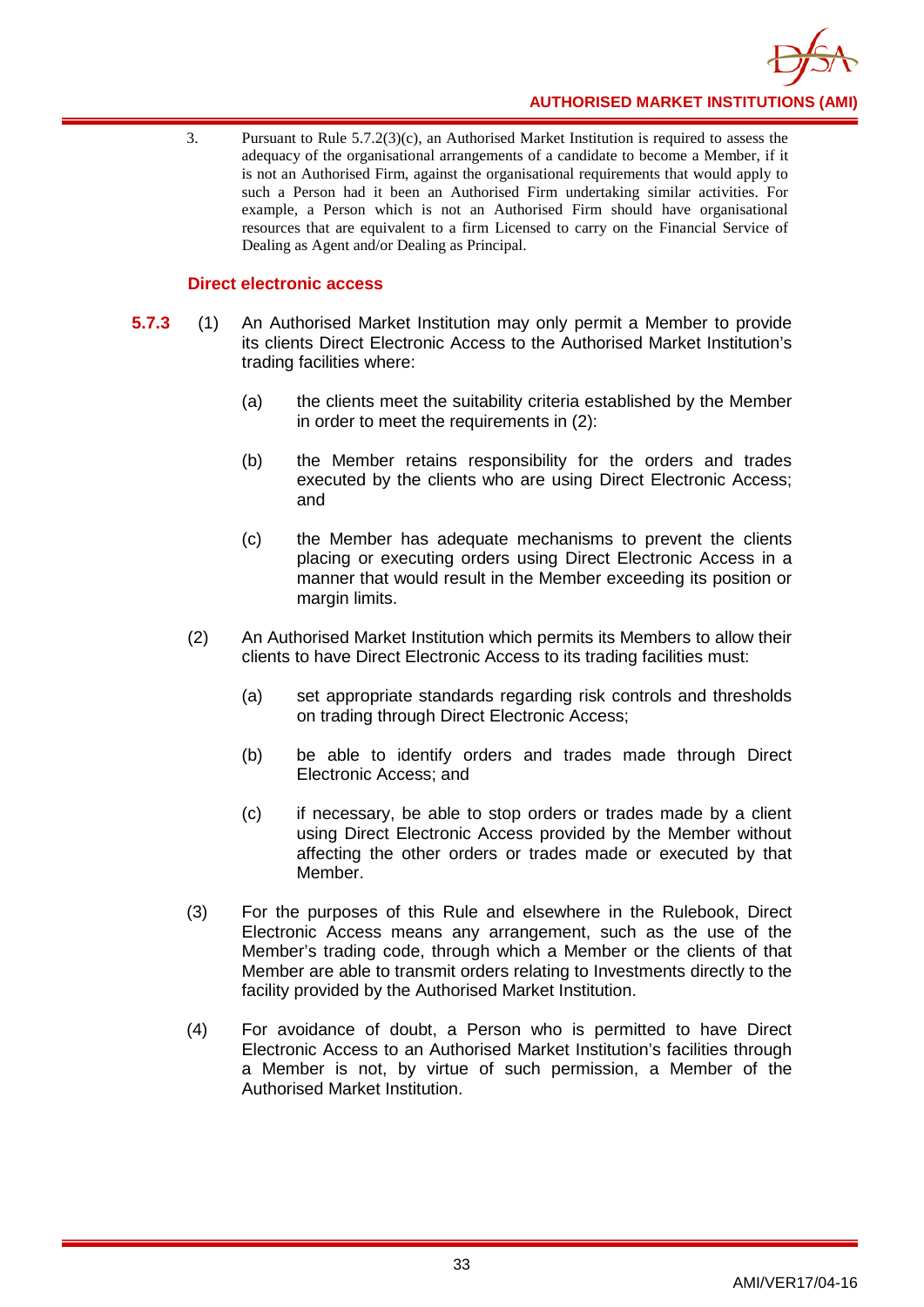In assessing the adequacy of the criteria used by an Authorised Market Institution to permit its Members to allow their clients to have Direct Electronic Access to Authorised Market Institution's facilities, the DFSA will consider:

- a. whether such criteria include contractually binding arrangements between the Member and the clients;
- b. whether such clients are subject to adequate training, competence and experience requirements and checks;
- c. how electronic access is approved and secured and the measures taken to prevent or resolve problems which would arise from the failure of such access;
- d. the rules and guidance governing the Person's, procedures, controls and security arrangements for inputting instructions into the system;
- e. the rules and guidance governing facilities offered to Person's permitted for inputting instructions into the system and restrictions placed on the use of those systems;
- f. the rules and practices to detect, identify and halt or remove instructions breaching any relevant instructions;
- g. the quality and completeness of the audit trail of any transaction processed through an electronic connection system; and
- h the procedures to determine whether to suspend trading by those systems or access to them by or through individual Members.

## **5.8 Admission of Investments to trading or clearing**

### **Investment criteria**

- **5.8.1** (1) An Authorised Market Institution must have clear and objective criteria ("investment criteria") included in its Business Rules according to which Investments can be admitted to trading, or traded, on its facilities, or cleared and settled on its facilities, or both, as relevant to its operations. The investment criteria must include the requirements in (2) and (3) as relevant.
	- (2) An Authorised Market Institution must ensure that Investments are admitted to trading or traded on an Exchange it operates only if:
		- (a) in the case of Securities, the Securities are admitted to the Official List of Securities; and
		- (b) in the case of Derivative contracts, the contracts meet the contract design specifications in Rule 6.3.2.
	- (3) An Authorised Market Institution must ensure that Investments are traded on an MTF it operates only if:
		- (a) in the case of Securities, the Securities are admitted to trading on a Regulated Exchange in a jurisdiction acceptable to the DFSA; and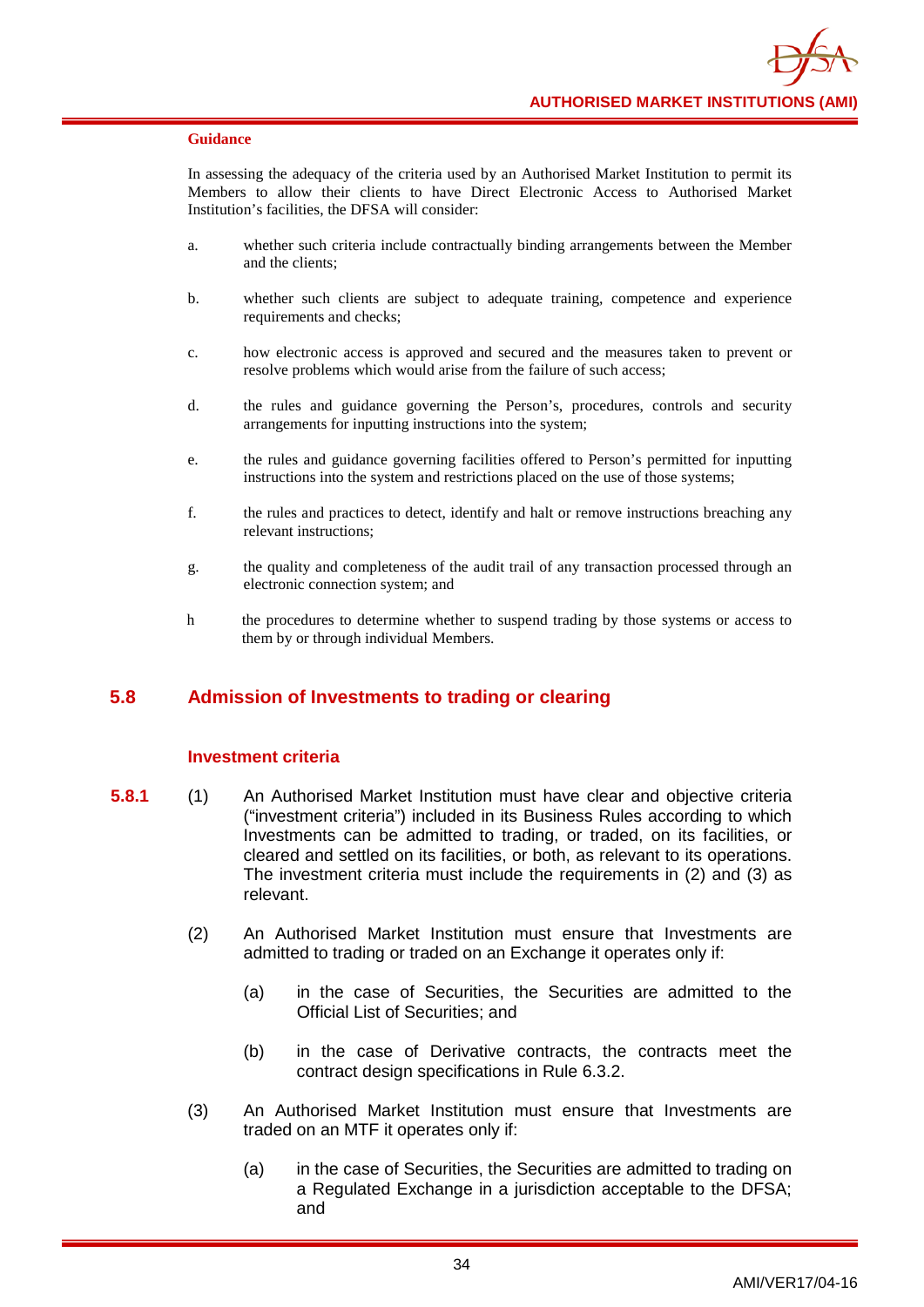- (b) in the case of Derivative contracts, the contracts meet the contract design specifications in Rule 6.3.2.
- (4) Where an Authorised Market Institution admits to trading or clearing or trades on its facilities Investments the value of which is determined by reference to an underlying benchmark or index provided by a Price Information Provider, it must only do so in accordance with the requirements in App 2.

- 1. Investment criteria are only one aspect of requirements applicable to an Authorised Market Institution when trading or clearing and settling Investments on its facilities. There are other requirements applicable to such activities, which are contained in this module.
- 2. Any Securities that are admitted to the Official List of Securities maintained by the DFSA meet the requirement in Rule 5.8.1(2)(a).

## **5.9 Integrity and transparency**

## **Integrity and fair dealing**

- **5.9.1** An Authorised Market Institution must be able and willing to:
	- (a) promote and maintain high standards of integrity and fair dealing in the carrying on of business on or through its facilities; and
	- (b) co-operate with the DFSA or other appropriate regulatory authorities with regard to regulatory matters when required.

- 1. In determining whether an Authorised Market Institution is able and willing to promote high standards of integrity and fair dealing, the DFSA will consider:
	- a. the extent to which an Authorised Market Institution seeks to promote and encourage such standards through its rules, policies, procedures and practices;
	- b. the extent to which Members are required to, and do, adhere to such standards; and
	- c. any other Rules and principles which apply to the carrying on of business on or through its facilities.
- 2. In assessing the ability and willingness of an Authorised Market Institution to cooperate with the DFSA and other regulatory authorities, the DFSA will consider:
	- a. the agreements in place, including those between Members and other participants granted access to the facilities and the relevant Authorised Market Institution, for sharing information, such as information regarding large open positions; and
	- b. how diligently the Authorised Market Institution responds to enquiries from the DFSA or other regulatory authorities.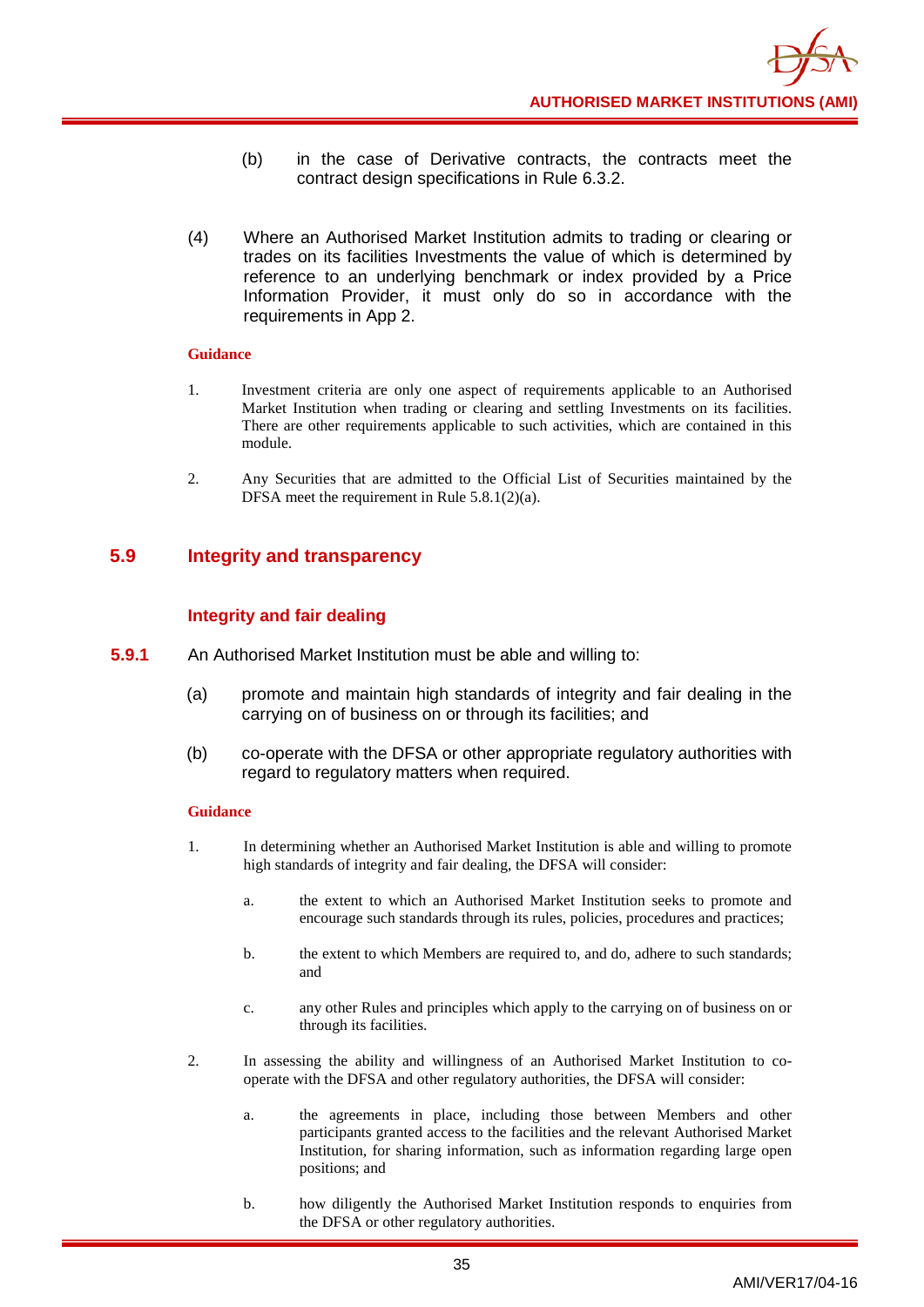### **Transparency**

- **5.9.2** (1) An Authorised Market Institution must have clear and comprehensive policies and procedures for providing sufficient information to enable Members and other participants on its facilities to have an accurate understanding of the risks, fees, and other material costs of using its facilities.
	- (2) An Authorised Market Institution must make the policies and procedures referred to in (1) publicly available.

### **Guidance**

In assessing whether an Authorised Market Institution has adequate policies and procedures for disclosing sufficient information to enable its Members and other participants to fully understand the risks, fees and other material costs in using its facilities, the DFSA will consider whether such information:

- a. includes explanatory material relating to the system's design and operations, to the rights and obligations of Members and other participants, and to any risks in participating in such facilities;
- b. includes its fees at the level of individual services it offers as well as its policies on any available discounts;
- c. is provided in a clear and easy to understand manner and is accurate, up-to-date, and readily available to all current and prospective Members and other participants on its facilities; and
- d. is made public, through placing such information on its website and other appropriate means.

### **Transaction recording**

- **5.9.3** Without limiting the requirements in GEN Rules 5.3.24 to 5.3.27, an Authorised Market Institution must ensure that satisfactory arrangements are made for:
	- (a) recording the activities and transactions, including orders and order audit trails, effected on or through its facilities;
	- (b) maintaining the activity and transaction records for at least 6 years from the date of the transaction or order entry;
	- (c) providing the DFSA with these records in a timely manner if required by the DFSA; and
	- (d) due observance of the applicable data protection and associated requirements.

- 1. The type of information that requires recording will vary according to the activity and type of transactions conducted on or through the facilities of the Authorised Market Institution.
- 2. In general, for an Authorised Market Institution Licensed to Operate an Exchange, the type of information which should be recorded will include: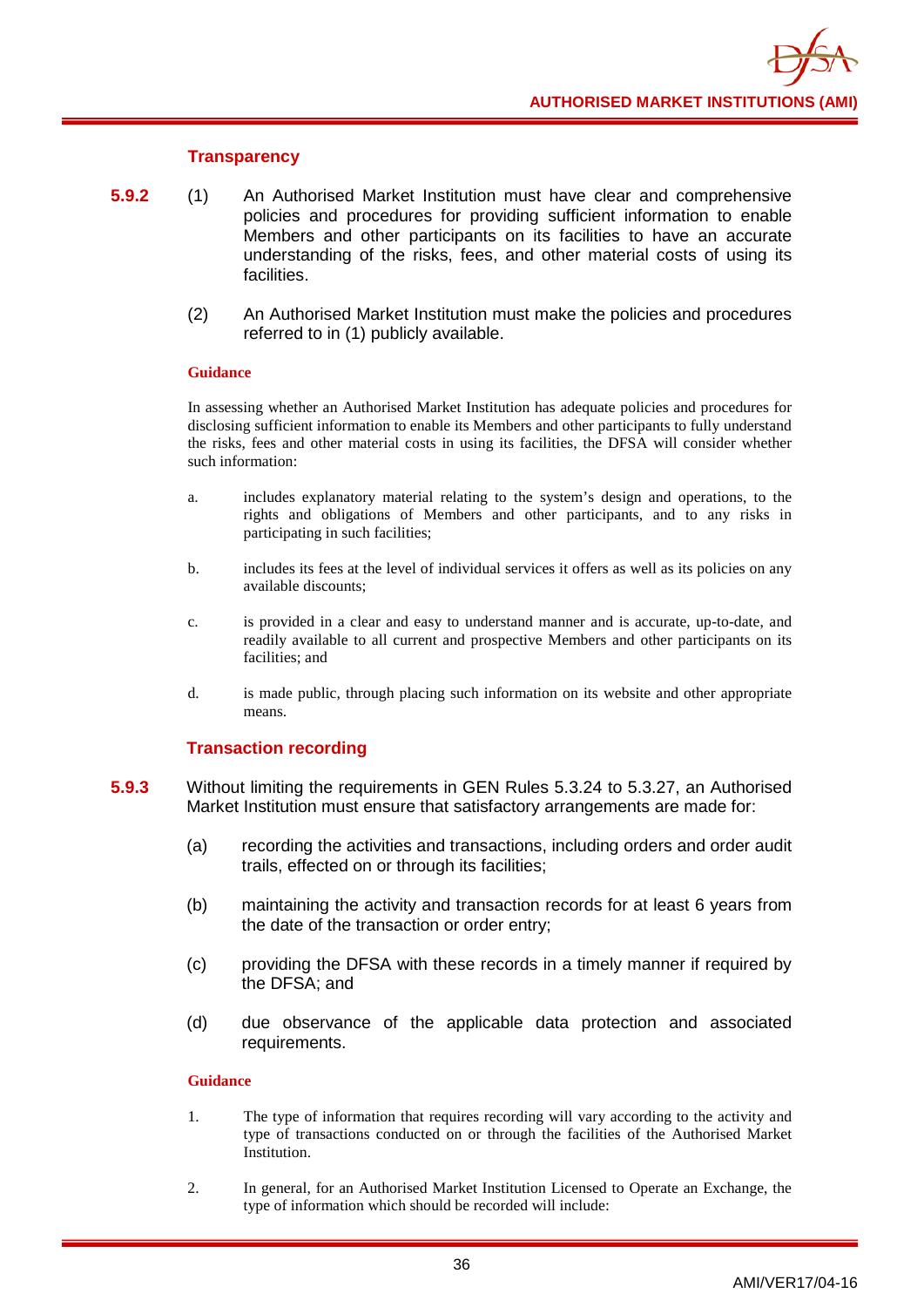

- a. the name of the relevant Investment and the price, quantity and date of the transaction, including the order audit trail (i.e. orders entered into the system and subsequently amended or cancelled);
- b. the order type, time of instruction and expiry date;
- c. the identities and, where appropriate, the roles of the counterparties to the transaction;
- d. the facilities on which the transaction was effected and is to be cleared and settled; and
- e. the date and manner of settlement of the transaction.
- 3. In general, for an Authorised Market Institution Licensed to Operate a Clearing House, the type of information which should be recorded will include:
	- a. the name of the relevant Investment and the price, quantity and date of the transaction;
	- b. the identities and, where appropriate, the roles of the counterparties to the transaction;
	- c. the facilities on which the transaction was effected and is to be cleared;
	- d. where applicable, the time novation takes place; and
	- e. the date and manner of settlement of the transaction.
- 4. In addition to the DFSA requirements in this module and in GEN, the requirements in the Data Protection Law 2007, DIFC Law No 1 of 2007, apply to an Authorised Market Institution. Therefore, in complying with the DFSA requirements relating to record keeping, an Authorised Market Institution should consider its obligations under the Data Protection Law 2007.

## **5.10 Safeguarding and administration of assets**

- **5.10.1** An Authorised Market Institution must ensure that, where its obligations include making provision for the safeguarding and administration of assets belonging to Members and other participants on its facilities:
	- (a) satisfactory arrangements ("safe custody arrangements") are made for that purpose in accordance with Rules 5.10.2 and 5.10.3; and
	- (b) are provided on clear terms of agreement between the Members and other participants on the facility and the Authorised Market Institution.

- 1. In determining whether an Authorised Market Institution has satisfactory arrangements for safeguarding and administering assets, the DFSA will consider:
	- a. the terms of the agreement under which safe custody arrangements are made and whether they adequately provide for the matters specified in Rule 5.10.2;
	- b. the level of protection provided to Members and other participants on its facilities against the risk of theft, fraud, defalcation or other types of loss through such arrangements; and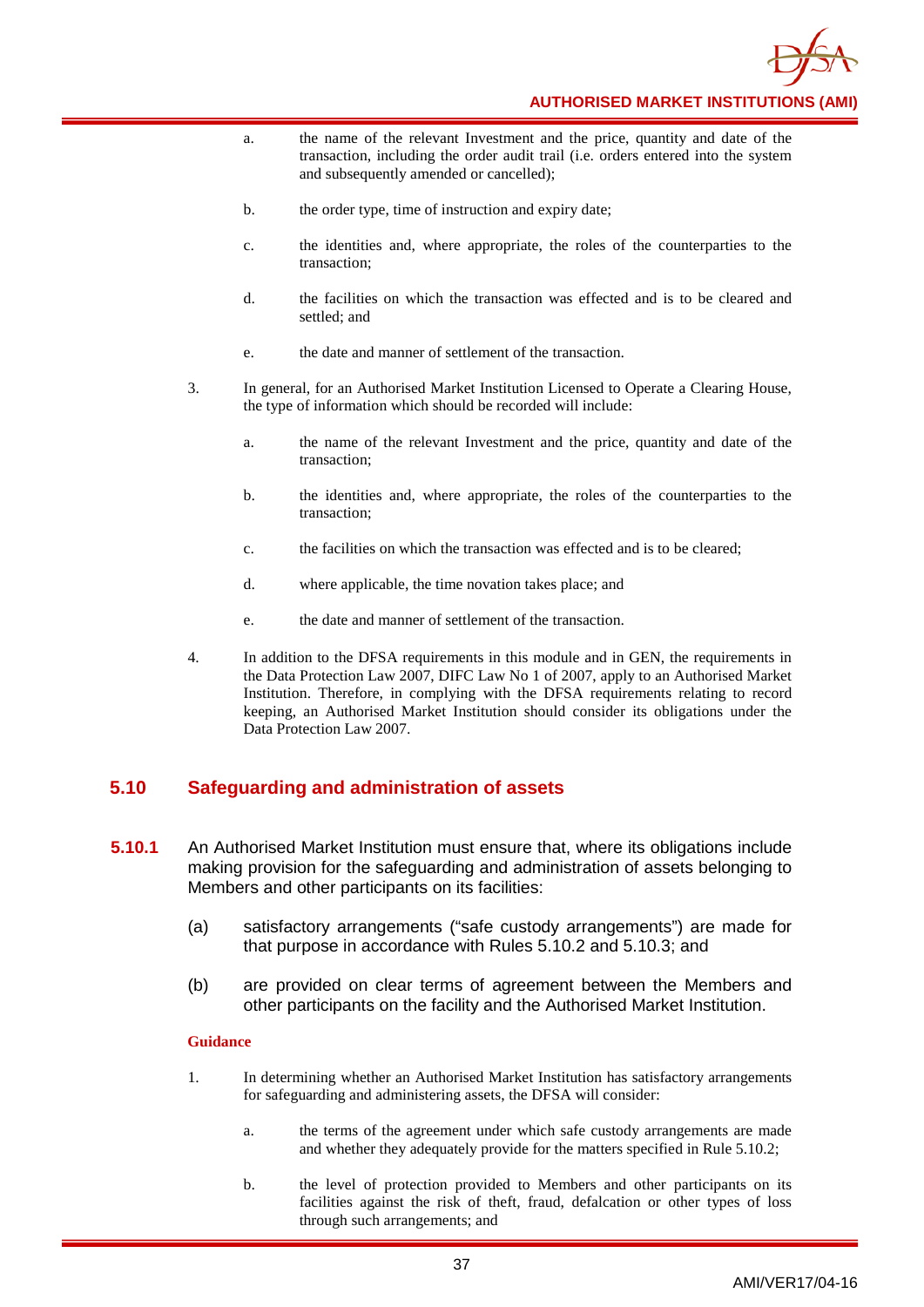- c. the degree of monitoring the Authorised Market Institution would be undertaking relating to custodians, and if relevant, sub-custodians.
- 2. At the point of granting a Licence to an Authorised Market Institution, the DFSA assesses the adequacy of an applicant's safe custody arrangements. Any subsequent changes to the safe custody arrangements that have been in place at the time of granting the Licence, where they are material changes, would require the DFSA's prior approval in accordance with the requirements in Rule 4.3.2.
- **5.10.2** An Authorised Market Institution must ensure that the safe custody arrangements, at a minimum, provide for:
	- (a) the segregation of assets belonging to every Member and other participant on its facilities from the assets belonging to the Authorised Market Institution and the other Members and participants on its facilities;
	- (b) the prompt access by the Authorised Market Institution to the assets held under the safe custody arrangements;
	- (c) the use or transfer of asset belonging to the Members and other participants on its facilities to be made only in accordance with the instructions of the relevant owners of those assets or in accordance with the terms of the agreement referred to in Rule 5.10.1(b) and any applicable legislation;
	- (d) the reconciliation at appropriate intervals and frequency between the assets and accounts held under the safe custody arrangements; and
	- (e) accurate records relating to the assets held under the safe custody arrangements to be kept, including:
		- (i) the identity of the legal and beneficial owners of the relevant assets, and where appropriate, any Persons who have charges over, or other interests in, those assets;
		- (ii) records of any additions, reductions and transfers in each individual account of assets; and
		- (iii) the identity of the assets owned by (or where appropriate on behalf of) different Persons, including, where appropriate, the assets owned by Members and other participants on its facilities.

In assessing whether an Authorised Market Institution's safe custody arrangements meet the requirements in Rule 5.10.2, the DFSA would particularly look at:

- a. the frequency with which statements of the holdings are provided to the Members and other participants on its facilities whose assets are held under the safe custody arrangements;
- b. the records of the assets held and the identity of the beneficial and legal owners and any other persons with rights over such assets, and whether the Authorised Market Institution maintains a register of charges over Investments traded or cleared on its facility;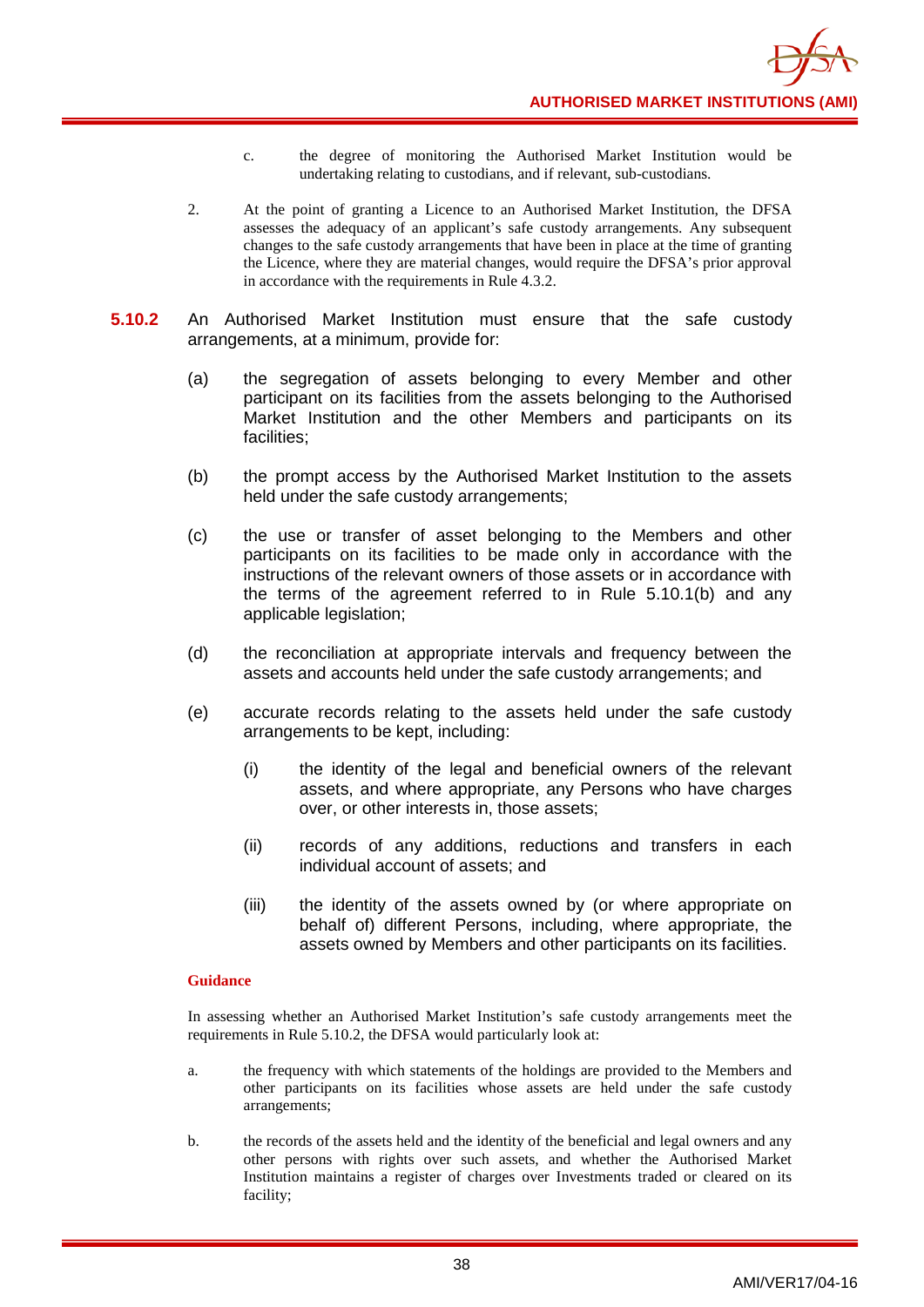- c. the records of any instructions given in relation to those assets;
- d. the records of the carrying out of those instructions;
- e. the records of any movements in those assets (or any corporate actions or other events in relation to those assets); and
- f. how the Authorised Market Institution reconciles its records of assets held with the records of any custodian or sub-custodian used to hold those assets, and with the record of beneficial or legal ownership of those assets.
- **5.10.3** An Authorised Market Institution must not appoint any Person as a third party custodian unless that Person:
	- (a) is appropriately authorised under its Licence or subject to regulation and supervision by a Financial Services Regulator acceptable to the DFSA for the activity of deposit taking or providing custody and depository services; and
	- (b) is prohibited from appointing sub-custodians except where the subcustodians meet the requirements in (a).

- 1. An Authorised Market Institution should undertake due diligence to ensure, in the case of any custodians or sub-custodians which are not regulated by the DFSA, that they are appropriately licensed and supervised for the activity of deposit taking or custody and depository services by a Financial Services Regulator in their home jurisdiction.
- 2. In order to meet the requirements relating to sub-custody arrangements, an Authorised Market Institution should include clear provisions in the contract with its appointed custodians whether or not sub-custodians may be appointed and if so, the procedures for appointing the sub-custodians, in accordance with the requirements in Rule 5.10.3(b). There should also be contractual requirements for advance notification to the Authorised Market Institution of any changes to the sub-custodians.
- 3. If an Authorised Market Institution proposes to make new custody arrangements or make any material changes to its existing custody arrangements, such changes trigger the prior DFSA approval requirements in Rule 4.3.2. This requirement would be triggered, for example, if the appointed custodians at the time of the grant of the Licence had not used sub-custodians but subsequently propose to do so.

## **5.11 Promotion and maintenance of standards**

### **Orderly conduct on facilities**

- **5.11.1** An Authorised Market Institution must have an effective market surveillance program to:
	- (a) ensure that business conducted on or through its facilities is conducted in an orderly manner and in accordance with the applicable Business Rules and other applicable requirements so as to afford proper protection to investors; and
	- (b) monitor for conduct which may amount to Market Abuse, financial crime or money laundering.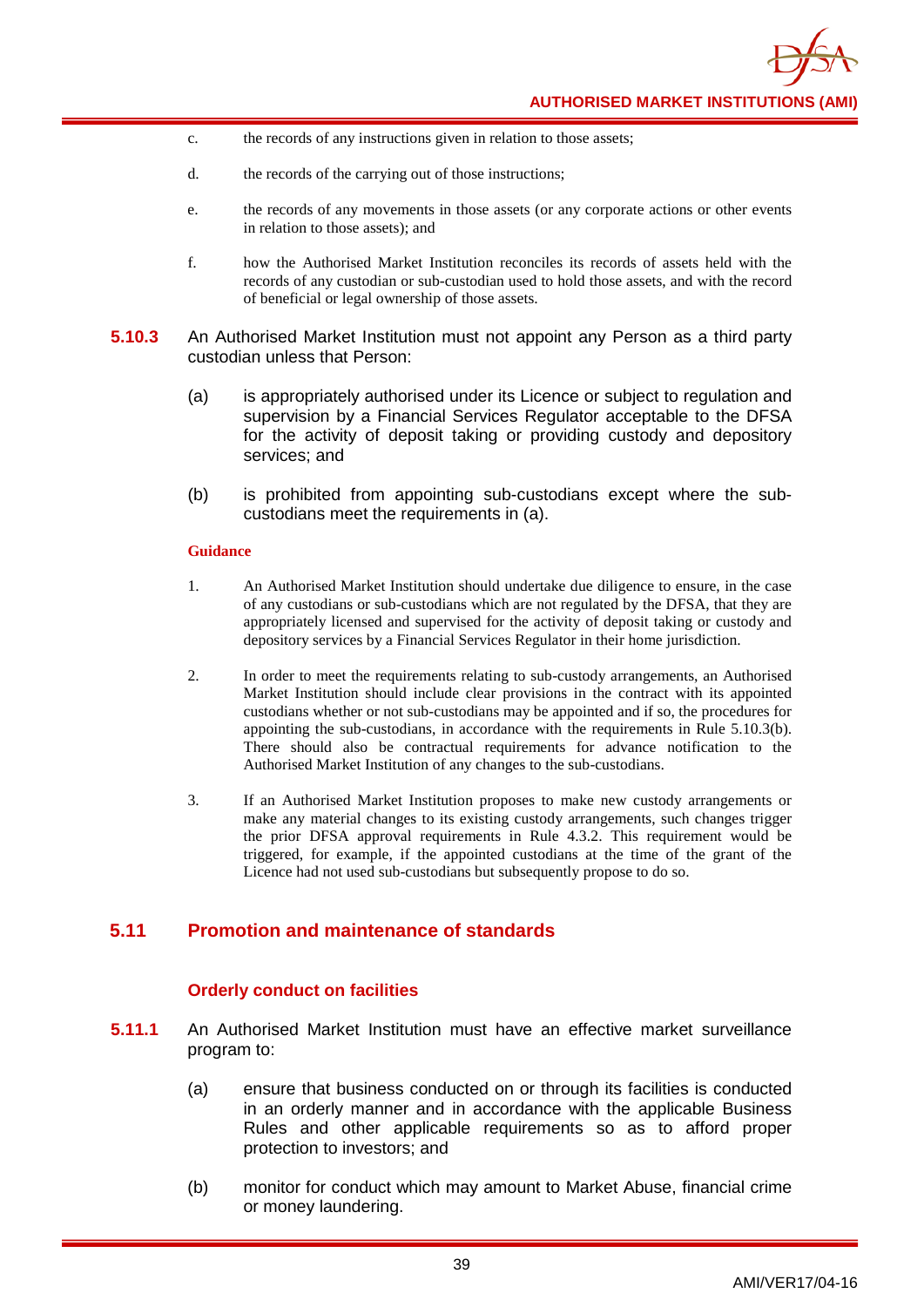- 1. To satisfy the DFSA that Rule 5.11.1(a) is met, an Authorised Market Institution should have rules and procedures in place for:
	- a. preventing and detecting the use of its facilities for abusive, improper or fraudulent purposes; and
	- b. preventing the improper, reckless or negligent use of its facilities.
- 2. In determining whether an Authorised Market Institution is ensuring that business conducted on its facilities is conducted in an orderly manner, the DFSA will consider:
	- a. arrangements for pre and post trade transparency, taking into account the nature and liquidity of the Investments traded; and
	- b. the need to provide anonymity for trading participants.
- 3. An Authorised Market Institution Operating an Exchange will also have appropriate procedures allowing it to influence trading conditions, impose a trading halt promptly when required, and to support or encourage liquidity when necessary to maintain an orderly market. The DFSA will consider the transparency of such procedures and the fairness of their application and potential application.
- 4. In addition, Members who are Authorised Firms should be able to satisfy any other legal obligations they may have, including those to Clients that may exist under COB.
- 5. AML module contains AML obligations of an Authorised Market Institution.

### **Prevention of Market Abuse, money laundering and financial crime**

- **5.11.2** (1) Without limiting the generality of Rule 5.11.1, an Authorised Market Institution must:
	- (a) operate appropriate measures to identify, deter and prevent Market Abuse, money laundering and financial crime on and through the Authorised Market Institution's facilities; and
	- (b) report promptly to the DFSA any Market Abuse, money laundering and financial crime, as required.
	- (2) For the purposes of (1)(a), an Authorised Market Institution must:
		- (a) include in its Business Rules a regime to prevent Market Abuse, money laundering and financial crime that meets the requirements in (3), which is applicable to its Members; and
		- (b) implement adequate measures to ensure that its Members comply with that regime.
	- (3) The regime referred to in (2)(a) must, at a minimum, include rules and procedures in relation to:
		- (a) compliance arrangements to prevent Market Abuse, money laundering and financial crime;
		- (c) transaction monitoring;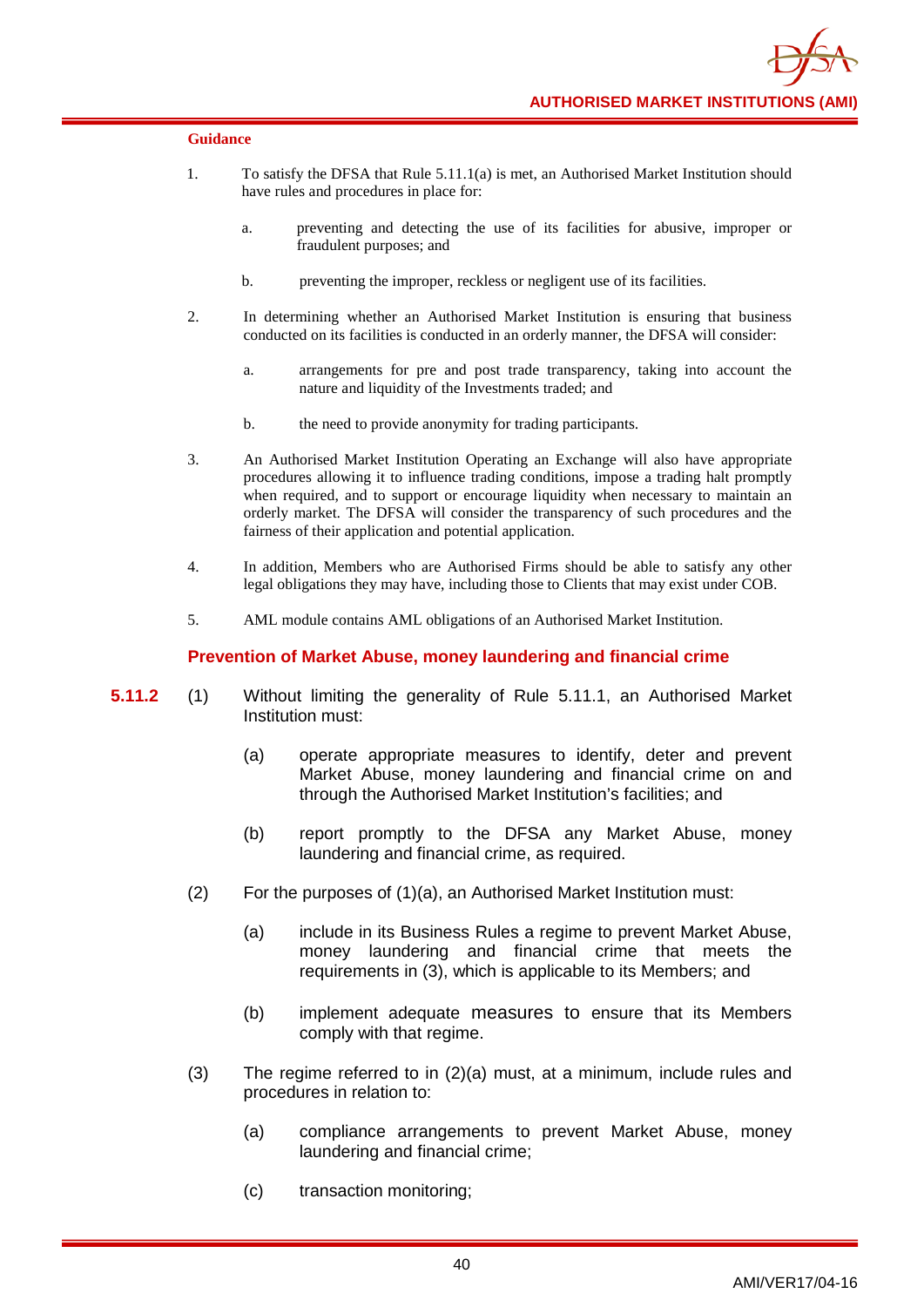**AUTHORISED MARKET INSTITUTIONS (AMI)**

- (d) risk assessment; and
- (e) training.

### **Guidance**

- 1. Abusive, improper and fraudulent purposes include:
	- a. trades intended to create a false appearance of trading activity;
	- b trades which one party does not intend to close out or settle;
	- c. conduct which is likely to result in disorderly trading in the market; and
	- d. any contravention of the provisions in Part 6: Prevention of Market Abuse in the Markets Law.
- 2. An Authorised Market Institution must have an effective surveillance system in place for:
	- a. the coordinated surveillance of all activity on or through its facilities and activity in related Investments conducted elsewhere; and
	- b. communicating information about Market Misconduct and financial crime to the DFSA or appropriate regulatory authorities.
- **5.11.3** (1) An Authorised Market Institution must:
	- (a) before accepting a prospective Member, ensure that the applicant has in place adequate arrangements including systems and controls to comply with the Authorised Market Institution's regime for preventing Market Abuse, money laundering and financial crime referred to in Rule 5.11.2(2)(a);
	- (b) monitor and regularly review compliance by its Members with that regime; and
	- (c) take appropriate measures to ensure that its Members rectify any contraventions without delay.
	- (2) An Authorised Market Institution must promptly notify the DFSA of any:
		- (a) material breach of its regime by a Member; and
		- (b) circumstances in which a Member will not or cannot rectify a breach of its regime.

- 1. An Authorised Market Institution is subject to the requirements in the DFSA's AML module. Members of an Authorised Market Institution which are Authorised Firms are also subject, by virtue of being Authorised Firms, to the requirements in the DFSA's AML module.
- 2. In determining whether an Authorised Market Institution's measures are adequate and appropriate to reduce the extent to which its facilities can be used for Market Abuse, money laundering and financial crime, the DFSA will consider: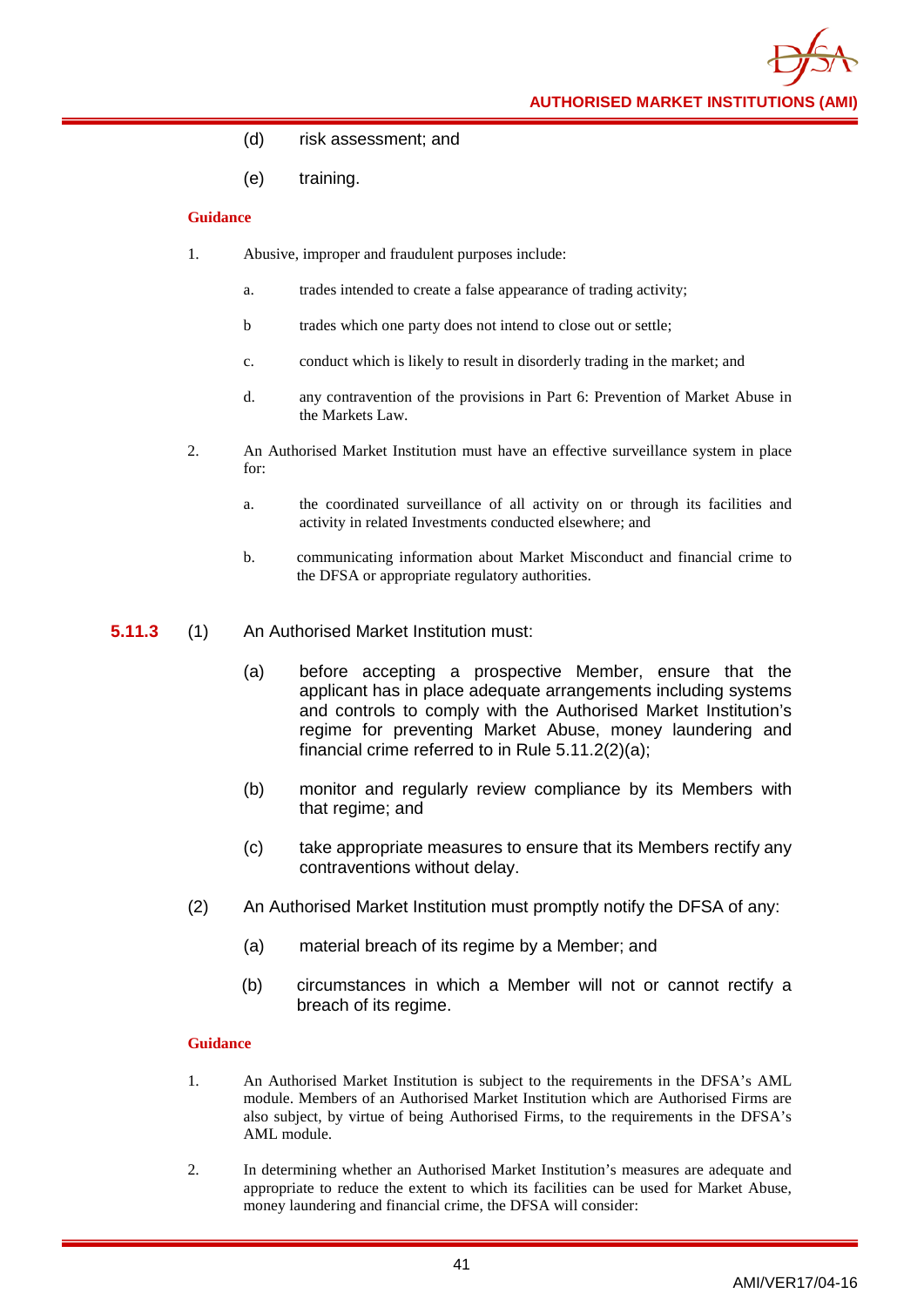

- a. whether the Authorised Market Institution has appropriate staff, surveillance systems, resources and procedures for this purpose;
- b. the monitoring conducted for possible patterns of normal, abnormal or improper use of those facilities;
- c. how promptly and accurately information is communicated about Market Abuse, financial crime and money laundering to the DFSA and other appropriate organisations; and
- d. how the Authorised Market Institution co-operates with relevant bodies in the prevention, investigation and pursuit of Market Abuse, money laundering and financial crime.
- 3. An Authorised Market Institution shall have regard to Part 8 of the Markets Law in relation to Market Abuse and the relevant provisions of the Regulatory Law. Examples of practices that amount to market manipulation (which is one form of Market Abuse) in an automated trading environment that should be identified and prevented by an Authorised Market Institution to promote Proper Markets include the following:
	- a. entering small orders in order to ascertain the level of hidden orders, particularly used to assess what is resting on a dark platform, known as Ping Orders;
	- b. entering large numbers of orders and/or cancellations/updates to orders to create uncertainty for other market participants, slowing down their process and to camouflage its own strategy, known as Quote Stuffing;
	- c. entry of orders or a series of orders intended to start or exacerbate a trend, and to encourage other participants to accelerate or extend the trend in order to create an opportunity to unwind/open a position at a favourable price, known as Moment Ignition; and
	- d. submitting multiple orders often away from one side of the order book with the intention of executing a trade on the other side of the order book, where once that trade has taken place, the manipulative orders will be removed, known as Layering and Spoofing.

## **5.12 Miscellaneous requirements**

### **Whistleblowing**

**5.12.1** An Authorised Market Institution must have appropriate procedures and protections for enabling Employees to disclose any information to the DFSA or to other appropriate bodies involved in the prevention of Market Abuse, money laundering or other financial crime or any other breaches of relevant legislation.

### **Guidance**

An Authorised Market Institution's policies and procedures should enable Employees to make protected disclosures, in good faith, of information which, in the reasonable belief of the Employee making the disclosure, tends to show that one or more of the following has been, is being, or is likely to be, committed:

- a. a criminal offence;
- b. a failure to comply with any legal obligation;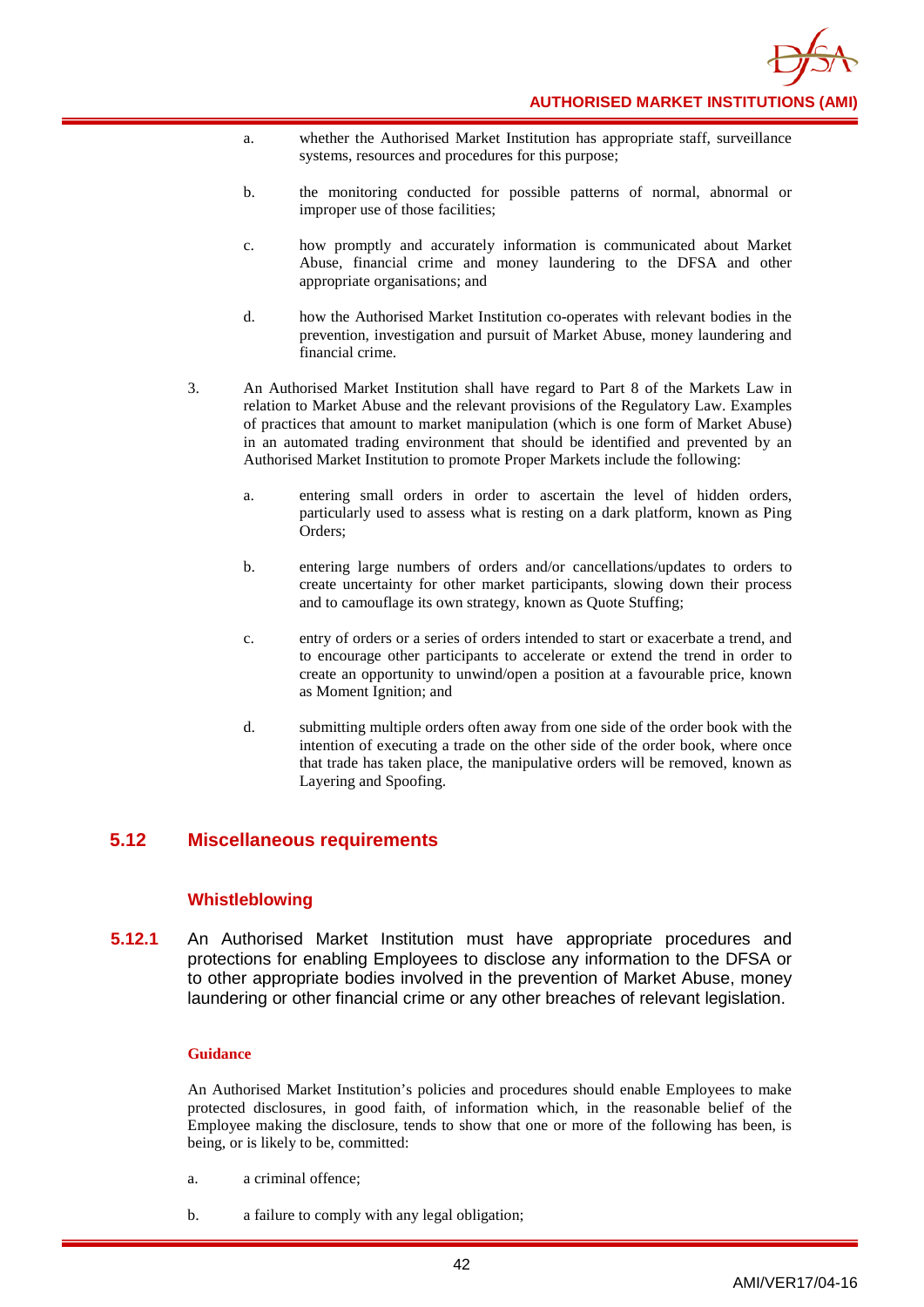**AUTHORISED MARKET INSTITUTIONS (AMI)**

- c. a miscarriage of justice;
- d. the putting of the health and safety of any individual in danger; or
- e. a deliberate concealment relating to any of (a) to (d),

irrespective of whether the relevant conduct or failure occurred, occurs or would occur.

### **Handling of complaints**

- **5.12.2** (1) An Authorised Market Institution must have effective arrangements in place for the investigation and resolution of complaints made against it.
	- (2) An Authorised Market Institution must establish and maintain a register of complaints made against it and their resolution. Records of the complaints must be maintained for a minimum of six years.

- 1. Procedures should be in place to acknowledge a complaint promptly, for making an objective consideration of the complaint and for a timely response to be sent to the complainant. The response should inform the complainant that, if he is not satisfied with the response, he should contact the DFSA.
- 2. Complaints should be fairly and impartially investigated by a person not involved in the conduct about which the complaint has been made. At the conclusion of the investigation, a report should be prepared and provided to the relevant Key Individuals.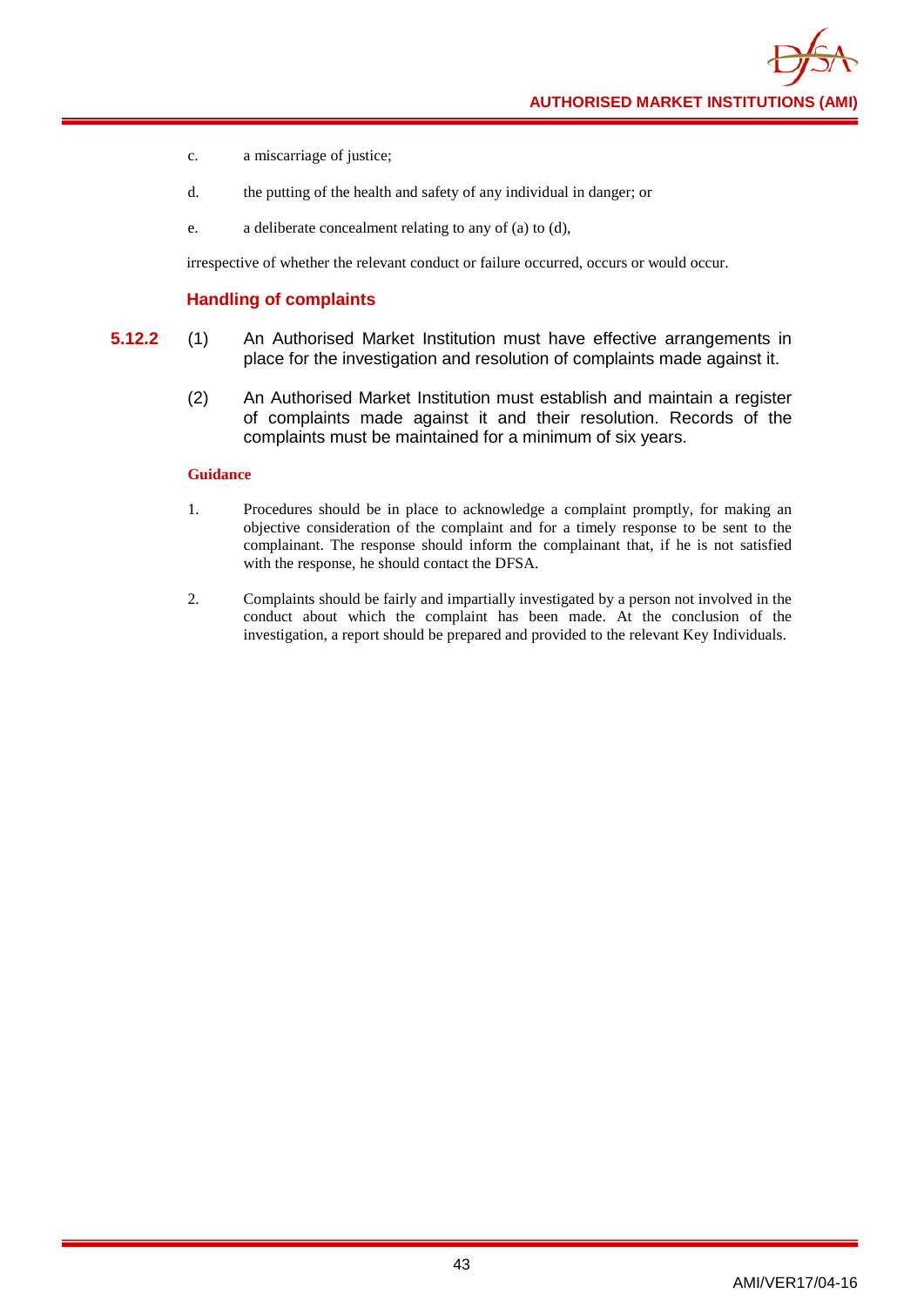# **6. ADDITIONAL LICENSING REQUIREMENTS FOR OPERATING AN EXCHANGE**

# **6.1 Application**

- **6.1.1** (1) This chapter applies to an Authorised Market Institution Operating an Exchange or an applicant for such a Licence.
	- (2) In this chapter, a reference to an "Exchange" is a reference to a Person referred to in (1).

# **6.2 Proper Markets**

- **6.2.1** (1) An Exchange must have rules and procedures for fair, orderly and efficient operation of trading of Investments on its facilities. For this purpose, an Exchange must ensure that only Investments in which there is a Proper Market are traded on its facilities.
	- (2) For a Proper Market to exist in Investments:
		- (a) Derivatives traded on its facilities must meet the contract design specifications in Rule 6.3.2;
		- (b) relevant market information must be made available to Persons engaged in dealing on an equitable basis, including pre-trade and post-trade disclosure of orders, in accordance with the requirements in section 6.4.
		- (c) there must be adequate mechanisms to discontinue, suspend or remove from trading on its facilities any Investments in circumstances where the requirements relating to Proper Markets are not met;
		- (d) there must be in place controls to prevent volatility in the markets that is not the result of market forces, in accordance with the requirements in section 6.5;
		- (e) error trades must be managed, in accordance with the requirements in section 6.6;
		- (f) short selling and position concentration must be monitored and managed, in accordance with the requirements in section 6.7;
		- (g) there must be a fair and non-discretionary algorithm operating in respect of the matching of orders on its facilities;
		- (h) there must be in place adequate controls, to monitor and manage any foreign ownership restrictions applying to Investments traded on its facilities, in accordance with the requirements in section 6.8; and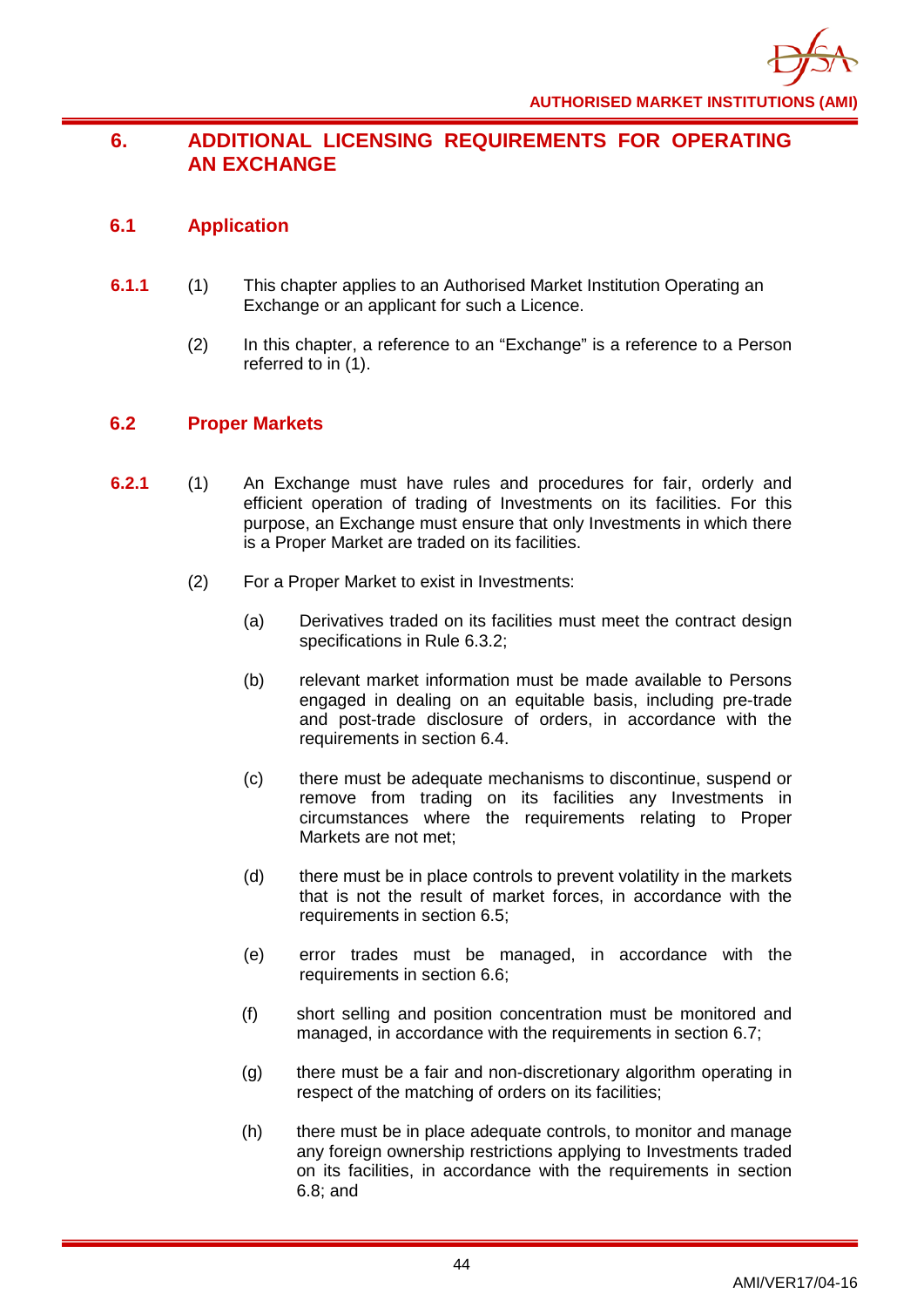

(i) any liquidity incentive schemes must be offered only in accordance with the requirements in section 6.9.

### **Guidance**

Rules and procedures referred to in Rule 6.2.1(2) should generally form part of the Business Rules of an Authorised Market Institution (see the content of Business Rules in Rule 5.6.1).

## **6.3 Specifications relating to design and trading of Derivatives**

- **6.3.1** (1) An Exchange which trades Derivative contracts on its facilities must:
	- (a) have clear and transparent rules and procedures for the trading of Derivative contracts, which are made publicly available; and
	- (b) ensure that the trading in Derivative contracts on its facilities is undertaken in a fair, orderly and efficient manner.
	- (2) The rules and procedures must promote transparency by ensuring that there is sufficient information made available to the markets relating to the terms and conditions of the Derivative contracts traded on its facilities. Such information must include, where relevant, information relating to delivery and pricing of Derivative contracts.

### **Contract design specifications**

- **6.3.2** (1) An Exchange must ensure that the Derivative contracts traded on its facilities:
	- (a) have a design that enables the orderly pricing and effective settlement of the obligations arising under the contract; and
	- (b) where they are Commodity Derivative contracts which require physical delivery, have terms and conditions which:
		- (i) promote price discovery of the underlying commodity;
		- (ii) ensure, to the extent possible, that there is a correlation to the operation of the physical market in the underlying commodity;
		- (iii) include contract delivery specifications which address matters specified in App 3; and
		- (iv) provide for legally enforceable settlement and delivery procedures.
	- $(2)$  For the purposes of meeting the requirement in  $(1)(a)$ , an Exchange must include in its Business Rules contract design specifications relating to Derivative contracts traded on its facilities which, at a minimum, include:
		- (a) minimum price fluctuations (price ticks);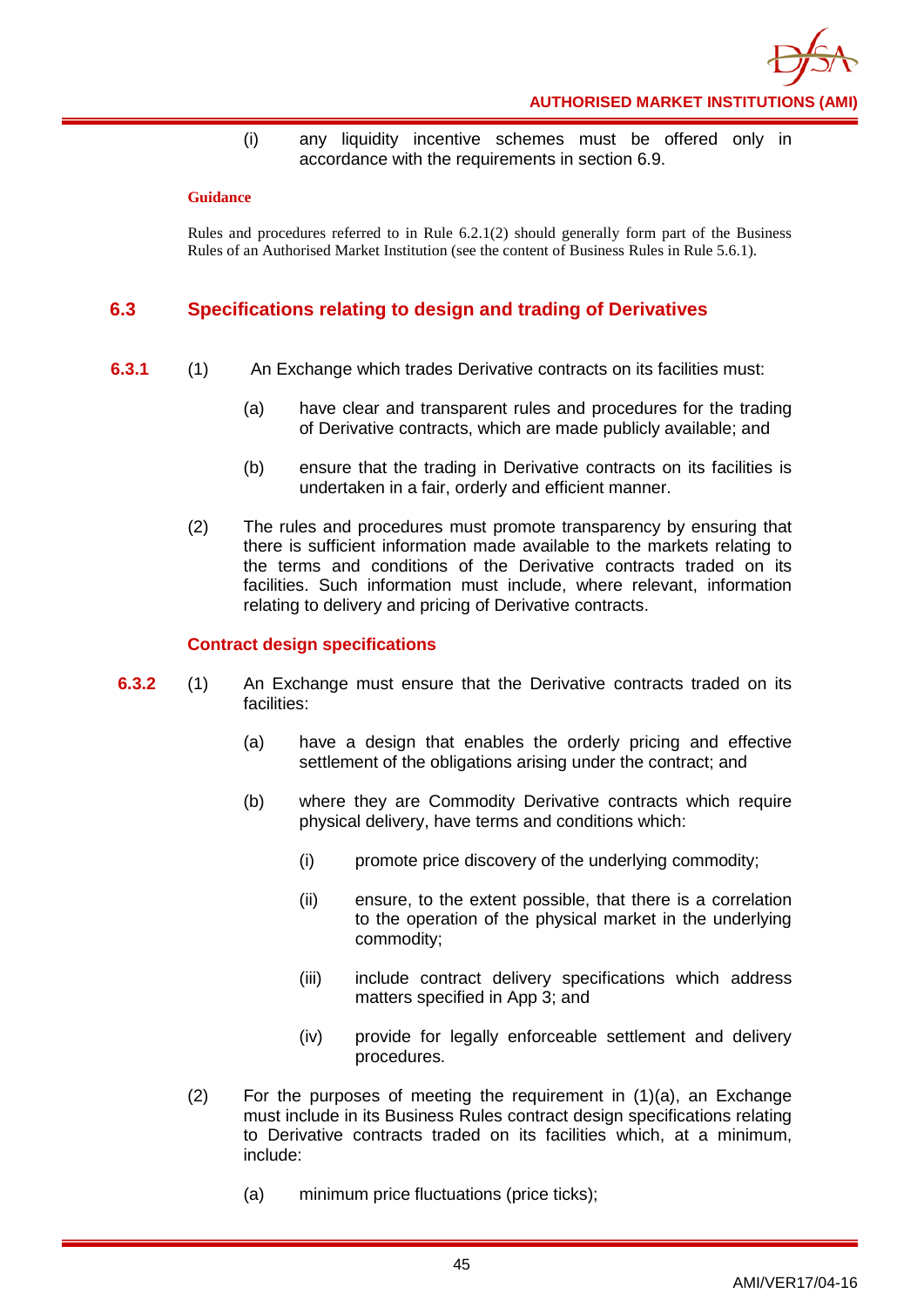**AUTHORISED MARKET INSTITUTIONS (AMI)**

- (b) maximum price fluctuations (daily price limits), if any;
- (c) last trading day;
- (d) settlement or delivery procedures as applicable;
- (e) trading months;
- (f) position limits, if any;
- (g) reportable levels; and
- (h) trading hours.

### **On-going review**

- **6.3.3** An Exchange must:
	- (a) establish and implement clear procedures relating to the development and review of contract design for Derivative contracts traded on its facilities;
	- (b) have adequate process through which the views of potential users of Derivative contracts can be taken into account when developing and reviewing contract design for Derivative contracts;
	- (c) have adequate powers which enable it to eliminate contractual terms which produce, or are likely to produce, manipulative or disorderly conditions in the markets generally, or in relation to the particular class or type of Derivative contracts; and
	- (d) have adequate mechanisms to monitor and evaluate whether the settlement and delivery procedures reflect the underlying physical market and promote reliable pricing relationship between the two markets.

- 1. When assessing whether an Exchange's rules and procedures are adequate, the DFSA will consider, among other things:
	- a. the criteria adopted by the Exchange for Derivative contracts to be traded on its facilities;
	- b. what powers the Exchange has in order to eliminate manipulative or disorderly conduct, including powers to vary, remove or rescind conditions of any Derivative contracts already traded where these are found to cause manipulative or disorderly conditions; and
	- c. what mechanisms are established by the Exchange to monitor and review market activities relating to Derivative contracts traded on its facilities.
- 2. When designing and reviewing the design of Commodity Derivative contracts, an Exchange should consider the following physical market characteristics, including differences within a commodity market with regard to the commodity in question:
	- a. size and structure of the physical market;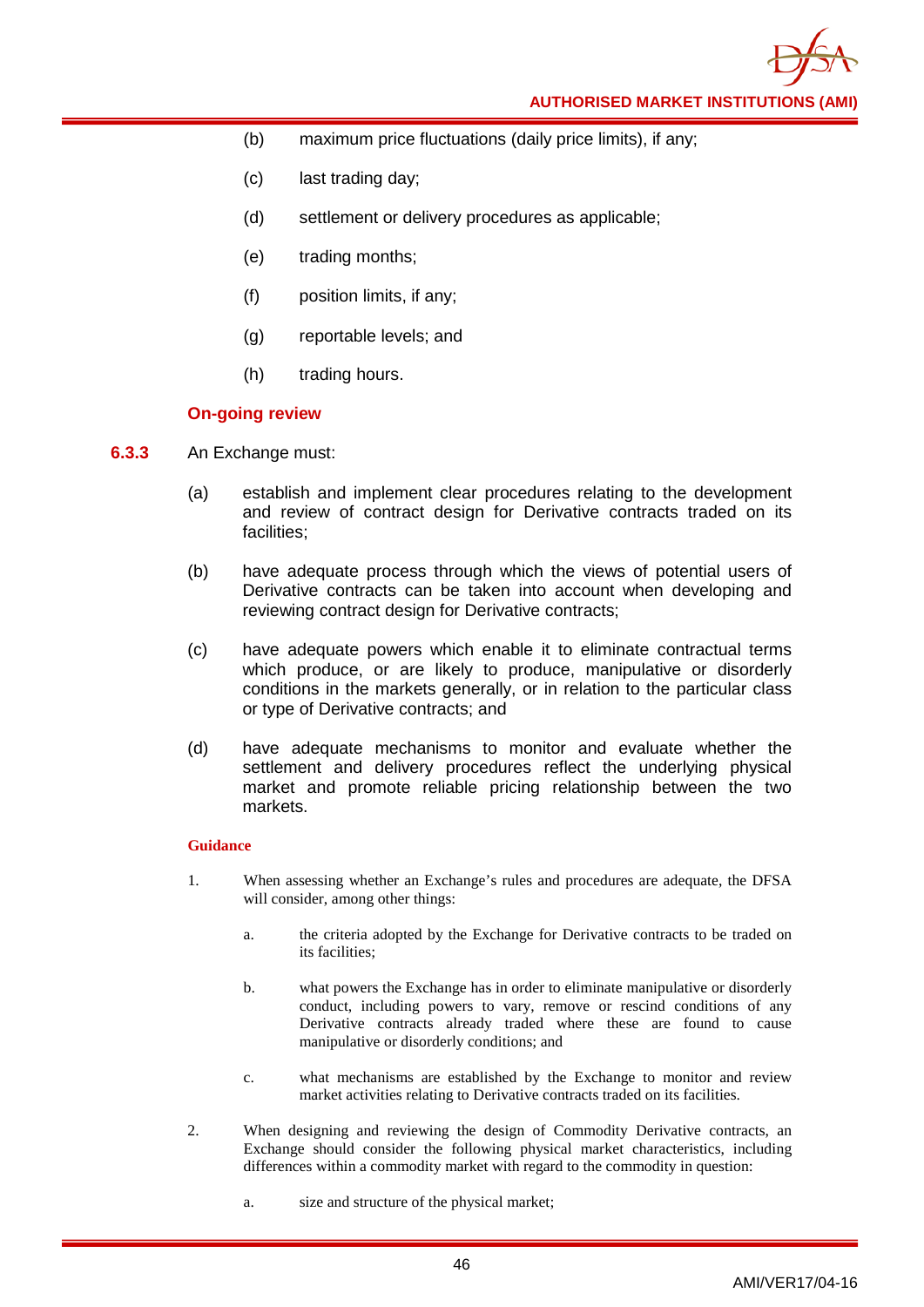

- b. commodity characteristics (such as grade, quality, weight, class, growth, origin, source etc.);
- c. historical patterns of production, consumption and supply, including seasonality, growth, market concentration in the production chain, domestic or international export focus and logistics;
- d. extent of distribution or dispersal of production and consumption of the underlying physical commodity among producers, merchants and consumers;
- e. accepted market practice at the physical commodity market in question, including loading tolerances and delivery of alternative supply under the contract terms;
- f. adequacy, nature and availability of supply of the underlying physical commodity, including an estimate of the deliverable supplies for the delivery month specified in the relevant commodity contract;
- g. movement or flow of the underlying physical commodity;
- h. the liquidity of the underlying physical market;
- i. the spot market pricing system including transparency, availability, reliability and frequency of cash pricing;
- j. price volatility; and
- k. the existence of price controls, embargoes, export restrictions or other regulation or controls affecting the price or supply of the underlying physical commodity.

# **6.4 Transparency and disclosure**

- **6.4.1** An Exchange must have adequate arrangements for providing to the markets adequate information about Investments traded on its facilities, and its trading activities, for the purposes of promoting:
	- (a) pre-trade transparency; and
	- (b) post-trade transparency.

### **Pre-trade transparency**

- **6.4.2** (1) An Exchange must disclose the information specified in (2) relating to trading of Investments on its facilities in the manner specified in (3).
	- (2) The information required to be disclosed pursuant to (1) is:
		- (a) the current bid and offer prices and volume;
		- (b) the depth of trading interest shown at the prices and volumes advertised through its systems for the Investments; and
		- (c) any other information relating to Investments which would promote transparency relating to trading.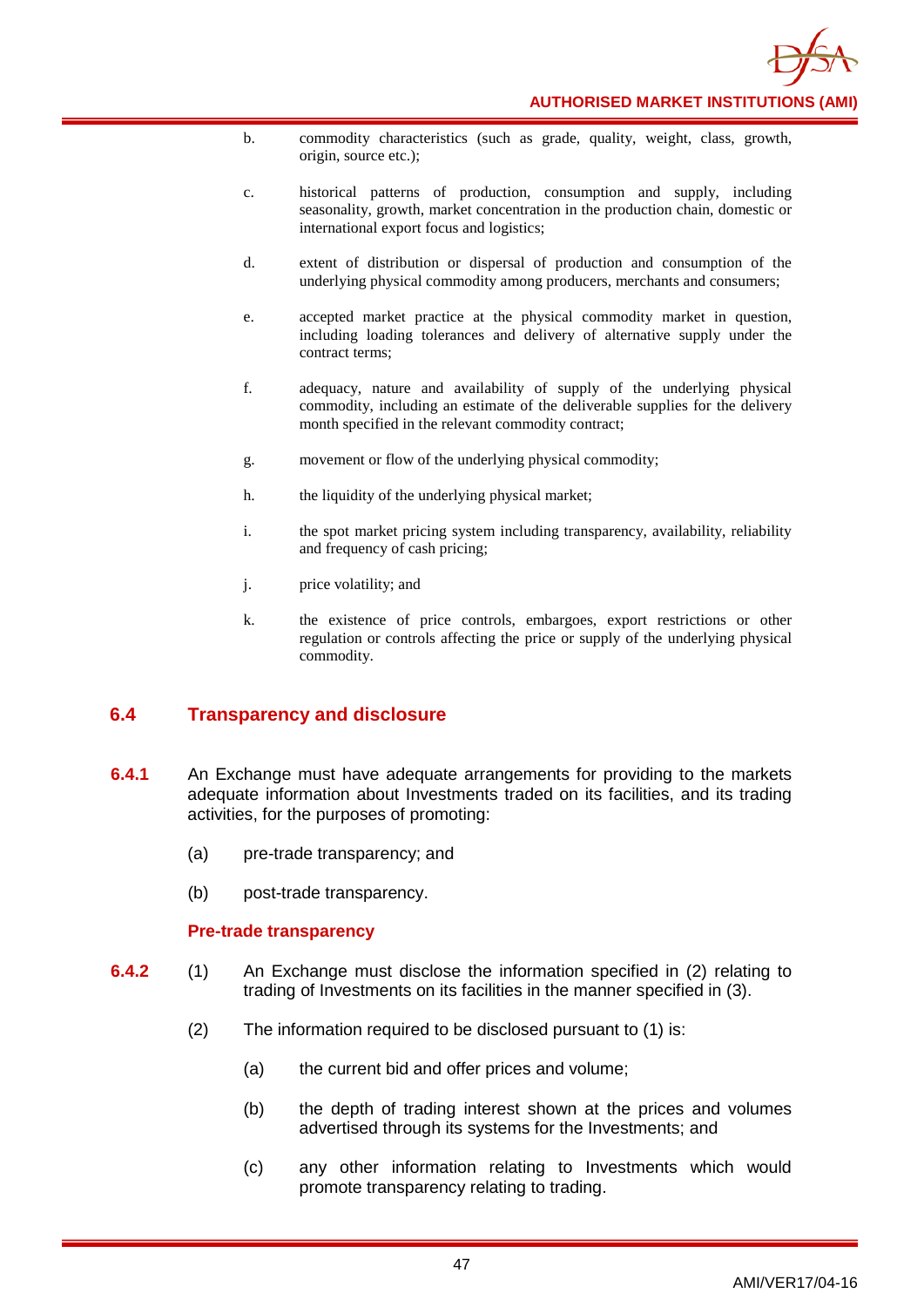(3) The information referred to in (2) must be made available to the public on a continuous basis during normal trading.

- 1. When making disclosure, an Exchange should adopt a technical mechanism by which the public can differentiate between transactions that have been transacted in the central order book and transactions that have been reported to the Exchange as off-order book transactions. Any transactions that have been cancelled pursuant to its rules should also be identifiable.
- 2. The reference to trading interest in Rule 6.4.2(2)(b) includes any actionable indications of interests. Actionable interests are messages from one Member to another in a trading system about available trading interest that contains all necessary information to agree on a trade.
- 3. An Exchange should use adequate mechanisms so that pre-trade information is available to the public in an easy to access and uninterrupted manner at least during business hours. An Exchange may charge a reasonable fee for the information which it makes available to the public.
- 4. An Exchange will be able to withhold pre-trade disclosure only if it has obtained a waiver or modification to Rule 6.4.2. An Exchange may seek a waiver or modification from the disclosure requirement in Rule 6.4.2(1) in relation to certain transaction orders where:
	- a. the order size is pre-determined and exceeds a pre-set and published threshold level; and
	- b. the details of the exemption are included in its Business Rules.
- 5. In assessing whether an exemption from pre-trade disclosure should be allowed, the DFSA will take into account factors such as:
	- a. the level of order threshold compared with normal market size for the Investment;
	- b. the impact such an exemption would have on price discovery, fragmentation, fairness and overall market quality;
	- c. whether there is sufficient transparency relating to trades executed without pretrade disclosure as a result of dark orders whether or not they are entered in transparent markets;
	- d. whether the Exchange supports transparent orders by giving priority to transparent orders over dark orders, for example, by executing such orders at the same price as transparent orders; and
	- e. whether there is adequate disclosure of details relating to dark orders available to Members and other participants on the facilities of the Exchange to enable them to understand the manner in which their orders will be handled and executed on those facilities.
- 6. Dark orders are orders executed on execution platforms without pre-trade transparency.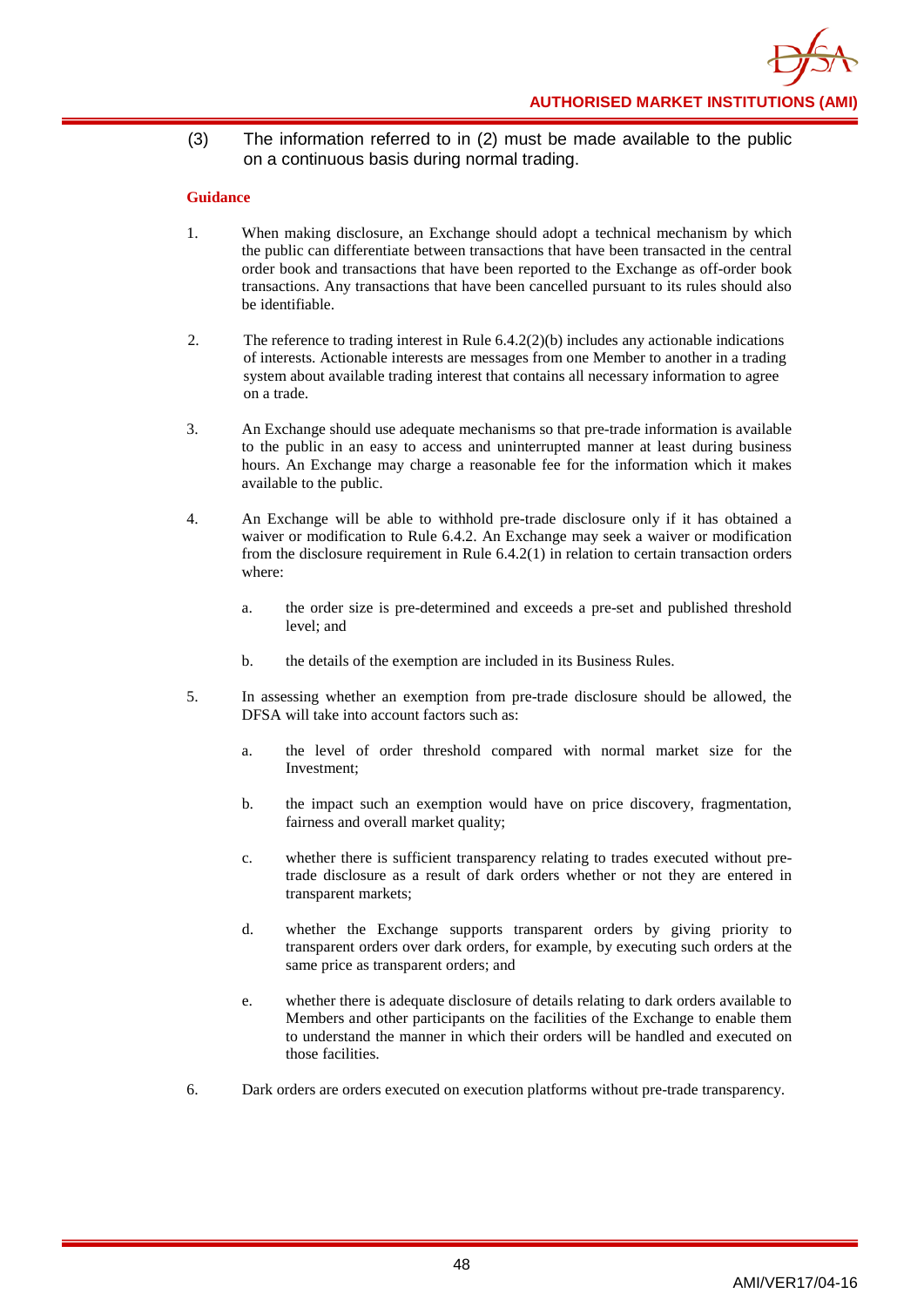### **Post-trade transparency**

- **6.4.3** (1) An Exchange must disclose the post-trade information specified in (2) relating to trading of Investments on its facilities in the manner specified in (3).
	- (2) The post-trade information required to be disclosed pursuant to (1) is the price, volume and time of the transactions executed in respect of the Investments traded on its facilities.
	- (3) The information referred to in (2) must be:
		- (a) made available in real-time on reasonable commercial terms and on a non-discriminatory basis; and
		- (b) made available, as soon as practicable thereafter, to the public.

### **Guidance**

An Exchange should use appropriate mechanisms to enable post-trade information to be made available to the public in an easy to access and uninterrupted manner at least during business hours. An Exchange may charge a reasonable fee for the information which it makes available to the public.

## **6.5 Volatility controls**

- **6.5.1** (1) An Exchange must have in place effective systems, controls and procedures to ensure that its trading systems:
	- (a) are resilient;
	- (b) have adequate capacity to deal with peak orders and message volumes; and
	- (c) are able to operate in an orderly manner under conditions of market stress.
	- (2) Without limiting the generality of its obligations arising under (1) or any other Rule, an Exchange's rules, systems, controls and procedures must enable it to:
		- (a) reject orders that exceed its pre-determined volume and price thresholds, or that are clearly erroneous;
		- (b) temporarily halt trading of Investments traded on its facility if there is a significant price movement in relation to those Investments on its facility or a related market during a short period; and
		- (c) where appropriate, cancel, vary or correct any transaction.

### **Guidance**

An Exchange should test its trading systems to ensure that they are resilient and capable of operating orderly trading under conditions of market stress and other contingencies.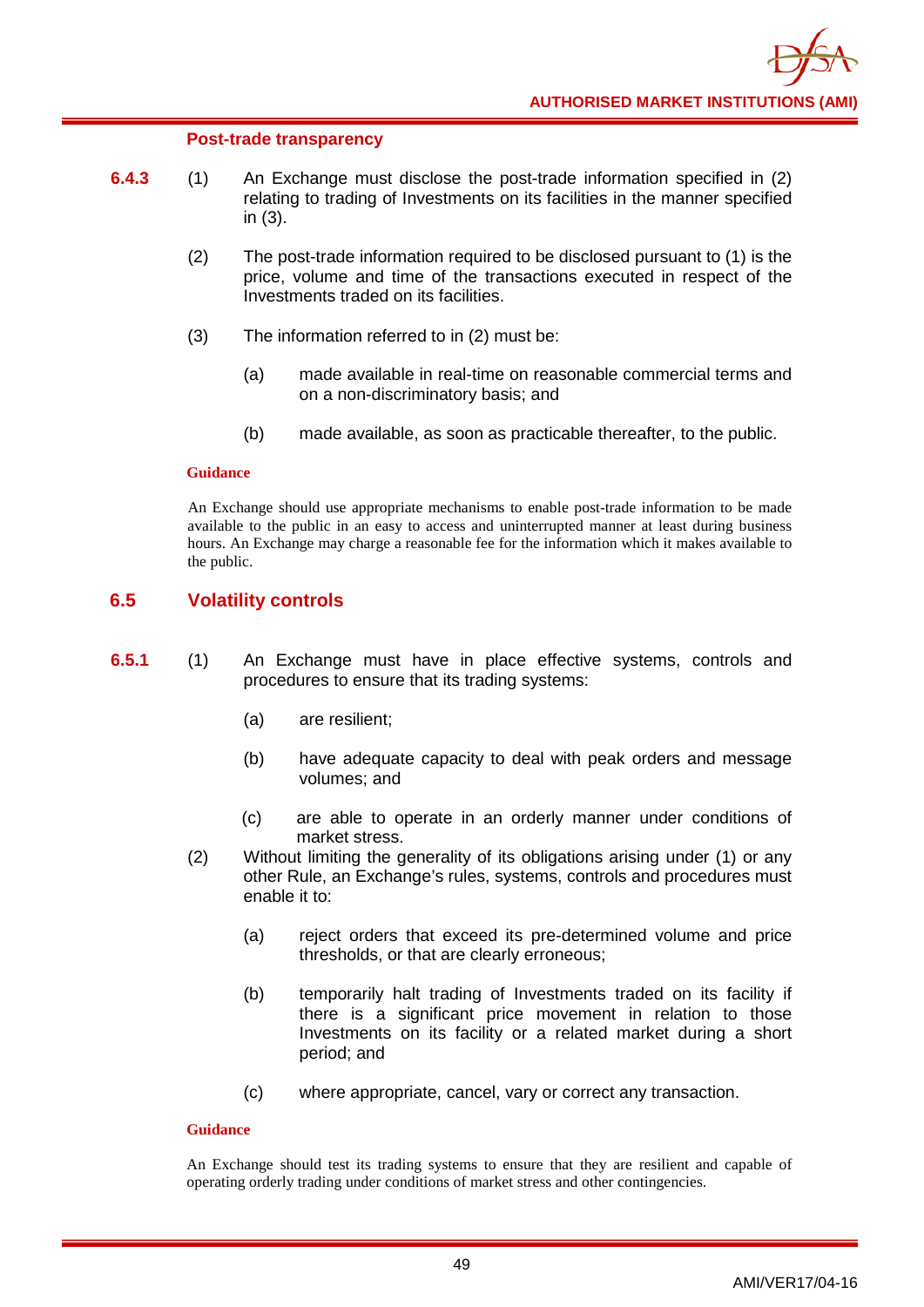- **6.5.2** (1) An Exchange must have adequate arrangements, including technology, which:
	- (a) are capable of preventing capacity limits relating to messaging being breached;
	- (b) require its Members to apply pre-trade controls to their clients; and
	- (c) permit only its Members to modify the parameters of any pretrade controls.
	- (2) An Exchange must make publicly available the details of arrangements it has in place in order to meet the requirement in (1).

- 1. In order to meet the requirements in Rule 6.5.2(1), an Exchange may, within its arrangements:
	- a. include a mechanism for "throttling" orders to prevent breaches of its capacity;
	- b. prohibit "naked" or "unfiltered" access to its facilities by Members' clients where the client orders do not pass through pre-trade controls; and
	- c. include requirements for Members to have appropriate pre-trade controls on the orders of their clients, which include in-built and automatic rejection of orders outside of certain pre-set parameters.
- 2. Pre-trade controls which an Authorised Market Institution requires from its Members should contain:
	- a. price or size parameters: Members should be able to automatically block or cancel orders that do not meet the set price or size parameters either or both on an order-by-order basis or over a specified period of time;
	- b. controls around permission to trade: Members should be able to block or cancel orders immediately as soon as they are made aware that trade permissions of a trader have been breached;
	- c. effective risk management: Members should be able to block or cancel orders automatically where the trades pose risks that compromise the Member's own risk management thresholds. Such controls should be applied as necessary and appropriate to exposures to individual clients or financial instruments or groups of clients or financial instruments, exposures of individual traders, trading desks or the Member as a whole;
	- d. reporting obligations: Members should be obliged to notify the Exchange about significant risks that may affect fair and orderly trading and major incidents as soon as they become aware of such risks or incidents;
	- e. overriding of pre-trade controls: Members should have procedures and arrangements for dealing with orders which have been automatically blocked by the Member's pre-trade controls but which the Member may re-submit. Such procedures and arrangements should serve to alert compliance and risk management staff of the Member that controls have been overridden and require their approval for the overriding of these controls;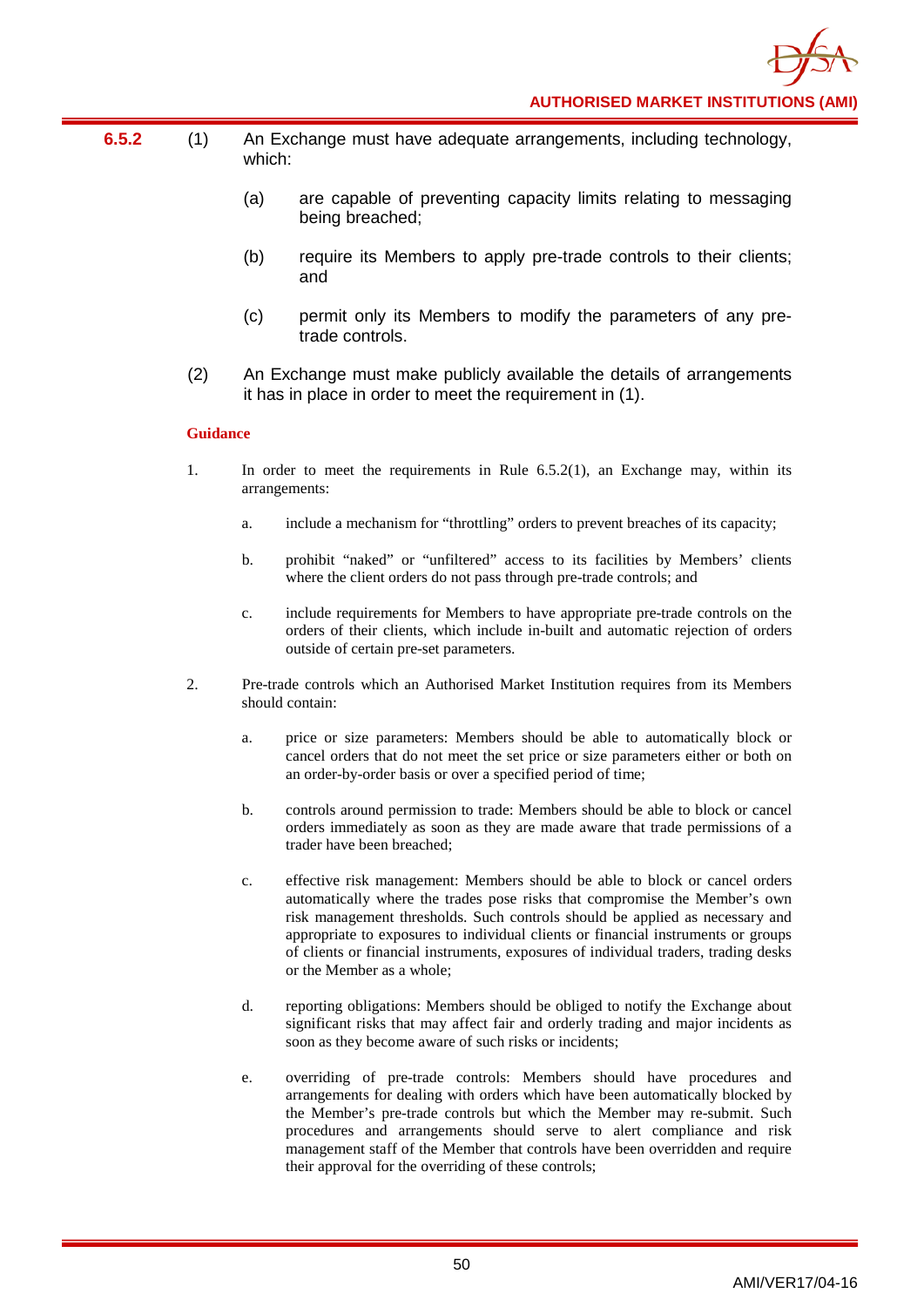

- f. training on order entry procedures: Members should ensure that employees using the order entry system have adequate training on order entry procedures before they are allowed to use Members' order entry systems;
- g. monitoring and accessibility of knowledgeable and mandated staff: Members should monitor their orders to the Exchange in as close to real time as possible, including from a cross-market perspective, for potential signs of disorderly trading. Such monitoring should be conducted by Member's staff who understand its trading flow. They should be accessible to the Exchange and have necessary authority to take necessary and appropriate remedial action. Members should ensure that compliance staff are able to follow closely the Member's electronic trading activity so that they can quickly respond to and correct any failures or regulatory infractions that may take place; and
- h. control of messaging traffic: Members should have control of messaging traffic to the Exchange particularly to ensure any messaging limits imposed by the Exchange on the Members are not exceeded. Messaging limits are limits imposed by an Exchange on its Members for the transmission of orders such as buy or sell to ensure that the Exchange's capacity to deal with such orders is not exceeded.

# **6.6 Error Trade policy**

- **6.6.1** (1) An Exchange must be able to cancel, amend or correct any Error Trades.
	- (2) An Error Trade is the execution of an order resulting from:
		- (a) an erroneous order entry;
		- (b) malfunctioning of the system of a Member or of the Authorised Market Institution; or
		- (c) a combination of (a) and (b).
	- (3) For the purposes of (1), an Exchange's Business Rules must include a comprehensive Error Trade policy which sets out clearly the extent to which transactions can be cancelled by the Exchange at its sole discretion, at the request of a Member or by mutual consent of the Members involved.
	- (4) An Exchange must have adequate systems and controls to:
		- (a) prevent or minimise Error Trades;
		- (b) promptly identify and rectify Error Trades where they occur; and
		- (c) identify whether Error Trades are related to disorderly market activity.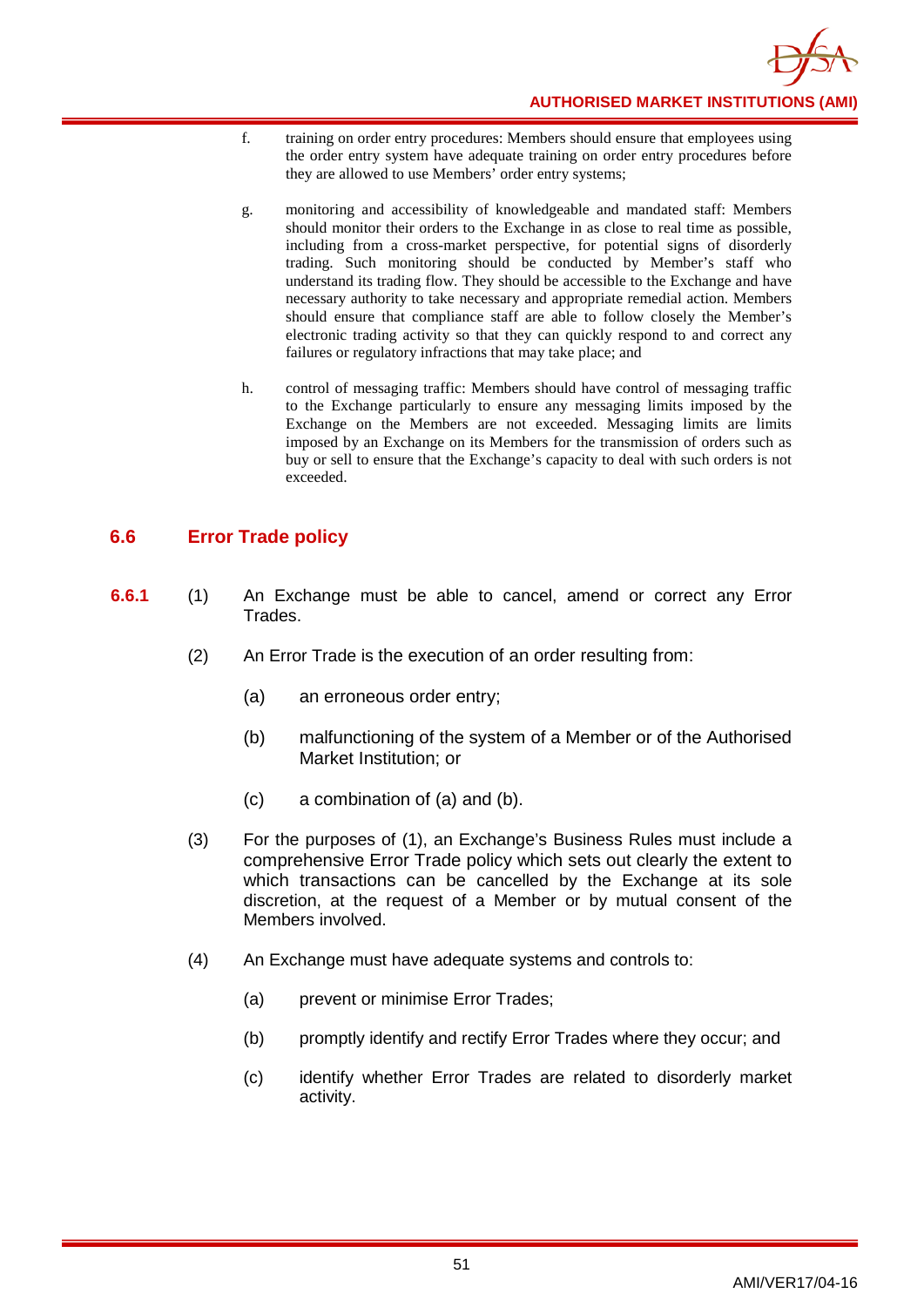When assessing whether an Exchange has an appropriate and adequate Error Trade policy, the DFSA will consider whether the rules and procedures included in the Business Rules:

- a. are adequate and, where prevention is not possible, minimise the impact of Error Trades;
- b. are sufficiently flexible in the design to address varying scenarios;
- c. establish a predictable and timely process for dealing with Error Trades, including measures specifically designed to detect and identify Error Trade messages to market users;
- d. promote transparency to market users with regard to any cancellation decisions involving material transactions resulting from the invocation of the Error Trade policy;
- e. include adequate surveillance conducted in the markets to detect Error Trades;
- f. promote predictability, fairness and consistency of actions taken under the Error Trade policy; and
- g. enable sharing of information with other markets, when possible, concerning the cancellation of trades.

## **6.7 Short selling and position management**

- **6.7.1** (1) An Exchange must have in place effective systems, controls and procedures to monitor and manage:
	- (a) Short Selling in Securities; and
	- (b) risks arising from position concentrations.
	- (2) For the purposes of (1), an Exchange must have adequate powers over its Members to address risks to an orderly functioning of its facilities arising from unsettled positions in Investments.
	- (3) Short Selling for the purposes of this Rule constitutes the sale of a Security by a Person who does not own the Security at the point of entering into the contract to sell.

- 1. An Exchange should, when developing its controls and procedures with regard to Short Selling and position management, have regard to:
	- a. its own settlement cycle, in order to ensure that any Short Selling activities on its facilities do not result in any delay or prevent effective settlement within such cycle; and
	- b. orderly functioning of its facilities, to ensure that any long or short position concentration on Investments that remain unsettled does not interrupt such functioning.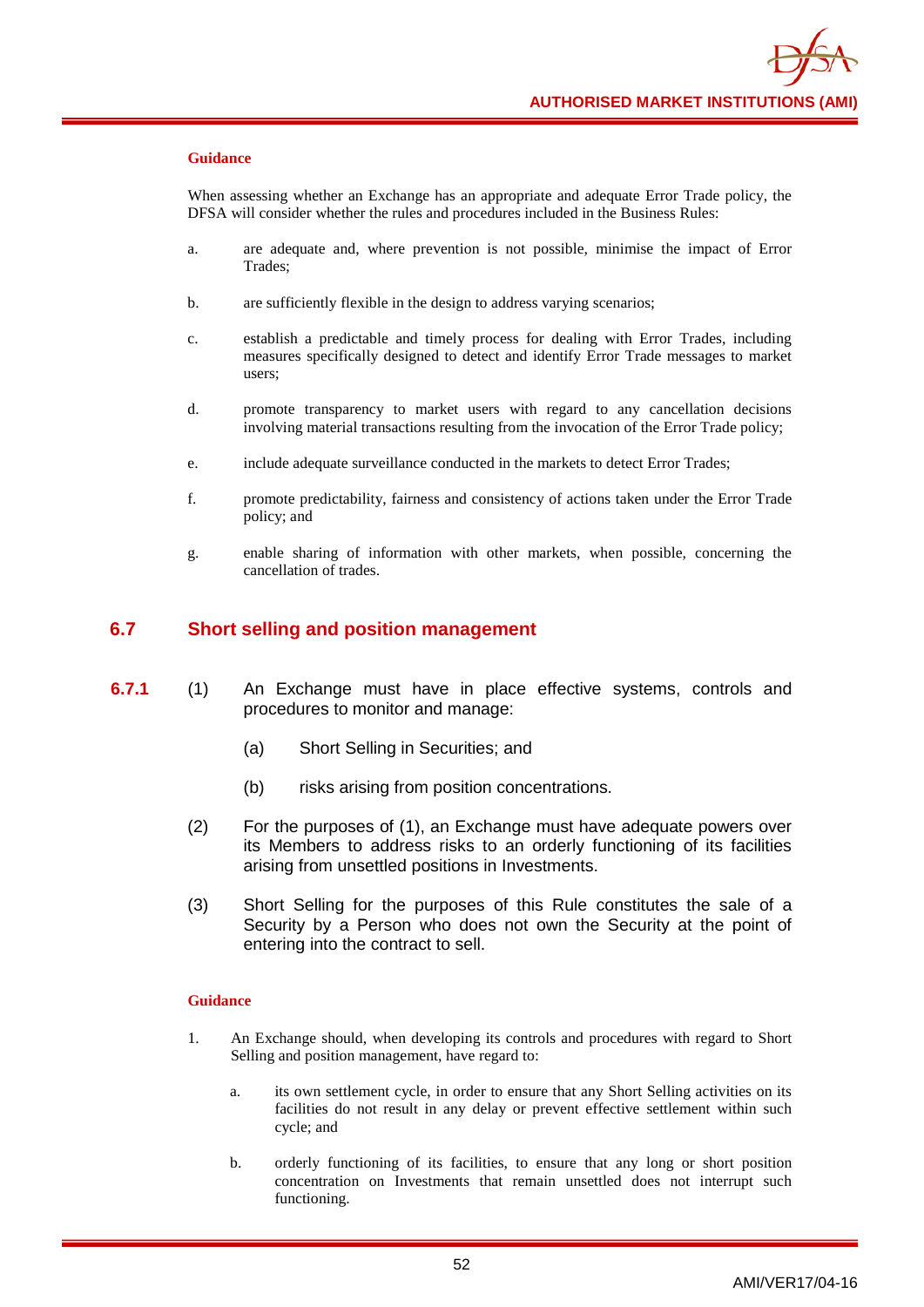- 2. Examples of circumstances that would not be treated as short selling in Rule 6.7.1(3) include where the seller:
	- a. has entered into an unconditional contract to purchase the relevant Securities but has not received their delivery at the time of the sale;
	- b. has title to other securities which are convertible or exchangeable for the Securities to which the sale contract relates;
	- c. has exercised an option to acquire the Securities to which the sale contract relates;
	- d. has rights or warrants to subscribe and receive Securities to which the sale contract relates; and
	- e. is making a sale of Securities that trades on a "when issued" basis and has entered into a binding contract to purchase such Securities, subject only to the condition of issuance of the relevant Securities.

# **6.8 Foreign ownership restrictions**

- **6.8.1** (1) An Exchange may admit to trading on its facilities Investments which are subject to foreign ownership restrictions where it has in place adequate and effective arrangements to:
	- (a) monitor applicable foreign ownership restrictions; and
	- (b) promptly identify and take appropriate action where any breaches, or likely breaches, of such restrictions occur or are about to occur, so as to ensure that there is no undue interruption or negative impact on its trading activities.
	- (2) For the purposes of (1), the arrangements of an Exchange must include:
		- (a) requirements applicable to issuers and other Persons responsible for the relevant Investments to:
			- (i) make available to the Exchange information relating to any ownership restrictions applicable to the Investments; and
			- (ii) take such action as appropriate to remedy any breaches as soon as practicable;
		- (b) mechanisms to access current information relating to ownership of the relevant Investments, including any beneficial owners;
		- (c) appropriate public disclosure of information where ownership restrictions are, or are about to be, breached;
		- (d) mechanisms to suspend trading in the relevant Investments where the ownership restrictions are, or are about to be, breached; and
		- (e) mechanisms to reinstate trading where ownership restrictions are no longer in breach.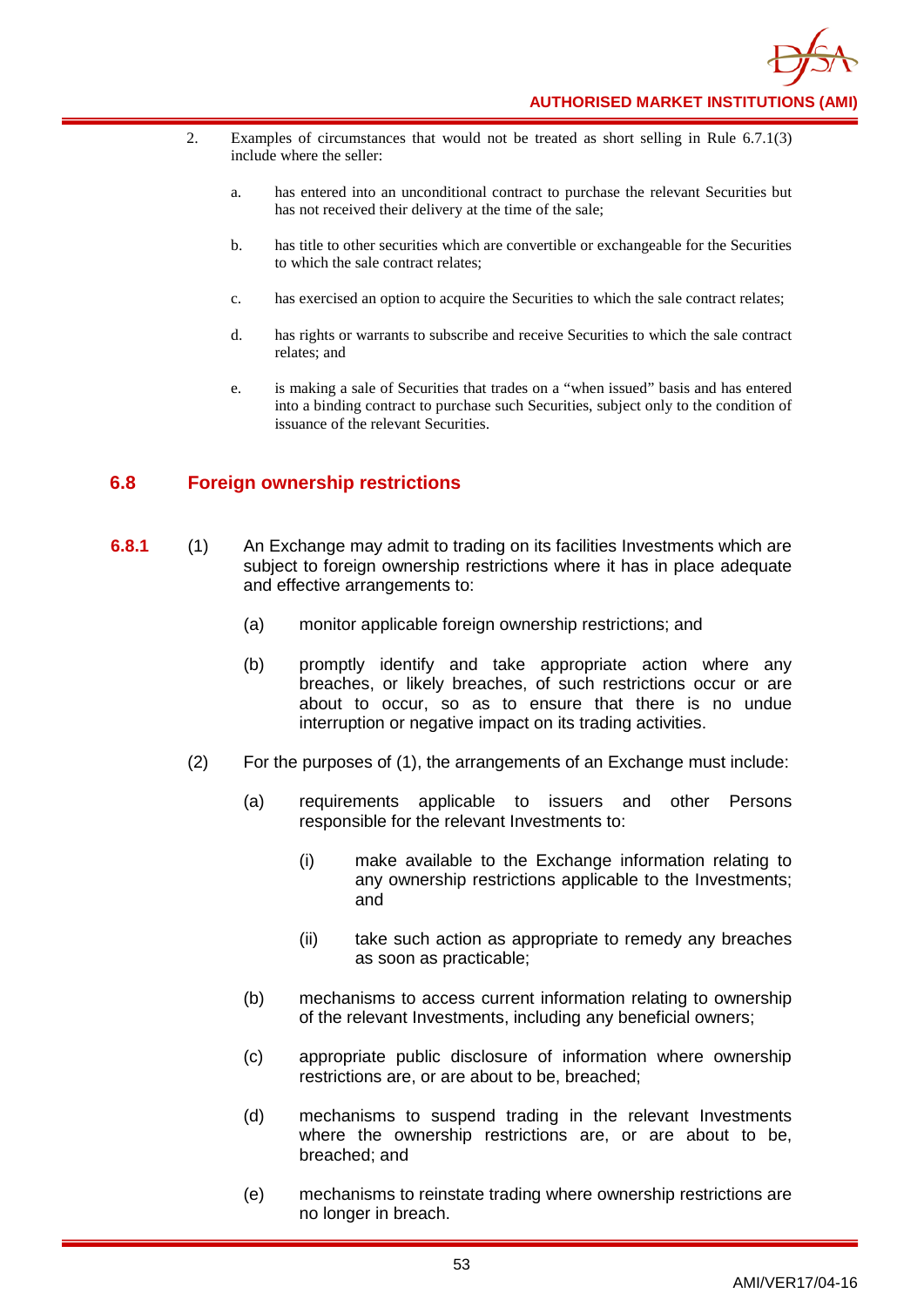- 1. An Exchange is required, as part of information to be provided to the DFSA, to promptly inform the DFSA where breaches of the ownership restrictions occur. See section 9.8.
- 2. An Exchange should establish appropriate thresholds at which an early warning system and subsequent public disclosure is triggered relating to foreign ownership restrictions. Such thresholds should be set at intervals/levels, taking into account the patterns of trading in the relevant Investments and other factors which enable the Exchange to take preventative measures before the breaches occur.

# **6.9 Liquidity incentive schemes**

- **6.9.1** (1) An Exchange must not introduce a liquidity incentive scheme unless:
	- (a) participation in such a scheme is limited to:
		- (i) a Member of the Exchange; or
		- (ii) any other Person where:
			- (A) the Exchange has undertaken due diligence to ensure that the Person is of sufficient good repute and has adequate competencies and organisational arrangements; and
			- (B) the Person has agreed in writing to comply with the Business Rules of the Exchange so far as those rules are applicable to that Person's activities; and
	- (b) it has obtained the DFSA's prior written approval for the scheme.
	- (2) For the purposes of this section, a liquidity incentive scheme means an arrangement designed to provide liquidity in the market or in relation to a particular Investment or class of Investments.
	- (3) An Exchange must, at least 10 business days prior to the introduction of a liquidity incentive scheme referred to in (1), lodge with the DFSA a notification containing:
		- (a) the details of the relevant scheme;
		- (b) the benefits to the Exchange and its Members and other users resulting from the scheme;
		- $(c)$  a certification by it that the requirements in  $(1)(a)$  have been fully met; and
		- (d) the date on which the scheme is intended to become operative.
	- (4) The DFSA will, within 10 business days of receiving the notification referred to in (3), approve the proposed liquidity incentive scheme unless it has reasonable grounds to believe that the introduction of the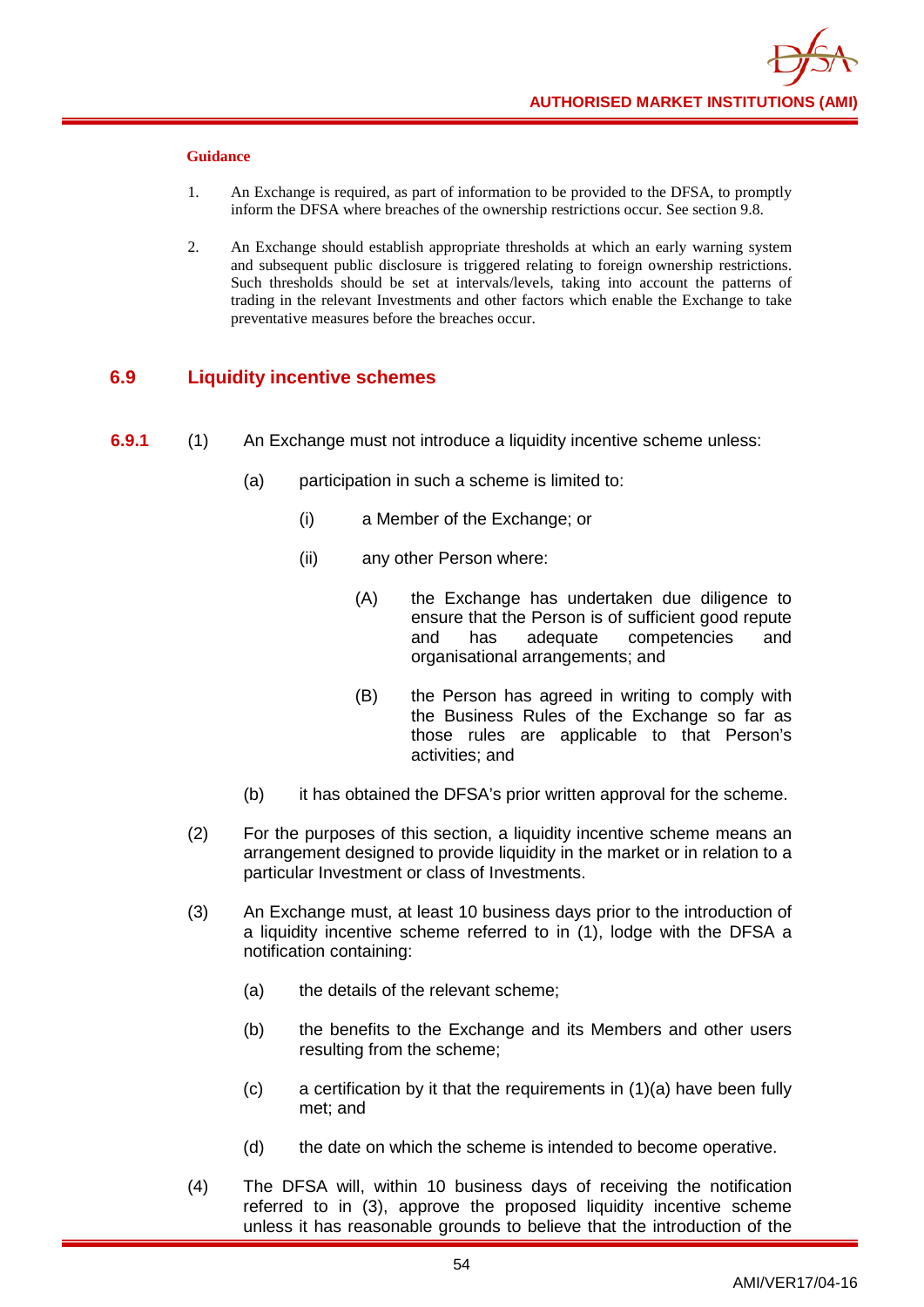**AUTHORISED MARKET INSTITUTIONS (AMI)**

scheme is reasonably likely to be detrimental to the existence of Proper Markets. Where the DFSA does not approve the proposed liquidity incentive scheme, it will notify the Exchange of its objections to the introduction of the proposed liquidity incentive scheme, and its reasons for that decision.

- (5) If the DFSA decides to exercise its power under (4) not to approve a proposed liquidity incentive scheme, the Exchange may refer the matter to the FMT for review.
- (6) An Exchange must, as soon as practicable, announce the introduction of the liquidity incentive scheme, including the date on which it becomes operative and any other relevant information.

### **Guidance**

- 1. Examples of liquidity incentive schemes are arrangements under which an Exchange offers to market makers rebates, stipends, waivers of membership or transaction fees and other financial incentives, including payments for routing order flows or other forms of soft dollar benefits.
- 2. The period of 10 business days referred to in Rule 6.9.1(4) will commence to run from the date on which all the information relating to the liquidity incentive scheme as specified in Rule 6.9.1(3) has been provided to the DFSA.
- 3. For the purposes of certifying that a Person meets the criteria set out in Rule 6.9.1(a)(ii), an Exchange should undertake:
	- a. a verification of the identity of the relevant Person and its beneficial owners and directors for the purposes of applicable AML requirements;
	- b. an assessment of the character and good standing, as well as the knowledge, experience and skills, of the Person and its directors and relevant Employees; and
	- c. the adequacy of the control framework created by the Person in respect of the liquidity incentive scheme to ensure that trading occurs in accordance with the Business Rules of the Exchange.
- 4. An Exchange is not required, pursuant to Rule 6.9.1(6), to make public disclosure of any details about the liquidity incentive scheme where such information is reasonably regarded as commercially sensitive information. However, is should make such disclosure as it deems appropriate to keep its market well informed about the introduction of the scheme.

## **6.10 Clearing and settlement arrangements**

- **6.10.1** An Exchange must:
	- (a) ensure that there are satisfactory arrangements in place for securing the timely discharge of the rights and liabilities of the parties to transactions conducted on or through its facilities; and
	- (b) inform its Members and other participants of the arrangements referred to in (a).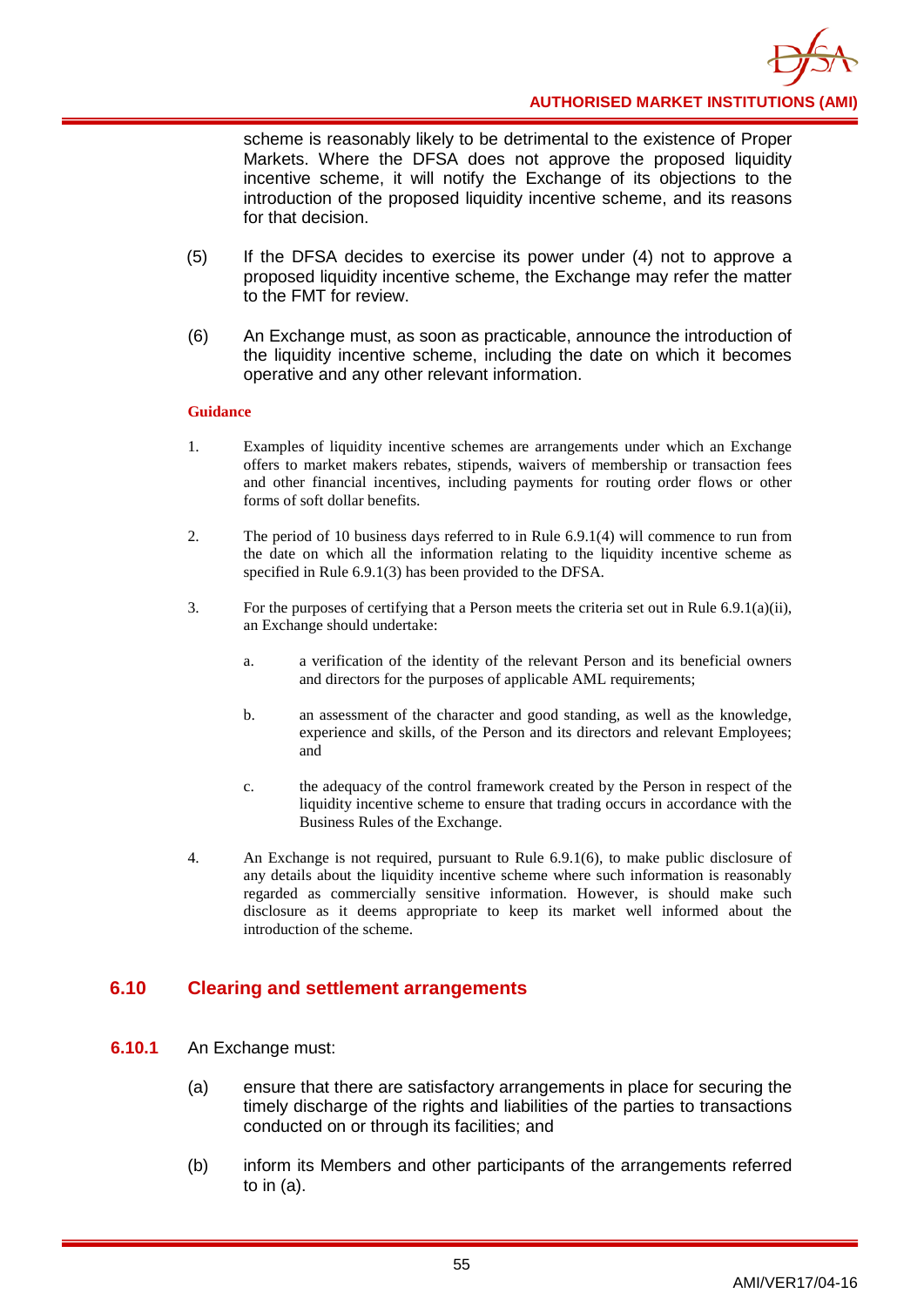## **6.11 Listing Rules**

## **Application**

- **6.11.1** (1) The requirements in this section apply, subject to (2), to an Exchange which maintains or proposes to maintain its own Official List of Securities.
	- (2) The requirement in Rule 6.11.8(1) applies to a Person who wishes to have Securities included in an Official List of Securities.

## **General requirements relating to listing rules**

- **6.11.2** (1) An Exchange wishing to admit Securities to its own Official List of Securities must:
	- (a) have listing rules which meet the requirements in Rule 6.11.3; and
	- (b) ensure that its listing rules are approved by the DFSA.
	- (2) Any amendment to an Exchange's listing rules must, prior to the amendment becoming effective, have been:
		- (a) made available for a reasonable period of time to the market for consultation; and
		- (b) approved by the DFSA.
	- (3) In urgent cases, the DFSA may, on written application by the Authorised Market Institution, dispense with requirement in (2)(a).
	- (4) The procedures in Schedule 3 to the Regulatory Law apply to a decision of the DFSA under this Rule not to approve a proposed listing rule or an amendment to a listing rule.
	- (5) If the DFSA decides to exercise the power under this Rule not to approve a proposed listing rule or an amendment to a listing rule, the Authorised Market Institution may refer the matter to the FMT for review.

### **Publication of listing rules**

- **6.11.3** (1) An Exchange must publish, and make freely available, its listing rules.
	- (2) Where an Exchange has made any amendments to its listing rules, it must have adequate procedures for notifying users of such amendments.

### **Content of listing rules**

**6.11.4** (1) The listing rules of an Exchange must be clear, fair and legally enforceable and contain provisions dealing with: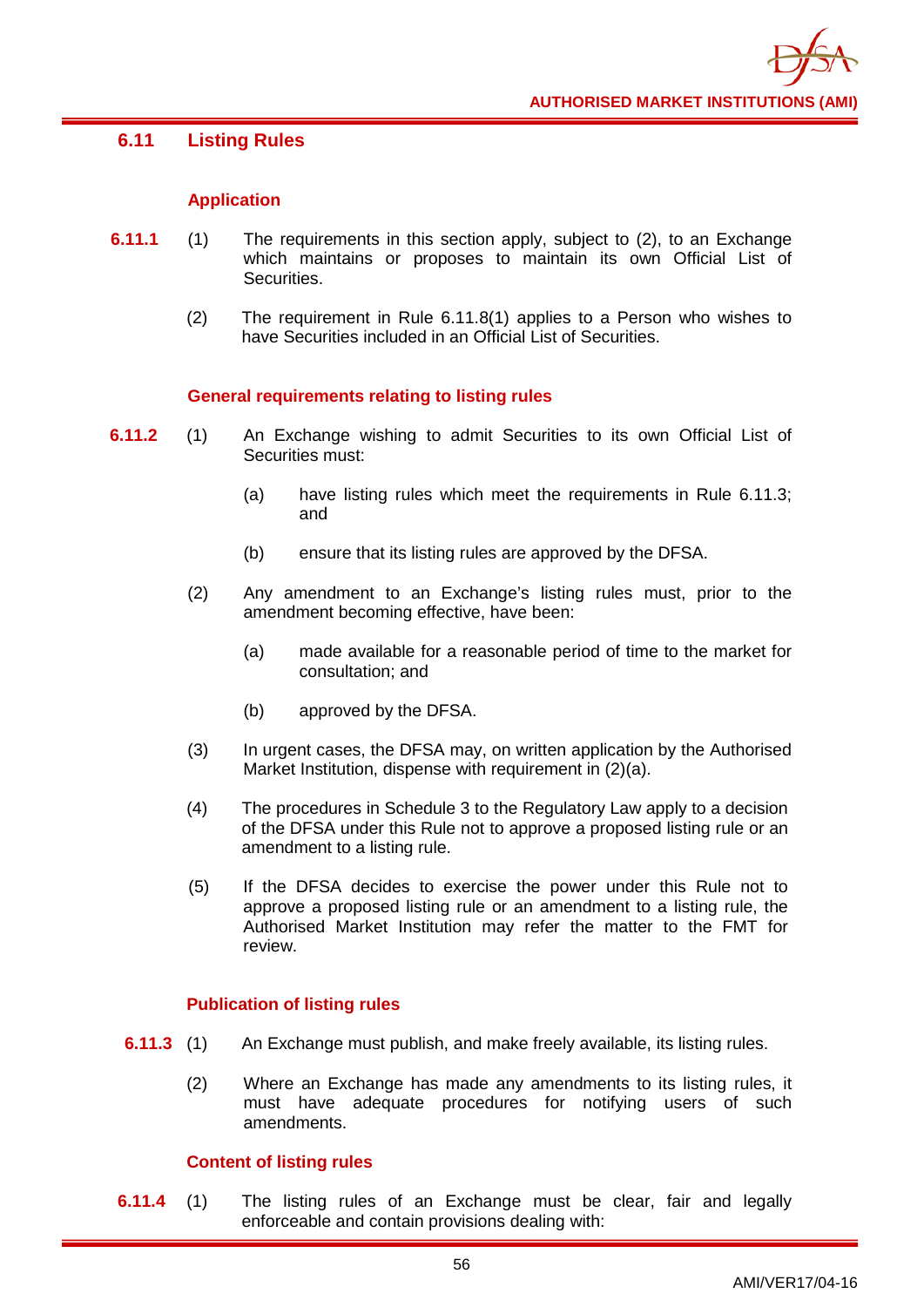- (a) procedures for admission of Securities to its Official List of Securities including;
	- (i) requirements to be met before Securities may be granted admission to its Official List of Securities; and
	- (ii) agreements in connection with admitting Securities to its Official List of Securities;
- (b) effective enforcement of the agreements referred to in (a)(ii);
- (c) procedures for suspension and delisting of Securities from its Official List of Securities;
- (d) the imposition on any Person of obligations to observe specific standards of conduct or to perform, or refrain from performing, specified acts, reasonably imposed in connection with the admission of Securities to its Official List of Securities or continued admission of Securities to its Official List of Securities;
- (e) penalties or sanctions which may be imposed by an Exchange or the DFSA for a breach of the listing rules;
- (f) procedures or conditions which may be imposed, or circumstances which are required to exist, in relation to matters which are provided for in the listing rules;
- (g) actual or potential conflicts of interest that have arisen or might arise when a Person seeks to have Securities admitted to its Official List of Securities; and
- (h) such other matters as are necessary or desirable for the proper operation of the listing rules and process.
- (2) Without prejudice to the requirements in (1), the listing rules of the Exchange must also include, where appropriate to the type the Securities being admitted to its Official List of Securities, requirements in respect of:
	- (a) an issuer's financial reporting and, in particular how regular reports are made and the international accounting standards to which they comply;
	- (b) auditing standards;
	- (c) an issuer's track record in terms of profit or operating history;
	- (d) the percentage of Securities in a class of Securities which can be considered as in free float;
	- (e) any restrictions that may exist on transferability; and
	- (f) any other matter deemed necessary by the DFSA.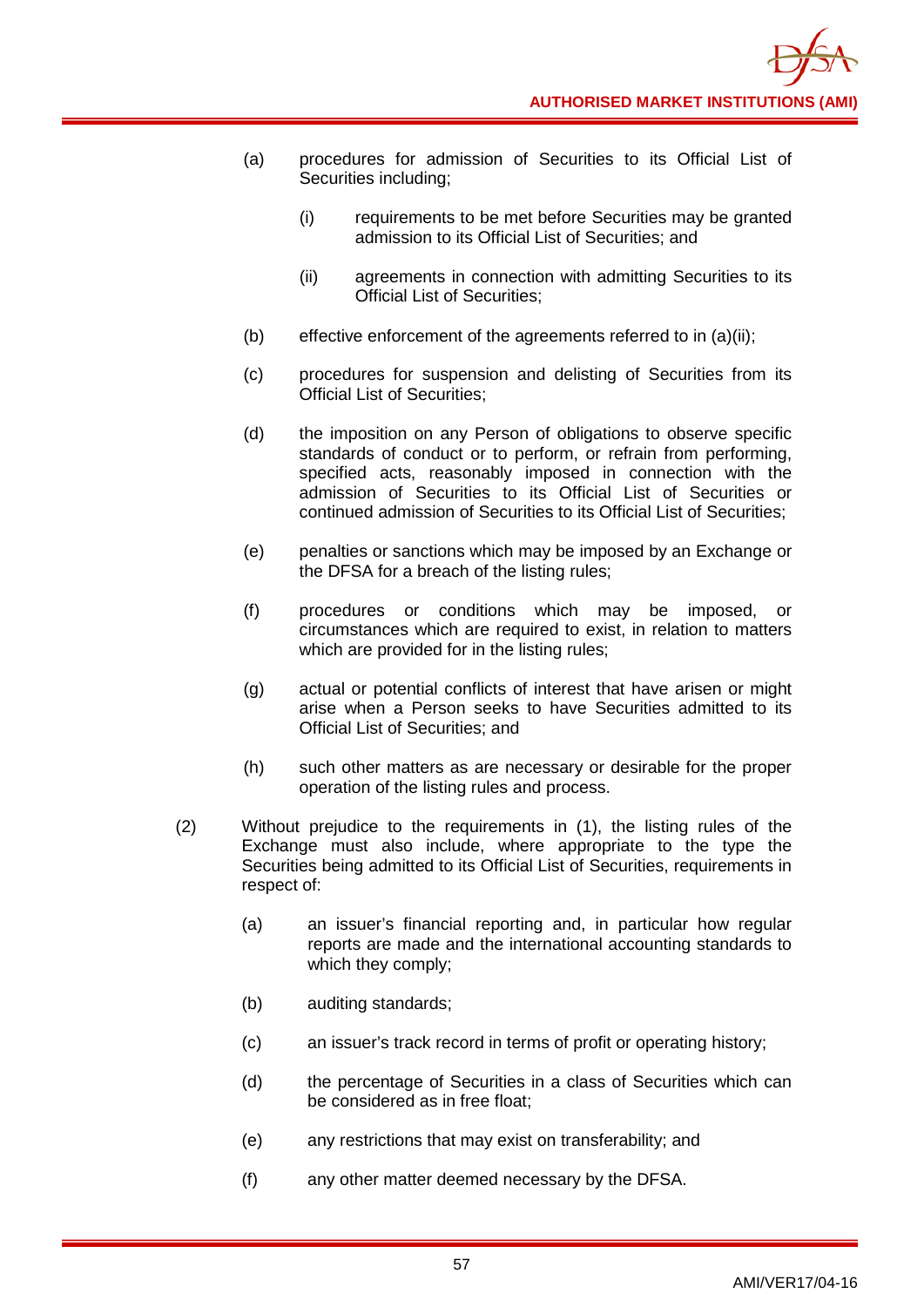

**6.11.5** An Exchange must have adequate systems and controls to comply with the requirements that are applicable to it in respect of an Official List of Securities maintained by itself or by the DFSA for the purposes of trading of Securities using its facilities.

## **Compliance with listing rules**

- **6.11.6** (1) An Exchange which has an endorsement on its Licence authorising it to maintain an Official List of Securities must ensure the function is properly and independently operated.
	- (2) An Exchange must have procedures in place to ensure that:
		- (a) its listing rules are monitored and enforced; and
		- (b) complaints regarding Persons subject to the listing rules are investigated.
- **6.11.7** An Exchange must ensure that:
	- (a) where appropriate, disciplinary action can be carried out and financial and other types of penalties can be imposed on Persons subject to the listing rules; and
	- (b) adequate appeal procedures are in place.

### **Guidance**

In determining whether an Exchange can effectively monitor its listing rules, the DFSA will consider amongst other things:

- a. the oversight of the Official List of Securities;
- b. the range of powers the Exchange retains over Persons with Securities admitted to its Official List of Securities which should include the ability to suspend, restore from suspension and de-list Securities from the Official List of Securities in accordance with this module; and
- c. the disciplinary procedures which have been established to take disciplinary action, including a fair and clear policy on any financial penalties which may be imposed, and the appeal processes.

## **Admission to an Official List of Securities**

- 1. The DFSA has powers under Article 34 of the Markets Law in relation to the admission of Securities to an Official List of Securities maintained by an Authorised Market Institution. Under that Article the DFSA may:
	- a. object to an admission of Securities to an Official List of Securities; or
	- b. impose conditions or restrictions on an admission of Securities to an Official List of Securities .
- 2. Where the DFSA objects to an application for an admission of Securities to an Official List of Securities, the Exchange is prohibited from admitting Securities to its Official List of Securities by virtue of Article 34 of the Markets Law.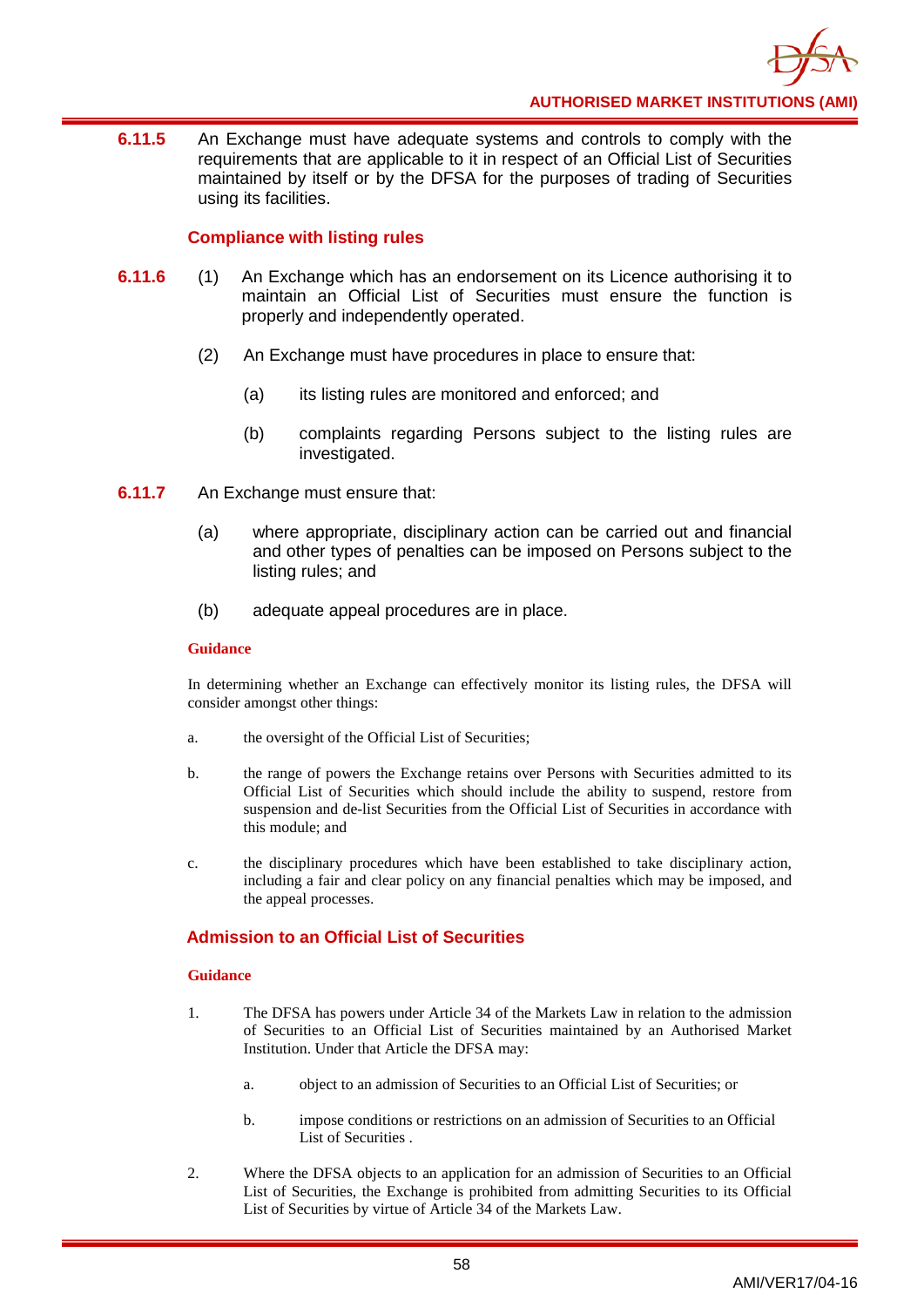

- 3. Pursuant to Article 34(7) of the Markets Law, the FMT may hear and determine any reference in relation to a decision by the DFSA to object or impose conditions or restrictions upon an admittance of Securities to an Official List of Securities.
- 4. The DFSA expects to exercise these powers rarely. An Exchange is responsible for assessing applications to its Official List of Securities. This section sets out the process for dealing with applications for admission.

## **Application for admission of Securities to an Official List of Securities**

- **6.11.8** (1) Applications for the admission of Securities to an Official List of Securities must be made by the issuer of the Securities, or by a third party on behalf of and with the consent of the issuer of the Securities.
	- (2) An Exchange must, before granting admission of any Securities to an Official List of Securities maintained by it:
		- (a) be satisfied that the applicable requirements, including those in its listing rules, have been or will be fully complied with in respect of those Securities; and
		- (b) comply with the requirements relating to notification to the DFSA in Rule 6.11.9(1).
	- (3) An Exchange must notify an applicant in writing of its decision in relation to the application for admission of Securities to its Official List of Securities.
- **6.11.9** (1) Subject to (2), at least 5 business days prior to an admission of Securities to its Official List of Securities, an Exchange must provide the DFSA with notice of the decision and include the following information in the notification:
	- (a) a copy of the listing application;
	- (b) a copy of the assessment of the listing application carried out by the Exchange; and
	- (c) any information requested by the DFSA.
	- (2) An Exchange must immediately notify the DFSA of any decision to suspend, restore from suspension or de-list any Securities from its Official List of Securities and the reasons for the decision.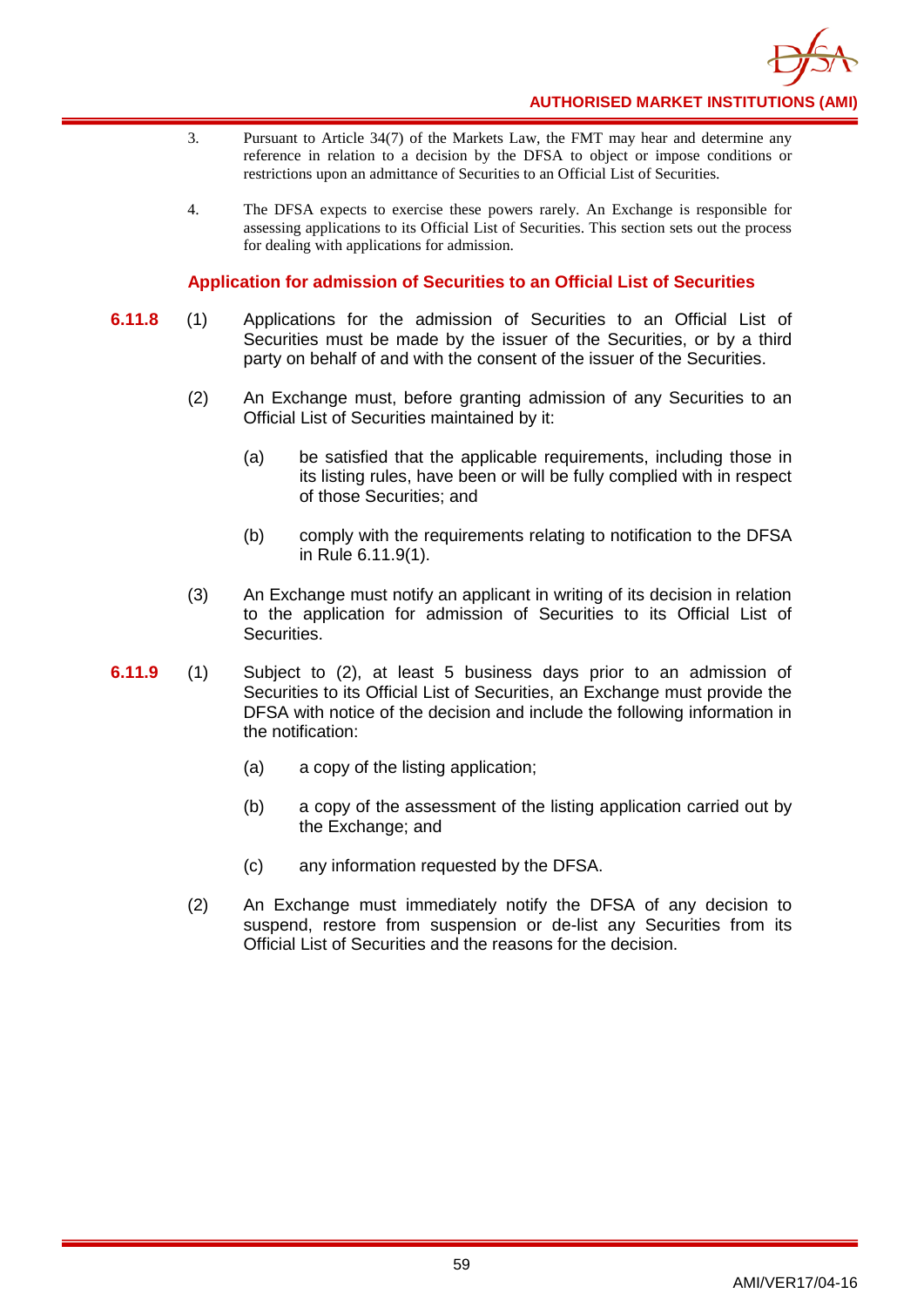# **7. ADDITIONAL LICENSING REQUIREMENTS FOR OPERATING A CLEARING HOUSE**

# **7.1 Application**

- **7.1.1** (1) This chapter applies, subject to (3), to an Authorised Market Institution Operating a Clearing House and an applicant for such a Licence.
	- (2) In this chapter, a reference to a "Clearing House" is a reference to a Person in (1), except where specific reference is made to:
		- (a) a Central Counterparty (CCP);
		- (b) a Securities Settlement System (SSS); or
		- (c) a Central Securities Depository (CSD).
	- (3) Specific references in this chapter to a Clearing House undertaking any of the functions specified in (2)(a) to (c) apply only in respect of that function.

### **Guidance**

- 1. The Financial Service of Operating a Clearing House is defined in GEN Rule 2.18.1(1). This definition provides that Operating a Clearing House can be carried on by either the operator becoming a Central Counterparty (CCP) or by operating a Securities Settlement System (SSS) (i.e. a system that enables Investments to be transferred and settled by book entry), regardless of whether or not such a Person also acts as a Central Securities Depository (CSD) in respect of Securities cleared or settled on its facility and similar facilities.
- 2. Where a Clearing House undertakes the function of acting as a CSD under its own Licence, the additional requirements in section 7.4 apply to it. The function of CSD may also be carried out by an Authorised Firm licensed to carry on the Financial Service of Providing Custody. See GEN definition in Rule 2.13.1(3). Such a firm is subject to similar requirements as in section 7.4, which are set out in COB section 10.2.
- 3. Where a Clearing House which did not at the time of licensing carry on CSD functions wishes to do so subsequently, it needs to apply to the DFSA for approval under Rule 4.3.1, as it is a material change to its current arrangements.

# **7.2 Risk management**

- 1. An Authorised Market Institution which operates a Clearing House is subject to the management, systems and controls requirements in GEN chapter 5. These provisions require such an Authorised Market Institution to establish and maintain risk management systems and controls to enable it to identify, assess, mitigate, control and monitor the risks to which it is exposed and to develop and implement policies and procedures to manage the risks to which it and the users of its facilities are exposed.
- 2. The requirements set out below augment the GEN obligations referred to in 1.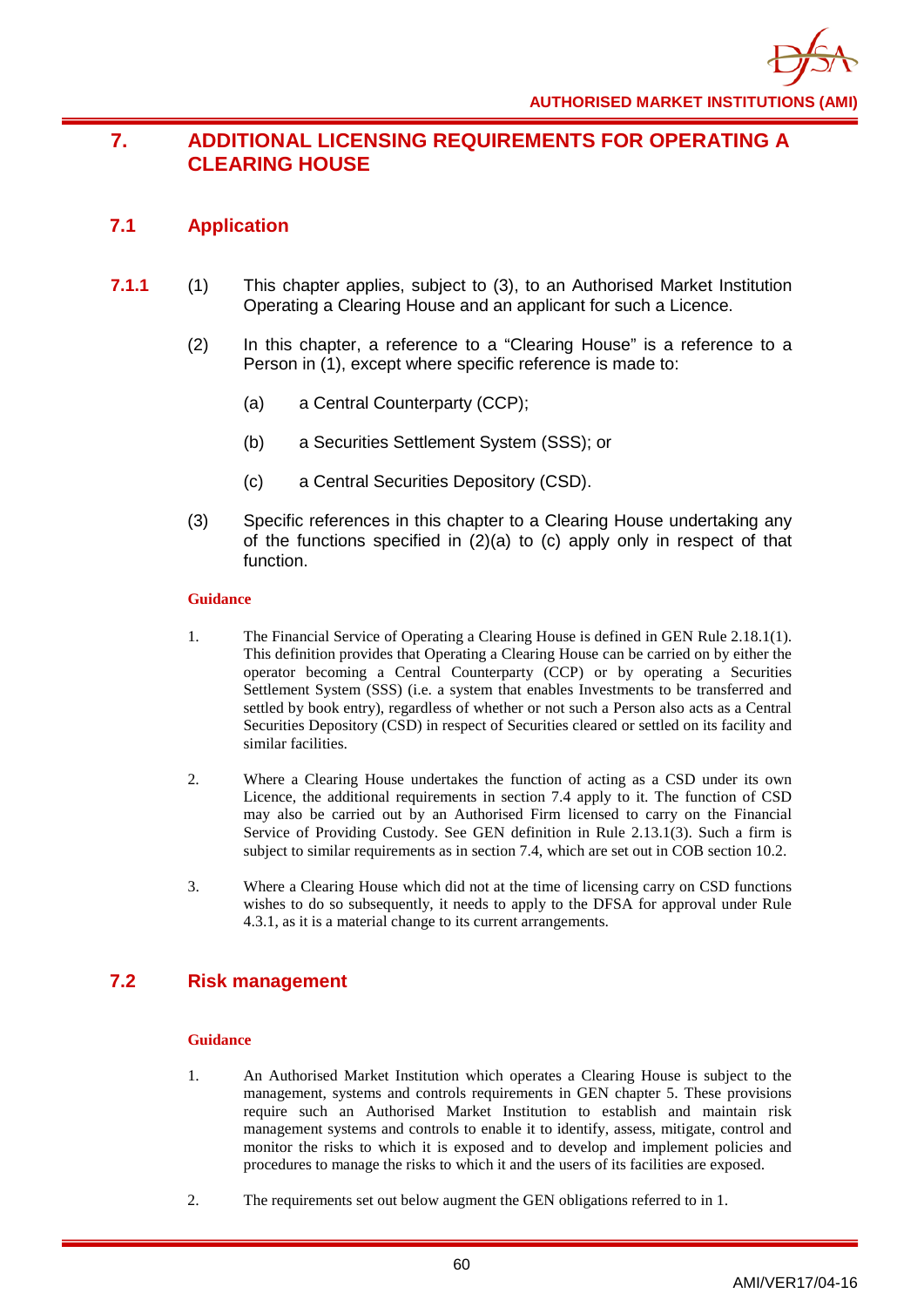## **Risk management framework**

- **7.2.1**. (1) A Clearing House must have a comprehensive risk management framework (i.e. detailed policies, procedures and systems) capable of managing legal, credit, liquidity, operational and other risks to which it is exposed.
	- (2) The risk management framework in (1) must:
		- (a) encompass a regular review of material risks to which the Clearing House is exposed and the risks posed to other market participants resulting from its operations; and
		- (b) be subject to periodic review as appropriate to ensure that it is effective and operating as intended.

### **Guidance**

- 1. The risk management framework should, for the purposes of Rule  $7.2.1(2)(a)$ , identify scenarios that may potentially prevent a Clearing House from being able to provide its critical operations and services as a going concern and assess the effectiveness of a full range of options for recovery or orderly wind-down.
- 2. A Clearing House should prepare appropriate plans for resumption of its operations in such scenarios and, where it is not possible to do so, for an orderly wind-down of the operations of the Clearing House premised on the results of such assessments.
- 3. Such procedures should also include appropriate early notification to the DFSA and other regulators as appropriate. See also the requirements in section 9.8 relating to disclosure to the DFSA.
- 4. A Clearing House should also, to the extent possible, provide incentives to Members and other market participants to manage and contain the risks they pose to the orderly and efficient operations of the Clearing House. Those may include financial penalties to Members and other participants that fail to settle Investments in a timely manner or to repay intraday credit by the end of the operating day.

## **Legal risk**

- **7.2.2** (1) A Clearing House must have a well-founded, clear, transparent, and enforceable legal basis for each material aspect of its activities in all relevant jurisdictions.
	- (2) A Clearing House must have adequate rules and procedures, including contractual arrangements, which are legally enforceable.
	- (3) A Clearing House that operates in multiple jurisdictions must:
		- (a) identify and mitigate the risks arising from doing business in the relevant jurisdictions, including those arising from conflicting laws applicable in such jurisdictions; and
		- (b) ensure the arrangements referred to in (2) provide a high degree of certainty that actions taken by the Clearing House under its rules and procedures will not be reversed, stayed or rendered void.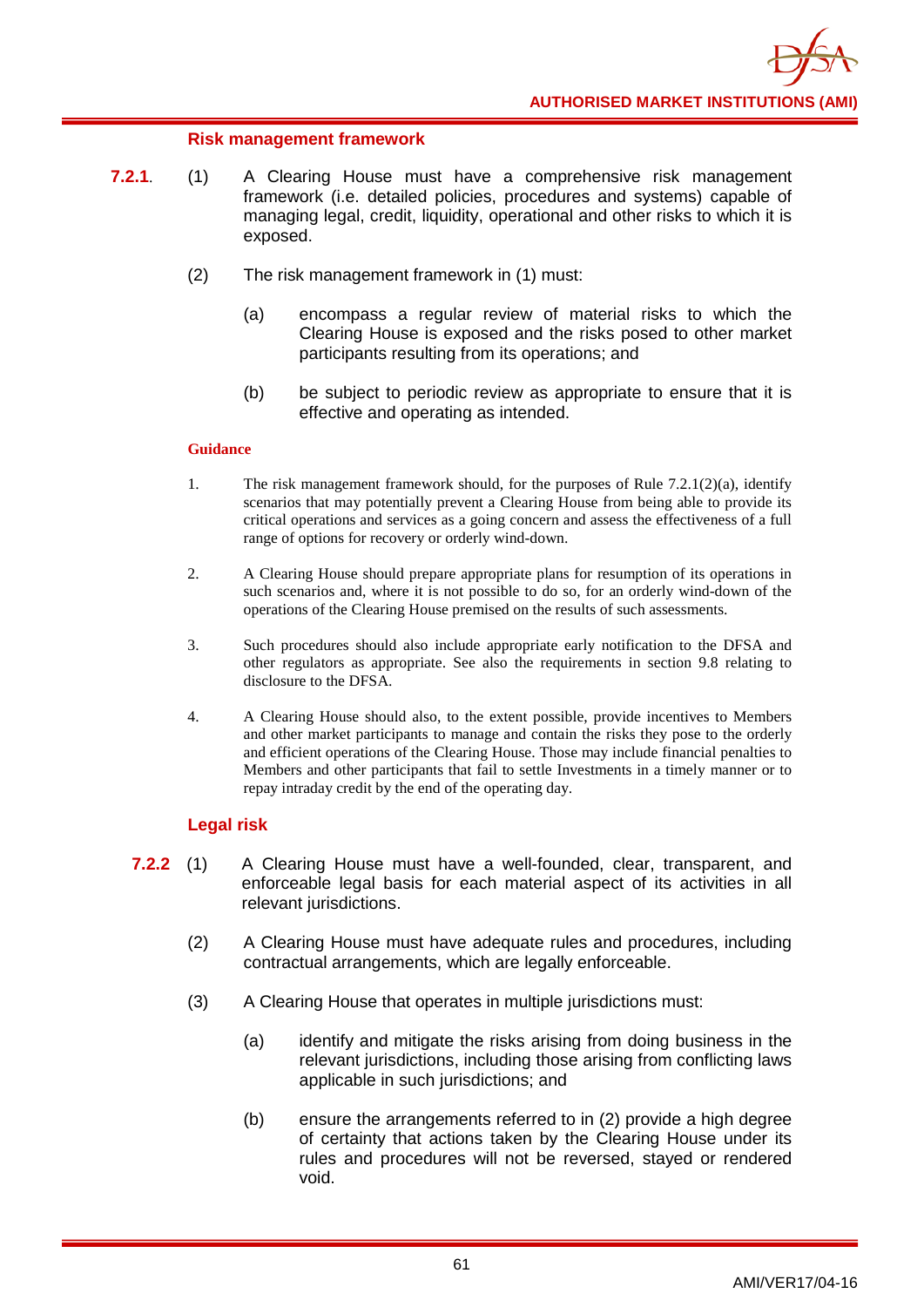- 1. This Rule is designed to address legal risks faced by a Clearing House, particularly where it operates in multiple jurisdictions. For example, an unexpected application of a law or regulation may render a contract between itself and a counterparty void or unenforceable, thereby leading to a loss.
- 2. A Clearing House should be able to demonstrate to the DFSA that the legal basis on which it operates, including in multiple jurisdictions, is well founded. A well founded legal basis would generally include well defined rights and obligations of the Clearing House, its Members and other users, including its service providers such as custodians and settlement banks, or would provide a mechanism by which such rights and obligations can be ascertained. This would enable the Clearing House to identify and address risks that arise from its operations involving such parties.
- 3. A Clearing House should, in order to form clear views about the legally binding nature of its contractual arrangements in the relevant jurisdictions, obtain independent legal opinions as appropriate to its activities. Such legal opinions should, to the extent practicable, confirm the enforceability of the rules and procedures of the Clearing House in the relevant jurisdictions and be made available to the DFSA upon request.
- 4. A Clearing House may be conducting its activities in multiple jurisdictions in circumstances such as:
	- a. where it operates through linked CCPs, SSSs or CSDs;
	- b. where its Members and other participants are incorporated, located, or otherwise conducting business in jurisdictions outside the DIFC; or
	- c. where any collateral provided is located or held in a jurisdiction outside the DIFC.

## **Liquidity risk**

- **7.2.3** (1) A Clearing House must:
	- (a) determine the amount of its minimum liquid resources;
	- (b) maintain sufficient liquid resources to be able to effect same-day, intra-day or multi-day settlement, as applicable, of its payment obligations with a high degree of confidence under a wide range of potential stress scenarios;
	- (c) ensure that all resources held for the purposes of meeting its minimum liquid resource requirement are available when needed;
	- (d) have a well-documented rationale to support the amount and form of total liquid resources it maintains for the purposes of (b) and (c); and
	- (e) have appropriate arrangements in order to be able to maintain, on an on-going basis, such amount and form of its total liquid resources.
	- (2) A Clearing House must have a robust framework for managing its liquidity risks. Such a framework must enable it to manage liquidity risks arising from its Members and other participants on its facilities, and any other involved parties, such as settlement banks, custodian banks,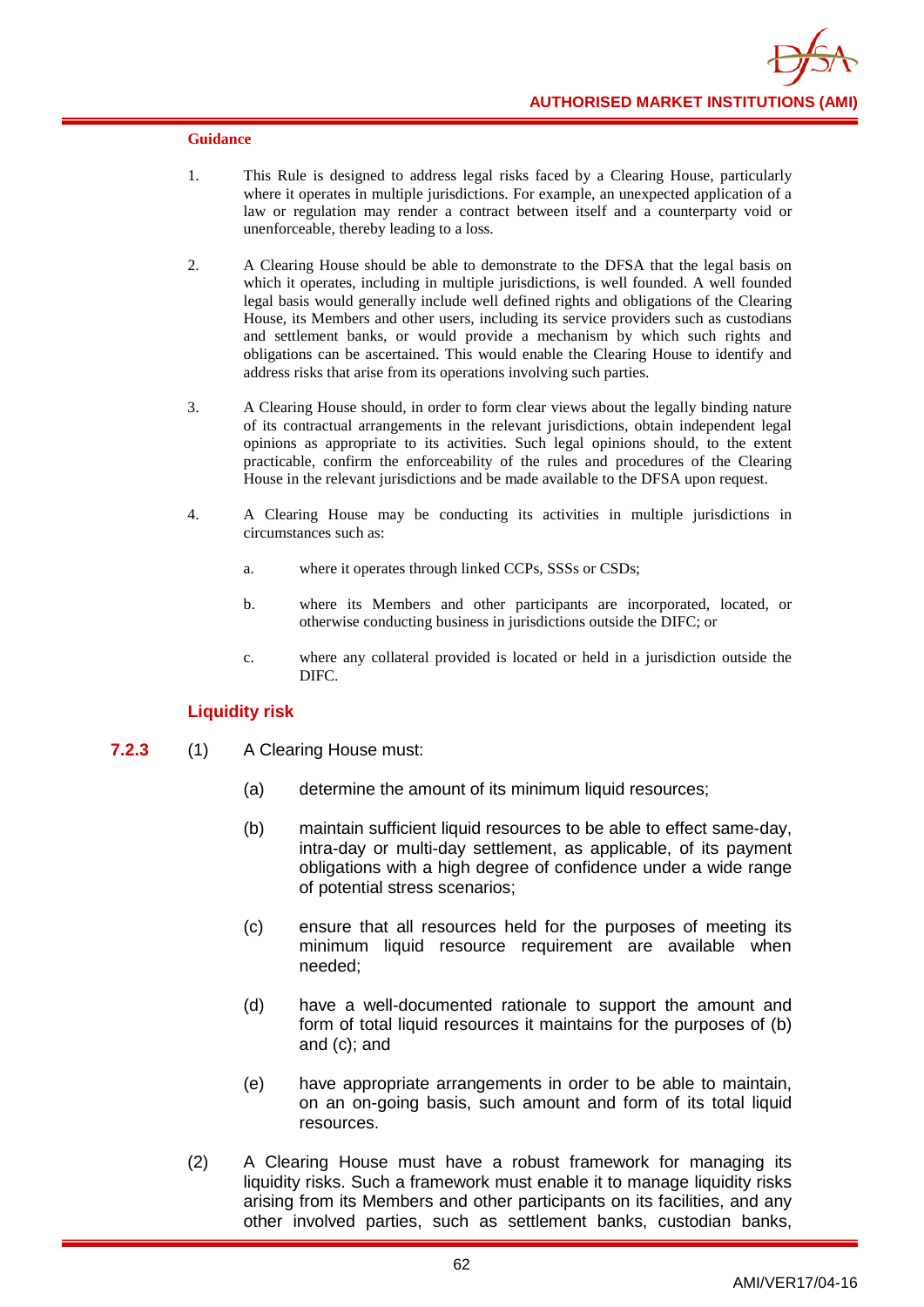

liquidity providers ("Members and other involved parties"). For that purpose, the framework must, at a minimum, include:

- (a) rules and procedures that:
	- (i) enable it to meet its payment obligations on time following any individual or combined default of its Members and other involved parties; and
	- (ii) address unforeseen and potentially uncovered liquidity shortfalls to avoid unwinding, revoking, or delaying the settlement of its payment obligations arising under the same-day, intraday or multiday settlement obligations, as applicable;
- (b) effective operational and analytical tools to identify, measure and monitor its settlement and funding flows on an on-going and timely basis; and
- (c) rigorous due diligence procedures relating to its liquidity providers to obtain a high degree of confidence that each provider (whether the provider is a Member or other participant using its facilities or an external party) has:
	- (i) sufficient information to assess, understand and manage its own liquidity risks; and
	- (ii) the capacity to perform as required under their commitment.
- (3) A Clearing House must regularly:
	- (a) review the adequacy of the amount of its minimum liquid resources as determined in accordance with (1);
	- (b) test the sufficiency of its liquid resources maintained to meet the relevant amount through rigorous stress testing; and
	- (c) test its procedures for accessing its liquid resources at a liquidity provider.

### **Guidance**

1. A Clearing House should be able to effectively measure, monitor, and manage its liquidity risk. Some of the systems, controls and procedures set out under Rule 7.2.3 above to address liquidity risk are also commonly used to address credit risks, and therefore, the same procedures, adjusted as appropriate, can be used for both purposes.

#### **Acceptable types of liquid resources**

2. For the purposes of meeting its minimum liquid resource requirement referred to above, a Clearing House's qualifying liquid assets/resources may include cash held in appropriate currencies at a central bank in its or other relevant jurisdiction, or at creditworthy commercial banks, committed lines of credit, committed foreign exchange swaps and repos, as well as highly marketable collateral held in custody and investments that are readily available and convertible into cash with prearranged and highly reliable funding arrangements, even in extreme but plausible market conditions.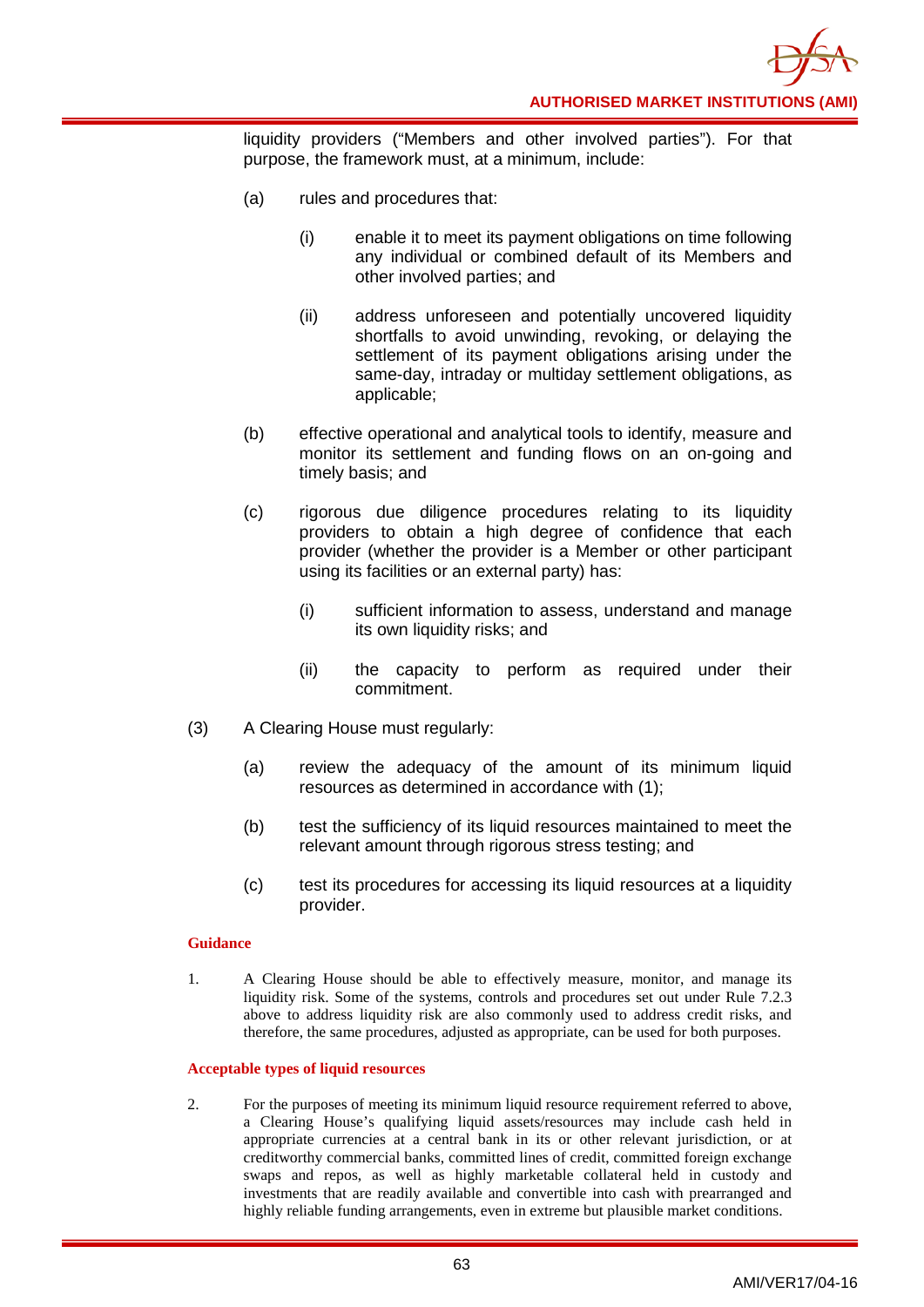- 3. If a Clearing House has access to a routine line of credit made available by a central bank in its or other relevant jurisdiction, it may count such access as part of its liquid resources to the extent it has collateral that is eligible for pledging to (or for conducting other appropriate forms of transactions with) the relevant central bank. Even if it does not have access to a routine line of credit made available by a central bank, it should still take account of what collateral is typically accepted by the relevant central bank as such assets may be more likely to be liquid in stressed circumstances. However, a Clearing House should not assume the availability of emergency central bank credit as a part of its liquidity plan.
- 4. A Clearing House may supplement its qualifying liquid resources with other forms of liquid resources. If it does so, then such liquid resources should be in the form of assets that are likely to be saleable, or acceptable as collateral, for lines of credit, swaps, or repos on an ad hoc basis following a default, even if this cannot be reliably prearranged or guaranteed in extreme market conditions.
- 5. Where a Clearing House has access to a central bank lines of credit or accounts, payment services, or securities services, it should use those services as far as practicable, as such use is likely to enhance its ability to manage liquidity risk more effectively.

### **Review**

- 6. A Clearing House should have clear procedures to report the results of its stress tests undertaken for the purposes of this Rule to its Governing Body and senior management as appropriate. It should use the results of stress testing to evaluate the adequacy of its liquidity risk-management framework and make any appropriate adjustments as needed.
- 7. In conducting stress testing, a Clearing House should consider a wide range of relevant scenarios. Scenarios should include relevant peak historic price volatilities, shifts in other market factors such as price determinants and yield curves, multiple defaults over various time horizons, simultaneous pressures in funding and asset markets, and a spectrum of forward-looking stress scenarios in a variety of extreme but plausible market conditions. Scenarios should also take into account the design and operation of the Clearing House, and include all entities that may pose material liquidity risks to the Clearing House (such as settlement banks, custodian banks, liquidity providers, and other involved entities), and where appropriate, cover a multi-day period.
- 8. A Clearing House should record the results of such stress testing and the rationale for any adjustments made to the amount and form of total liquid resources it maintains.

### **Participant default**

9. A Clearing House's rules and procedures should also indicate any liquidity resources it may deploy, in the event of default by a Member or other involved parties, during a stress event to replenish the available liquid resources and the associated process, so that it can continue to operate in a safe and sound manner.

## **Custody and investment risk**

- **7.2.4** (1) A Clearing House must have effective means to address risks relating to:
	- (a) custody of its own assets, in accordance with (2); and
	- (b) investments, in accordance with (3).
	- (2) For the purposes of (1)(a), a Clearing House must: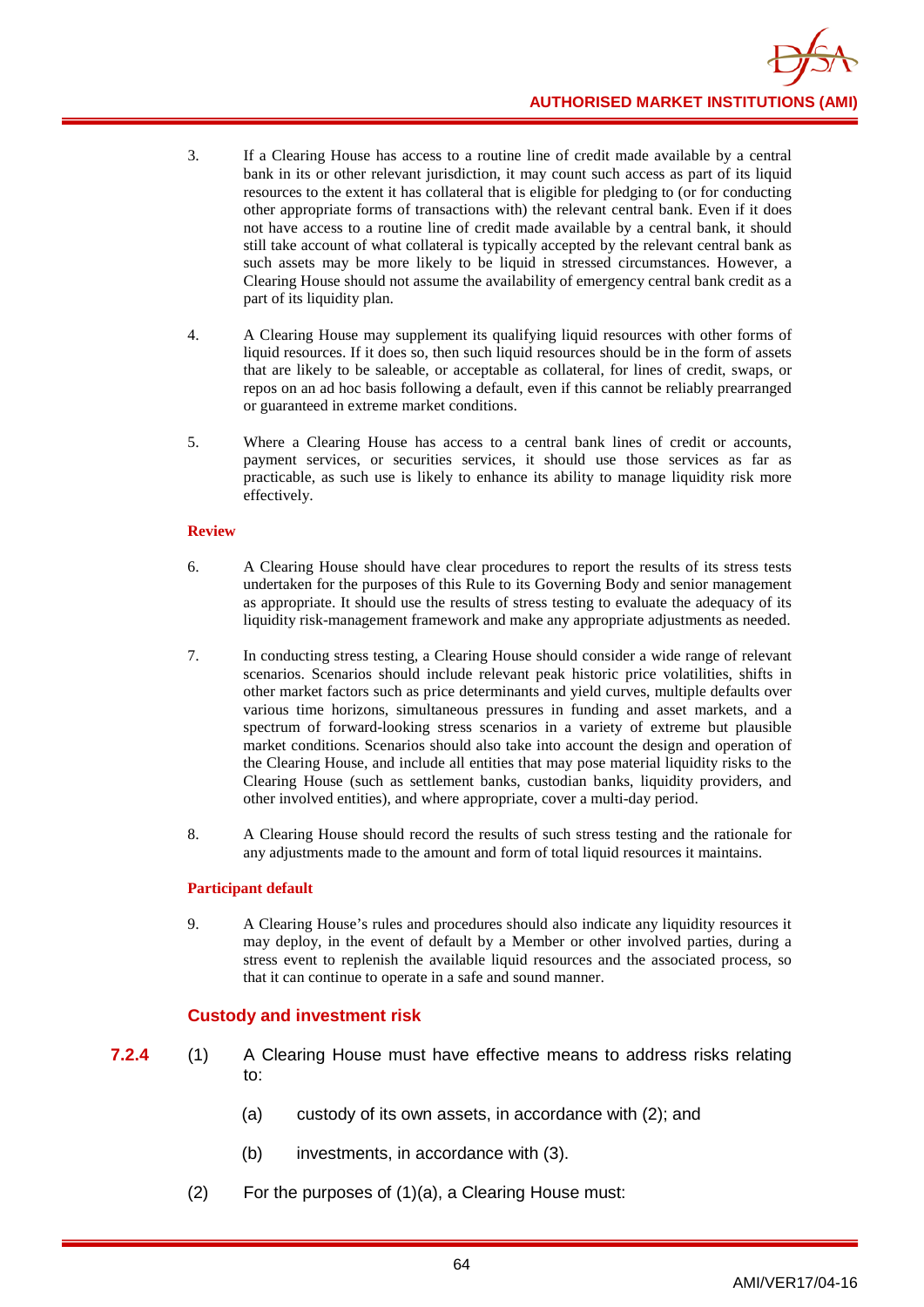

- (a) hold its own assets with entities which are Licensed by the DFSA or a Financial Services Regulator for holding deposits or providing custody, as appropriate;
- (b) be able to have prompt access to its assets when required; and
- (c) regularly evaluate and understand its exposures to entities which hold its assets.
- (3) For the purposes of (1)(b), a Clearing House must ensure that:
	- (i) it has an investment strategy which is consistent with its overall risk-management strategy and is fully disclosed to its Members and other participants using its facilities; and
	- (ii) its investments comprise instruments with minimal credit, market, and liquidity risks. For this purpose, the investments must be secured by, or be claims on, high-quality obligors, allowing for quick liquidation with little, if any, adverse price effect.

A Clearing House which holds assets for its Members and other participants is subject to the "safe custody" requirements in section 5.10. In addition to those requirements, a Clearing House is required to manage risks associated with custody of its own assets (which may comprise cash) under Rule 7.2.4.

### **Money settlement**

- **7.2.5** (1) Where a Clearing House conducts its money settlements using commercial bank money, it must adopt appropriate measures to minimise and strictly control the credit and liquidity risk arising from such use.
	- (2) For the purposes of (1), a Clearing House must:
		- (a) conduct its money settlements using only such settlement assets with little or no credit or liquidity risk;
		- (b) monitor, manage, and limit its credit and liquidity risks arising from commercial settlement banks. In particular, it must establish and monitor adherence to strict criteria for the use of settlement banks, which take into account, among other things, the regulation and supervision, creditworthiness, capitalisation, access to liquidity, and operational reliability of the relevant settlement banks;
		- (c) monitor and manage the concentration of credit and liquidity exposures to its commercial settlement banks; and
		- (d) ensure that its legal agreements with any settlement banks, at a minimum:
			- (i) specify clearly when transfers on the books of individual settlement banks are expected to occur and when they are final; and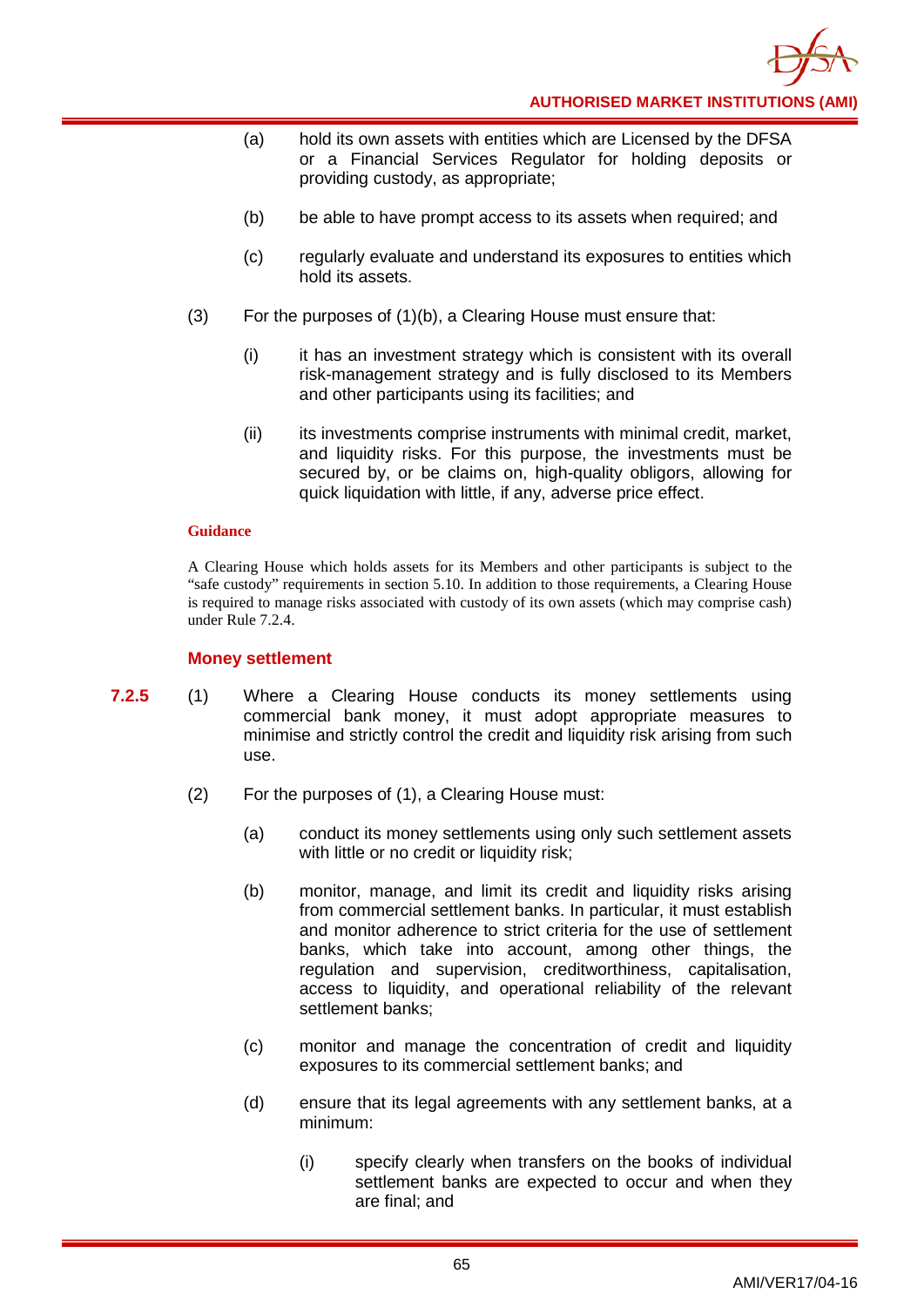(ii) ensure that funds received are transferable as soon as possible, if not intra-day, at least by the end of the day to enable it and its Members and other participants on its facilities to manage their credit and liquidity risks.

## **Physical delivery**

- **7.2.6** (1) A Clearing House incurring obligations that require physical delivery of commodities must:
	- (a) provide adequate information to its Members and other participants using its facilities relating to its obligations with respect to physical delivery of commodities. Such information must also be made publicly available;
	- (b) identify, monitor, and manage the risks associated with such physical deliveries; and
	- (c) identify, monitor, and manage the risks and costs associated with the storage and delivery of commodities.
	- (2) A Clearing House must have adequate arrangements, including service agreements, which enable it to meet its physical delivery obligations.

## **Collateral**

- **7.2.7** (1) A Clearing House which requires collateral to manage its own, its Members' or other participants' credit risks arising in the course of or for the purposes of its payment, clearing, and settlement processes must:
	- (a) only accept collateral with low credit, liquidity, and market risks; and
	- (b) set and enforce appropriately conservative haircuts and concentration limits.
	- (2) A Clearing House must, for the purposes of meeting the requirement in (1), establish and implement a collateral management system that is well designed and operationally flexible. Such a system must, at a minimum:
		- (a) limit the assets it accepts as collateral to those with low credit, liquidity, and market risks;
		- (b) establish prudent valuation practices and develop haircuts that are regularly tested and take into account stressed market conditions;
		- (c) to reduce the need for procyclical adjustments, establish, to the extent practicable and prudent, stable and conservative haircuts that are calibrated to include periods of stressed market conditions;
		- (d) avoid concentrated holdings of certain assets where that would significantly impair the ability to liquidate such assets quickly without significant adverse price effects; and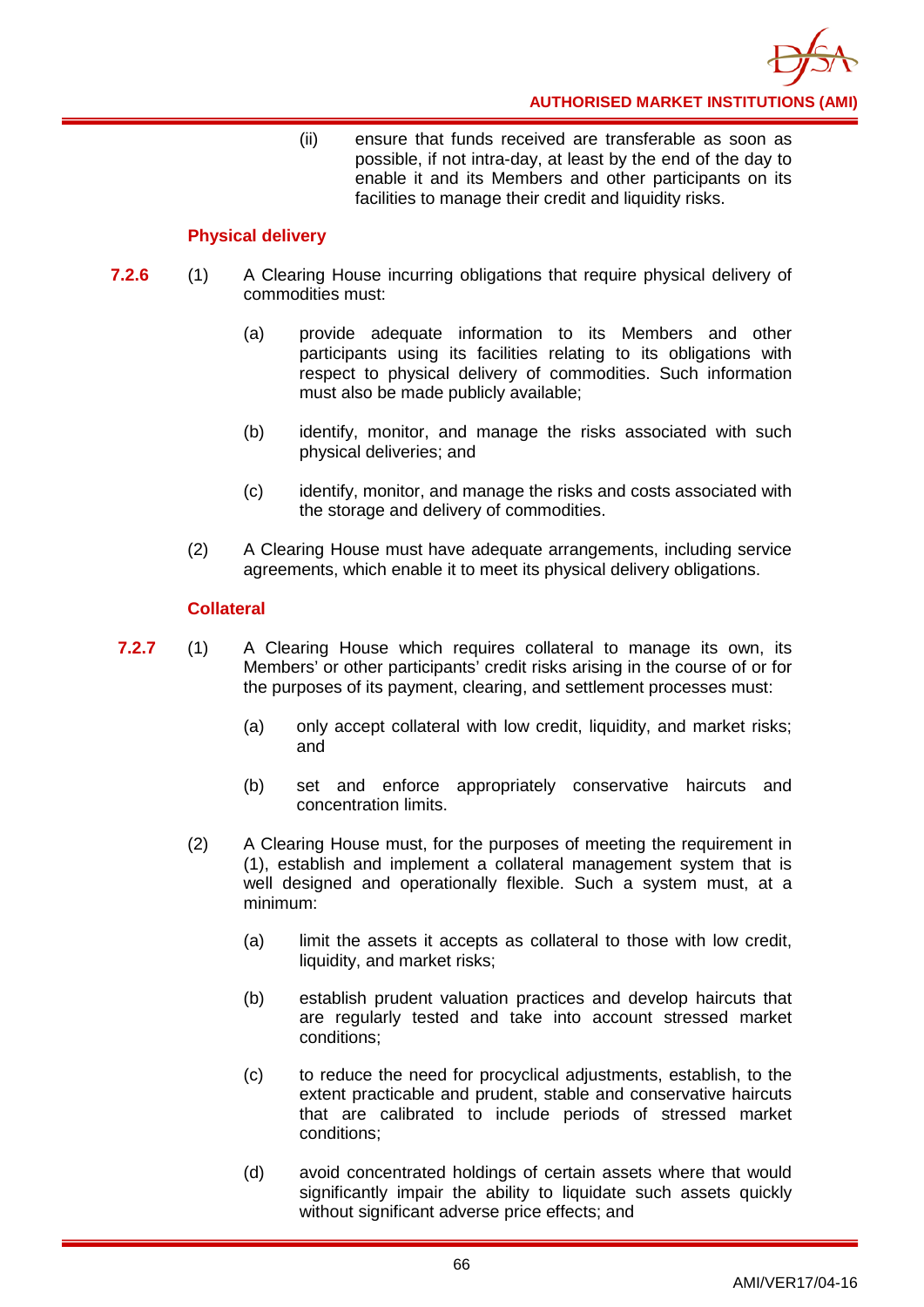(e) mitigate, if it accepts cross-border collateral, the risks associated with such use. Such measures must ensure that the collateral can be used in a timely manner.

## **Settlement finality**

- **7.2.8** (1) A Clearing House must have adequate arrangements to ensure clear and certain final settlement of payments, transfer instructions or other obligations of Members and other participants using its facilities and where relevant, its own obligations.
	- (2) For the purposes of (1), a Clearing House's arrangements for final settlement must:
		- (a) ensure that, if intra-day or real-time settlement is not feasible, settlement occurs at least by the end of the value date of the relevant transaction; and
		- (b) clearly define:
			- (i) the point at which the final settlement occurs; and
			- (ii) the point after which unsettled payments, transfer instructions, or other obligations may not be revoked by the parties to the underlying contract.
	- (3) For the purposes of this Rule:
		- (a) "final settlement" is the irrevocable and unconditional transfer of an asset or financial instrument, or the discharge of obligations arising under the underlying contract by the parties to the contract; and
		- (b) "value date" is the day on which the payment, transfer instruction, or other obligation arising under the underlying contract is due and, accordingly, the associated funds or Investments are available to the respective parties under the contract.

- 1. Final settlement is usually dependent on the legal environment of where the settlement occurs. Generally, in the case of certain assets, final settlement includes the transfer of title.
- 2. Completing final settlement by the end of the value date is important because deferring final settlement to the next-business day can create both credit and liquidity pressures for a Clearing House's Members and other participants on its facilities and stakeholders. This may also be a potential source of systemic risk. Therefore, where possible, a Clearing House should provide intra-day or real-time settlement finality to reduce settlement risk.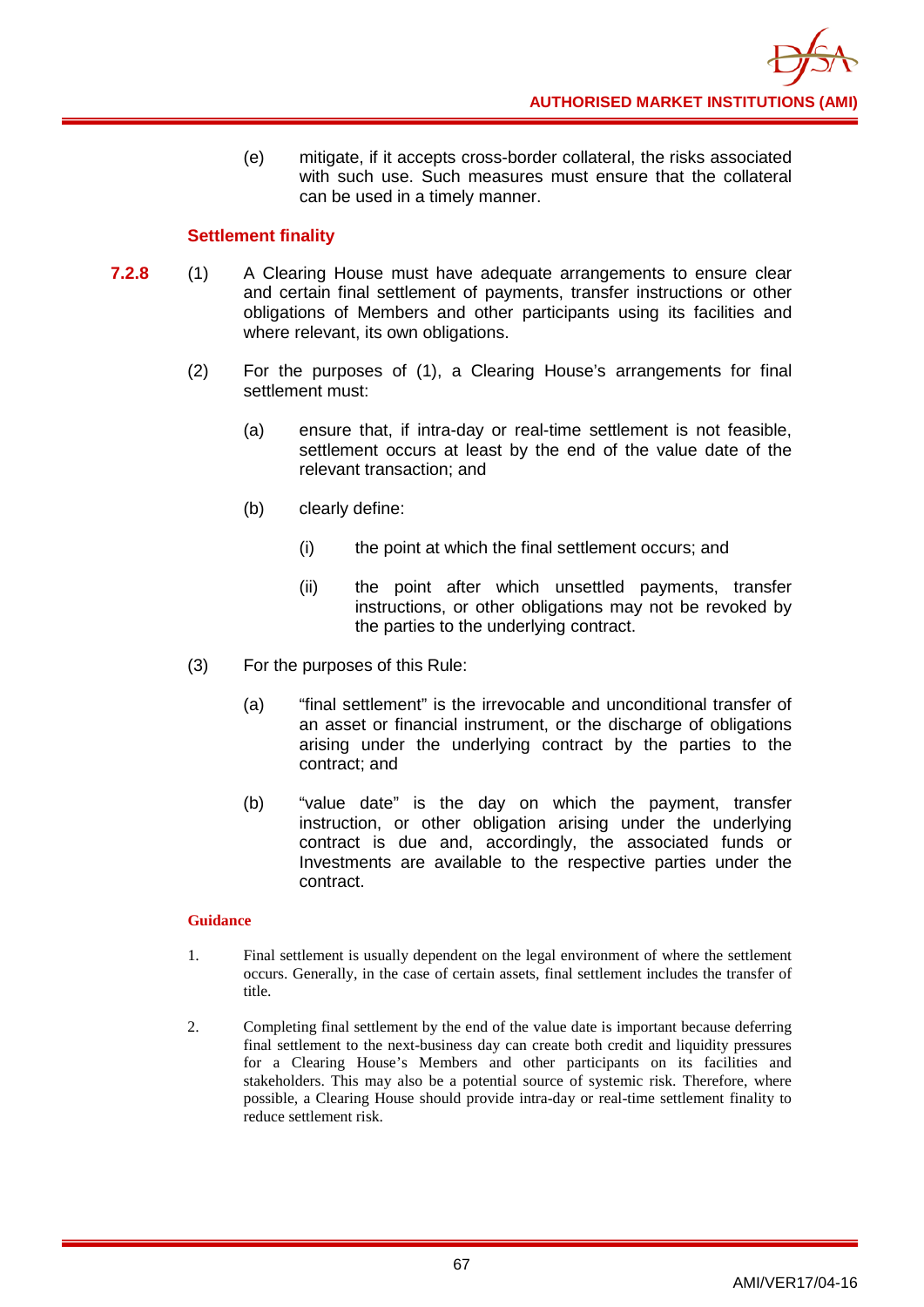

# **7.3 Additional requirements for a CCP**

## **Credit Risk**

- **7.3.1** (1) A Clearing House acting as a CCP must establish and implement a robust process to manage:
	- (a) its current and potential future credit and market risk exposures to market counterparties, including Members and other participants on its facilities; and
	- (b) credit risks arising from its payment, clearing, and settlement processes.
	- (2) For the purposes of (1), a CCP must, on a regular basis as appropriate to the nature, scale and complexity of its operations:
		- (a) perform stress tests using models containing standards and predetermined parameters and assumptions; and
		- (b) carry out comprehensive and thorough analysis of stress testing models, scenarios, and underlying parameters and assumptions used to ensure that they are appropriate for determining the required level of default protection in light of current and evolving market conditions.
	- (3) A CCP must:
		- (a) undertake the analysis referred to in (2)(b) at least on a twomonth basis, unless more frequent analysis is warranted because the Investments cleared or markets served display high volatility, become less liquid, or when the size or concentration of positions held by its participants increase significantly; and
		- (b) perform a full validation of its risk-management models at least annually.

- 1. A robust assessment process should enable a CCP to effectively measure, monitor, and manage its risks and exposures effectively. In particular, it should be able to identify sources of credit risk and routinely measure and monitor its credit exposures. Generally, a CCP should have daily stress testing to measure and monitor its risk exposures, especially if its operations are complex or widely spread over multiple jurisdictions. It should use appropriate risk management tools to control the identified credit risks. A CCP should use margin and other prefunded financial resources in order to do so.
- 2. In particular, a CCP should establish explicit rules and procedures that address fully any credit losses it may face as a result of any individual or combined default among its Members and other participants with respect to any of their obligations to the CCP. Such rules and procedures should address how any potentially uncovered credit losses would be allocated, including the repayment of any funds the CCP may borrow from its liquidity providers. They should also indicate the CCP's process to replenish any financial resources that it may employ during a stress event, so that it can continue to operate in a safe and sound manner.
- 3. A CCP should document its supporting rationale for, and should have appropriate governance arrangements relating to, the amount of total financial resources it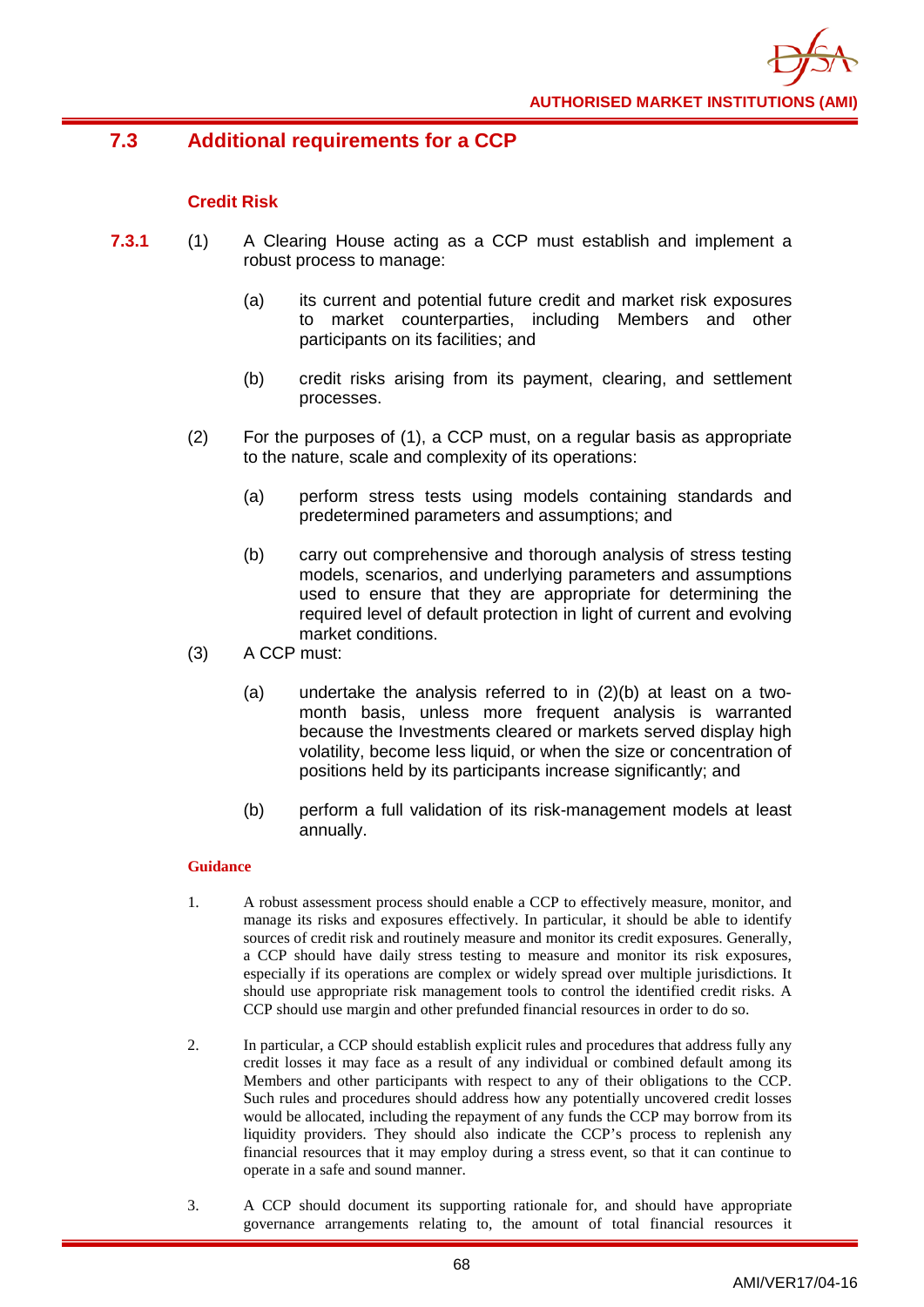**AUTHORISED MARKET INSTITUTIONS (AMI)**

maintains. It should also have clear procedures to report the results of its stress tests to its Governing Body and senior management as appropriate, and use those results to evaluate the adequacy of its total financial resources and make any adjustments as appropriate.

### **Margin requirements**

- **7.3.2** (1) Without limiting the generality of Rule 7.3.1, a Clearing House operating as a CCP must, for the purposes of managing its credit and market risk:
	- (a) have a margin system which meets the requirements in (2) and  $(3);$
	- (b) mark participant positions to market and collect variation margin at least daily to limit the build-up of current exposures;
	- (c) have necessary authority and operational capacity to make intraday margin calls and payments, both scheduled and unscheduled, to participants; and
	- (d) regularly review and validate its margin system to ensure that it operates effectively and as intended.
	- (2) The margin system of a CCP must, at a minimum:
		- (a) establish margin levels which are commensurate with the risks and particular attributes of each product, portfolio, and market it serves;
		- (b) use a reliable source of timely price data for its margin system, and also procedures and sound valuation models for addressing circumstances in which pricing data is not readily available or reliable; and
		- (c) adopt initial margin models and parameters that are risk-based and generate margin requirements sufficient to cover its potential future exposure to Members and other participants using its facilities in the interval between the last margin collection and the close-out of positions following a participant default.
	- (3) The initial margins established pursuant to (2)(c) must:
		- (a) if the CCP calculates margins:
			- (i) at the Member's portfolio level, be applied in respect of each portfolio's distribution of future exposure; and
			- (ii) at more granular levels, meet the corresponding distribution of future exposures; and
		- (b) use models which, among other things:
			- (i) rely on conservative estimates of the time horizons for the effective hedging or close out of the particular types of products cleared by the CCP, including in stressed market conditions; and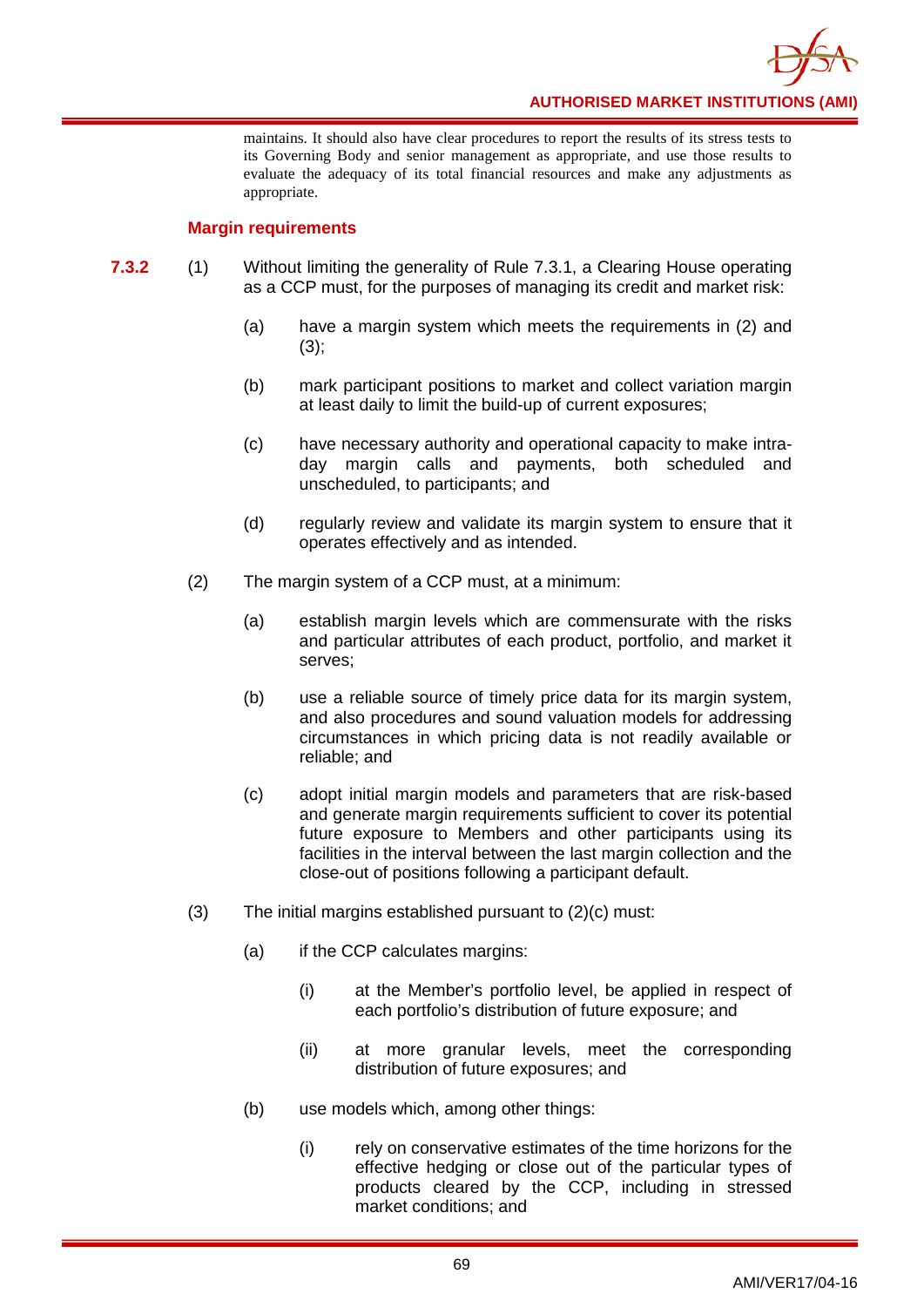

(ii) have an appropriate method for measuring credit exposure that accounts for relevant product risk factors and portfolio effects across products, and, to the extent practicable and prudent, limit the need for destabilising procyclical changes.

- 1. A CCP should adopt comprehensive and stringent measures to ensure that it has adequate total financial resources to effectively manage its credit risk and exposures.
- 2. A CCP should determine the amount of the total financial resources available to it and regularly test the sufficiency of such amount, particularly in the event of a default or multiple defaults in extreme but plausible market conditions through rigorous stress testing.
- 3. In conducting stress testing, a CCP should consider the effect of a wide range of relevant stress scenarios in terms of both defaulters' positions and possible price changes in liquidation periods. Scenarios should include relevant peak historic price volatilities, shifts in other market factors such as price determinants and yield curves, multiple defaults over various time horizons, simultaneous pressures in funding and asset markets, and a spectrum of forward-looking stress scenarios in a variety of extreme but plausible market conditions.
- 4. A CCP which is involved in activities with a more-complex risk profile, or is systemically important in multiple jurisdictions, should maintain additional financial resources to cover a wide range of potential stress scenarios. These should include the default of the two of its market counterparties (including their affiliates) that would potentially cause the largest aggregate credit exposure for the CCP in extreme but plausible market conditions. In all other cases, a CCP should maintain additional financial resources sufficient to cover a wide range of potential stress scenarios, which include the default of the market counterparty (including its affiliates) that would potentially cause the largest aggregate credit exposure for the CCP in extreme but plausible market conditions.
- 5. An effective margining system is a key risk-management tool for an Authorised Market Institution operating as a CCP to manage the credit exposures posed by open positions of its Members or other participants using its facilities. Therefore, it should adopt and implement an effective margin system, which is risk-based and regularly reviewed, in order to cover its credit exposures to its Members and other participants in respect of all Investments and other products.
- 6. In calculating margin requirements, a CCP may allow offsets or reductions in required margin across products that it clears or between products that it and another CCP clear, if the risk of one product is significantly and reliably correlated with the risk of the other product. Where two or more CCPs are authorised to offer cross-margining, they must have appropriate safeguards and harmonised overall risk-management systems.
- 7. A CCP should analyse and monitor its model performance and overall margin coverage by conducting rigorous back testing regularly, and sensitivity analysis at least monthly and, where appropriate, more frequently. A CCP should regularly conduct an assessment of the theoretical and empirical properties of its margin model for all products it clears. In conducting sensitivity analysis of the model's coverage, a CCP should take into account a wide range of parameters and assumptions that reflect possible market conditions, including the most-volatile periods that have been experienced by the markets it serves and extreme changes in the correlations between prices.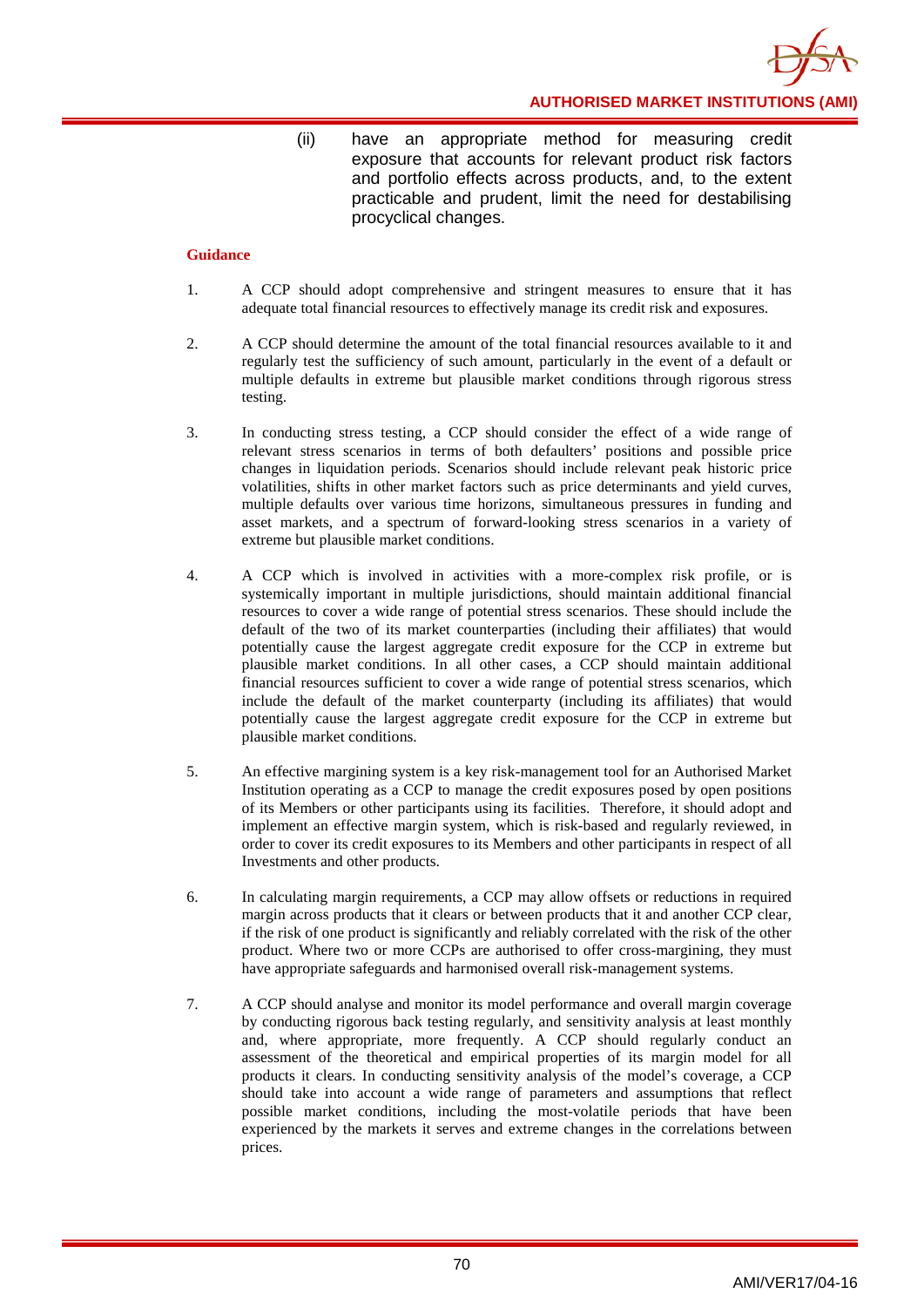### **Segregation and portability**

- **7.3.3** (1) A Clearing House acting as a CCP must have systems and procedures to enable segregation and portability of positions of the customers of its Members and other participants on its facilities, and any collateral provided to it with respect to those positions.
	- (2) For the purposes of (1), a CCP's systems and controls must, at a minimum, provide for the following:
		- (a) the segregation and portability arrangements that effectively protect the positions and related collateral of the customers of the Members or other participants on its facilities from the default or insolvency of the relevant Member or other participants;
		- (b) if the CCP offers additional protection of the customer positions and related collateral against the concurrent default of both the relevant Member or other participants or other customers, the adoption of necessary measures to ensure that the additional protection offered is effective; and
		- (c) the use of account structures that enable the CCP to readily identify positions of the customers of the relevant Member or other participant, and to segregate their related collateral.
	- (3) A CCP must make available to its Members and other participants using its facilities, its rules, policies and procedures relating to the segregation and portability of the positions and related collateral of the customers of its Members and other participants using its facilities.

### **Guidance**

- 1. A CCP should:
	- a. maintain the customer positions and any related collateral referred to in Rule 7.3.3 in individual customer accounts or in omnibus customer accounts; and
	- b. structure its portability arrangements so that the positions and collateral of a defaulting Member's or other participant's customers can be transferred to one or more other Members or participants.
- 2. A CCP should also disclose whether the customers' collateral is protected on an individual or omnibus basis. In addition, it should disclose any constraints, such as legal or operational, that may impair its ability to segregate or transfer a Member's or other participant's customers' positions and related collateral.

# **7.4 Additional requirements for a CSD**

- **7.4.1** (1) Where a Clearing House operates a Central Securities Depository (CSD), it must have rules and procedures, including robust accounting practices and controls to:
	- (a) ensure the integrity of securities issues; and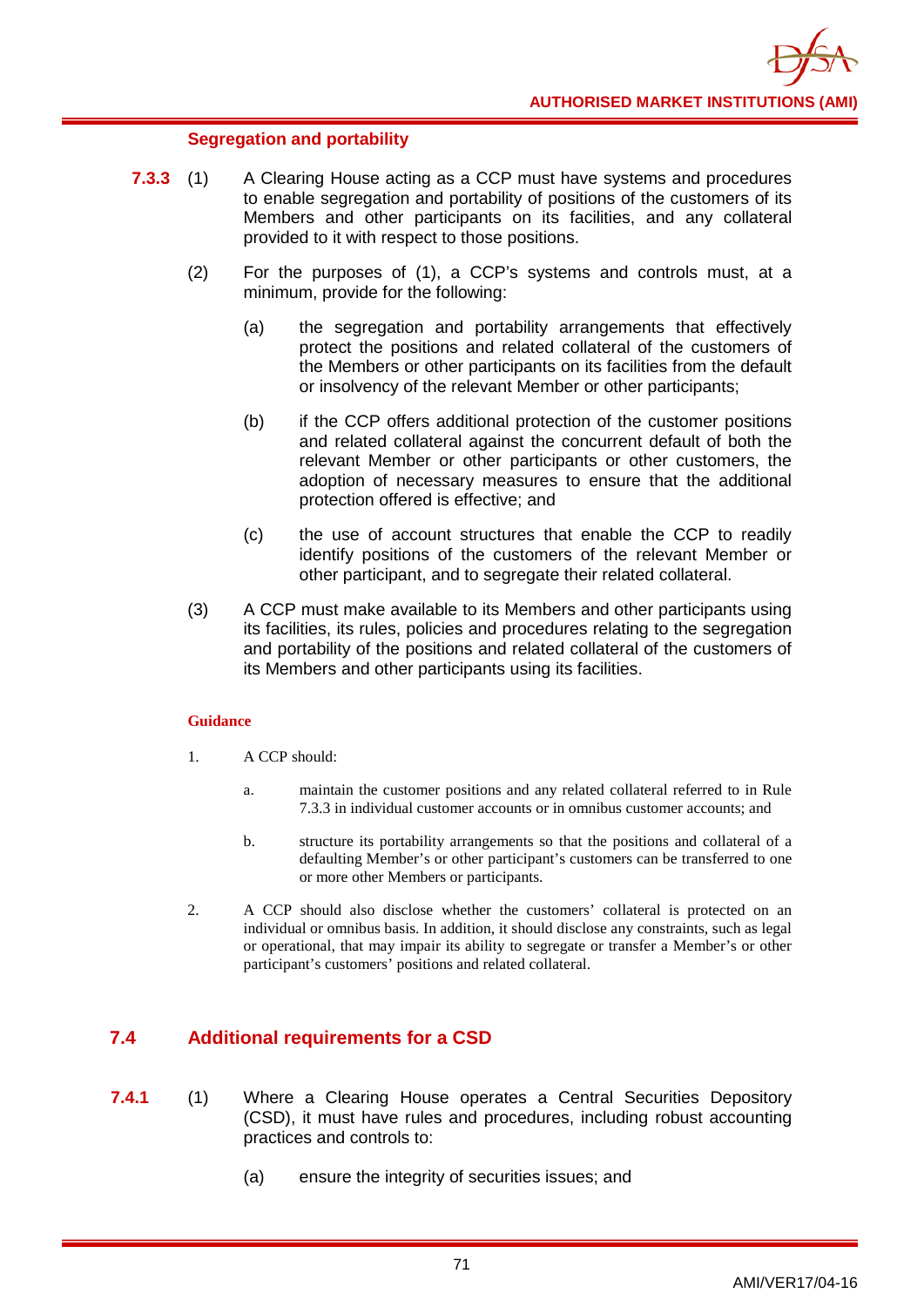- (b) minimise and manage risks associated with the safekeeping and transfer of securities.
- (2) A CSD must ensure that securities referred to in (1)(a) are recorded in book-entry form prior to the trade date.
- (3) For the purposes of (1)(a), a CSD's systems and controls must ensure that:
	- (a) the unauthorised creation or deletion of securities is prevented;
	- (b) appropriate intra-day reconciliation is conducted to verify that the number of securities making up a securities issue or part of a securities issue submitted to the CSD is equal to the sum of securities recorded on the securities accounts of the Members and other participants of the CSD;
	- (c) where entities other than the CSD are involved in the reconciliation process for a securities issue, such as the issuer, registrars, issuance agents, transfer agents or other CSDs, the CSD has adequate arrangements for cooperation and information exchange between all involved parties so that the integrity of the issue is maintained; and
	- (d) there are no securities overdrafts or debit balances in securities accounts .

### **CSD links**

- **7.4.2** (1) A CSD must not establish any link with another CSD (CSD link) unless:
	- (a) it has:
		- (i) prior to establishing the CSD link, identified and assessed potential risks, for itself and its Members and other participants using its facilities, arising from establishing such a link;
		- (ii) adequate systems and controls to effectively monitor and manage, on an on-going basis, risks identified under (a) above; and
		- (iii) complied with the requirement in (2); and
	- (b) it is satisfied, on reasonable grounds, that the contractual arrangement establishing the CSD link:
		- (i) provides to the CSD and its Members and other participants using its facilities adequate protection relating to possible risks arising from using the other CSDs to which it is linked (linked CSDs);
		- (ii) in the case of a provisional transfer of securities between the CSD and linked CSDs, ensure intra-day finality by prohibiting the retransfer of securities before the first transfer of securities becomes final;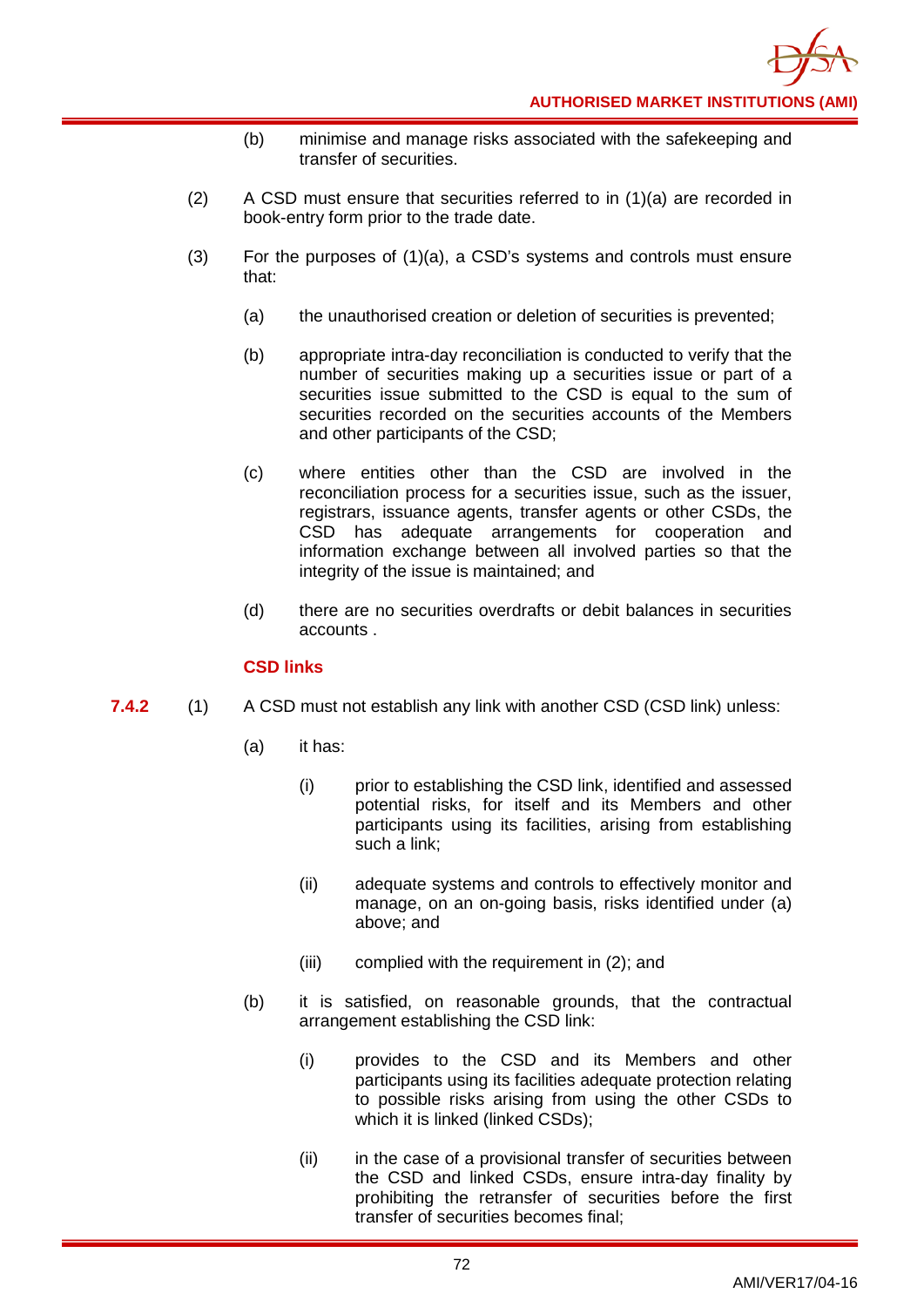- (iii) sets out the respective rights and obligations of the CSD and linked CSDs and their respective Members and other participants using their facilities; and
- (iv) in the case of a linked CSD outside the DIFC, sets out clearly the applicable laws that govern each aspect of the CSD's and the linked CSD's operations.
- (2) The CSD must be able to demonstrate to the DFSA, prior to the establishment of any CSD link, that:
	- (a) the link arrangement between the CSD and all linked CSDs, contains adequate mitigants against possible risks taken by the relevant CSDs, including credit, concentration and liquidity risks, as a result of the link arrangement;
	- (b) each linked CSD has robust daily reconciliation procedures to ensure that its records are accurate;
	- (c) if it or another linked CSD uses an intermediary to operate a link with another CSD, the CSD or the linked CSD has adequate systems and controls to measure, monitor, and manage the additional risks arising from the use of the intermediary;
	- (d) to the extent practicable and feasible, linked CSDs provide for Delivery Versus Payment (DVP) settlement of transactions between participants in linked CSDs, and where such settlement is not practicable or feasible, reasons for non-DVP settlement is notified to the DFSA; and
	- (e) where interoperable securities settlement systems and CSDs use a common settlement infrastructure, there are:
		- (i) identical moments established for the entry of transfer orders into the system;
		- (ii) irrevocable transfer orders; and
		- (iii) finality of transfers of securities and cash.

A CSD should include in its notification to the DFSA relating to the establishment of CSD links the results of due diligence undertaken in respect of the matters specified in Rule 7.4.2(2) to demonstrate that those requirements are met. Where a CSD changes any existing CSD arrangements, fresh notification relating to such changes, along with its due diligence relating to the new CSD link, should be provided to the DFSA in advance of the proposed change.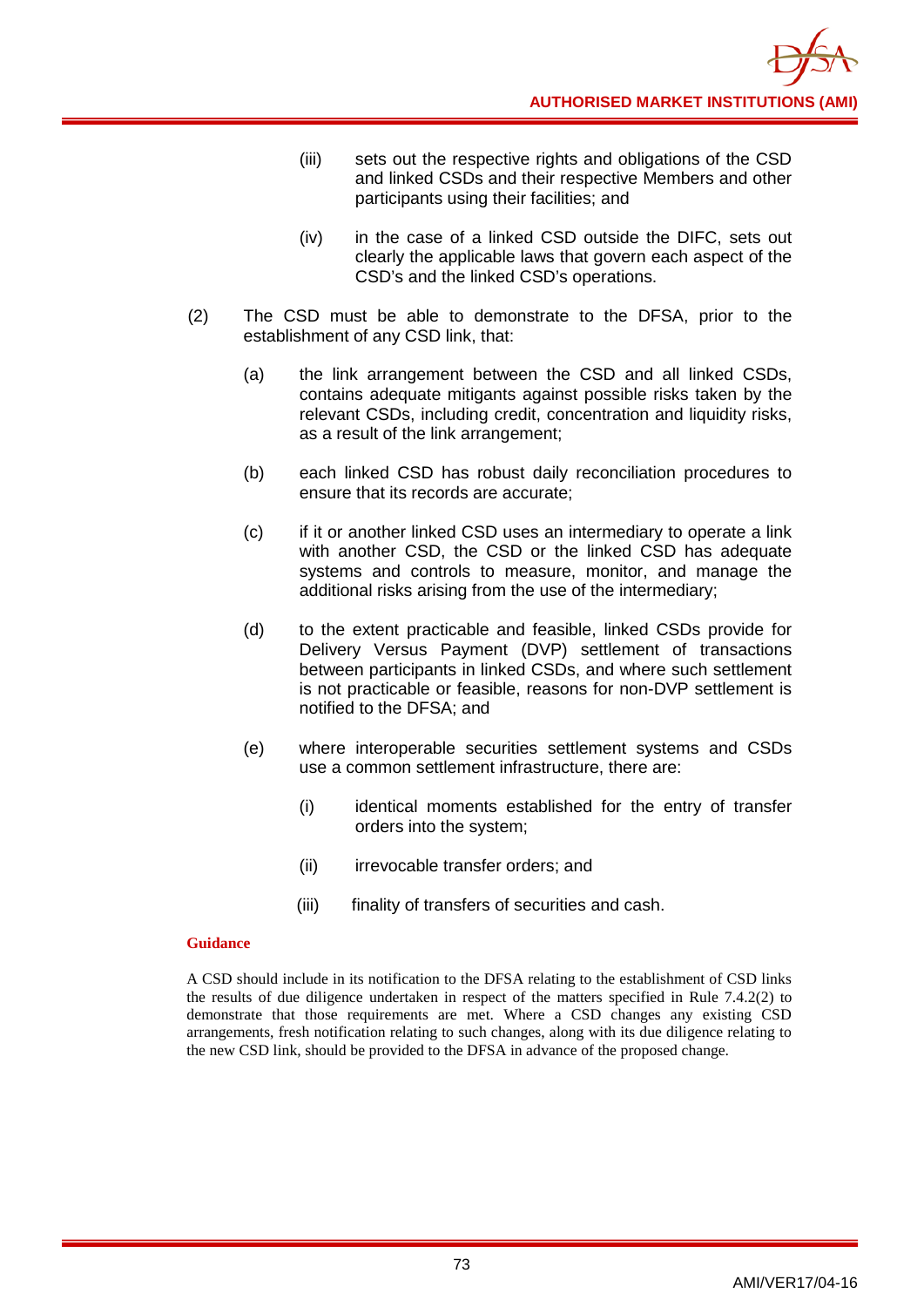# **PART 4 OTHER REQUIREMENTS**

# **8 CONTROLLERS**

# **8.1 Application**

- **8.1.1** This chapter applies to:
	- (a) an Authorised Market Institution; or
	- (b) a Person who is a Controller as defined in Rule 8.1.2.

# **Definition of a Controller**

- **8.1.2** (1) A Controller is a Person who, either alone or with any Associate:
	- (a) holds 10% or more of the shares in either the Authorised Market Institution or a Holding Company of that institution;
	- (b) is entitled to exercise, or control the exercise of, 10% or more of the voting rights in either the Authorised Market Institution or a Holding Company of that institution; or
	- (c) is able to exercise significant influence over the management of the Authorised Market Institution as a result of holding shares or being able to exercise voting rights in the Authorised Market Institution or a Holding Company of that institution or having a current exercisable right to acquire such shares or voting rights.
	- (2) A reference in this chapter to:
		- (a) a share means:
			- (i) in the case of an Authorised Market Institution or a Holding Company of an Authorised Market Institution which has a share capital, its allotted shares;
			- (ii) in the case of an Authorised Market Institution or a Holding Company of an Authorised Market Institution with capital but no share capital, rights to a share in its capital; and
			- (iii) in the case of an Authorised Market Institution or a Holding Company of an Authorised Market Institution without capital, any interest conferring a right to share in its profits or losses or any obligation to contribute to a share of its debt or expenses in the event of its winding up.
		- (b) "a holding" means, in respect of a Person, shares, voting rights or a right to acquire shares or voting rights in an Authorised Market Institution or a Holding Company of that institution held by that Person either alone or with any Associate.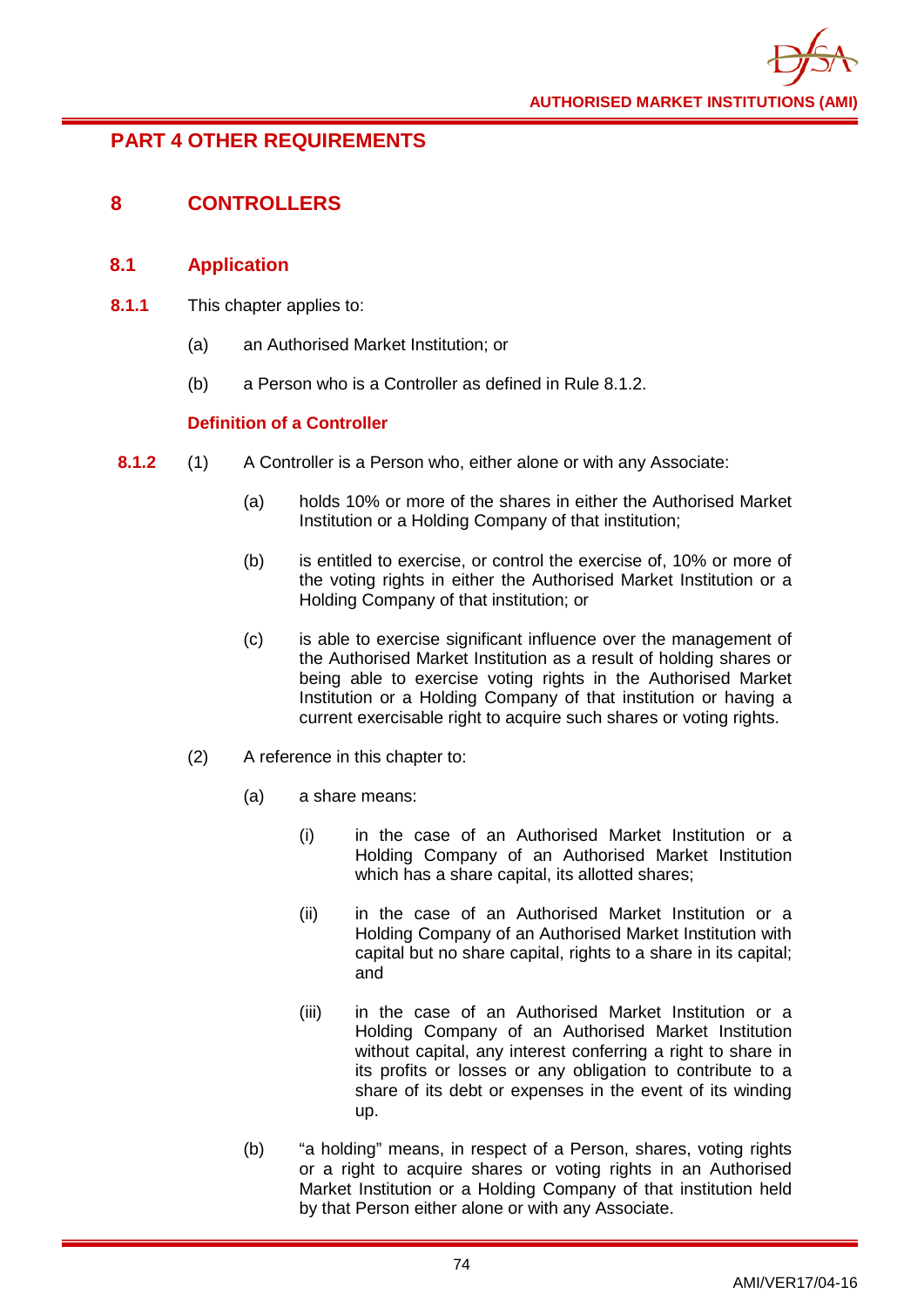- 1. For the purposes of these Rules, the relevant definition of a Holding Company is found in the DIFC Companies Law. That definition provides when one body corporate is considered to be a holding company or a subsidiary of another body corporate and extends that concept to the ultimate holding company of the body corporate.
- 2. Pursuant to Rule  $8.1.2(1)(c)$ , a Person becomes a Controller if that Person can exert significant management influence over an Authorised Market Institution. The ability to exert significant management influence can arise even where a Person, alone or with Associates, controls less than 10% of the shares or voting rights of the Authorised Market Institution or a Holding Company of that institution. Similarly, a Person may be able to exert significant management influence where such Person does not hold shares or voting rights but has exercisable rights to acquire shares or voting rights, such as under Options.

### **Disregarded holdings**

- **8.1.3** For the purposes of determining whether a Person is a Controller, shares, voting rights or rights to acquire shares or voting rights that a Person holds. either alone or with an Associate, in an Authorised Market Institution or a Holding Company of that institution are disregarded if:
	- (a) the shares are held for the sole purpose of clearing and settling within a short settlement cycle;
	- (b) the shares are held in a custodial or nominee capacity and the voting rights attached to the shares are exercised only in accordance with written instructions given to that Person by another Person; or
	- (c) the Person is an Authorised Firm or a Regulated Financial Institution and it:
		- (i) acquires a holding of shares as a result of an underwriting of a share issue or a placement of shares on a firm commitment basis;
		- (ii) does not exercise the voting rights attaching to the shares or otherwise intervene in the management of the issuer; and
		- (iii) retains the holding for a period less than one year.

# **8.2 Changes relating to control**

### **Requirement for prior approval of Controllers of an Authorised Market Institution incorporated under DIFC law**

- **8.2.1** (1) In the case of an Authorised Market Institution which is incorporated under DIFC law, a Person must not:
	- (a) become a Controller of the Authorised Market Institution; or
	- (b) increase the level of control which that Person has in the Authorised Market Institution beyond a threshold specified in (2),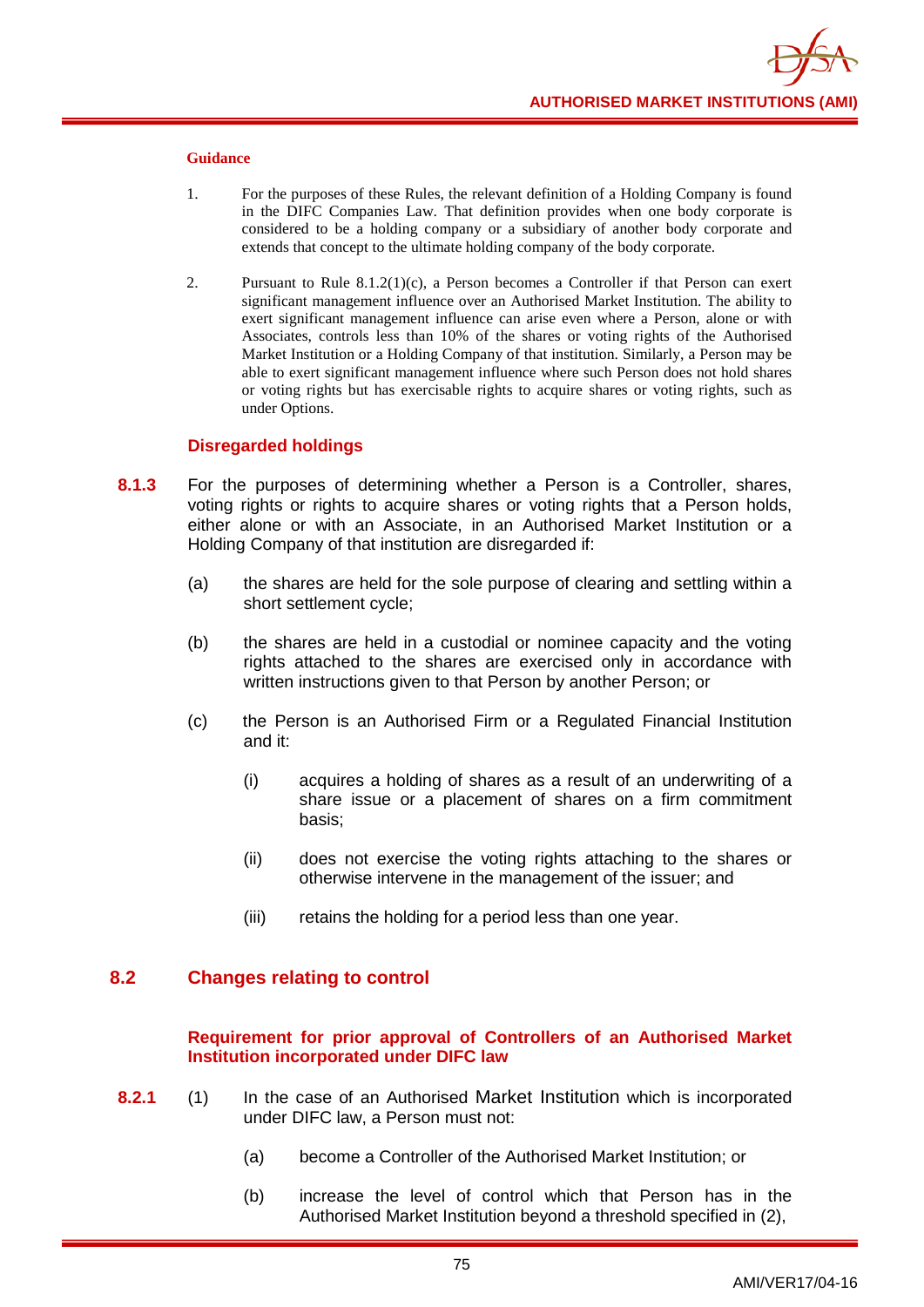unless that Person has obtained the prior written approval of the DFSA to do so.

- (2) For the purposes of (1)(b), the thresholds at which the prior written approval of the DFSA is required are when the relevant holding is increased:
	- (a) from below 30% to 30% or more; or
	- (b) from below 50% to 50% or more.

### **Guidance**

See Rule 8.1.2 for the circumstances in which a Person becomes a Controller of an Authorised Market Institution.

### **Approval process**

- **8.2.2** (1) A Person who is required to obtain the prior written approval of the DFSA pursuant to Rule 8.2.1(1) must make an application to the DFSA using the appropriate form in AFN.
	- (2) Where the DFSA receives an application under (1), it may:
		- (a) approve the proposed acquisition or increase in the level of control;
		- (b) approve the proposed acquisition or increase in the level of control subject to such conditions as it considers appropriate; or
		- (c) object to the proposed acquisition or increase in the level of control.

- 1. A Person intending to acquire or increase control in an Authorised Market Institution should submit an application for approval in the appropriate form in AFN sufficiently in advance of the proposed acquisition to be able to obtain the DFSA approval in time for the proposed acquisition.
- 2. Paragraph 3.6.7 of the RPP Sourcebook sets out the matters which the DFSA takes into consideration when exercising its powers under Rule 8.2.2 to approve, object to or impose conditions of approval relating to a proposed Controller or an increase in the level of control of an existing Controller.
- **8.2.3** (1) Where the DFSA proposes to approve a proposed acquisition of or an increase in the level of control in an Authorised Market Institution pursuant to Rule 8.2.2(2)(a), it must:
	- (a) do so as soon as practicable and in any event within 90 days of the receipt of a duly completed application, unless a different period is considered appropriate by the DFSA and notified to the applicant in writing; and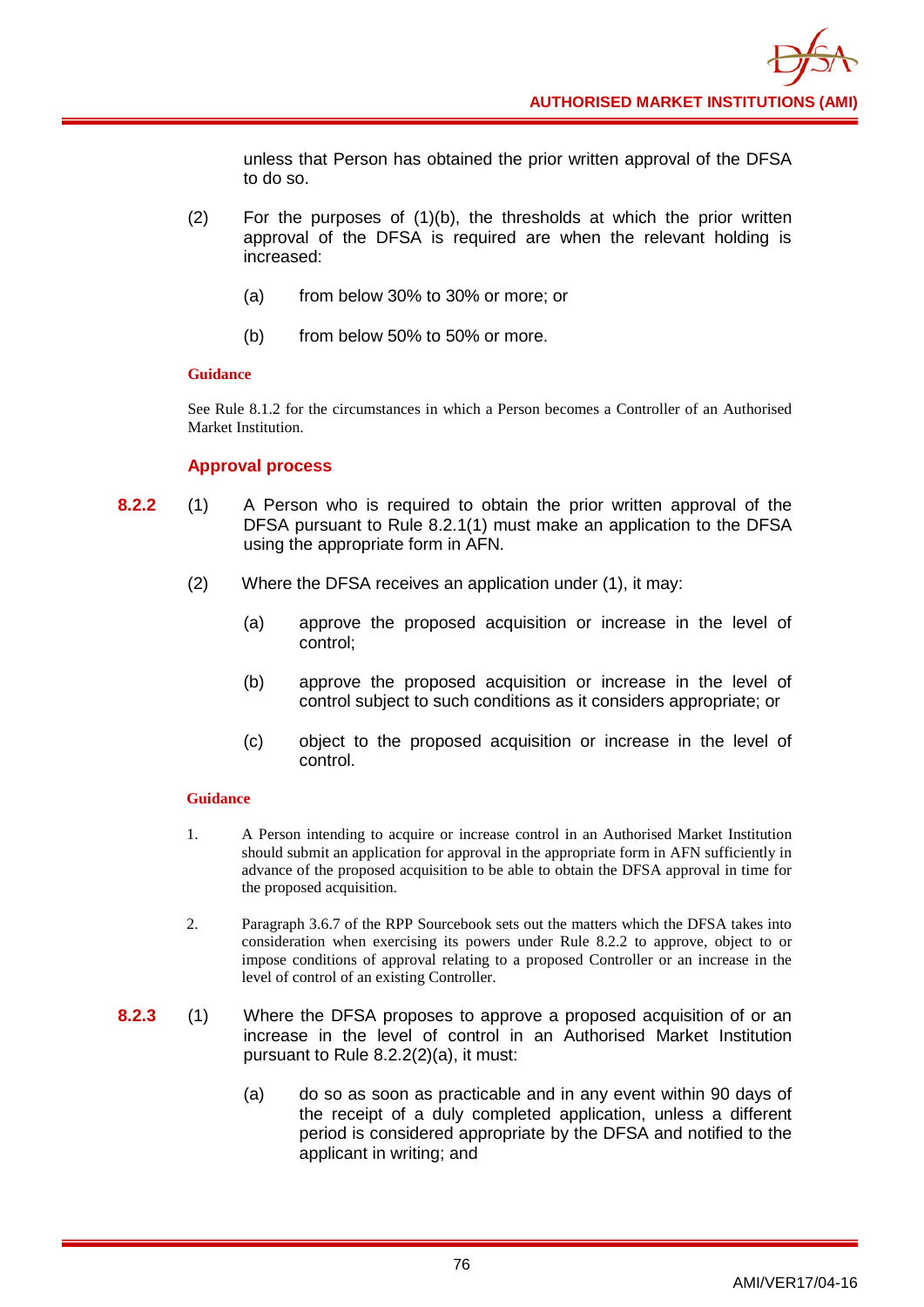- (b) issue to the applicant, and where appropriate to the Authorised Market Institution, an approval notice as soon as practicable after making that decision.
- (2) An approval, including a conditional approval granted by the DFSA pursuant to Rule 8.2.2(2)(a) or (b), is valid for a period of one year from the date of the approval, unless an extension is granted by the DFSA in writing.

- 1. If the application for approval lodged with the DFSA does not contain all the required information, then the 90 day period runs from the date on which all the relevant information is provided to the DFSA.
- 2. If a Person who has obtained prior DFSA approval for an acquisition of or an increase in the control in an Authorised Market Institution is unable to effect the acquisition before the end of the period referred to in Rule 8.2.3(2), it will need to obtain fresh approval from the DFSA.

# **Objection or conditional approval process**

- **8.2.4** (1) Where the DFSA proposes to exercise its objection or conditional approval power pursuant to Rule 8.2.4(2)(b) or (c) in respect of a proposed acquisition or an increase in the level of control in an Authorised Market Institution, it must, as soon as practicable and in any event within 90 days of the receipt of the duly completed application form, provide to the applicant:
	- (a) a written notice stating;
		- (i) the DFSA's reasons for objecting to that Person as a Controller or to the Person's proposed increase in control; and
		- (ii) any proposed conditions subject to which that Person may be approved by the DFSA; and
	- (b) an opportunity to make representations within 14 days of the receipt of such objections notice or such other longer period as agreed to by the DFSA.
	- (2) The DFSA must, as soon as practicable after receiving representations or, if no representations are received, after the expiry of the period for making representations referred to in (1)(b), issue a final notice stating that:
		- (a) the proposed objections and any conditions are withdrawn and the Person is an approved Controller;
		- (b) the Person is approved as a Controller subject to conditions specified in the notice; or
		- (c) the Person is not approved and therefore is an unacceptable Controller with respect to that Person becoming a Controller of, or increasing the level of control in, the Authorised Firm.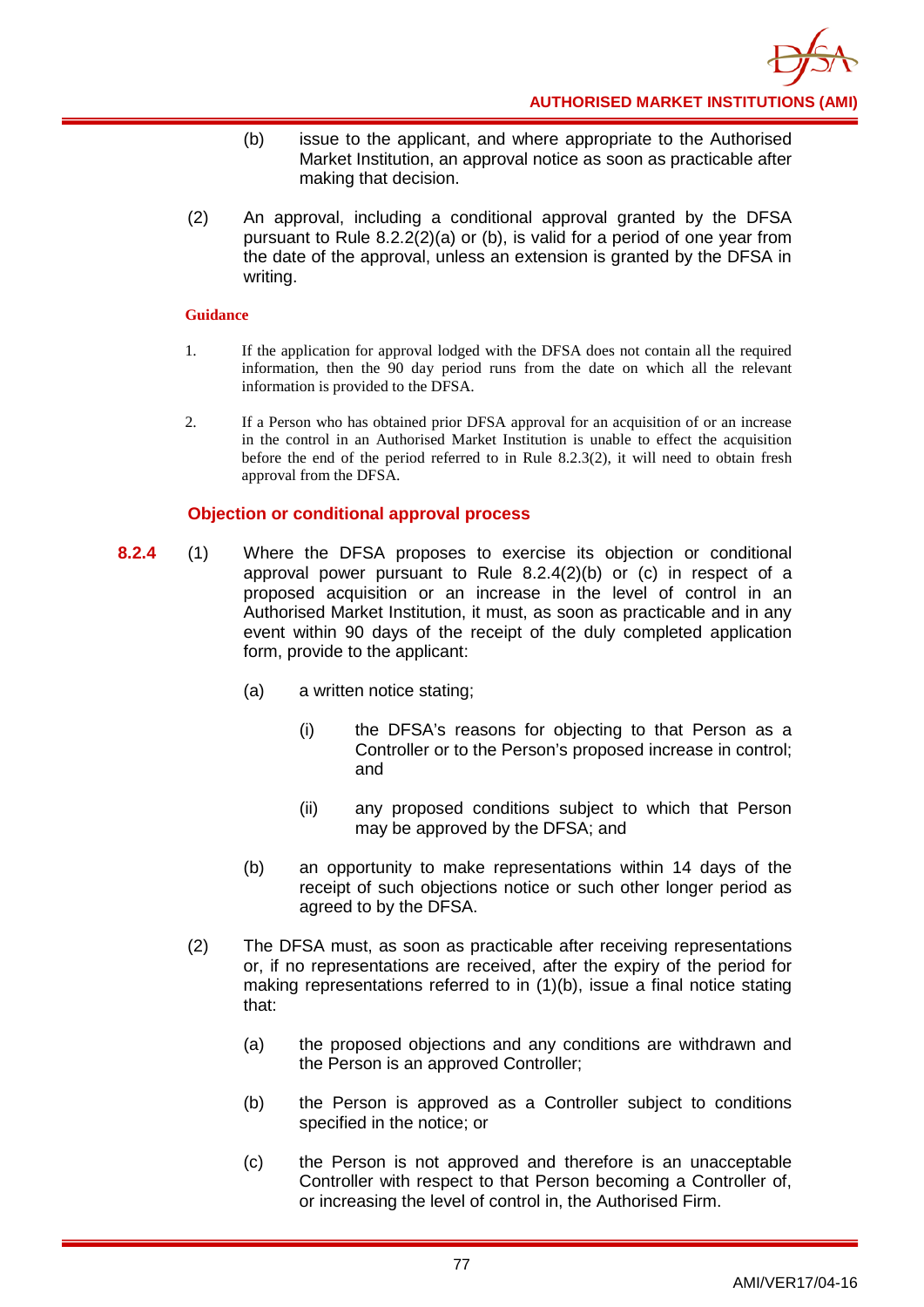- (3) If the DFSA decides to exercise its power under this Rule not to approve a Person as a Controller or to impose conditions on an approval, the Person may refer the matter to the FMT for review.
- **8.2.5** (1) A Person who has been approved by the DFSA as a Controller of an Authorised Market Institution subject to any conditions must comply with the relevant conditions of approval.
	- (2) A Person who has been notified by the DFSA pursuant to Rule 8.2.4(2)(c) as an unacceptable Controller must not proceed with the proposed acquisition of control of the Authorised Market Institution.

A Person who acquires control of or increases the level of control in an Authorised Market Institution without the prior DFSA approval or breaches a condition of approval is in breach of the Rules. See Rule 8.2.10 for the actions that the DFSA may take in such circumstances.

### **Notification for decrease in the level of control of an AMI incorporated under DIFC law**

- **8.2.6** A Controller of an Authorised Market Institution which is incorporated under DIFC law must submit, using the appropriate form in AFN, a written notification to the DFSA where that Person:
	- (a) proposes to cease being a Controller; or
	- (b) proposes to decrease the existing holding from more than 50% to 50% or less.

**Notification for changes in control relating to an Authorised Market Institution incorporated under non-DIFC law** 

- **8.2.7** (1) In the case of an Authorised Market Institution which is incorporated other than under DIFC law, a written notification to the DFSA must be submitted by a Controller or a Person proposing to become a Controller in accordance with (3) in respect of any one of the events specified in  $(2).$ 
	- (2) For the purposes of (1), a notification to the DFSA is required when:
		- (a) a Person becomes a Controller;
		- (b) an existing Controller proposes to cease being a Controller; or
		- (c) an existing Controller's holding is:
			- (i) increased from below 30% to 30% or more;
			- (ii) increased from below 50% to 50% or more; or
			- (iii) decreased from more than 50% to 50% or less.
	- (3) The notification required under (1) must be made using the appropriate form in AFN as soon as possible, and in any event, before making the relevant acquisition or disposition.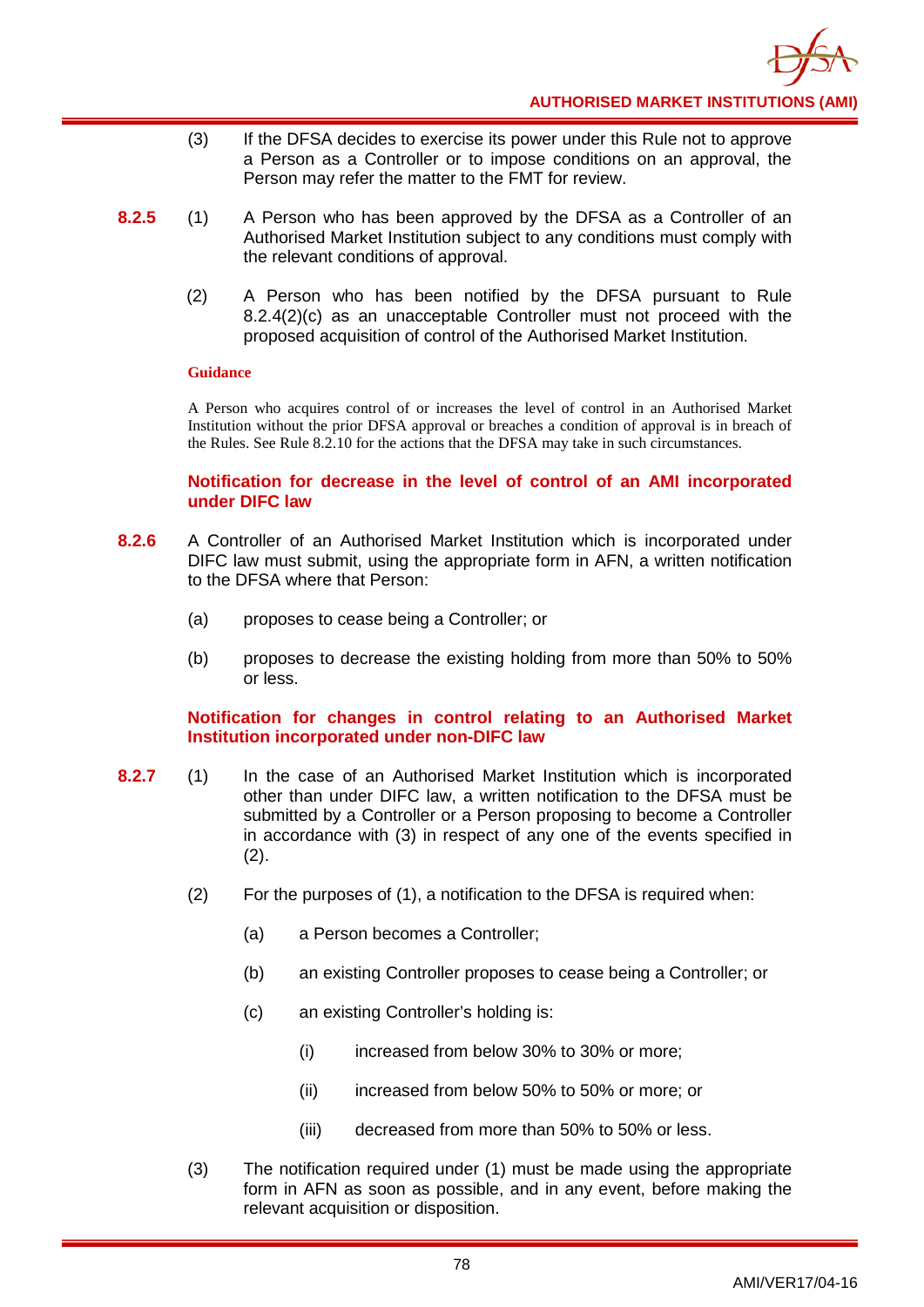

#### **Obligations of an Authorised Market Institution relating to its Controllers**

- **8.2.8** (1) An Authorised Market Institution must have adequate systems and controls to monitor:
	- (a) any change or proposed change of its Controllers; and
	- (b) any significant changes in the conduct or circumstances of existing Controllers which might reasonably be considered to impact the fitness and propriety of the Authorised Market Institution or its ability to conduct business soundly and prudently.
	- (2) An Authorised Market Institution must, subject to (3), notify the DFSA in writing of any event specified in (1) as soon as possible after becoming aware of that event.
	- (3) An Authorised Market Institution need not comply with the requirement in (2) if it is satisfied on reasonable grounds that a proposed or existing Controller has either already obtained the prior approval of the DFSA or notified the event to the DFSA as applicable.

#### **Guidance**

Steps which an Authorised Market Institution may take in order to monitor changes relating to its Controllers include the monitoring of any relevant regulatory disclosures, press reports, public announcements, share registers and entitlements to vote, or the control of voting rights, at general meetings.

- **8.2.9** (1) An Authorised Market Institution must submit to the DFSA an annual report on its Controllers within four months of its financial year end.
	- (2) The Authorised Market Institution's annual report on its Controllers must include:
		- (a) the name of each Controller; and
		- (b) the current holding of each Controller, expressed as a percentage.

#### **Guidance**

- 1. An Authorised Market Institution may satisfy the requirements of Rule 8.2.9 by submitting a corporate structure diagram containing the relevant information.
- 2. An Authorised Market Institution must take account of the holdings which the Controller, either alone or with an Associate, has in the Authorised Market Institution or any Holding Company of that institution (see the definition of a Controller in Rule 8.1.2).

### **Other powers relating to Controllers**

**8.2.10** (1) Without limiting the generality of its other powers, the DFSA may, subject only to (2), object to a Person as a Controller of an Authorised Market Institution where such a Person: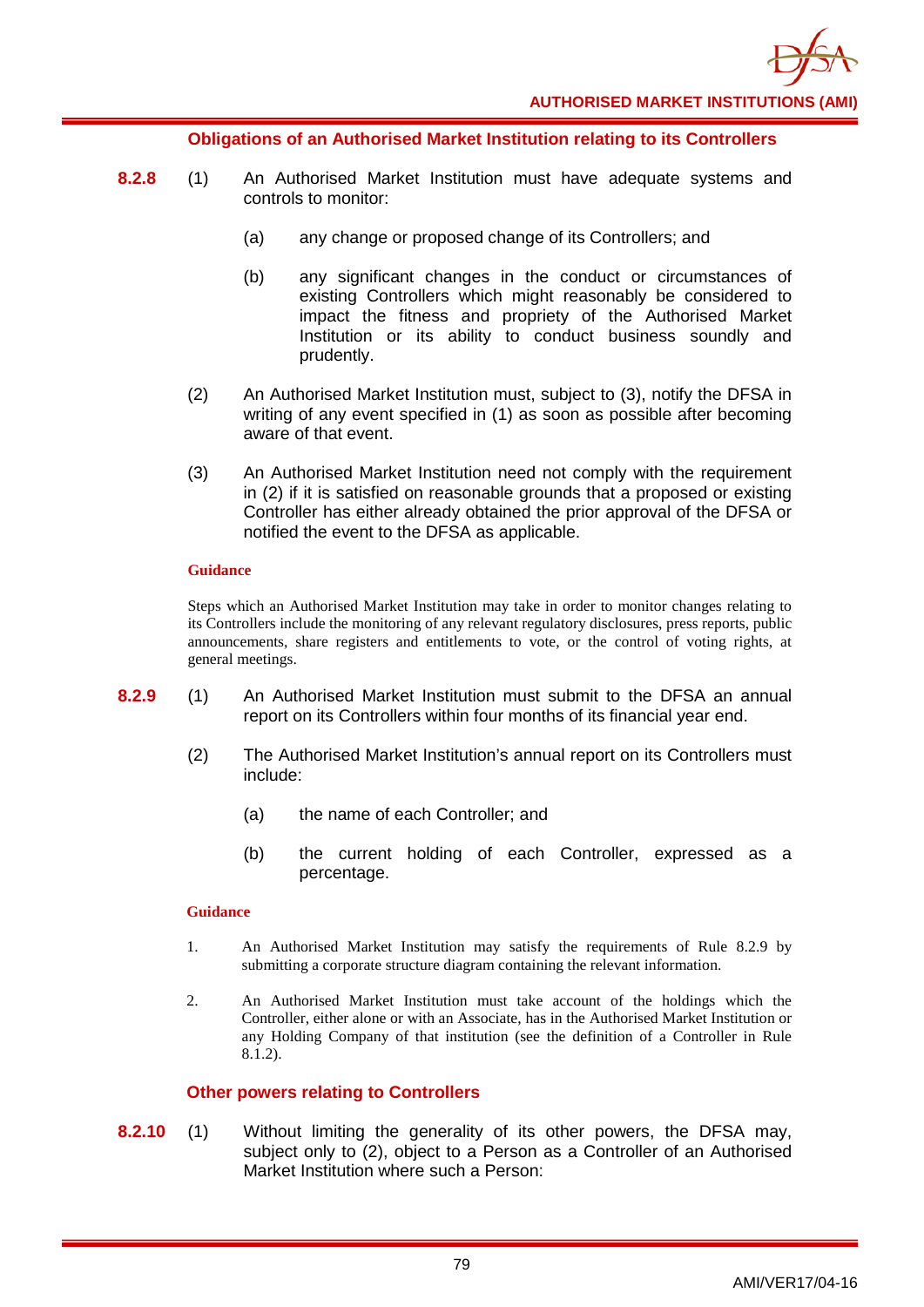- (a) has acquired or increased the level of control that Person has in an Authorised Market Institution without the prior written approval of the DFSA as required under Rule 8.2.1;
- (b) has breached the requirement in Rule 8.2.5 to comply with conditions of approval applicable to that Person; or
- (c) is no longer acceptable to the DFSA as a Controller.
- (2) Where the DFSA proposes to object to a Person as a Controller of an Authorised Market Institution, the DFSA must provide such a Person with:
	- (a) a written notice stating:
		- (i) the DFSA's reasons for objecting to that Person as a Controller; and
		- (ii) any proposed conditions subject to which that Person may be approved by the DFSA; and
	- (b) an opportunity to make representations within 14 days of the receipt of such notice or such other longer period as agreed to by the DFSA.
- (3) The DFSA must, as soon as practicable after receiving representations, or if no representations are made, after the expiry of the period for making representations referred to in (2)(b), issue a final notice stating that:
	- (a) the proposed objections and any conditions are withdrawn and the Person is an approved Controller; or
	- (b) the Person is approved as a Controller subject to conditions specified in the notice; or
	- (c) the Person is an unacceptable Controller and accordingly, must dispose of that Person's holdings.
- (4) Where the DFSA has issued a final notice imposing any conditions subject to which a Person is approved as a Controller, that Person must comply with those conditions.
- (5) Where the DFSA has issued a final notice declaring a Person to be an unacceptable Controller that Person must dispose of the relevant holdings within such period as specified in the final notice.
- (6) If the DFSA decides to exercise its power under this Rule to object to a Person as a Controller, to impose conditions on an approval or to require a Person to dispose of their holdings, the Person may refer the matter to the FMT for review.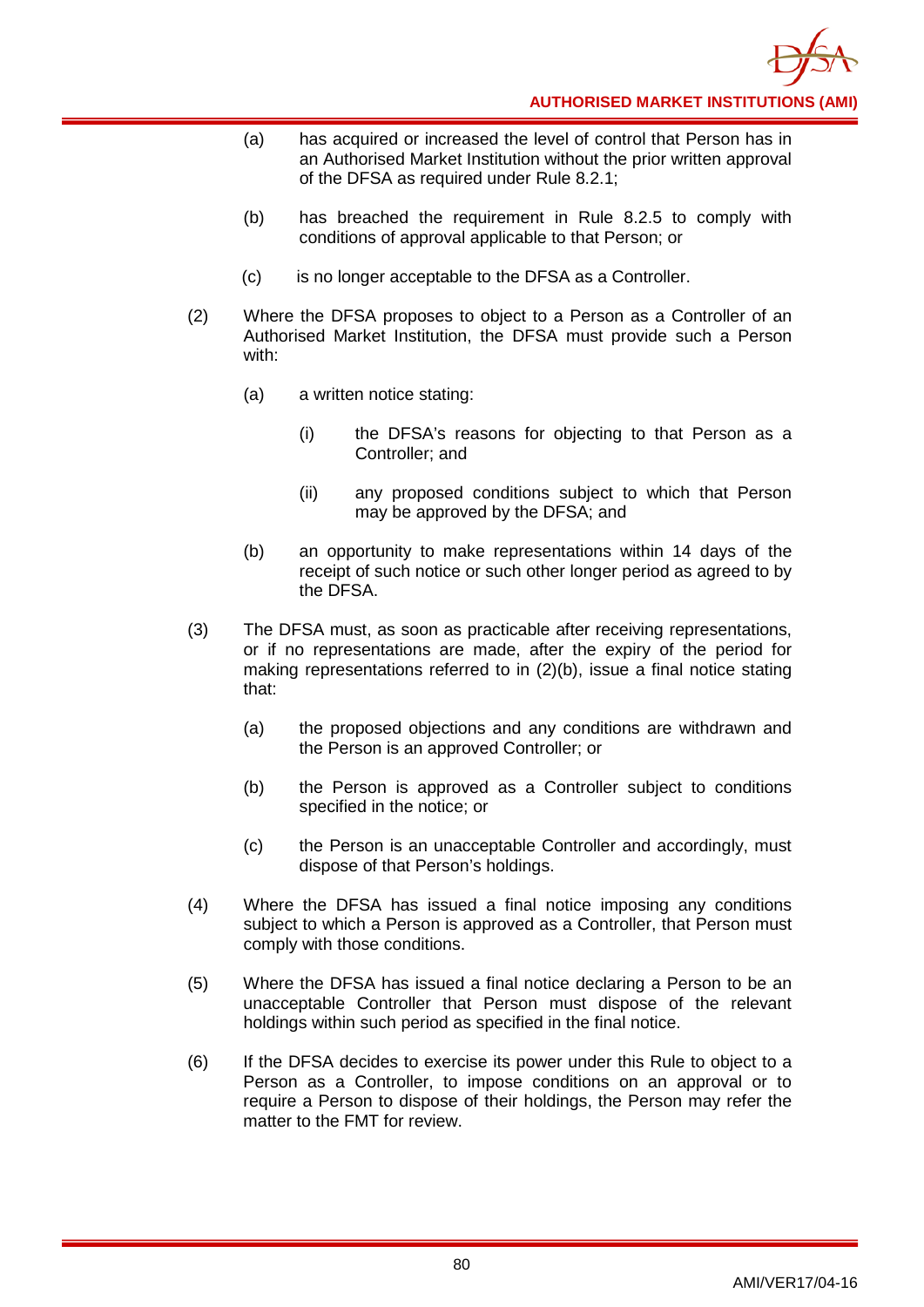

# **9 SUPERVISION OF AUTHORISED MARKET INSTITUTIONS**

# **9.1 Application**

**9.1.1** This chapter applies to every Authorised Market Institution.

### **9.2 Relations with regulators and the risk based approach**

- **9.2.1** An Authorised Market Institution must deal with regulatory authorities in an open and co-operative manner and keep the DFSA promptly informed of significant events or activities, wherever they are carried on, relating to the Authorised Market Institution, of which the DFSA would reasonably expect to be notified.
- **9.2.2** An Authorised Market Institution must advise the DFSA immediately if it becomes aware, or has reasonable grounds to believe, that a significant breach of a Rule or Licensing Requirement by the Authorised Market Institution or any of its Employees may have occurred or may be about to occur.

### **9.3 Notifications**

**9.3.1** Unless otherwise provided, notifications in this section may be made orally or in writing, whichever is more appropriate in the circumstances, but where the Authorised Market Institution gives notice or information orally, it must confirm that notice or information in writing without delay.

# **9.4 Key Individuals**

### **Notifications**

**9.4.1** An Authorised Market Institution must, where an individual ceases or is reasonably likely to cease to be a Key Individual of the Authorised Market Institution, give written notice to the DFSA of that event and take prompt action to replace the Key Individual who has ceased to perform the relevant functions.

- 1. An Authorised Market Institution must lodge with the DFSA the relevant applications for the approval of the proposed Key Individual in accordance with the requirements in section 3.3.
- 2. An Authorised Market Institution should ensure that functions that are assigned to Key Individuals as per the definitions of those functions are carried out by the relevant Key Individuals or other individuals subject to appropriate oversight and control of the relevant Key Individuals.
- 3. The DFSA does not need to be notified where minor changes are made to the responsibilities of a Key Individual, but where major changes in responsibilities are made, such as a significant re-alignment of responsibilities, then the DFSA should be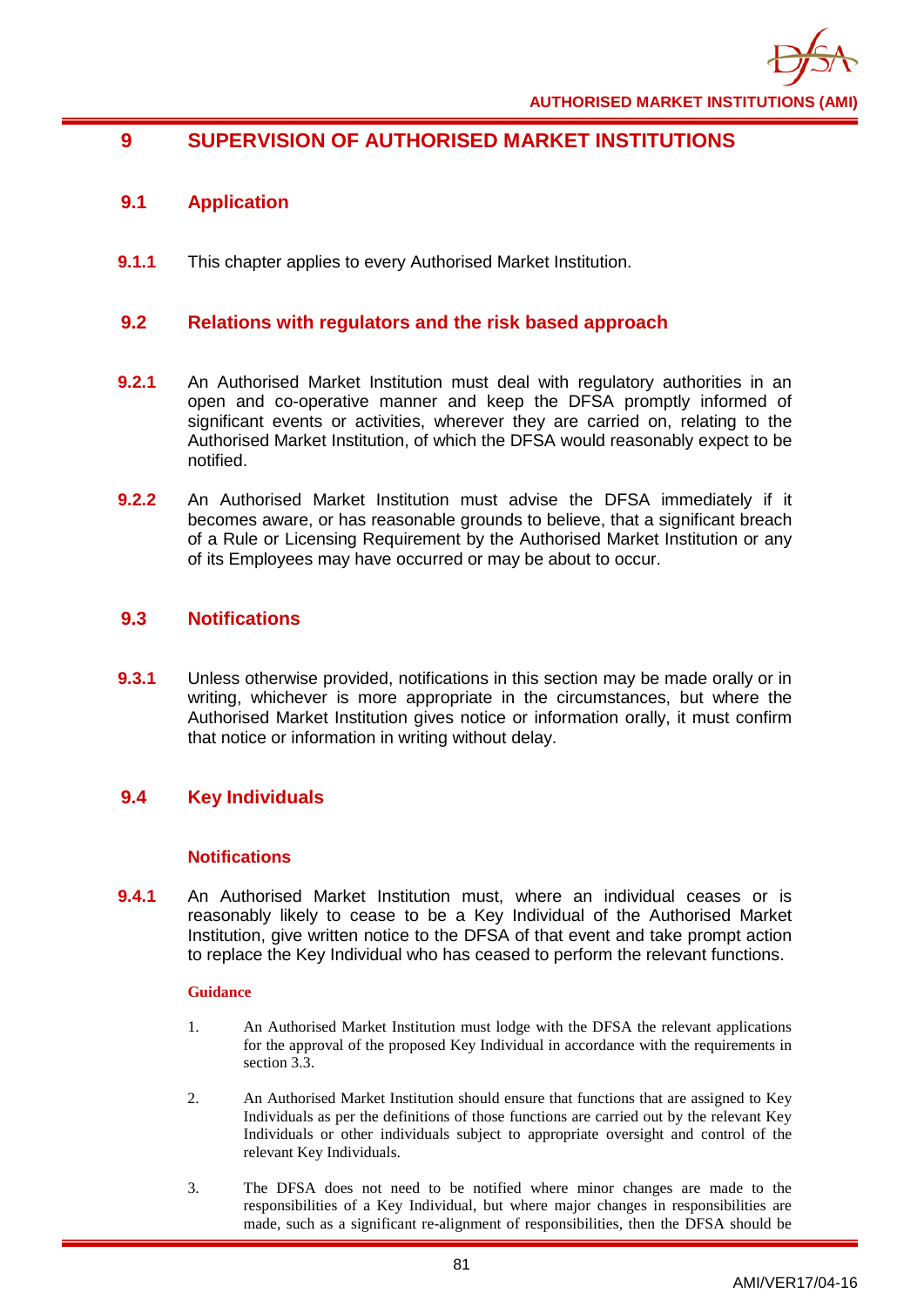

notified with the appropriate information. Such changes may also require the DFSA prior approval if they are material changes. See section 4.3.

### **Disciplinary action and events relating to Key Individuals**

- **9.4.2** Where any Key Individual of an Authorised Market Institution:
	- (a) is the subject of any:
		- (i) disciplinary action arising out of alleged misconduct; or
		- (ii) criminal prosecution arising out of alleged misconduct involving fraud or dishonesty;
	- (b) resigns as a result of an investigation into alleged misconduct; or
	- (c) is dismissed for misconduct;

the Authorised Market Institution must immediately give the DFSA notice of that event and give the following information:

- (d) the name of the Key Individual and his responsibilities within the Authorised Market Institution;
- (e) details of the alleged acts of misconduct by that Key Individual; and
- (f) details of any disciplinary action which has been imposed or is proposed to be taken by that body in relation to that Key Individual.
- **9.4.3** Where an Authorised Market Institution becomes aware that any of the following events have occurred in relation to a Key Individual, it must immediately give the DFSA notice of that event:
	- (a) a petition of bankruptcy is presented against a Key Individual;
	- (b) a bankruptcy order is made against a Key Individual; or
	- (c) a Key Individual entering into a voluntary arrangement with his creditors.

# **9.5 Constitution and governance**

- **9.5.1** Where an Authorised Market Institution is to circulate any notice or other document proposing any amendment to its memorandum or articles of association, or other document relating to its constitution, to:
	- (a) its shareholders or any group or class of them;
	- (b) persons granted access to its facilities or any group or class of them; or
	- (c) any other group or class of persons which has the power to make that amendment or whole consent or approval is required before it may be made: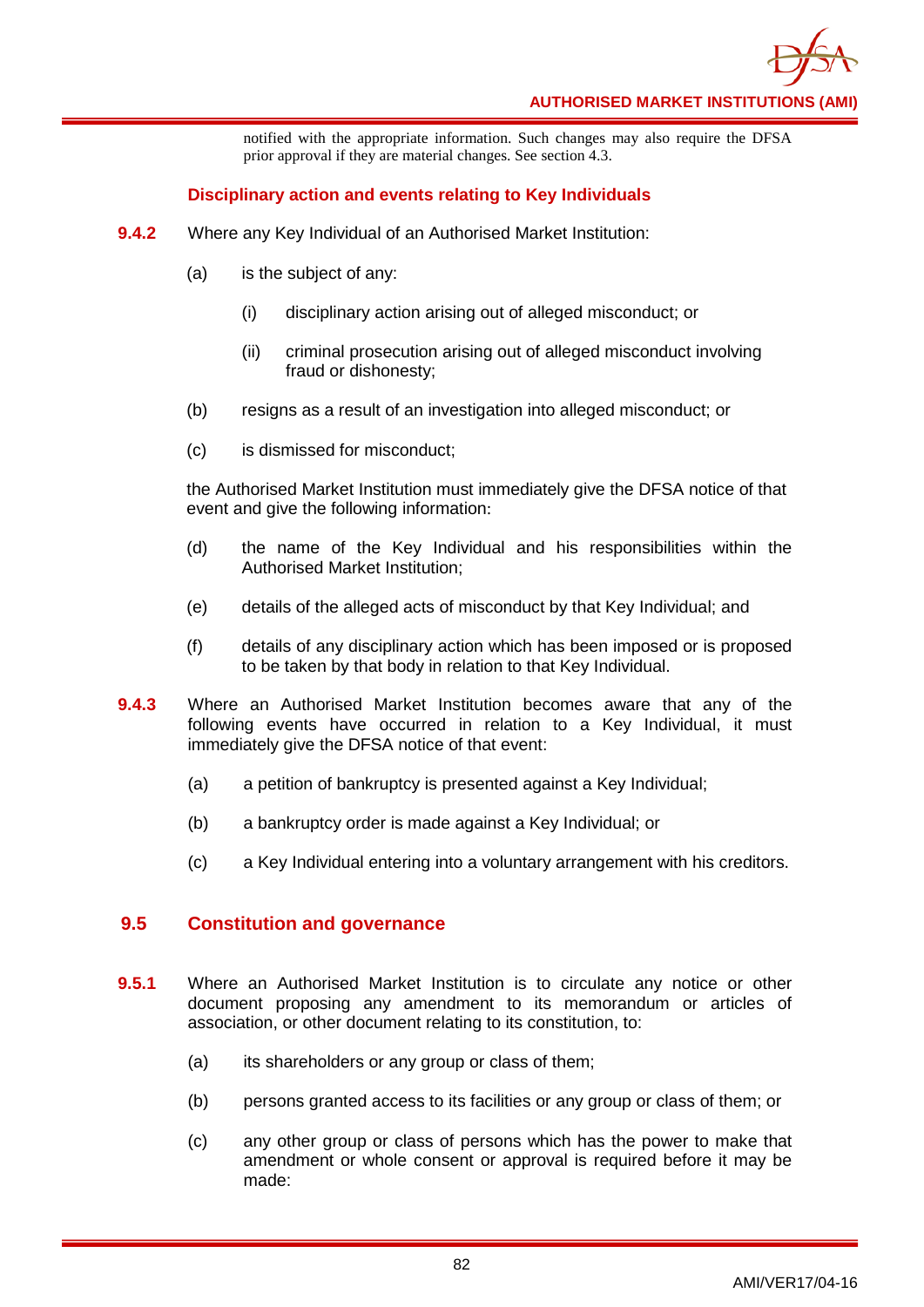**AUTHORISED MARKET INSTITUTIONS (AMI)**

that Authorised Market Institution must give notice of that proposed amendment to the DFSA setting out the following information:

- (d) the proposed amendment;
- (e) the reasons for the proposal; and
- (f) a description of the group or class of persons to whom the proposal is to be circulated.
- **9.5.2** Where an Authorised Market Institution makes an amendment to its memorandum or articles of association, or other document relating to its constitution, that Authorised Market Institution must immediately give the DFSA notice of that event, setting out written particulars of that amendment and of the date on which it is to become or became effective.
- **9.5.3** (1) Where any significant change is made to an agreement which relates to the constitution, or to the corporate governance framework or the remuneration structure or strategy, of an Authorised Market Institution, that Authorised Market Institution must give the DFSA a notice as provided in (2).
	- (2) Where any significant change is made to:
		- (a) an agreement which relates to the constitution of an Authorised Market Institution, the Authorised Market Institution must give the DFSA notice of that change as soon as it becomes aware of it, and the date on which it is to become or became effective; or
		- (b) the corporate governance framework or the remuneration structure or strategy of an Authorised Market Institution, the Authorised Market Institution must give the DFSA notice of that change as soon as practicable before making such a change.

- 1. Key aspects of the corporate governance framework of an Authorised Market Institution encompass a range of matters. These include the composition of its Governing Body, any committees of the Governing Body, the senior management and the Persons Undertaking Key Control Functions, the reporting lines between the Governing Body, senior management and the Persons Undertaking Key Control Functions and any key policies and practices relating to the internal governance of the firm, such as codes of ethics or its remuneration practices. Significant changes relating to such arrangements and policies need to be notified to the DFSA pursuant to Rule 9.5.3(2)(b) before making any changes.
- 3. Notification relating to proposed changes to corporate governance and remuneration referred to in Rule  $9.5.3(2)(b)$  must be given sufficiently in advance of effecting the proposed change. If there are any concerns that an Authorised Market Institution may not be able to meet the applicable requirements relating to corporate governance and remuneration set out in GEN Rules 5.3.30 and 5.3.31 as a result of a proposed change, the DFSA may require the Authorised Market Institution to address those concerns effectively before implementing such a change.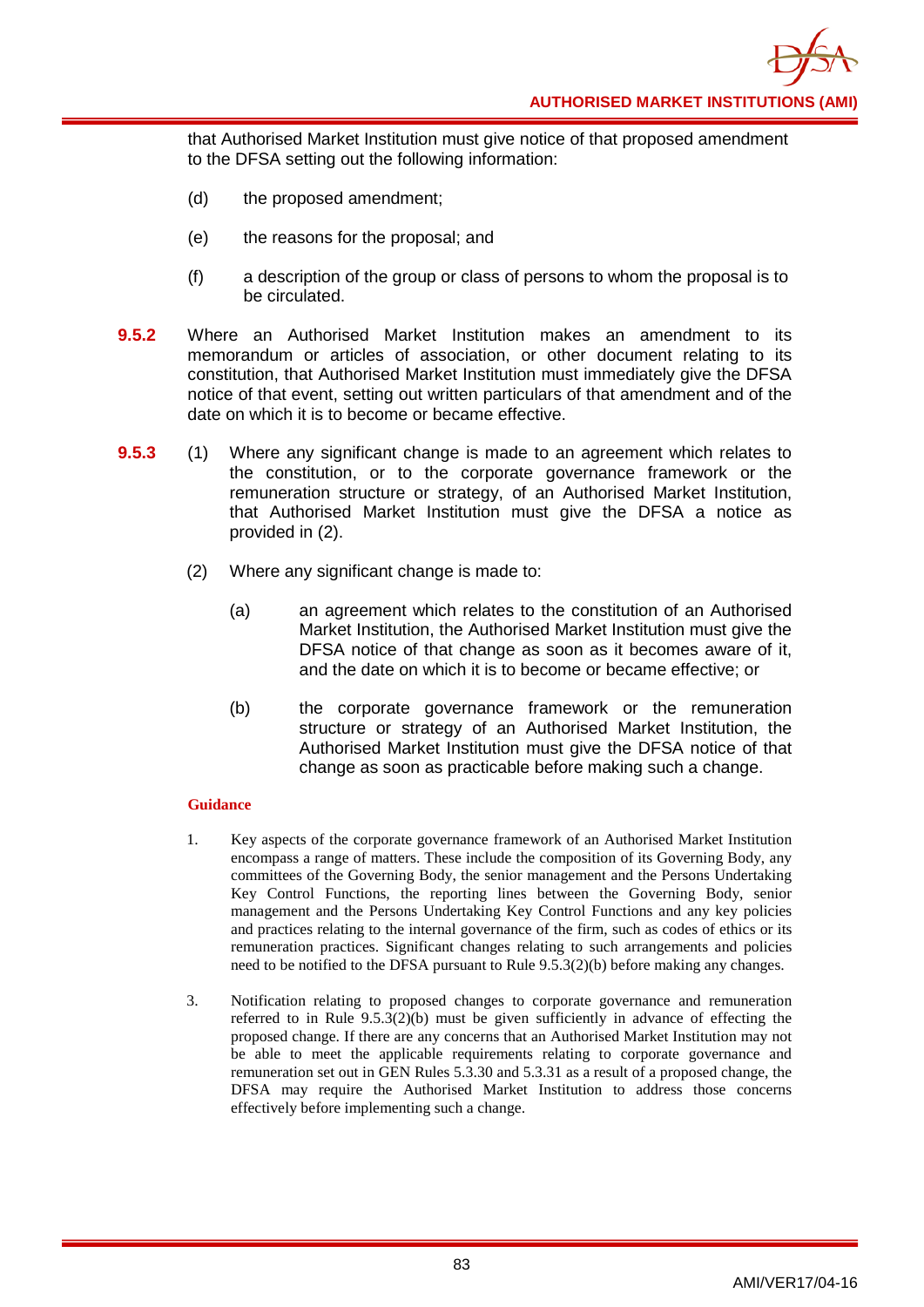# **9.6 Financial and other information**

- **9.6.1** An Authorised Market Institution must give the DFSA:
	- (a) a copy of its annual report and accounts; and
	- (b) a copy of any consolidated annual report and accounts of any group of which the Authorised Market Institution is a member;

no later than when the first of the following events occurs:

- (c) three months after the end of the financial year to which the document relates;
- (d) the time when the documents are sent to Persons granted access to the facilities or shareholders of the Authorised Market Institution; or
- (e) the time when the document is sent to a Holding Company of the Authorised Market Institution.
- **9.6.2** Where an audit committee of an Authorised Market Institution has received a report in relation to any period or any matter relating to any Regulatory Functions of that Authorised Market Institution, the Authorised Market Institution must immediately give the DFSA a copy of that report.
- **9.6.3** An Authorised Market Institution must give the DFSA a copy of its quarterly management accounts within one month of the end of the period to which they relate.
- **9.6.4** An Authorised Market Institution must give the DFSA:
	- (a) a statement of its anticipated income, expenditure and cash flow for each financial year; and
	- (b) an estimated balance sheet showing its position as it is anticipated at the end of each financial year;

at least 15 days before the beginning of that financial year.

### **Guidance**

An Authorised Market Institution is subject to GEN 8 and the requirements imposed by those Rules.

### **Fees and charges**

- **9.6.5** An Authorised Market Institution must give the DFSA a summary of:
	- (a) any proposal for changes to the fees or charges levied on users of its facilities, or any group or class of them, at the same time as the proposal is communicated to the relevant users; and
	- (b) any such change, no later than the date when it is published and notified to relevant parties.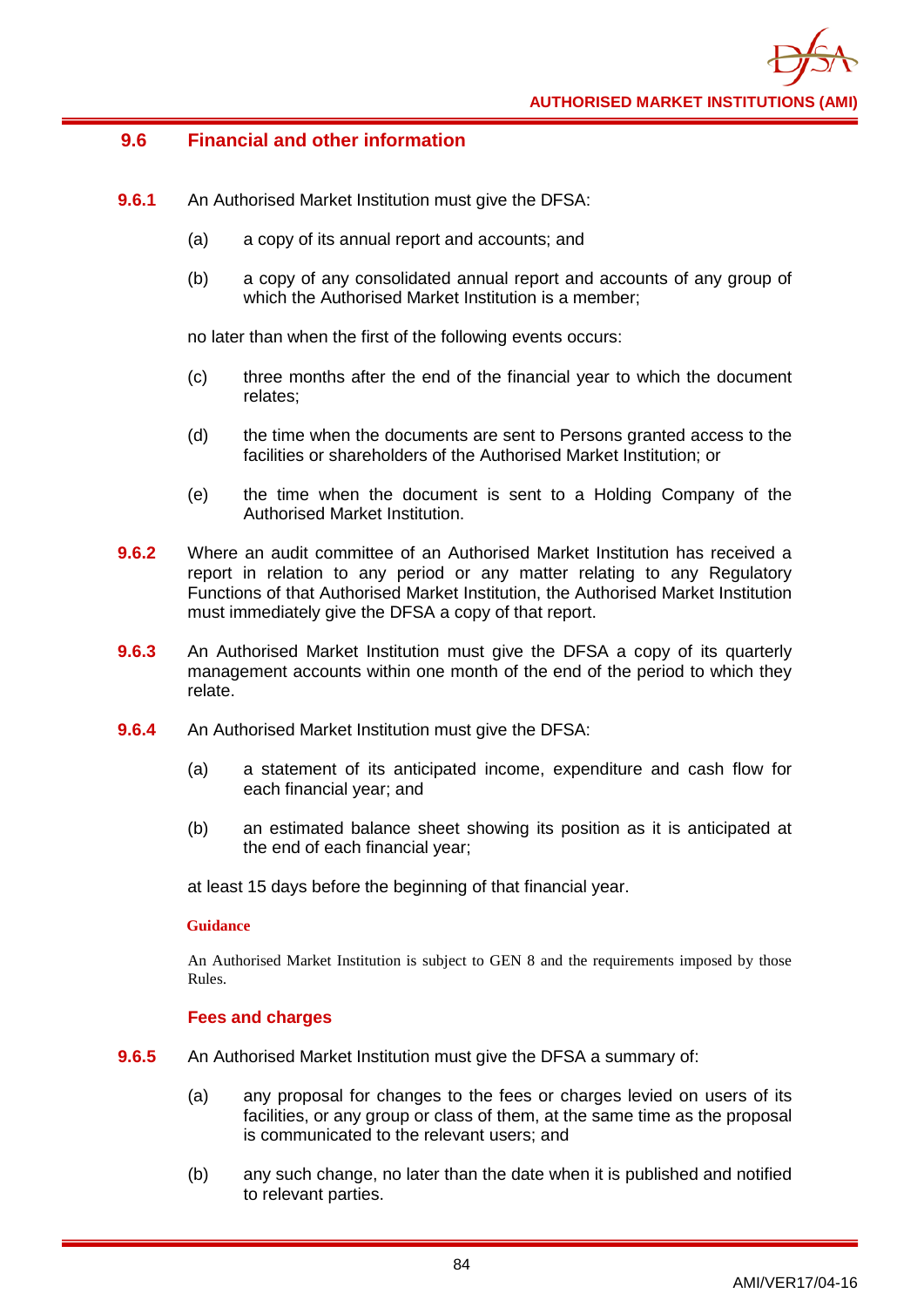# **9.7 Complaints**

- **9.7.1** Where an Authorised Market Institution has investigated a complaint arising in connection with the performance of, or failure to perform, any of its Regulatory Functions, and the conclusion is, that the Authorised Market Institution should:
	- (a) make a compensatory payment to any person; or
	- (b) remedy the matter which was the subject of that complaint,

the Authorised Market Institution must immediately notify the DFSA of that event and give the DFSA a copy of the report and particulars of the recommendation as soon as that report or those recommendations are available to it.

# **9.8 Notification**

# **Notification in respect of trading**

- **9.8.1** Where an Authorised Market Institution proposes to remove from trading or admit to trading, by means of its facilities, a class of Investment which it has not previously traded, but is licensed to do so, it must give the DFSA notice of that event, at the same time as the proposal is communicated to persons granted access to its facilities or shareholders, with the following information;
	- (a) a description of the Investment to which the proposal relates;
	- (b) where that Investment is a derivative product, the proposed terms of that derivative; and
	- (c) the name of any clearing or settlement facility in respect of that Investment.
- **9.8.2** Where an Authorised Market Institution decides to suspend, restore from suspension or cease trading any Investment, it must immediately notify the DFSA and any person granted access to its facilities of the decision.
- **9.8.3** Where a Clearing House proposes to cease clearing or settling, or to commence clearing or settling, by means of its facilities, a class of Investment which it has not previously cleared or settled, but is licensed to do so, it must give the DFSA notice of that event, at the same time as the proposal is communicated to persons granted access to its facilities or shareholders, with the following information;
	- (a) a description of the Investment to which the proposal relates;
	- (b) where that Investment is a derivative product, the proposed terms of that derivative; and
	- (c) the name of any trading facility in respect of that Investment.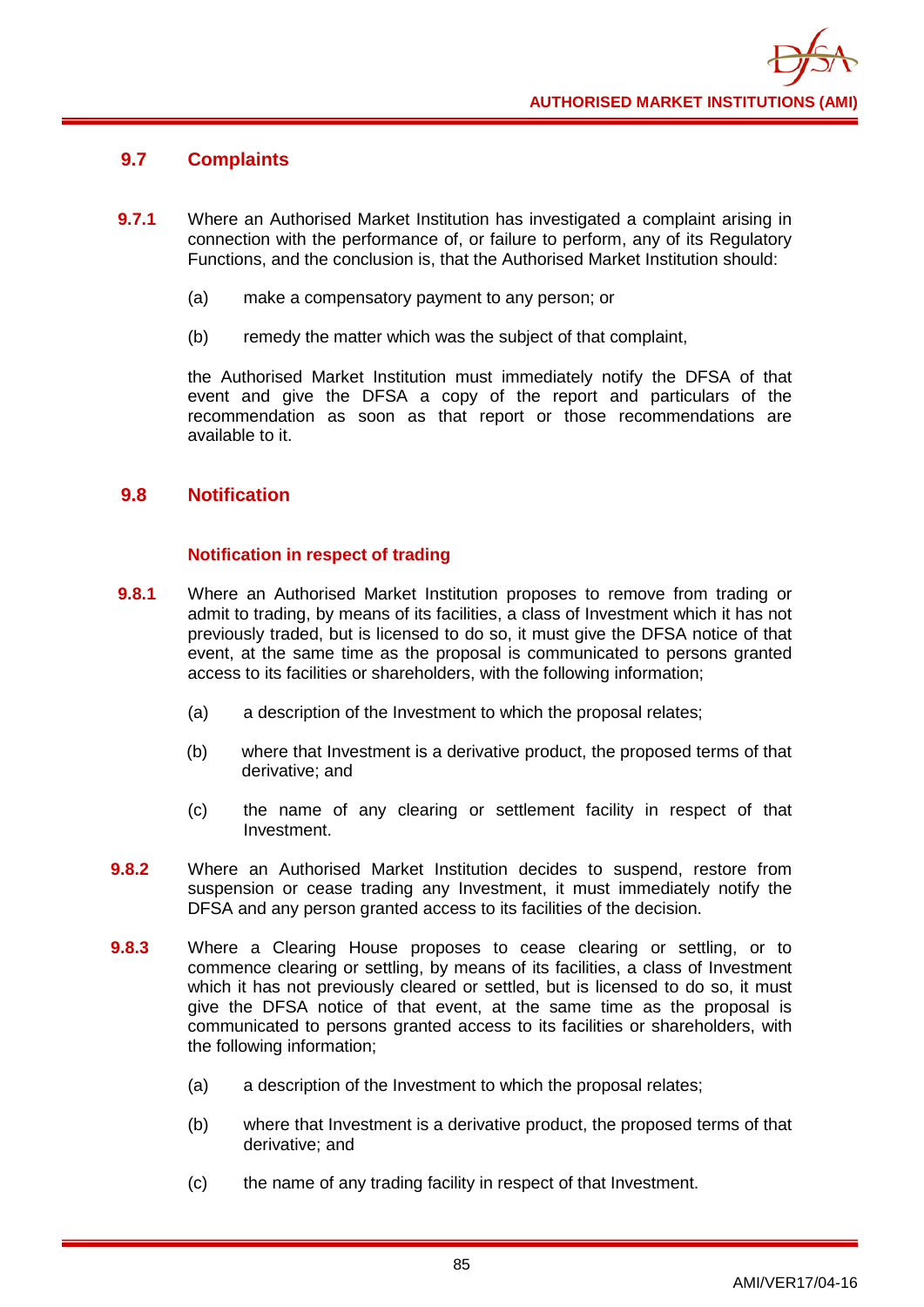

### **Delisting or suspension of Securities from an Official List of Securities**

#### **Guidance**

An Authorised Market Institution which maintains an Official List of Securities has the power under Article 35(1) of the Markets Law 2012 to delist or suspend Securities from its Official List of Securities.

**9.8.4** Where an Authorised Market Institution suspends, restores or delists from suspension any Securities from an Official List of Securities it maintains under an endorsement on its Licence, it must immediately notify the DFSA of its decision and the reasons for the decision.

# **9.9 Information technology systems**

- **9.9.1** Where an Authorised Market Institution changes any of its plans for action in response to a failure of any of its information technology systems resulting in disruption to the operation of its facilities, it must immediately give the DFSA notice of that event, and a copy of the revised or new plan.
- **9.9.2** Where any reserve information technology system of an Authorised Market Institution fails in such a way that, if the main information technology system of that body were also to fail, it would be unable to operate any of its facilities during its normal hours of operation, that body must immediately give the DFSA notice of that event, and inform the DFSA of:
	- (a) what action that Authorised Market Institution is taking to restore the operation of the reserve information technology system; and
	- (b) when it is expected that the operation of that system will be restored.

# **Inability to discharge regulatory functions**

- **9.9.3** Where, because of the occurrence of any event or circumstances, an Authorised Market Institution is unable to discharge any Regulatory Function, it must immediately give the DFSA written notice of its inability to discharge that function, and inform the DFSA of:
	- (a) what event or circumstance has caused it to become unable to do so;
	- (b) which of its Regulatory Functions it is unable to discharge; and
	- (c) what action, if any, it is taking or proposes to take to deal with the situation and, in particular, to enable it to recommence discharging that Regulatory Function.

# **9.10 Investigations and disciplinary action**

- **9.10.1** Where an Authorised Market Institution becomes aware that a person other than the DFSA has been appointed by any regulatory authority to investigate:
	- (a) any business transacted on or through its facilities; or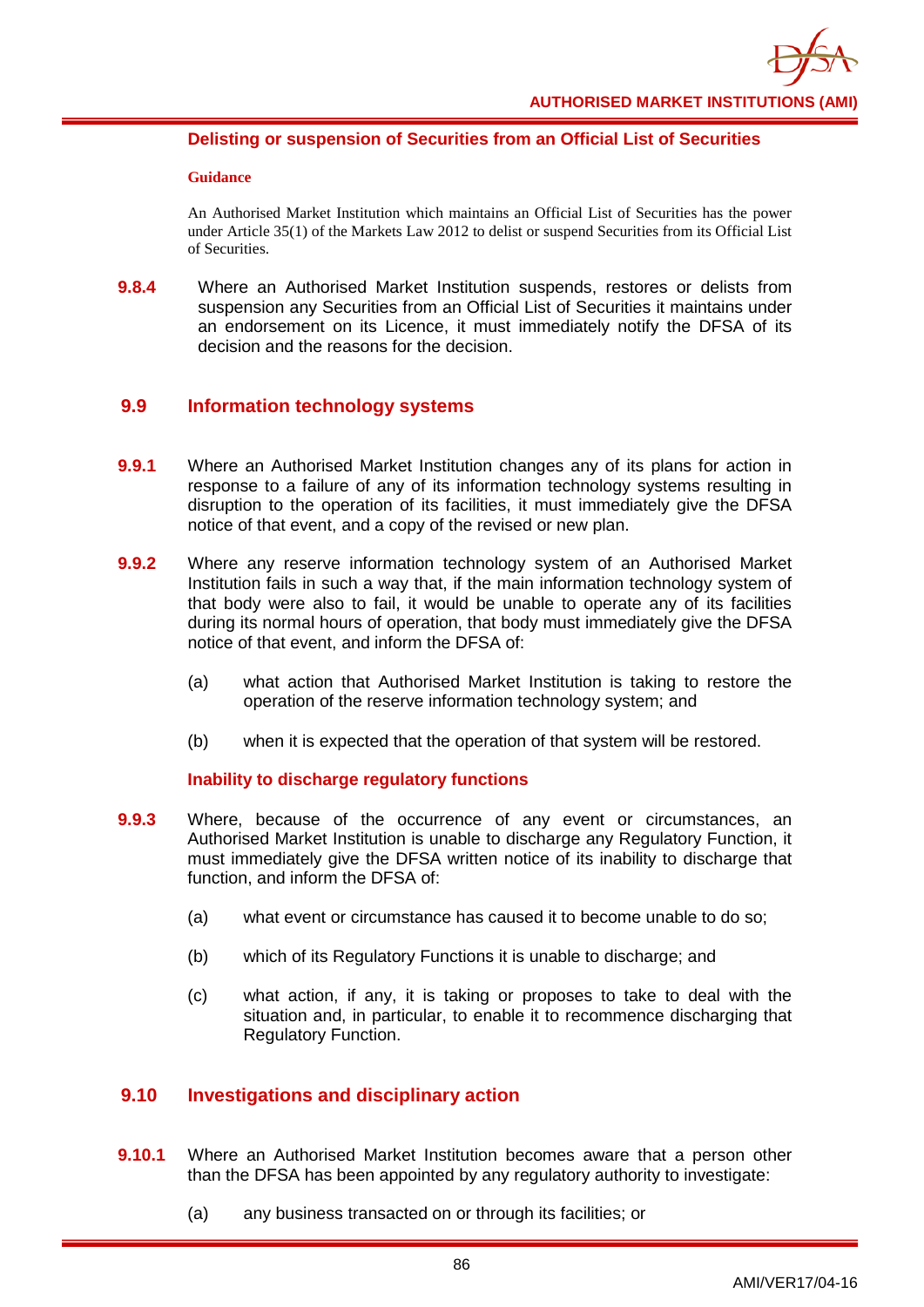(b) any aspect of the clearing or settlement services which it provides,

it must immediately give the DFSA notice of that event.

#### **Guidance**

An Authorised Market Institution need not give the DFSA notice of:

- a. routine inspections or visits undertaken in the course of regular monitoring, complaints handling or as part of a series of theme visits;
- b. routine requests for information; or
- c. investigations into the conduct of Persons granted access to the facilities of an Authorised Market Institution where the use of its facilities is a small or incidental part of the subject matter of the investigation.

#### **Disciplinary action relating to persons granted access to its facilities**

- **9.10.2** Where an Authorised Market Institution has taken disciplinary action against a Member or any other Person granted access to its facilities, or any Employee of such Person, in respect of a breach of its Business Rules, trading rules or Listing Rules, the Authorised Market Institution must immediately notify the DFSA of that event, and give:
	- (a) the name of the Person concerned;
	- (b) details of the disciplinary action taken by the Authorised Market Institution; and
	- (c) the Authorised Market Institution's reasons for taking that disciplinary action.
- **9.10.3** Where an appeal is lodged against any disciplinary action referred to in Rule 9.10.2, the Authorised Market Institution must immediately give the DFSA notice of that event and:
	- (a) the name of the appellant and the grounds on which the appeal is based, immediately; and
	- (b) the outcome of the appeal, when known.

### **Criminal offences and civil prohibition**

- **9.10.4** Where an Authorised Market Institution has information tending to suggest that any person has:
	- (a) been carrying on Financial Services in the DIFC in contravention of the general prohibition;
	- (b) engaged in Market Misconduct; or
	- (c) engaged in financial crime or money laundering;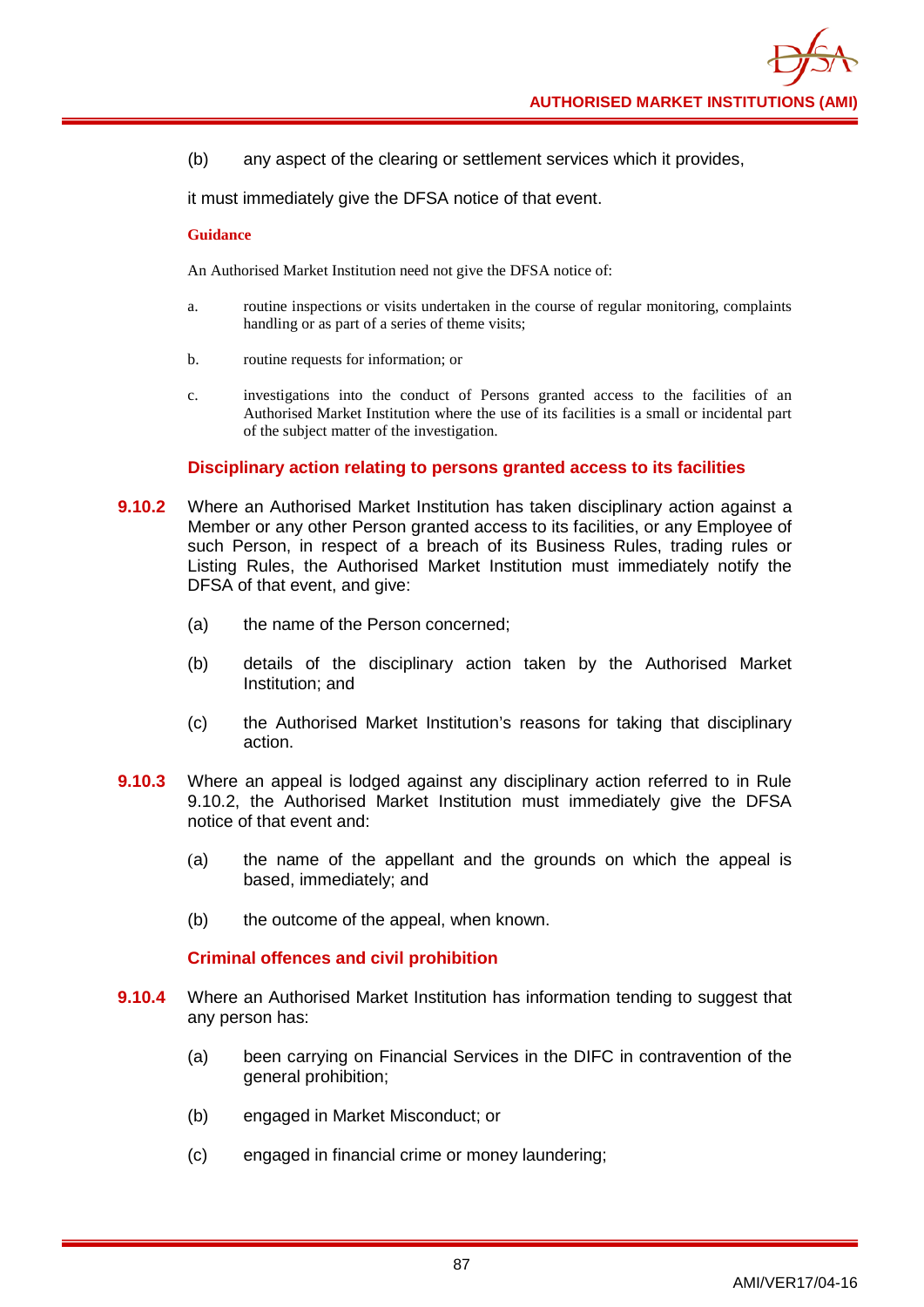it must immediately give the DFSA notice of that event, along with full details of that information in writing. In regard to (c) the AMI must immediately inform the appropriate authorities in the U.A.E.

### **Directions by an Authorised Market Institution**

- **9.10.5** Where an Authorised Market Institution:
	- (a) decides to limit the open position of any Person in Investments; or
	- (b) issues directions to any Person to close out his position in any Investment;

that Authorised Market Institution must immediately give the DFSA notice of that event, and the Person's name, the Investment and size of any position to be limited or closed-out and the reasons for the Authorised Market Institution's decision.

# **9.11 Supervisory directions**

- 1. Article 26 of the Markets Law provides as follows:
	- "(1) Without limiting the application of the Regulatory Law 2004, the DFSA may direct an Authorised Market Institution to do or not do specified things that the DFSA considers are necessary or desirable or ensure the integrity of the financial services industry in the DIFC, including but not limited to, directions:
		- (a) requiring compliance with any duty, requirement, prohibition, obligation or responsibility applicable to an Authorised Market Institution;
		- (b) requiring an Authorised Market Institution to act in a specified manner in relation to transactions conducted on or through the facilities operated by an Authorised Market Institution, or in relation to a specified class of transactions; or
		- (c) requiring an Authorised Market Institution to act in a specified manner or to exercise its powers under any rules that the Authorised Market Institution has made.
	- (2) Without limiting the application of Article 75 of the Regulatory Law 2004, the DFSA may direct an Authorised Market Institution to:
		- (a) close the market or facilities operated by an Authorised Market Institution in a particular manner or for a specified period;
		- (b) suspend transactions on the market or through the facilities operated by an Authorised Market Institution;
		- (c) suspend transactions in Investments conducted on the market or through the facilities operated by an Authorised Market Institution;
		- (d) prohibit trading in Investments conducted on the market or through the facilities operated by an Authorised Market Institution;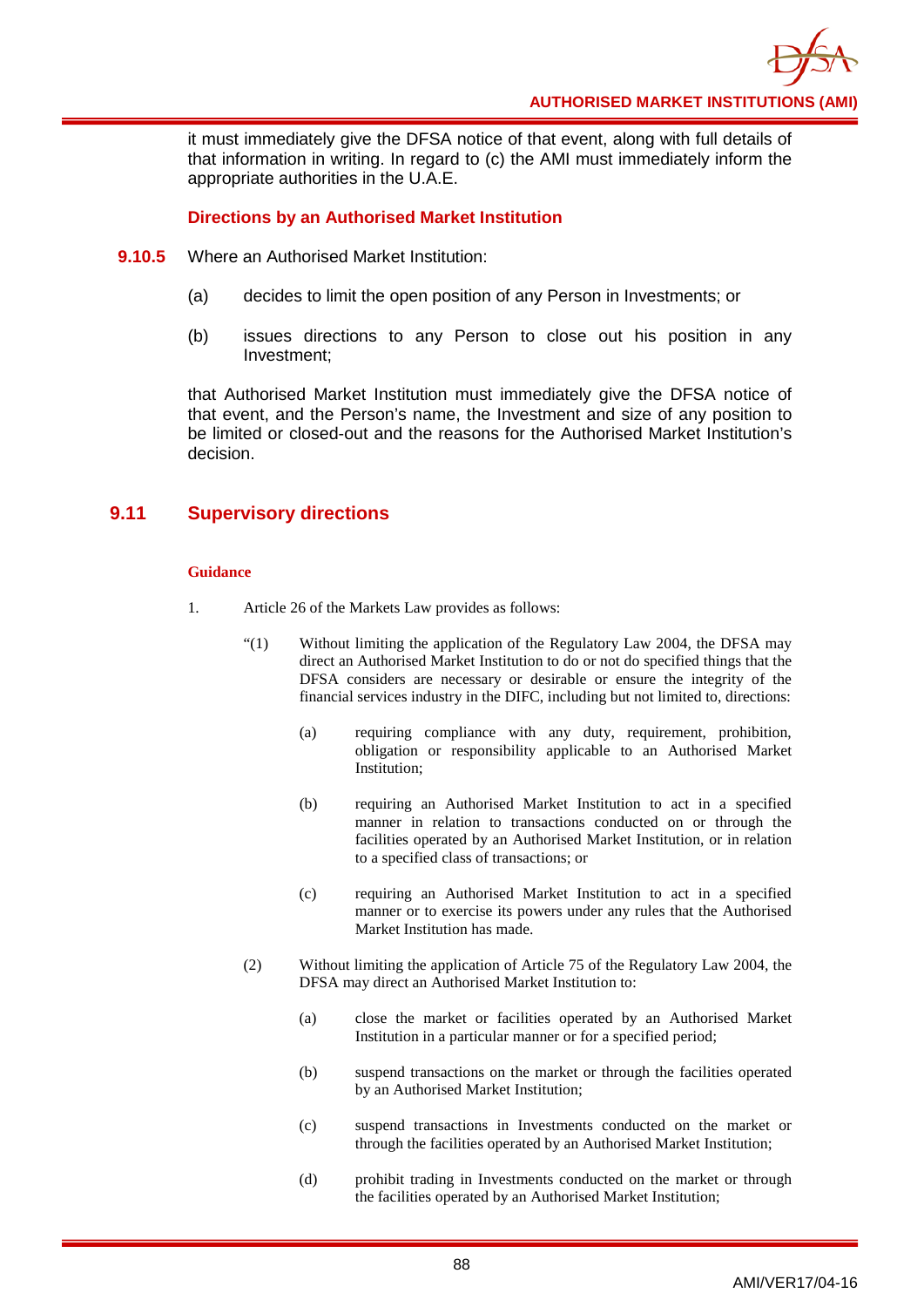

**AUTHORISED MARKET INSTITUTIONS (AMI)**

- (e) defer for a specified period the completion date of transactions conducted on the market or through the facilities operated by an Authorised Market Institution;
- (f) prohibit a specified person from undertaking any transactions on the facilities operated by the Authorised Market Institution; or
- (g) do any act or thing, or not do any act or thing, in order to ensure an orderly market, or reduce risk to the DFSA's objectives."
- 2. The DFSA expects to use these powers only in exceptional circumstances. Factors the DFSA will consider in exercising these powers include:
	- a. what steps the Authorised Market Institution has taken or is taking in respect of the issue being addressed in the planned direction;
	- b. the impact on the DFSA's objectives if a direction were not issued; or
	- c. whether it is in the interests of the DIFC.
- 3. The Decision Notice given by the DFSA will specify what an Authorised Market Institution is required to do under the exercise of such powers.

# **9.12 Reports**

**9.12.1** For the purposes of Article 74(2) of the Regulatory Law 2004, an Authorised Market Institution must deliver to the DFSA a report in writing at such times as the DFSA may direct addressing those matters contained in Article 74(2)(a)-(d) of the Regulatory Law and such other matters as the DFSA may reasonably require.

# **9.13 Listing directions**

#### **Guidance**

Article 35(2) of the Markets Law 2012 allows the DFSA to direct an Authorised Market Institution to suspend or restore from suspension or delist Securities from its Official List of Securities. Such directions may take immediate effect or from a date and time as may be specified in the directive.

# **9.14 Public disclosures of decisions in relation to an Official List of Securities of an Authorised Market Institution**

- **9.14.1** (1) An Authorised Market Institution must make a market disclosure:
	- (a) on the website of the Authorised Market Institution; and
	- (b) to the DFSA,

of decisions in relation to the following events:

(c) an admission of Securities to its Official List of Securities;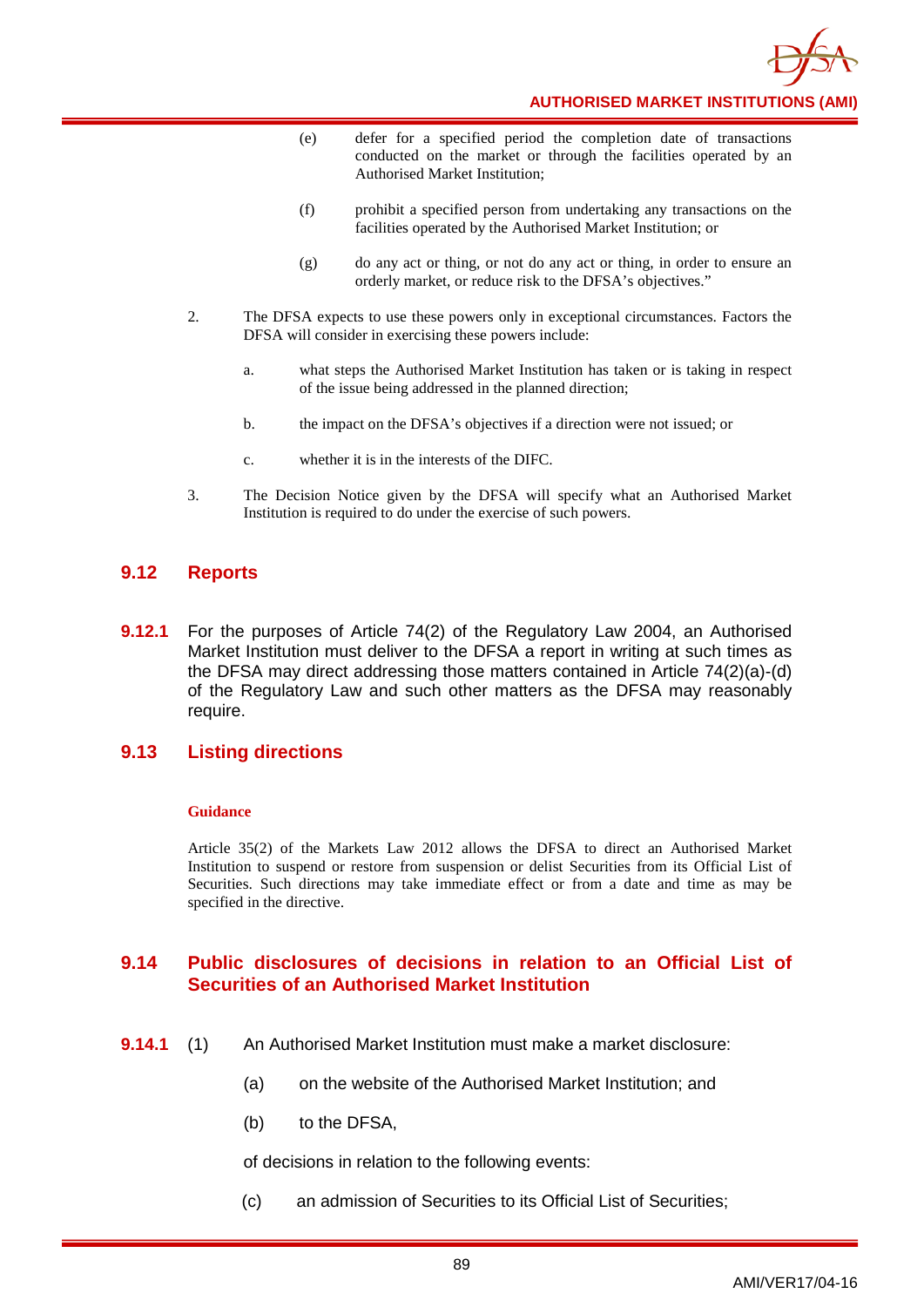- (d) a suspension of Securities from its Official List of Securities;
- (e) a restoration from suspension of Securities from its Official List of Securities;
- (f) a delisting of Securities from its Official List of Securities; and
- (g) a suspension, restoration from suspension or decision to cease trading of any Investment.
- (2) The disclosure made in accordance with (1) should also indicate whether the event was made under a direction made to the Authorised Market Institution by the DFSA.

Disclosures made in accordance with Rule 9.14.1 are designed to help ensure that an orderly market exists in relation to Securities admitted to an Official List of Securities of an Authorised Market Institution.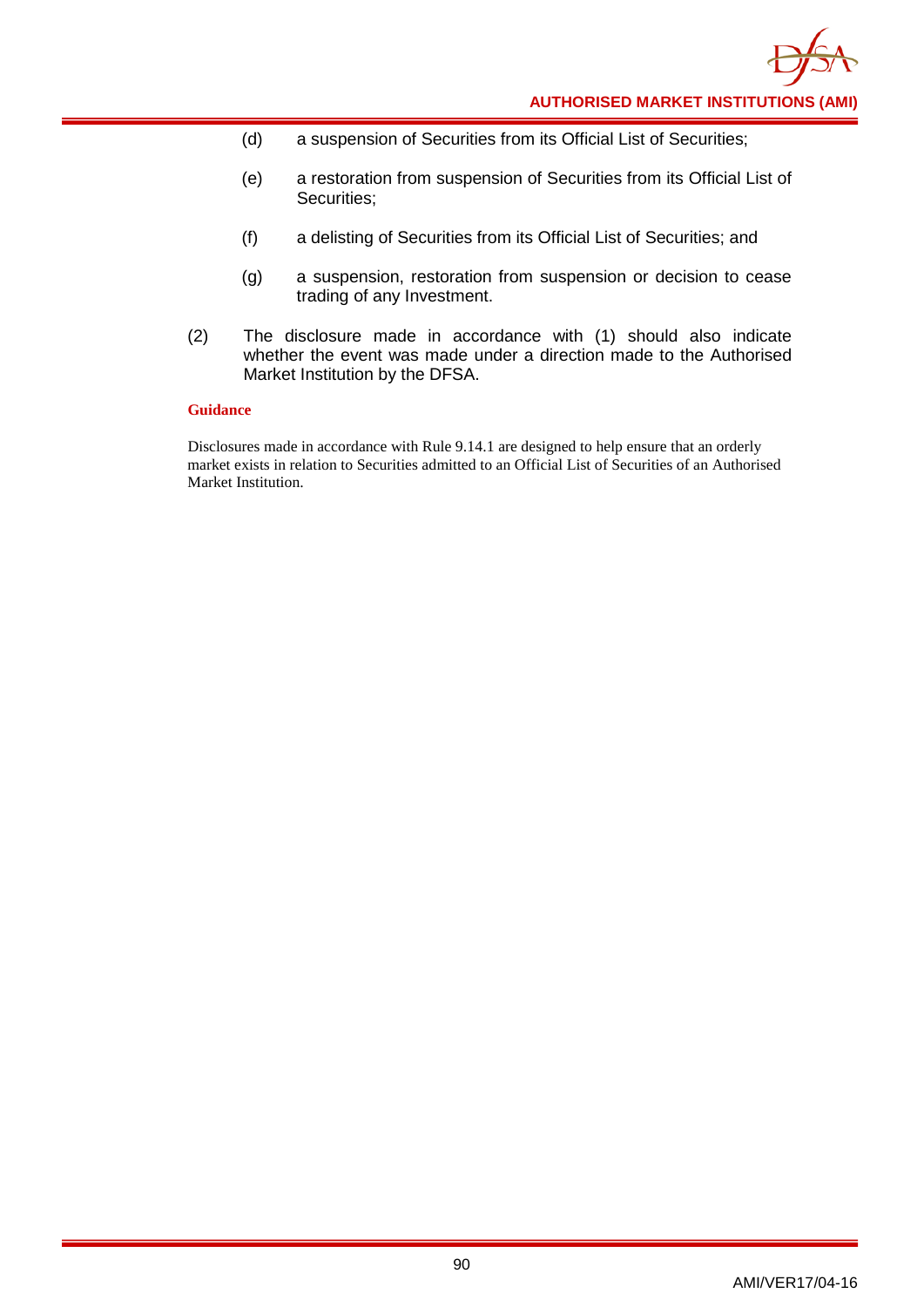

# **10 WITHDRAWAL OF A LICENCE**

# **10.1 Application**

**10.1.1** This chapter applies to an Authorised Market Institution.

# **10.2 Withdrawal of a licence at an Authorised Market Institution's request**

- **10.2.1** (1) An Authorised Market Institution must continue to carry on every Financial Service it is authorised to conduct under its Licence until its Licence is withdrawn or the DFSA consents in writing.
	- (2) An Authorised Market Institution seeking to have its Licence withdrawn must submit a request in writing stating:
		- (a) the reasons for the request;
		- (b) the date on which it will cease to carry on Financial Services in or from the DIFC;
		- (c) how Persons using facilities maintained by it for trading, clearing or settlement, as applicable, are affected and any alternative arrangements made for the trading, clearing or settlement;
		- (d) where applicable, how persons with Securities admitted to an Official List of Securities maintained by it are affected and any alternative arrangements made for the listing and trading of the relevant Securities; and
		- (e) that it has discharged, or will discharge, all obligations owed to its users in respect of whom the Authorised Market Institution has carried on Financial Services in or from the DIFC.

- 1. The DFSA will need to be satisfied when considering requests under Rule 10.2.1, that an Authorised Market Institution has made appropriate arrangements with respect to its existing users (including the receipt of consent where required) and, in particular:
	- a. whether there may be a long period in which the business will be wound down or transferred;
	- b. whether money and other assets belonging to users must be returned to them; and
	- c. whether there is any other matter which the DFSA would reasonably expect to be resolved before granting a request for the withdrawal of a Licence.
- 2. In determining a request for the withdrawal of a Licence, the DFSA may require additional procedures or information as appropriate including evidence that the Authorised Market Institution has ceased to carry on Financial Services.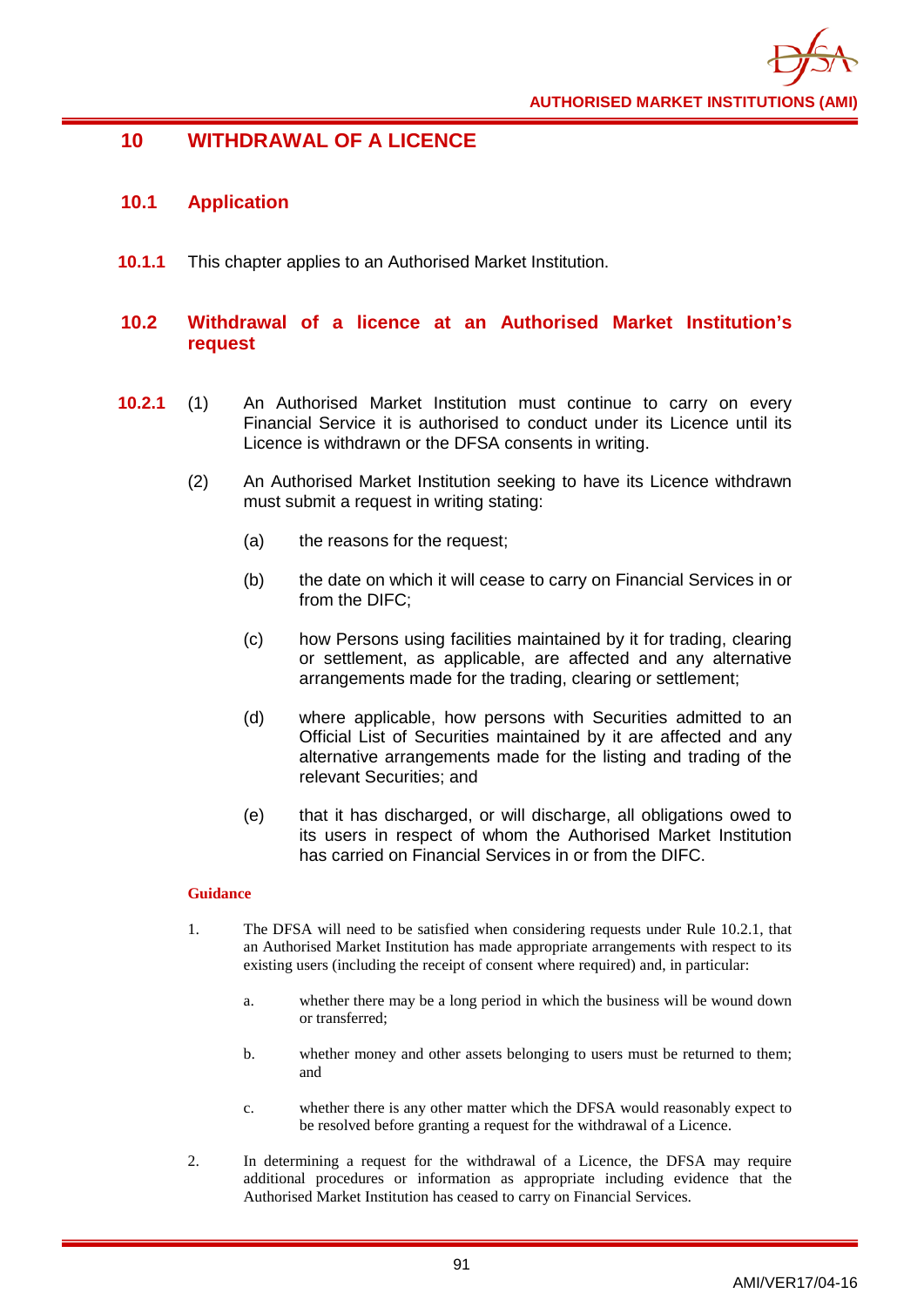

- 3. Detailed plans should be submitted where there may be an extensive period of winddown. It may not be appropriate for an Authorised Market Institution to immediately request a withdrawal of its Licence in all circumstances, although it may wish to consider reducing the scope of its Licence during this period. Authorised Market Institutions should discuss these arrangements with the DFSA.
- 4. The DFSA may refuse a request for the withdrawal of a Licence where it appears that users and customers may be adversely affected.
- 5. The DFSA may also refuse a request for the withdrawal of a Licence where:
	- a. the Authorised Market Institution has failed to settle its debts to the DFSA; or
	- b. it is in the interests of a current or pending investigation by the DFSA, or by another regulatory body or Financial Services Regulator.
- 6. Under Article 63 where the DFSA grants a request for the withdrawal of a Licence, the DFSA may continue to exercise any power under the Regulatory Law, the Markets Law or Rules in relation to an Authorised Market Institution for a period of three years from the date on which it became aware of the matter giving rise to the right to exercise the power.

# **10.3 Withdrawal of a licence on the DFSA's initiative**

#### **Guidance**

In section 10.2 above, an application to withdraw a Licence will be at the Authorised Market Institution's request. Under Article 51 of the Regulatory Law, the DFSA may act on its own initiative to withdraw an Authorised Market Institution's Licence in cases when the Authorised Market Institution no longer has authority to carry on any Financial Service, is no longer meeting the conditions of its Licence or has failed to remove a Controller in the circumstances described in Article 64 of the Regulatory Law.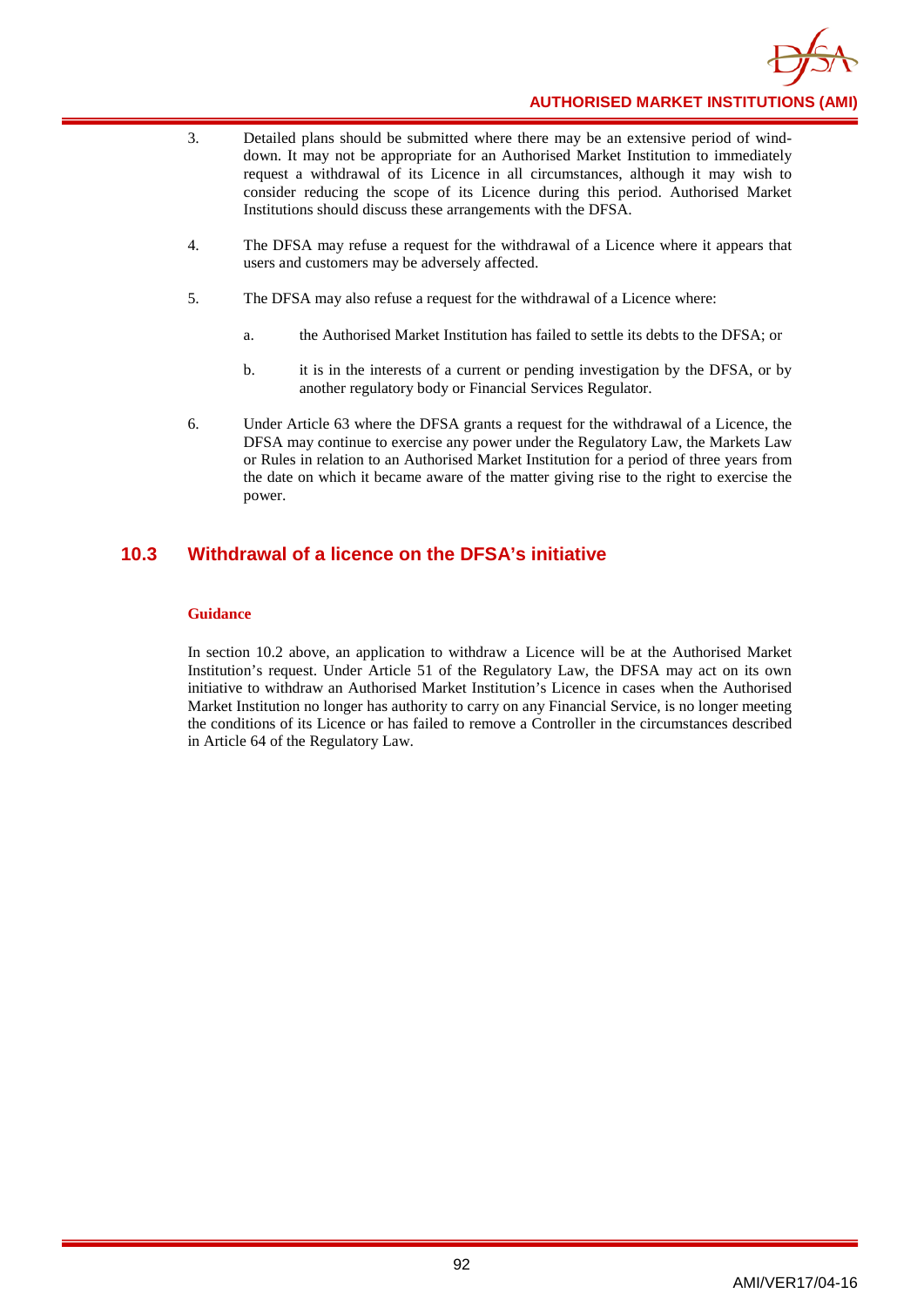

# **11 APPEALS FROM AUTHORISED MARKET INSTITUTION DECISIONS**

# **11.1 Application**

- **11.1.1** (1) Pursuant to Article 30 of the Regulatory Law, any Person who:
	- (a) is aggrieved by a decision of the Authorised Market Institution;
	- (b) has a right to a further appeal of the Authorised Market Institution decision to a tribunal under the Business Rules of that Authorised Market Institution; and
	- (c) has exhausted the internal appeal process of that Authorised Market Institution;

may appeal the Authorised Market Institution decision by commencing a regulatory proceeding before the FMT.

- (2) The grounds on which an appeal may lie under this Rule are limited to the following:
	- (a) an error of law or jurisdiction;
	- (b) a breach of the rules of natural justice; or
	- (c) the decision is manifestly unreasonable.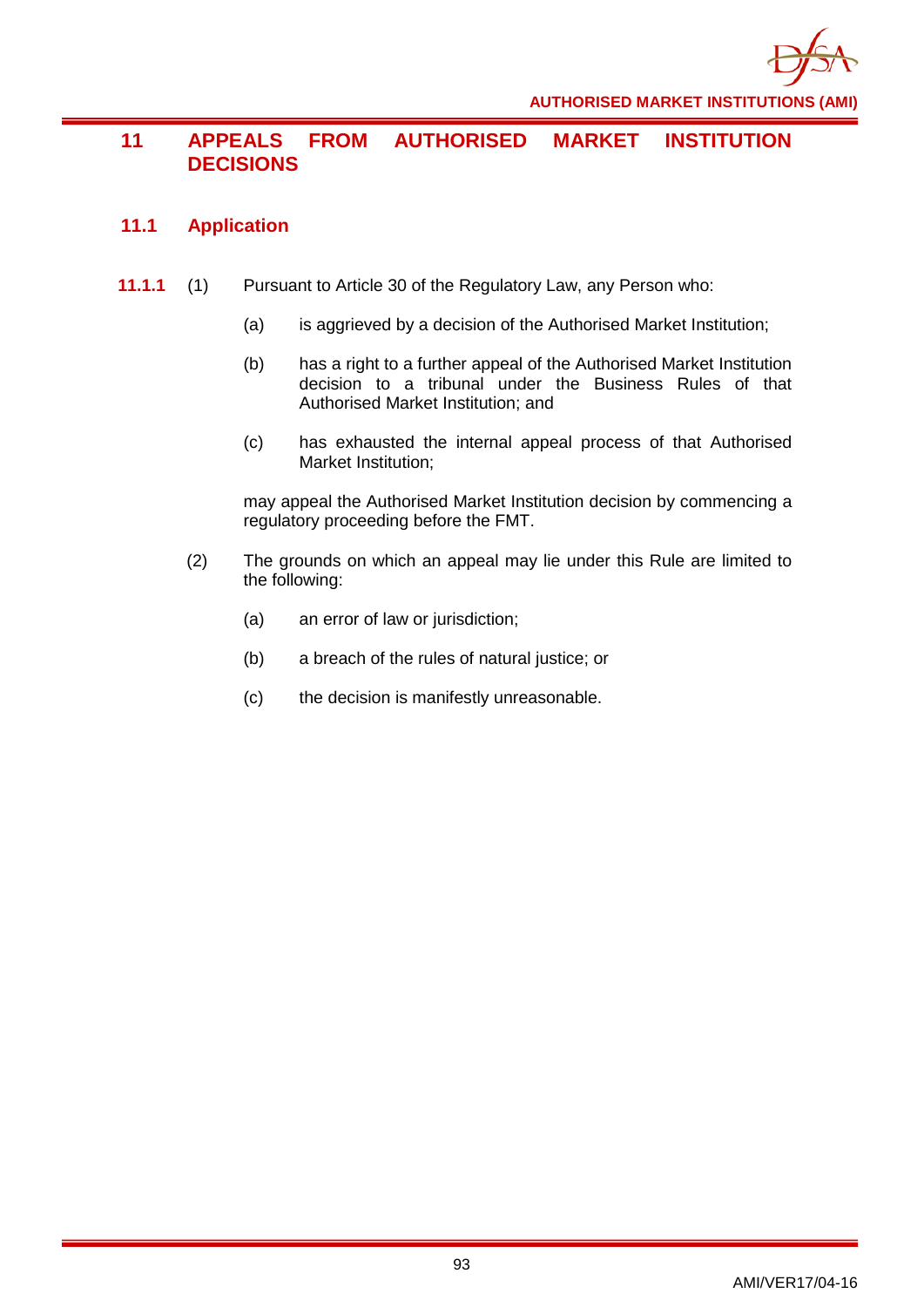

# **12. TRANSITION AND SAVING**

# **12.1 Transitional Rule for Key Individuals**

- **12.1.1** (1) In this Rule:
	- (a) "Commencement Date" means the date on which the DIFC Law Amendment Law No. 1 of 2014 comes into force;
	- (b) "Current Regime" means the provisions in the Regulatory Law and AMI module as in force on the Commencement Date; and
	- (c) "Previous Regime" means the provisions in the Regulatory Law and AMI module as in force immediately before the Commencement Date.
	- (2) A Person who was authorised as a Key Individual by the DFSA under the Previous Regime is on the Commencement Date deemed to be authorised as a Key Individual by the DFSA under the Current Regime.

# **12.2 Deleted**

# **12.3 Saving Rules**

- **12.3.1** (1) Save as provided in Rule 12.2.1, anything done or omitted to be done pursuant to or for the purposes of the Previous Regime is deemed to be done or omitted to be done pursuant to or for the purposes of the Current Regime.
	- (2) Without prejudice to (1):
		- (a) any right, privilege, remedy, obligation or liability accrued to or incurred by any Person; and
		- (b) any investigation or legal or administrative proceeding commenced or to be commenced in respect of any right, privilege, remedy, obligation or liability,

under the Previous Regime continues and is enforceable under the Current Regime.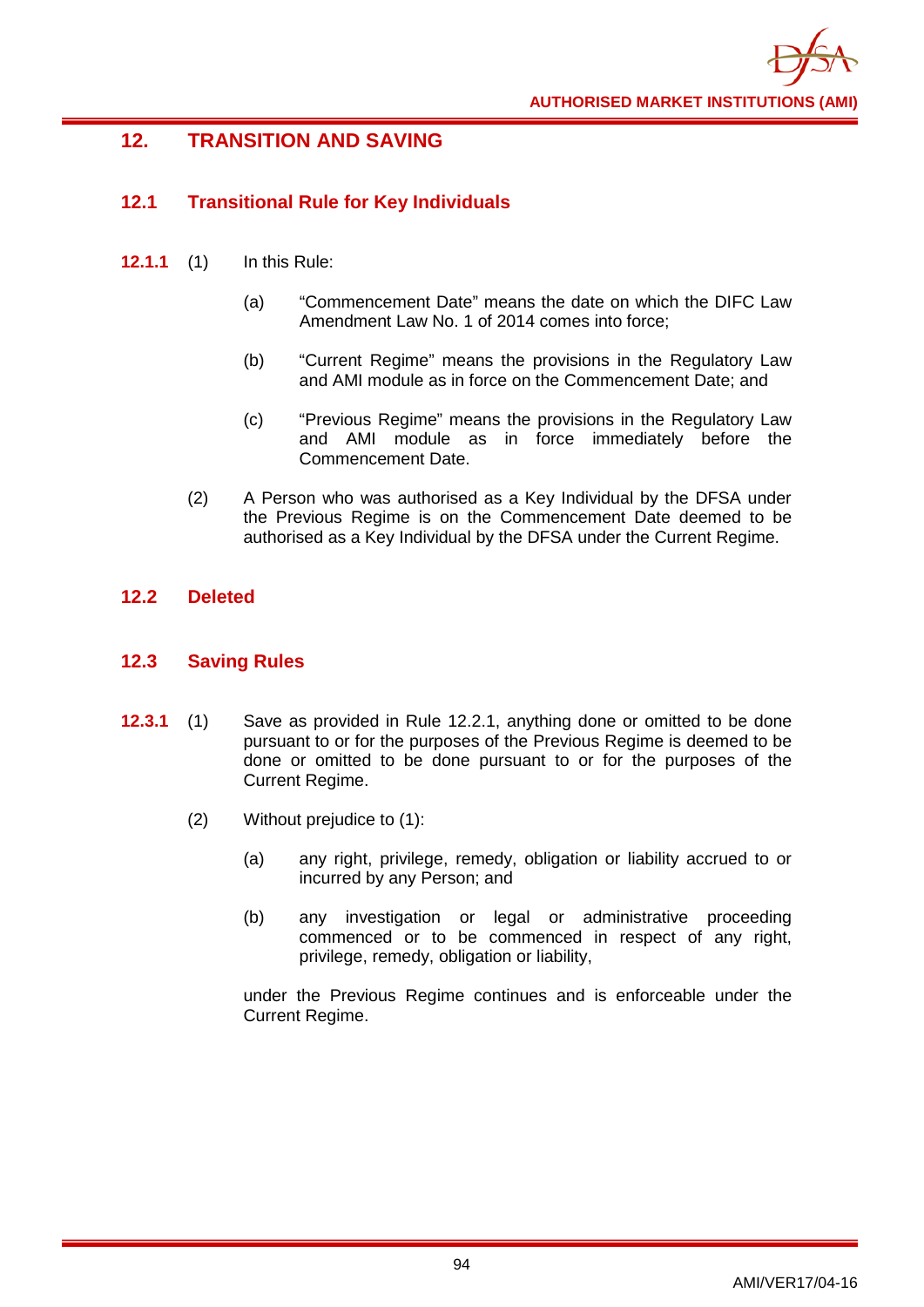

# **APP1 TESTING OF TECHNOLOGY SYSTEMS**

# **A1.1 Application**

**A1.1.1** An Authorised Market Institution must, for the purposes of meeting the requirements in Rule 5.5.5 relating to the testing of its information technology systems, comply with the requirements in this Appendix.

# **A1.2 Testing of technology systems**

- **A1.2.1** An Authorised Market Institution must, before commencing live operation of its information technology systems or any updates thereto, use development and testing methodologies in line with internationally accepted testing standards in order to test the viability and effectiveness of such systems. For this purpose, the testing must be adequate for the Authorised Market Institution to obtain reasonable assurances that the systems, among other things:
	- (a) enable it to comply with all the applicable requirements, including legislation, on an on-going basis;
	- (b) can continue to operate effectively in stressed market conditions; and
	- (c) any risk management controls embedded within the systems, such as generating automatic error reports, work as intended.

### **Guidance**

In assessing whether an Authorised Market Institution has adequate information technology resourcing, the DFSA will consider:

- a. whether its systems have sufficient electronic capacity to accommodate reasonably foreseeable volumes of messaging and orders, and
- b. whether such systems are adequately scalable in emergency conditions that might threaten the orderly and proper operations of its facility.

# **A1.3 Testing relating to Members' technology systems**

- **A1.3.1** (1) An Authorised Market Institution must implement standardised conformance testing procedures to ensure that the systems which its Members are using to access facilities operated by it have a minimum level of functionality that is compatible with the Authorised Market Institution's information technology systems and will not pose any threat to fair and orderly conduct of its facilities.
	- (2) An Authorised Market Institution must also require its Members, before commencing live operation of any electronic trading system, user interface or a trading algorithm, including any updates to such arrangements, to use adequate development and testing methodologies to test the viability and effectiveness of their systems.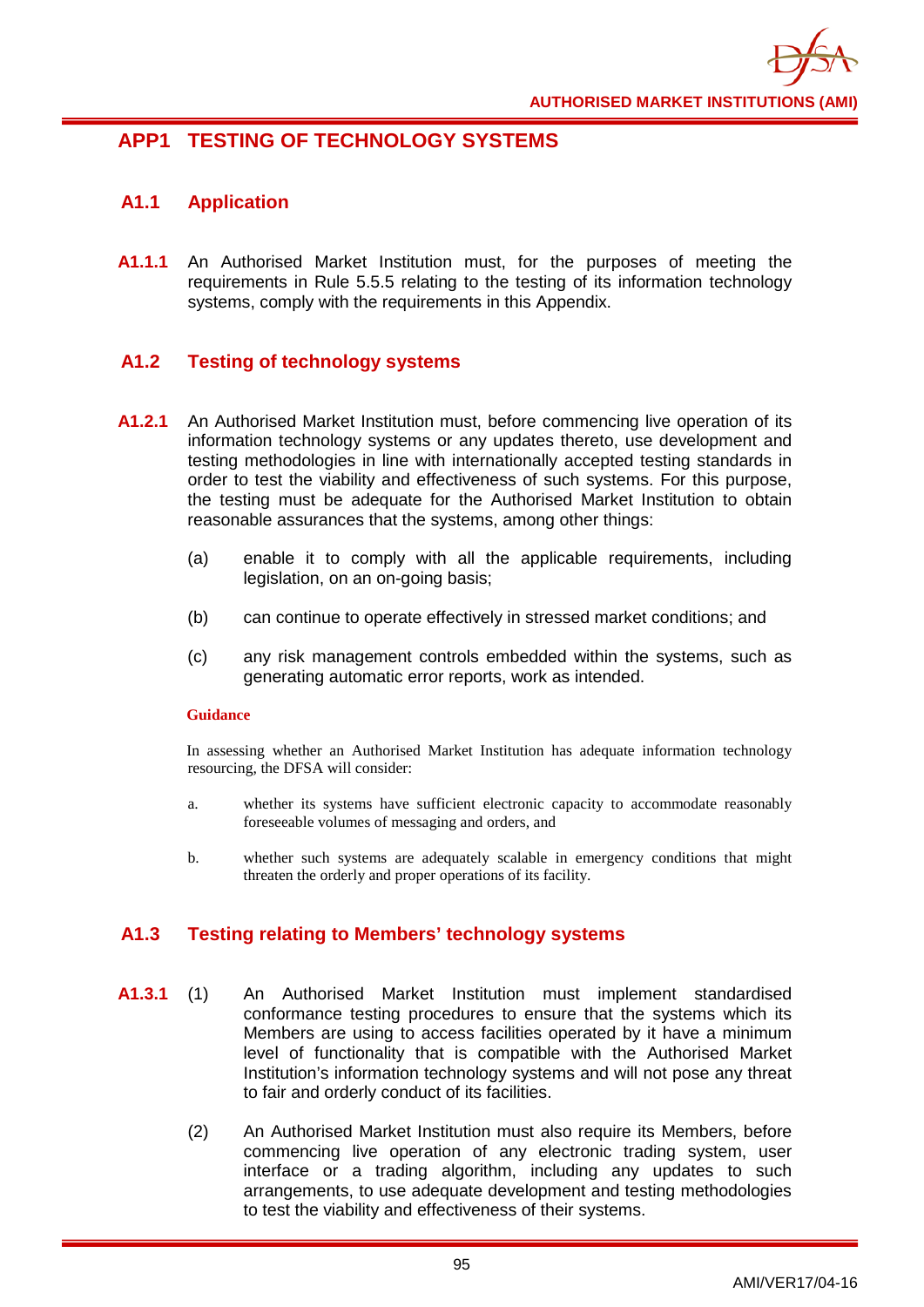- (3) For the purposes of (2), an Authorised Market Institution must require its Members:
	- (a) to adopt trading algorithm tests, including tests in a simulation environment which are commensurate with the risks that such a strategy may pose to itself and to the fair and orderly functioning of the facility operated by the Authorised Market Institution; and
	- (b) not to deploy trading algorithms in a live environment except in a controlled and cautious manner.

When assessing whether the trading algorithm testing plan of its Members is adequate and appropriate and implemented effectively, an Authorised Market Institution should consider whether:

- a. it includes testing where the markets in which the algorithm is to be used change in structure;
- b. the Member has taken into account any limits that are being placed on the number of Investments to be traded on, and the value and number of orders to be sent to, the facility operated by the Authorised Market Institution;
- c. the algorithm works effectively in stressed market conditions, including whether it can be switched off in appropriate circumstances; and
- d. it includes adequate independent auditing of the Member's testing procedures.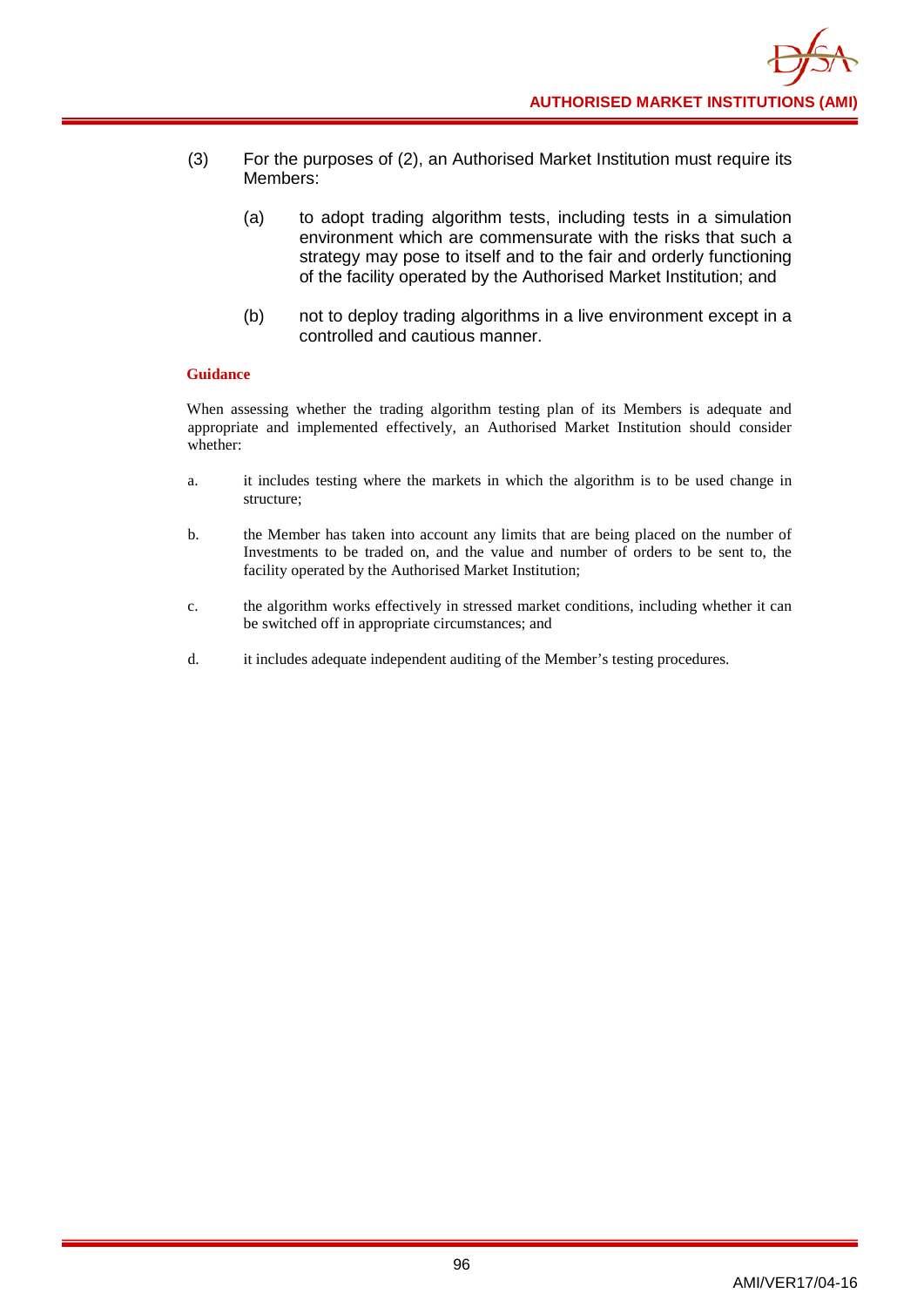

# **APP2 USE OF PRICE INFORMATION PROVIDERS**

# **A2.1 Application**

**A2.1.1** This Appendix applies to an Authorised Market Institution referred to in Rule 5.8.1(3).

### **Use of price information providers**

- **A2.1.2** (1) An Authorised Market Institution may only admit to trading or clearing or trade on its facilities Investments that reference to an underlying benchmark or index provided by a Price Information Provider where it has undertaken appropriate due diligence to ensure that the Price Information Provider, on an on-going basis, meets the requirements set out in (3).
	- (2) A Price Information Provider is a price reporting agency or an index provider which constructs, compiles, assesses or reports, on a regular and systematic basis, prices of Investments, rates, indices, commodities or figures, which are made available to users.
	- (3) For the purposes of (1), the Price Information Provider must:
		- (a) have fair and non-discriminatory procedures for establishing prices of Investments which are made public.
		- (b) demonstrate adequate and appropriate transparency over the methodology, calculation and inputs to allow users to understand how the benchmark or index is derived and its potential limitations;
		- (c) where appropriate, give priority to concluded transactions in making assessments and adopt measures to minimise selective reporting;
		- (d) be of good standing and repute as an independent and objective price reporting agency or index provider;
		- (e) have a sound corporate governance framework;
		- (f) have adequate arrangements to avoid its staff having any conflicts of interest where such conflicts are, or are likely to have, a material adverse impact on price establishment process; and
		- (g) adequate complaint resolution mechanisms to resolve any complaints about the Price Information Provider's assessment process and methodology.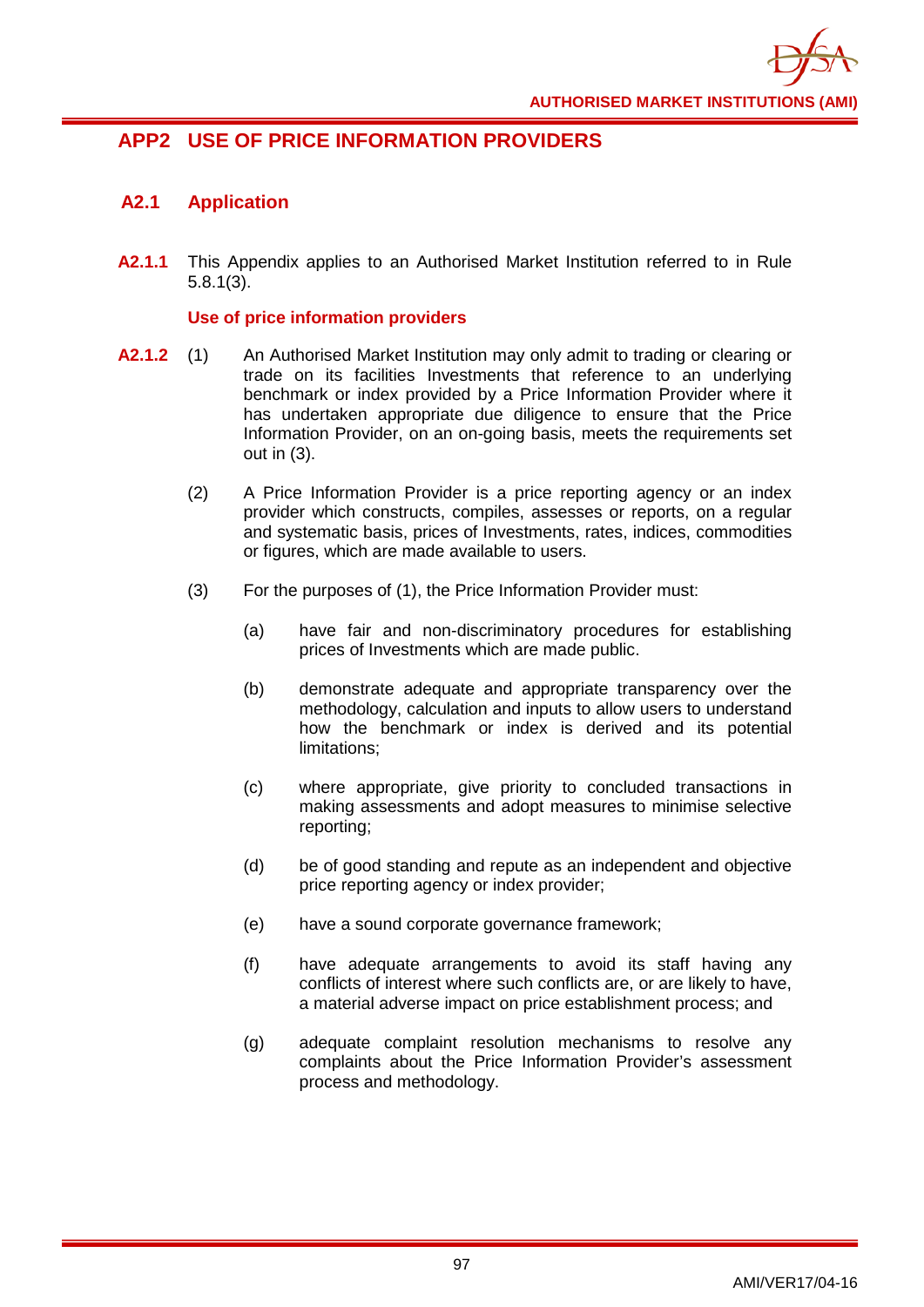An Authorised Market Institution, when assessing the suitability of a Price Information Provider (the provider), should take into account factors such as:

- a. the provider's standing and reliability in the relevant physical or derivatives markets as a credible price reporting agency;
- b. the quality of corporate governance adopted, covering areas such as independent members of the board, independence of its internal audit and risk management function;
- c. whether the methodologies and processes (including any material changes to such methodologies and processes) adopted by the provider for the purposes of pricing are made publicly available;
- d. whether there are adequate procedures adopted to ensure that conflicts of interests between the provider's commercial interests and that of users of its services, including that of its Employees involved in pricing process, are adequately addressed, including through codes of ethics;
- e. whether there is a clear conveyance to its users of the economic realities of the underlying interest the Price Information Provider seeks to measure; and,
- f. the degree to which the Price Information Provider has given consideration to the characteristics of underlying interests measured, such as:
	- **the size and liquidity**: Whether the size of the market informs the selection of an appropriate compilation mechanism and governance processes. For example, a benchmark or index that measures a smaller market may be impacted by single trades and therefore be more prone to potential manipulation, whereas a benchmark for a larger market may not be well represented by a small sample of participants;
	- **the relative market size**. Where the size of a market referencing a benchmark is significantly larger than the volume of the underlying market, the potential incentive for benchmark manipulation to increase; and
	- **Transparency**: Where there are varying levels of transparency regarding trading volumes and positions of market participants, particularly in nonregulated markets and instruments, whether the benchmark represents the full breadth of the market, the role of specialist participants who might be in a position to give an overview of the market, and the feasibility, costs and benefits of providing additional transparency in the underlying markets.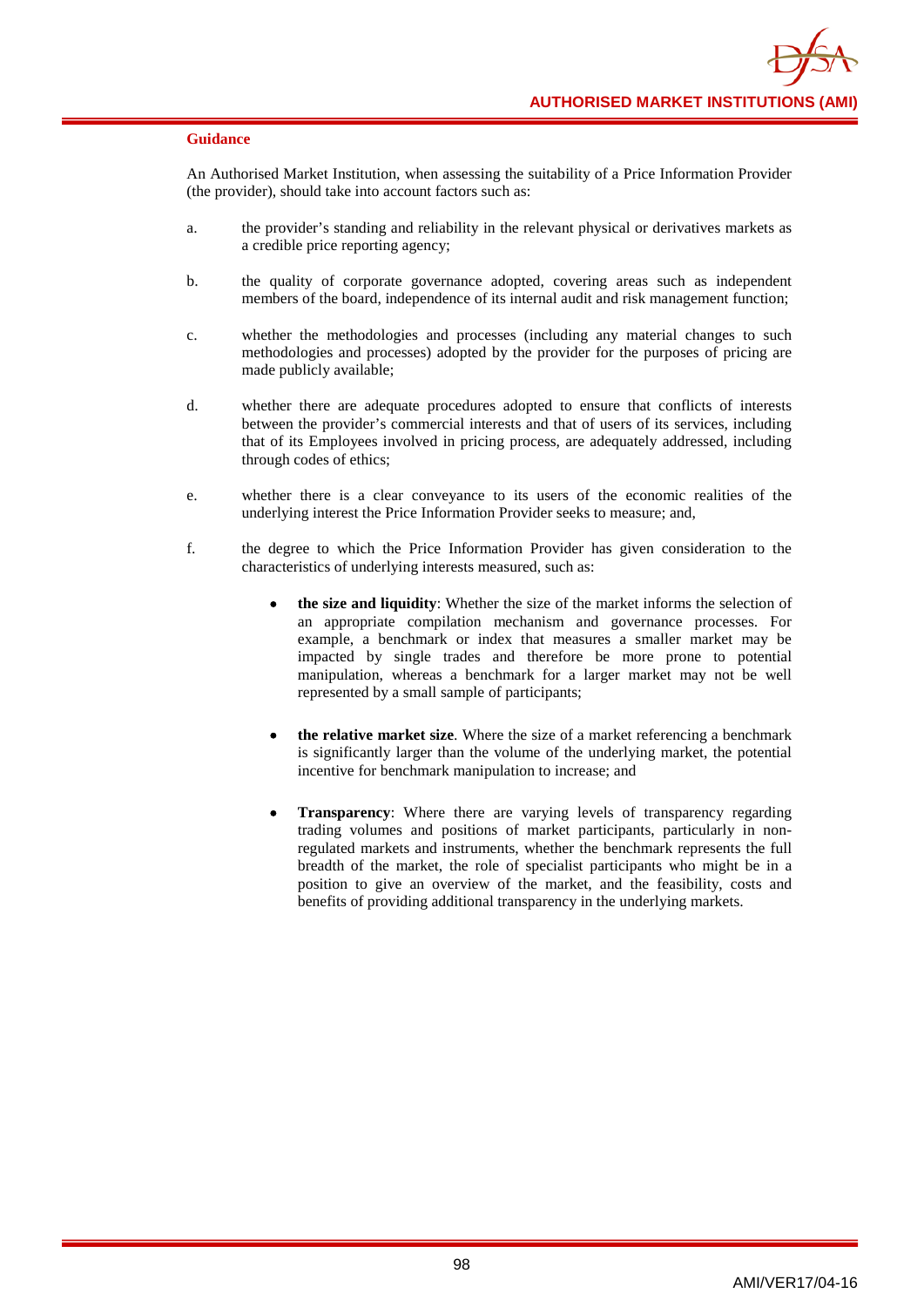

# **APP3 CONTRACT DELIVERY SPECIFICATIONS**

# **A3.1 Application**

**A3.1.1** This Appendix applies to an Authorised Market Institution which trades, or clears or settles, on its facilities Commodity Derivative contracts which require physical delivery of the underlying commodity.

# **A3.2 Deliverability of the underlying commodity**

**A3.2.1** An Authorised Market Institution referred to in A3.1.1 must, for the purposes of meeting the requirement in Rule 6.3.2(1)(b), ensure that the terms and conditions of the Commodity Derivative contracts which are to be traded, or cleared or settled, on its facilities, are designed to include the matters specified in Rules A3.2.2 – A3.2.9.

### **Quality or deliverable grade**

**A3.2.2** A Commodity Derivative contract must include specifications of commodity characteristics for par delivery, including those relating to grade, class, and weight. The quality or grade specified must conform to the prevailing practices in the underlying physical market relating to the relevant commodity.

#### **Guidance**

- 1. Par delivery envisages delivery of commodities which are of a comparable quality or grade as specified in the contract. Contracts that call for delivery of a specific quality of commodity may provide commercial participants with a clearer, more efficient hedging and price-basing contracts than a contract that permits delivery of a broad range of commodity grades or classes.
- 2. However, as contracts that permit delivery of only a specific grade of commodity may be susceptible to manipulation if that grade of the commodity is in short supply or controlled by a limited number of sellers, an Authorised Market Institution should require appropriate measures to mitigate such risks.

# **Size of delivery unit**

**A3.2.3** A Commodity Derivative contract must contain provisions relating to size or composition of delivery units which conform to the prevailing market practice in the underlying physical market to ensure that it does not constitute a barrier to delivery or otherwise impede the performance of the contract.

#### **Guidance**

An Authorised Market Institution should, where the provisions relating to size and delivery units of the Commodity Derivatives contract deviate from the underlying physical market, examine the reasons for such deviation and ensure that the risks arising from such deviation can be effectively addressed by the contract parties.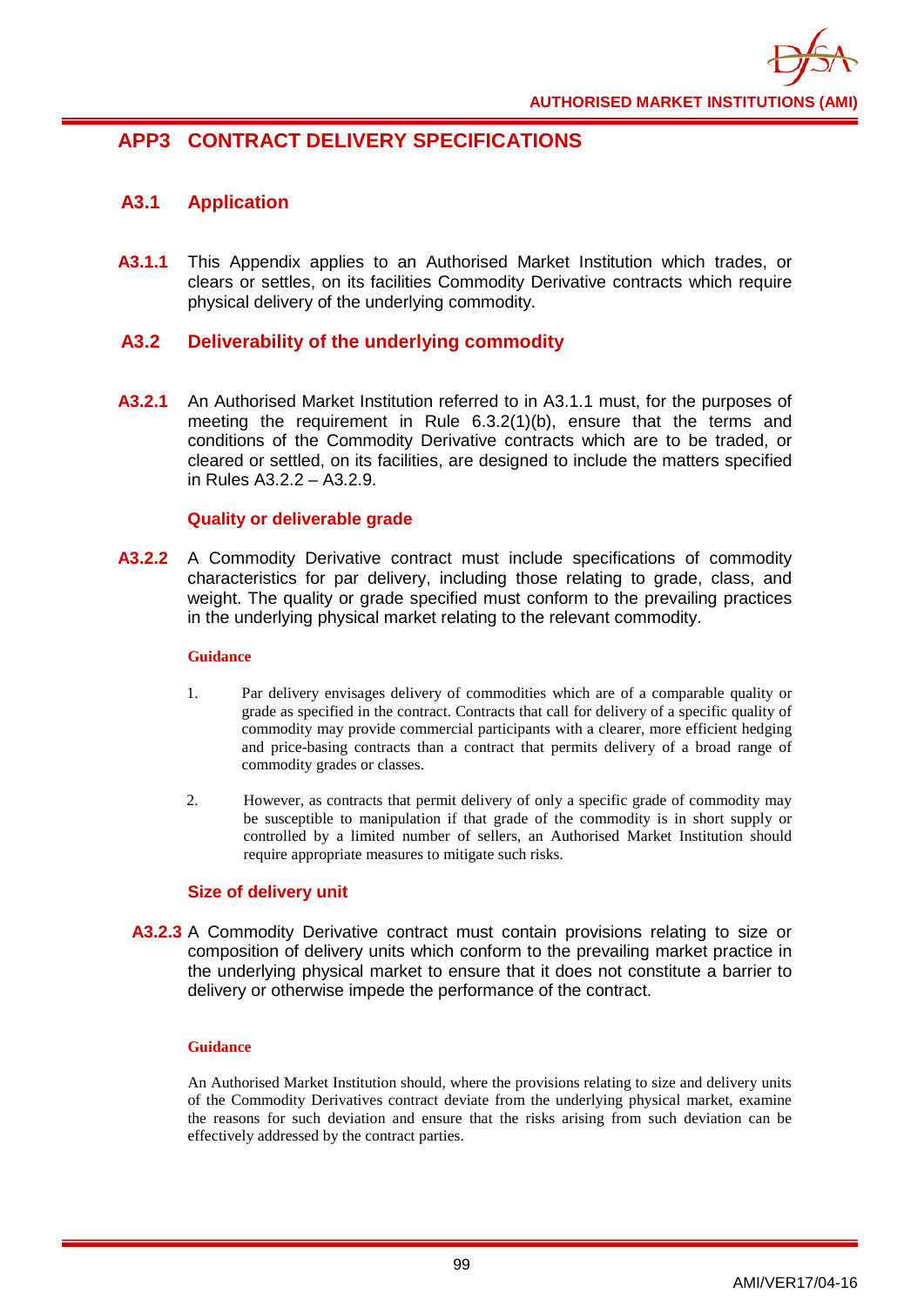#### **Delivery instruments**

**A3.2.4** A Commodity Derivative contract must specify the acceptable form or type of delivery instruments, and whether such instruments are negotiable or assignable and, if so, on what conditions.

#### **Guidance**

Acceptable delivery instruments include warehouse receipts, bills of lading, shipping certificates, demand certificates, or collateralized depository receipts.

### **The delivery process and facilities**

**A3.2.5** A Commodity Derivative contract must specify:

- (a) the delivery process, including timing, location, manner and form of delivery, and
- (b) the delivery and/or storage facilities available,

which conform to the prevailing practices in the underlying physical market to permit effective monitoring and to reduce the likelihood of disruption.

- 1. An Authorised Market Institution should consider issues associated with the delivery process, including those relating to acceptable delivery locations. Such issues include:
	- a. the level of deliverable supplies normally available, including the seasonal distribution of such supplies;
	- b. the nature of the physical market at the delivery point (e.g., auction market, buying station or export terminal);
	- c. the number of major buyers and sellers; and
	- d. normal commercial practices in establishing cash commodity values.
- 2. The delivery months specified in the Commodity Derivative contract should take into account cyclical production and demand and accord with when sufficient deliverable supplies are expected to exist in the underlying physical market. Seasonality of a commodity should also be taken into account in relation to transport and storage, as it may affect the availability of warehouse space and transportation facilities.
- 3. Consistent with the grade differentials noted above, Commodity Derivative contracts that permit delivery in more than one location should set delivery premiums or discounts consistent with those observed in the underlying physical market. The adequacy of transportation links to and from the delivery point should also be taken into account when setting delivery premiums.
- 4. The delivery facilities available can include oil or gas storage facilities, warehouses or elevators for agricultural commodities and bank or vault depositories for precious metals.
- 5. An Authorised Market Institution should consider issues relating to the selection of delivery facilities under the contract which include:
	- a. the number and total capacity of facilities meeting contract requirements;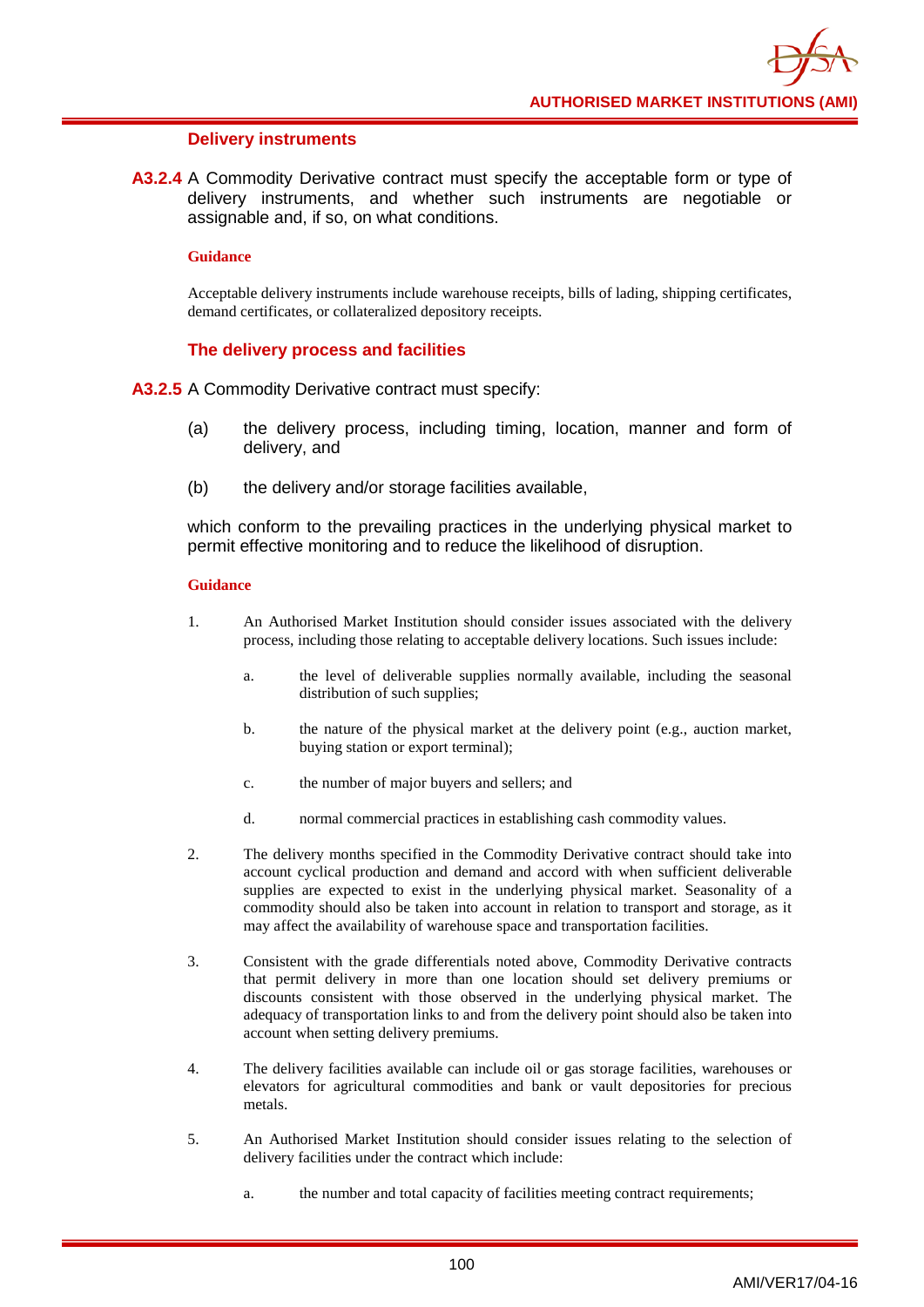

- b. the proportion of such capacity expected to be available for short traders who may wish to make delivery against Commodity Derivative contracts and seasonal changes in such proportions;
- c. the extent to which ownership and control of such facilities is dispersed or concentrated; and
- d. its ability to access necessary information from such facility.

#### **Inspection and certification procedures**

**A3.2.6** A Commodity Derivative contract must specify applicable inspection or certification procedures for verifying that the delivered commodity meets the quality or grade specified in the contract, which conform to the prevailing practices in the underlying physical market.

### **Guidance**

If the commodity is perishable, the Commodity Derivative contract should specify if there are any limits on the duration of the inspection certificate and the existence of any discounts applicable to deliveries of a given age.

#### **Payment for transportation or storage**

- **A3.2.7** A Commodity Derivative contract must specify:
	- (a) the respective responsibilities of the parties to the contract regarding costs associated with transporting the commodity to and from the designated delivery point and any applicable storage costs; and
	- (b) how and when title to the commodity transfers, including from any short to long position holder.

#### **Legal enforceability**

**A3.2.8** A Commodity Derivative contract must, where any one or more of the activities of trading, clearing or settlement under the contract take place in different jurisdictions, contain adequate arrangements to mitigate risks arising from any disparity between governing laws applicable in the relevant jurisdictions.

#### **Guidance**

An Authorised Market Institution should, when assessing whether the contractual terms adequately provide for addressing jurisdictional risks, take into account whether the contract:

- a. clearly identifies the different legal requirements applicable in the relevant jurisdictions and any differences, including those relating to the manner in which standard clauses are interpreted; and
- b. the impact such differences may have in dealing with matters such as delivery disputes, and determination of rights in insolvency proceedings; and
- c. contains effective measures to address risk of unenforceability of the contractual terms, particularly those relating to cargos and storage where jurisdictional differences could have a significant impact on the deliverability.